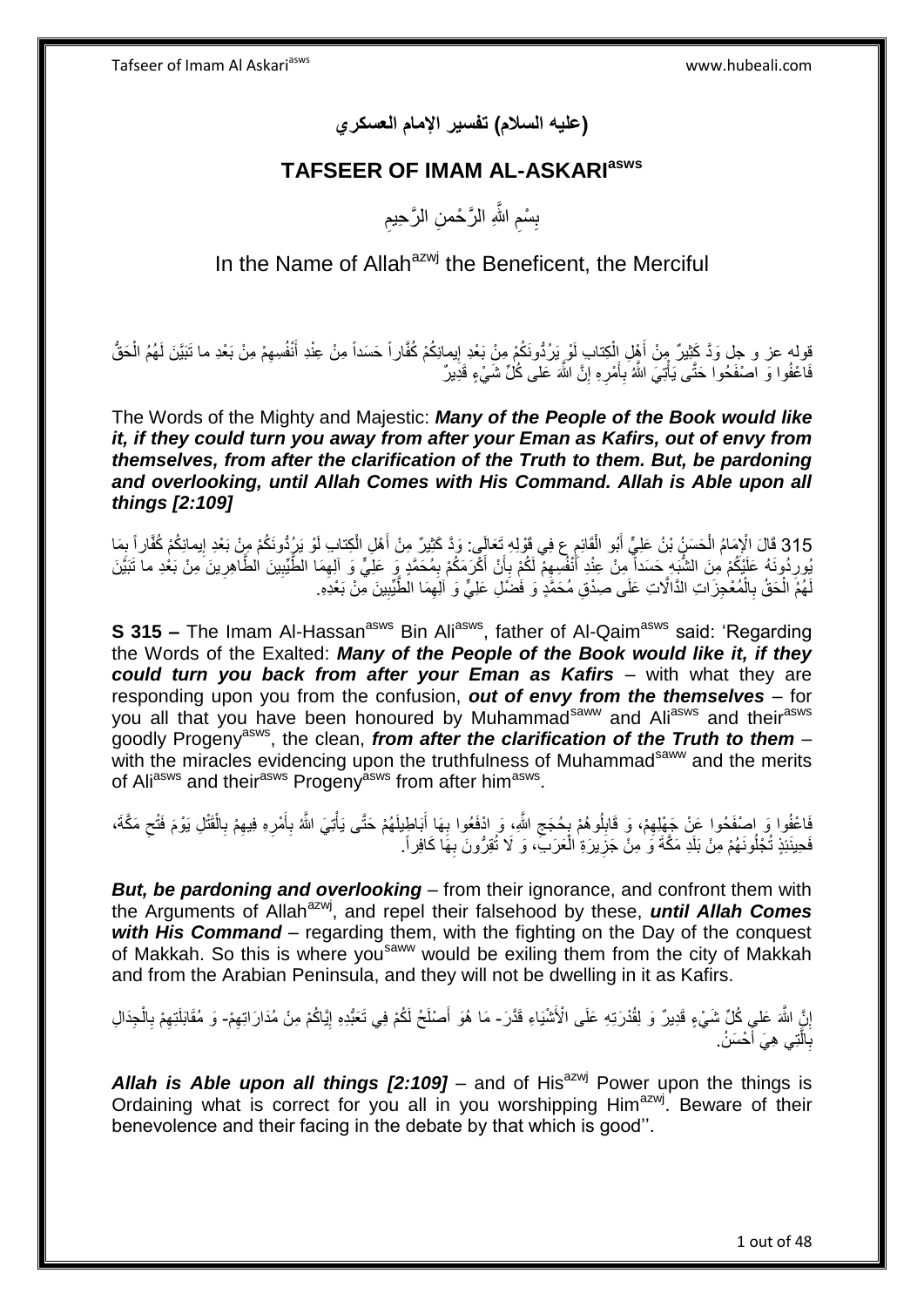316 قَالَ عِ وَ ذَلِكَ أَنَّ الْمُسْلِمِينَ لَمَّا أَصَابَهُمْ يَوْمَ أُحُدٍ مِنَ الْمِجَنِ مَا أَصَابَهُمْ لَقِيَ قَوْمٌ مِنَ الْيَهُودِ بَعْدَهُ بِأَيَّامٍ عَمَّارَ بْنَ يَاسِرٍ وَ ِ ْ َ ْ ؚ<br>ۣ َ ْ ֧֖֧֖֖֖֖֧֧֚֚֚֚֚֚֝֝֟֓֓֝֓֟֓֓֝֓**֓** اُ حُذَيْفَةَ بْنَ الْيَمَانِ فَقَالُوا لَهُمَا: أَ لَمْ تَرَيَا مَا أَصَابَكُمْ يَوُمَ أُحُدٍ إِنَّمَاً يَحْرُبُ كَأَحدِ طَلَّالٍ مُلْكِ الدُّنْيَا، حَرْيَهُ سِجَالًا، فَتَارَةً لَهً وَ ِ اً<br>ا َ لَ اً<br>ا ֧֦֧֦֧֦֧֦֧֦֧֦֧֦֧֦֧֦֧֦֧֦֧֦֧֦֧֦֘֝֝֟֓֞֟֓֞֟֓֞ ْ َ لَ نَارَةً عَلَيْهِ، فَارْجَِعُوا عَنْ دِينِهِ.

**S 316 –** He (Imam Hassan Al-Askari<sup>asws</sup>) said: 'And that is, when the Muslims were hit by the adversity on the Day of (the battle of) Ohad what hit them, a group of the Jews met up after a few days, with Ammar Bin Yasser<sup>ra</sup>, and Huzeyfa Bin Al-Yaman<sup>ra</sup>, and they said to them<sup>ra</sup>, 'Did you two not see what hit you on the Day of Ohad? But rather, he<sup>saww</sup> went to war just like someone (else) does seeking the kingdom of the world. His<sup>saww</sup> war was undecided (no winner). So, sometimes it is for him<sup>saww</sup> and sometimes against him<sup>saww</sup>, therefore return from his<sup>saww</sup> Religion'.

فَأَمَّا حُذَيْفَةُ فَقَالَ: لَعَنَكُمُ اللَّهُ لَا أُقَاعِدُكُمْ وَ لَا أَسْمَعُ كَلامَكُمْ- أَخَافُ عَلَى نَفْسِي وَ دِينِي وَ أَفِرُّ بِهِمَا مِنْكُمْ. وَ قَامَ عَنْهُمْ يَسْعَى. ُ َ َ ِ َ َ

So, as for Huzeyfa<sup>ra</sup>, he<sup>ra</sup> said, 'May Allah<sup>azwj</sup> Curse you! I<sup>ra</sup> will neither sit with you nor listen to your speech. I<sup>ra</sup> fear upon myself and my Religion, and I<sup>ra</sup> flee from you due to these two'. And he<sup>ra</sup> arose from them hurriedly.

وَ أَمَّا عَمَّارُ بِنْ يَاسِرٍ، فَلَمْ يَقُمْ عَنْهُمْ وَ لَكِنْ قَالٍَ لَهُمْ: مَعَاشِرَ الْيَهُودِ إِنَّ مُحَمَّداً وَعَدَ أَصْحَابَهُ الظَّفَرَ يَوْمَ بَدْرٍ إِنْ صَبَرٍوا ِ ْ َ ِ َ فَصَبَرُوا وَ ۖ ظَفِرُوا، وٍّ وَعَدَهُمُ الظُّفَرِۢ يَوْمَ أُحُدٍ أَيْضاًۚ إِنْ صَبَرَوا، فَفَشَلُوا وَ خَالَفُوا، فَلِذَلِكَ أَصَابَهُمْ مَا أَصَابَهُمّْ، وَ لَوْ أَتَّهُمْ ِ َ ِ<br>ا َ َ َ أَطَاعُوا وَ صَبَرُوا وَ لَمْ يُخَالِفُواْ لَمَا غُلِبُوا ِ

And as for Ammar Bin Yasser<sup>ra</sup>, so he<sup>ra</sup> did not arise from them, but he<sup>ra</sup> said to them, 'Community of Jews! Muhammad<sup>saww</sup> promised his<sup>saww</sup> companions victory on the Day of Badr if they were patient. So they were patient and they were victorious. And he<sup>saww</sup> promised them the victory on the Day of Ohad as well, if they were patient. But, they failed and opposed, therefore, due to that it hit them what hit them. And had they obeyed and been patient and not opposed, they would have overcome'.

فَقَالَتْ لَهُ الْيَهُودُ: يَا عَمَّارُ وَ إِذَا أَطَعْتَ أَنْتَ- غَلَبَ مُحَمَّدٌ سَادَاتِ قُرَيْشٍ مَعَ دِقَّةٍ سَاقَيْكَ فَقَالَ عَمَّارٌ . نَعَمْ، وَ اللَّهِ الَّذِي لَا إِلَهَ إِلَّ<br>فَقَالَ عَمَّارٌ : نَعَمْ، وَ اللَ ا<br>ا ْ َ ِ لَ ِ ه هُوَ بَاعِثُهُ بِالْحَقِّ نَبِيًّا)، لَقَدْ وَعَدَنِي مُحَمَّدٌ مِنَ الْفَضْلِ وَ الْحِكْمَةِ- مَا عَرَّفَنِيهِ مِنْ نُبُوَّتِهِ، وَ فَهَمَنِيهِ مِنْ فُضْلِ أَخِيهِ وَ وَصَيِّهِ وَ ْ ْ **∣** ْ **∶** َ صَفِيِّهِ وَ خَيْرٍ مَنْ يَخْلُفُهُ بَعْدَهُ، وَ ٱلتَّسْلِيمِ لِذُرِّيَّتِهِ الطَّيِّبِينَ الْمُنْتَجِبِينَ، **!** ْ ِ ِ ا<br>ا **∶** 

So the Jew said to him<sup>ra</sup>, 'O Ammar<sup>ra</sup>! And if you were to obey, would Muhammad<sup>saww</sup> overcome the chiefs of Quraysh, with those thin legs of yours?' Ammar<sup>ra</sup> said, 'Yes. By Allah<sup>azwj</sup>, Who, there is no god except Him, Sending Muhammad<sup>saww</sup> with the Truth! Muhammad<sup>saww</sup> has enumerated to me<sup>ra</sup> from the merits and the wisdom what he<sup>saww</sup> made me<sup>ra</sup> to recognise from his<sup>saww</sup> Prophethood, and made me<sup>ra</sup> to understand from the merits of his<sup>saww</sup> brother<sup>asws</sup>, and his<sup>saww</sup> successor<sup>asws</sup>, and his<sup>saww</sup> elite, and the best one to replace him<sup>saww</sup> from after him<sup>saww</sup>, and the submission to his<sup>asws</sup> offspring, the goodly, the Chosen ones<sup>asws</sup>.

نَ أَمَرَنِي بِالدُّعَاءِ بِهِمْ عِنْدَ شَدَائِدِي وَ مُهِمَّاتِي وَ حَاجَاتِي، وَ وَعَدَنِي أَنَّهُ لَا بِأَهْرُنِي بِشَيْءٍ- فَاعْتَقَدْتُ فِيهِ طَاعَتَهُ إِلَّا بَلَغْتُهُ-ِ **∶** ِ ْ َ ِ ا<br>ا حَتَّى لَوْ أَمَرَنِي بِحَطِّ السَّمَاءِ إِلَى الْأَرْضِ) أَوْ رَفْعِ الْأَرَضِينَ إِلَى السَّمَاوَاتِ لَقَوَّى عَلَّيْهِ رَبِّي بَدَنِي بِسَاقَيَّ هَاتَيْنِ الدَّقِيَّقَيْنِ. ِ ِ َ  $\frac{1}{2}$ ِ َ ِ

And he<sup>saww</sup> has instructed me with the supplication by them<sup>asws</sup> during my<sup>ra</sup> difficulties, and my<sup>ra</sup> worries, and my<sup>ra</sup> needs. And he<sup>saww</sup> promised me<sup>ra</sup> that he<sup>saww</sup> would not instruct me<sup>ra</sup> with anything – so  $I<sup>ra</sup>$  would believe in it, being in his<sup>saww</sup> obedience - except that  $I^{ra}$  would accomplish it, even if he<sup>saww</sup> were to order me<sup>ra</sup> to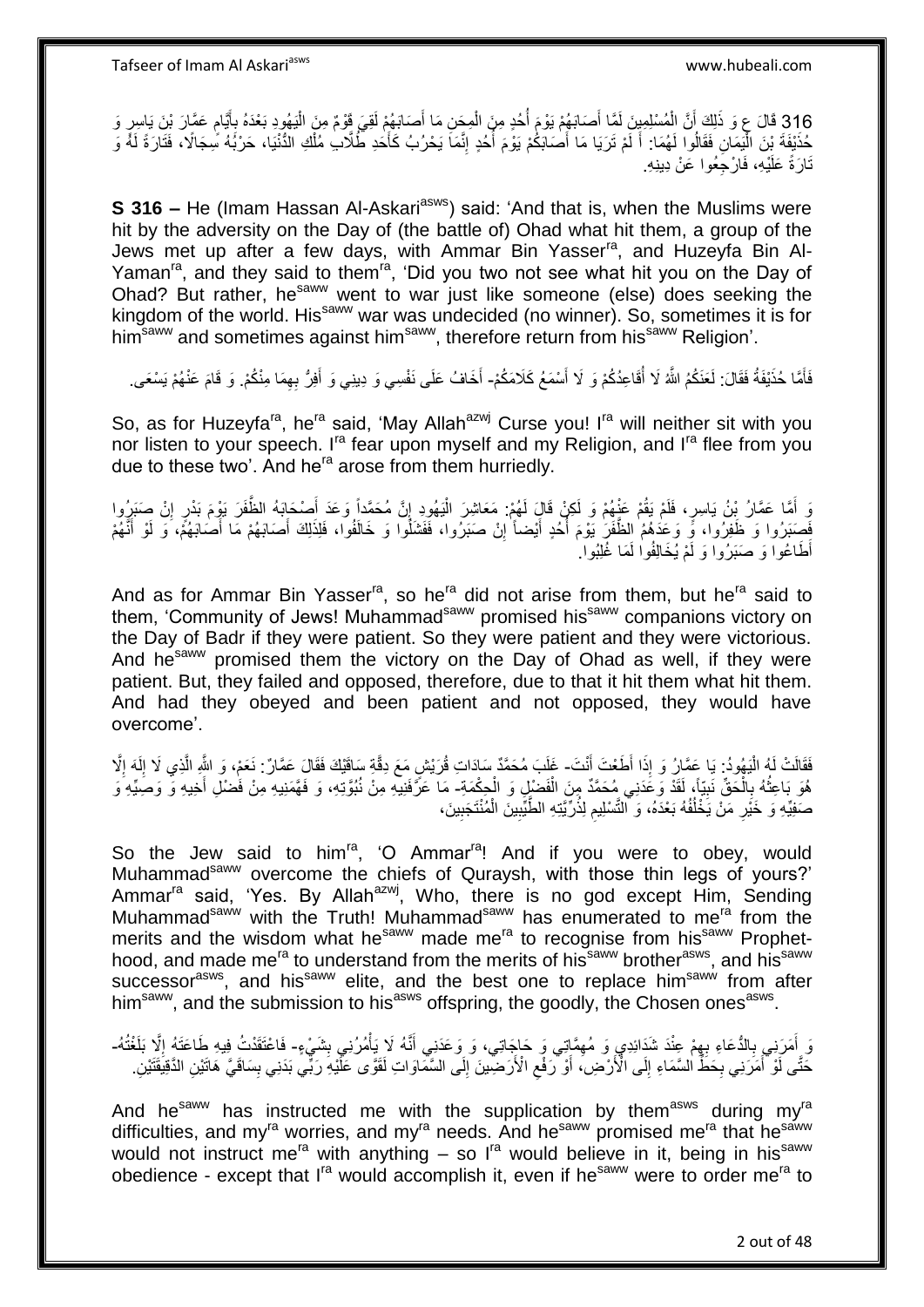drop the sky to the earth, or raise the earths to the skies,  $mv^{ra}$  Lord<sup>azwj</sup> would strengthen my<sup>ra</sup> body with these two thin legs of mine'.

فَقَالَتِ الْيَهُودُ: كَلَّا وَ اللَّهِ يَا عَمَّارُ، مُحَمَّدٌ أَقَلُّ عِنْدَ اللَّهِ مِنْ ذَلِكَ، وَ أَنْتَ أَوْضَعُ عِنْدَ اللَّهِ وَ عِنْدَ مُحَمَّدٍ مِنْ ذَلِكَ، (لَا وَ لَا حَجَراً َ َ ֦֦֦֦֧֦֧֦֧֦֧֦֧֦֧֦֧֦֧֦֧֦֧֝֟֟֓֕֝֟֓֕֝֟֓֓֡֟֓֟֓֡֟֓֡֟֓֡֟֓֓֞֟֓֡֟֓֓֞֓֞֓֞֟֓֡֟֓֓֞֟֓֟֓֓֞֓֞֓֟֓֝֬֝ فِيهَا أَرْبَعُونَ مَنَّاً). َ

So the Jew said, 'Never! By Allah<sup>azwj</sup>, O Ammar<sup>ra</sup>! Muhammad<sup>saww</sup> is less in the Presence of Allah<sup>azwj</sup> than that, and you<sup>ra</sup> are more humble in the Presence of Allah<sup>azwj</sup> and the presence of Muhammad<sup>saww</sup> than that. No, and you are not even (able to lift) a rock wherein are forty of us (are sitting upon it)'.

> فَقَامَ عَمَّارٌ ۚ عَنْهُمْ وَ قَالَ: لَقَدْ أَبْلَغْتُكُمْ حُجَّةَ رَبِّي وَ نَصَحْتُ لَكُمْ، وَ لَكِنَّكُمْ لِلنَّصِيحَةِ كَارِ هُونَ َ **∶**

So Ammar<sup>ra</sup> stood up from him and said, 'I<sup>ra</sup> have delivered to you the proof of my<sup>ra</sup> Lord<sup>azwj</sup> and advised to you, but, you are averse to the advice'.

يَ جَاءَ إِلَى رَسُولِ الثَّمِ صِ فَقَالَ لَهُ رَسُولُ اللَّهِ: يَا عَمَّارُ قَدْ وَصَلَ إِلَيَّ خَبَرُكُمَا، أَمَّا حُذَيْفَةُ فَإِنَّهُ فَرَّ بِدِينِهِ مِنَ الشَّيْطَانِ وَ ∣∣<br>∶ ِ ا∣<br>ِ∘ َ لَ ِ أَوْلِيَائِهِ فَهُوَ مِنْ عِبَادِ اللَّهِ الصَّالِحِينَ َ

And he<sup>ra</sup> came over to Rasool-Allah<sup>saww</sup>. So Rasool-Allah<sup>saww</sup> said to him<sup>ra</sup>: 'O Ammar! The news of both of you<sup>ra</sup> has been transmitted to me<sup>saww</sup>. As for Huzeyfa<sup>ra</sup>, so he fled with his<sup>ra</sup> Religion, from the Satan<sup>la</sup> and his<sup>la</sup> friends, therefore he<sup>ra</sup> is from the righteous servants of Allah<sup>azwj</sup>.

وَ أَمَّا أَنْتَ يَا عَمَّارُ فَإِنَّكَ [قَدْ] نَاضَلْتَ عَنْ دِينِ اللَّهِ، وَ نَصَحْتَ لِمُحَمَّدٍ رَسُولِ اللَّهِ، فَأَنْتَ مِنَ الْمُجَاهِدِينَ فِي سَبِيلِ اللَّهِ، ْ ِ َ َ ِ ْ َ فَاضِبا ْ الْفَاضِلِينَ.

And as for you<sup>ra</sup>, O Ammar<sup>ra</sup>! So you<sup>ra</sup> have defended on behalf of the Religion of Allah<sup>azwj</sup>, and advised for Muhammad<sup>saww</sup>, Rasool<sup>saww</sup> of Allah<sup>azwj</sup>, therefore you are from the fighters in the Way of Allahazwj, the meritorious ones'.

فَيَيْنَا رَسُولُ اللَّهِ ص وَ عَمَّارٌ يَتَحَادَثَانِ- إِذْ حَضَرَتِ الْيَهُودُ الَّذِينَ كَانُوا كَلَّمُوهُ فَقَالُوا: يَا مُحَمَّدُ هَاهْ صَاحِبُكَ يَزْعُمُ أَنَّكَ إِنْ َ ُ ه ه ْ **ٔ** ِ َ أَمَرْتَهُ بِرَفْعِ الْأَرْضِ إِلَى السِّمَاءِ- أَوْ خَطٍّ اَلسَّمَاءِ إِلَى الْأَرْضِ، فَاعْتَقَدَ طَاعَتَكَ وَ عَزَمَ عَلَى الِائْتِمَارِ لَكَ- لَأَعَانَهُ اللَّهُ عَلَيْهِ، وَ  $\frac{1}{2}$  $\ddot{\phantom{0}}$ **∣** َ  $\frac{1}{2}$ لَ ِ َنْحْنُ نَقْتَصِرٌّ مِنْكَ وَ مِنْهُ عَلَى مَا هُوَ دُونَ ذَلِكَ،

While Rasool-Allah<sup>saww</sup> and Ammar<sup>ra</sup> were discussing, the Jews came over, those who had spoken to him<sup>ra</sup>, and they said, 'O Muhammad<sup>saww</sup>! This companion of yours<sup>saww</sup> is claiming that you<sup>saww</sup> were to instruct him<sup>ra</sup> to raise the earth to the sky, or drop the sky to the earth, and he believes, being in your<sup>saww</sup> obedience, and determines upon the submission to you<sup>saww</sup> - Allah<sup>azwj</sup> would Assist him upon it. And we are reducing from you<sup>saww</sup> and from him<sup>ra</sup> upon what he is below that.

إِنْ كُنْتَ نَبِيّاً فَقَدْ قَنِعْنَا أَنْ يَحْمِلَ عَمَّارٌ مَعَ دِقَّةِ سَاقَيْهِ- هَذَا الْحَجَرَ . وَ كَانَ الْحَجَرُ مَطْرُوحاً بَيْنَ يَدَي النَّبِيِّ ص بِظَاهِرِ الْمَدِينَةِ اُ **∣** ا  $\frac{1}{2}$ ْ ْ ْ ِ ∫<br>∶ ِ يَخْتَمِعُ عَلَيْهِ مِائَتَا رَجُلٍ لِيُحَرِّكُوهُ فَلَا يُمْكِّنُهُمْ. فَقَالُوا لَهُ: يَا مُحَمَّدُ إِنْ رَامَ احْتِمَالَهُ لَمْ يُحَرِّكُهُ، وَ لَوْ حَمَلَ فِي ذَلِكَ عَلَى نَفْسِهِ ِ .<br>لَانْكَسَرَ تْ سَاقَاهُ، وَ تَهْدِّمُ جِسْمُهُ

If you<sup>saww</sup> were a Prophet<sup>saww</sup>, then it would convince us if Ammar<sup>ra</sup> would carry with the thin legs of his, this rock'. And the rock was standing there in front of the Prophet<sup>saww</sup> at the back part of Al-Medina. Two hundred men had gathered upon it, in order to move it, but they were not able to. So they said to him<sup>saww</sup>, 'O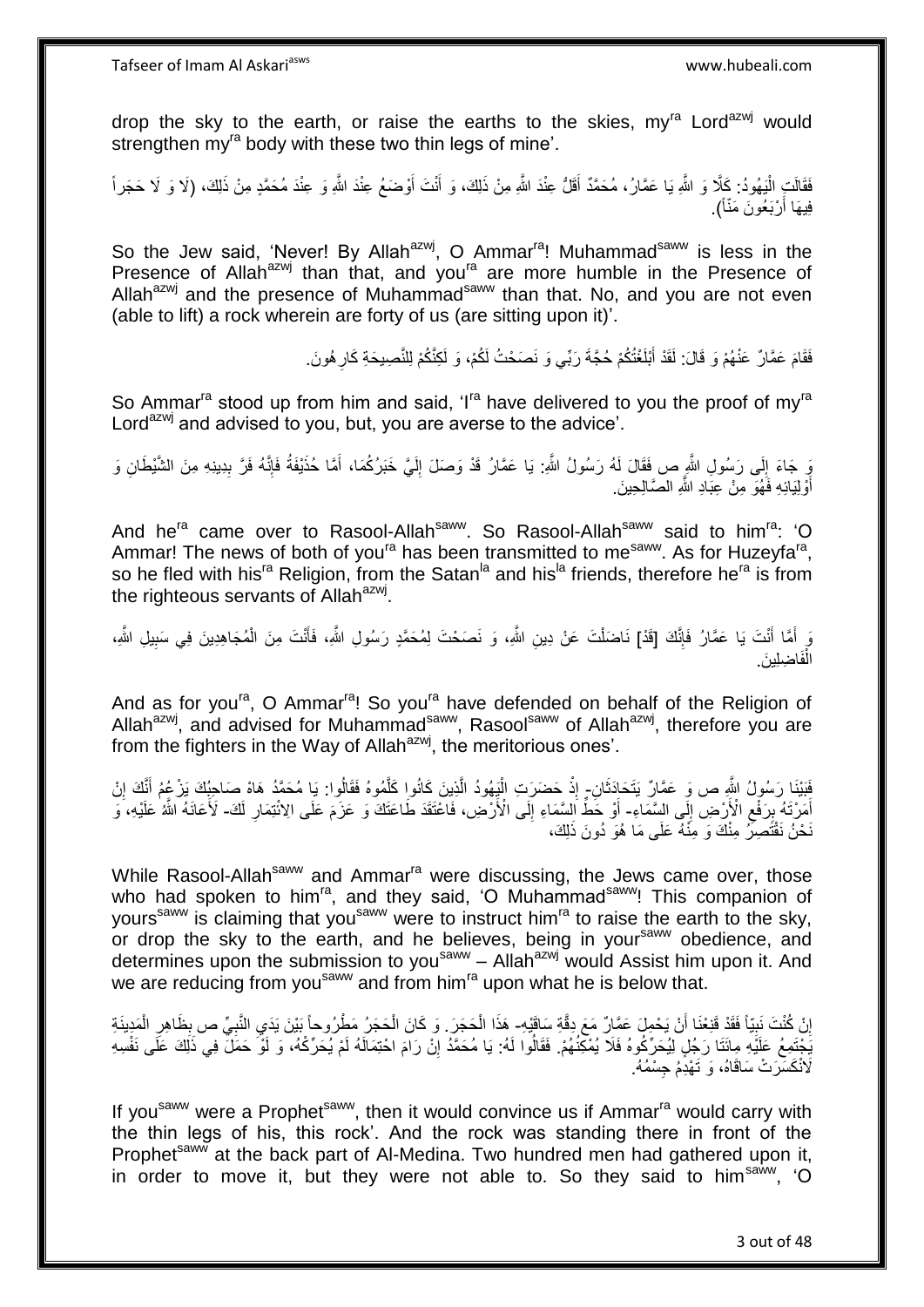Tafseer of Imam Al Askariasws www.hubeali.com

Muhammad<sup>saww</sup>! If he<sup>ra</sup> wishes to carry it, he<sup>ra</sup> would not be able to (even) move it, and if he<sup>ra</sup> were to carry that upon him, it would break his<sup>ra</sup> legs, and his<sup>ra</sup> body would be crushed'.

ْقَالَ رَسُولُ اللَّهِ ص: لَا تَخْتَقِرُوا سَاقَيْهِ، فَإِنَّهُمَا أَثْقَلُ فِي مِيزَانِ حَسَنَاتِهٍ مِنْ ثَوْرٍ وَ ثَبِيرٍ وَ حِرَاءَ وَ أَبِي قُبَيْسٍ، بَلْ مِنَ<br>\*\*\* **ٔ** َ ∣اٍ<br>∶ َ ِ َ َ الْأَرْضِ كُلِّهَا وَ مَا عَلَيْهَا، وَ إِنَّ اللَّهَ قَدْ خَفَّفَ بِالصَّلَاةِ عَلَى مُحَمَّدٍ وَ إلِهِ الطَّيِّبِينَ- مَا هُوَ أَثْقَلُ مِنْ هَذِهِ الصَّخْرَةِ، خَفَّفَ الْعَرْشَ ِ ِّ ِ **∶** ْ ْ َ عَلَى كَوَاهِلِ ثَمَانِيَةٍ مِنَ الْمَلَائِكَةِ- بَعْدَ أَنْ كَانَ لَا يُطِيقُهُ مَعَهُمُ الْعَدَدُ الْكَثِيرُ، وَ الْجَمُّ الْغَفِيرُ. ْ َ ْ ْ ْ ْ َ

So Rasool-Allah<sup>saww</sup> said: 'Do not belittle his<sup>ra</sup> legs, for they would be heavier in the scale of his<sup>ra</sup> good deeds than (the mountains of) Sowr, and Sabeyr, and Hira'a, and Abu Qubays, but (heavier) than the earth, all of it and whatever is upon it. And it is so that Allahazwj had Lightened, due to the *Salawat* upon Muhammadsaww and hissaww goodly Progeny<sup>asws</sup>, what is heavier than this rock. He<sup>azwj</sup> Lightened the Throne upon the shoulders of eight from His $^{azwj}$  Angels – after it could not be endured by a large number, and the multitude (of the Angels)'.

نُمَّ قَالَ رَسُولُ اللَّهِ ص: يَا عَمَّارُ اعْتَقِدْ طَاعَتِي- وَ قُلٍ: اللَّهُمَّ بِجَاهِ مُحَمَّدٍ وَ أَلِهِ الطَّيِّبِينَ فَوِّنِي لِيُسَهِّلٍَ اللَّهُ لَكَ مَا أَمَرَكَ بِهِ- كَمَا ِ َ ِ ِ ه مَهَّلَ عَلَى كَالِبَ بْنِ يُوحَنَّا عُبُورَ الْبَحْرِ- عَلَى مَثْنِ الْمَاءِ وَ هُوَ عَلَى فَرَسِهِ- يَرْكُضُ عَلَيْهِ لِسُؤَالِهِ اللَّهَ بِجَاهِذَا أَهْلَ الْبَيْتَ. ِ :<br>ا ْ ْ َ **∶** 

Then Rasool-Allah<sup>saww</sup> said: 'O Ammar! Believe in my<sup>saww</sup> obedience, and say, 'O Allah<sup>azwj</sup>! By the virtue of Muhammad<sup>saww</sup> and his<sup>saww</sup> goodly Progeny<sup>asws</sup>, Strengthen me<sup>ra</sup>!' in order to Allah<sup>azwj</sup> for to Ease for you what I<sup>saww</sup> instructed you<sup>ra</sup> with – just as  $He^{azwj}$  Eased upon Kalb Bin Youhanna to cross the sea – upon the surface of the water, and he was upon his horse – galloping over it due to his asking Allah<sup>azwj</sup> by our<sup>saww</sup> virtue, the People<sup>asws</sup> of the Household'.

فَقَالَهَا عَمَّالٌ ، وَ اعْتَقَدَهَا، فَحَمَلَ الصَّخْرَةَ فَوْقَ رَأْسِهِ، وَ قَالَ: بِأَبِي أَنْتَ وَ أُمِّي يَا رَسُولَ اللَّهِ، وَ الَّذِي بَعَثَكَ بِالْحَقِّ نَبِيّاً- لَهِيَ<br>إِنَّهَا أَوْلَى مَعَالٌ ، وَ اعْتَقَدَه ُ َ اً **∶** ْ ِ َ ِ ِ أَخَفُّ فِي يَدَيَّ مِنْ خِلَالَةٍ أَمْسِكُهَا بِهَا! **∶** ُ َ

Ammar<sup>ra</sup> said it, and believed it, and he<sup>ra</sup> carried the rock above his<sup>ra</sup> head, and said, 'By myra father and myra mother (being sacrificed for) yousaww, O Rasool-Allahsaww! By the One<sup>azwj</sup> Who Sent you<sup>saww</sup> with the Truth as a Prophet<sup>saww</sup> – it is lighter in my hands than a particle (of dust)!'

فَقَالَ رَسُولُ اللَّهِ ص حَلِّقْ بِهَا فِي الْهَوَاءِ، فَسَتَبْلُغُ بِهَا قُلَّةَ ذَلِكَ الْجَبَلِ، وَ أَشَارَ إِلَى جَبَلٍ بَعِيدٍ عَلَى قَدْرِ فَرْسَخٍ- فَرَمَى بِهَا ْ ِ ا<br>ا ْ **∶** ِّ ِ َ ٍ ِ ِ عَمَّارٌ، وَ تَحَلَّقَتْ فِي الْهَوَاءِ حَتَّى أَنْحَطَّتْ عَلَى ذِرْوَةِ ذَلِكَ الْجَبَلِ. ْ ْ ه

So Rasool-Allah<sup>saww</sup> said: 'Circle around the Jews with it, and deliver it to the peak of that mountain'  $-$  and he<sup>saww</sup> gestured towards a remote mountain upon a measurement of a Farsakh (about 3 miles) – and Ammar<sup>ra</sup> threw it, and it flew in the air until it settled upon the peak of that mountain.

> ثُمَّ قَالَ رَسُولُ اللَّهِ ص لِلْيَهُودِ: أَ وَ رَأَيْتُمْ قَالُوا: بَلَى ِ َ َ ْ ُ

Then Rasool-Allah<sup>saww</sup> said to the Jews: 'And did you all see that?' They said, 'Yes'.

فَقَالَ رَسُولُ اللَّهِ ص: [يَا عَمَّارُ] قُمْ إِلَى ذِرْوَةِ الْجَبَلِ- فَسَتَجِدُ هُنَاكَ صَخْرَةً أَصْعَافَ مَا كَانَتْ، فَاحْتَمِلْهَا وَ أَعِدْهَا إِلَى ْ ِ ِ َ ْ َ حَضْر*َتِي.*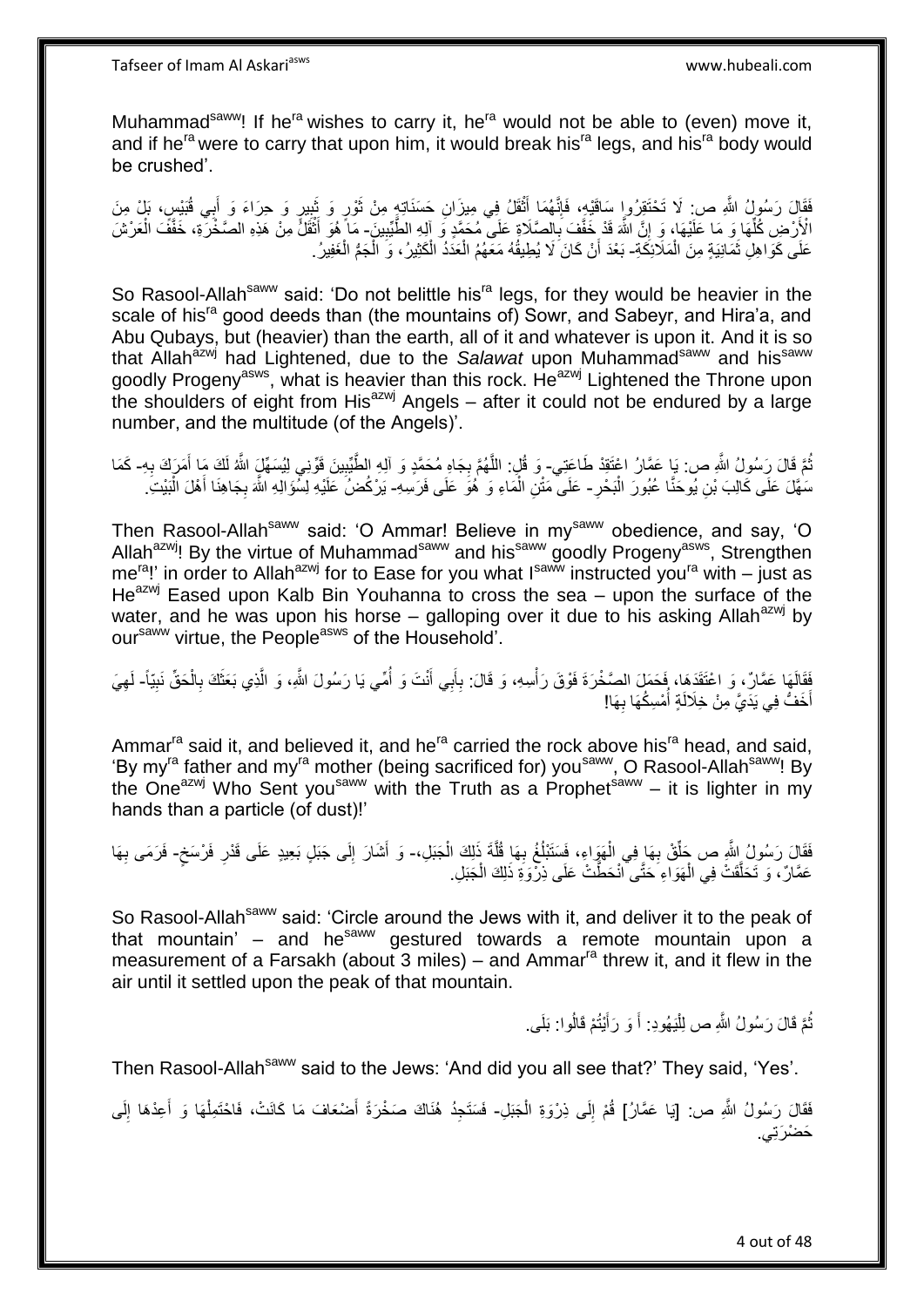So Rasool-Allah<sup>saww</sup> said: 'O Ammar<sup>ra</sup>! Arise to go to the peak of the mountain, for you would find over there a rock, double (the size) it was. Carry it and return it to mysaww presence'.

فَخَطَا عَمَّارٌ خُطْوَةً وَ طُوِيَتْ لَهُ الْأَرْضِِ ُ، وَ وَضَعَ قَدَمَهُ فِي الْخُطْوَةِ الثَّانِيَةِ عَلَى ذِرْوَةِ الْجَبَلِ، وَ تَنَاوَلَ الصَّخْرَةَ الْمُتَضَاعِفَةَ۔ ِ ْ ْ وَ عَادَ إِلَى رَسُولِ اللَّهِ صَ بِالْخُطْوَةِ الثَّالِثَةِ. ة<br>أ ه **∶** יִן<br>;

So Ammar<sup>ra</sup> took a step and the ground folded for him, and placed his<sup>ra</sup> foot in the second step upon the peak of the mountain, and grabbed the rock, the double (in size) and returned to Rasool-Allah<sup>saww</sup> with the second step.

ثُمَّ قَالَ رَسُولُ اللَّهِ ص لِعَمَّارٍ: اضْرِبْ بِهَا الْأَرْضِ ضَرْبَةً شَدِيدَةً. فَتَهَارَبَتِ الْيَهُودُ وَ خَافُوا، فَضَرَبَ بِهَا عَمَّارٌ عَلَى ِ ِ ِ ْ الْأَرْضِ، ۚ فَتَفَثَّتْ حَتَّى صَارَتْ ۚ كَالْهَبَاءِ ۖ الْمَنْثُورِ ۚ وَ تَلَاشَتْ ۚ ِ ُ ْ ْ

Then Rasool-Allah<sup>saww</sup> said to Ammar<sup>ra</sup>: 'Strike the ground with it by an intense striking!' So the Jews fled and were afraid, and Ammar<sup>ra</sup> struck the ground with it, and it disintegrated until it became like floating durst and faded away.

> فَقَالَ رَسُولُ اللَّهِ ص: آمِنُوا أَيُّهَا الْيَهُودُ فَقَدْ شَاهَدْتُمْ آيَاتِ اللَّهِ. فَآمَنَ بَعْضُهُمْ وَ غَلَبَ الشَّقَاءُ عَلَى بَعْضِهِمْ. ْ َ ِ

So Rasool-Allah<sup>saww</sup> said: 'Believe, O you Jews, for you have witnessed the Signs of Allah<sup>azwj</sup>!' Some of them believed, but wretchedness overcame upon some.

> نُّمَّ قَالَ رَسُولُ اللَّهِ ص: أَ تَدْرُونَ مَعَاشِرَ الْمُسْلِمِينَ مَا مَثَلُ هَذِهِ الصَّخْرَةِ فَقَالُوا: لَا يَا رَسُولَ اللَّهِ. ُ ُ َ ْ َ

Then Rasool-Allah<sup>saww</sup> said: 'Are you knowing, community of Jews, what resembles this rock?' They said, 'No, O Rasool-Allah<sup>saww</sup>!'

فَقَالَ رَسُولُ اللَّهِ ص: وَ الَّذِي بَعَثَنِي بِالْحَقِّ نَبِيّاً- إِنَّ رَجُلًا مِنْ شِيعَتِنَا تَكُونُ لَهُ ذُنُوبٌ وَ خَطَايَا- أَعْظَمُ مِنْ جِبَالِ الْأَرْضِ، وَ ِ ْ ِ ٔ, ه ِ َ [مِنَ] الْأَرْضِ كُلِّهَا ۖ وَ السَّمَاءِ بِأَضْبَعَافَ كَثِيرَةٍ فَمَا ۖ هُوَ إِلَّا أَنْ يَتُوبَ، وَ يُجَدِّدَ عَلَى نَفْسِهِ وَلَايَتَنَا أَهْلَ الْبَيْتِ إِلَّا كَانَ قَدْ ضَرَبَ ِّ ْ َ اُ  $\frac{1}{2}$ َ ِ بِذُوْبِهِ الْأَرْضَ أَشَدَّ مِنْ ضَرْبَ عَمَّارٍ هَٰذِهِ الْصَّخْرَةَ بِالْأَرْضِ، **∶** َ **∶** 

So Rasool-Allah<sup>saww</sup> said: 'By the One<sup>azwj</sup> Who Send me<sup>saww</sup> with the Truth as a Prophet<sup>saww</sup> – if a man from our<sup>saww</sup> Shias happens to have sins for him and mistakes  $-$  greater than a mountain of the earth, and from the whole of the earth  $-$  and the sky by a large multiple, so he would not be except if he were to repent, and renew upon himself our<sup>saww</sup> Wilayah of the People<sup>asws</sup> of the Household, except his sins would be struck upon the ground more severely than the striking by Ammar<sup>ra</sup> of this rock with the ground.

وَ إِنَّ رَجُلًا تَكُونُ لَهُ طَاعَاتٌ كَالسَّمَاوَاتِ وَ الْأَرَضِينَ- وَ الْجِبَالِ وَ الْبِحَارِ، فَمَا هُوَ إِلَّا أَنْ يَكْفُرَ بِوَلَايَتِنَا أَهْلَ الْبَيْتِ حَتَّى ِ **∶** ْ ْ َ ِ َ ا<br>ا يَكُونَ ضَرَبَ بِهَاۤ الْأَرْضَ- أَشَدَّ مِنْ ضَرْب ۖ عَمَّارٍ لِهَذِهِ الصَّخْرَةِ بِالْأَرْضِ، ۚ وَ تَتَلَاشَى ۚ وَ تَتَفَتَّتُ كَتَفَتَّتُ هَذِهِ الصَّخْرَةِ، فَيَرِدُّ **∶ ∶** ِ الْآخِرَةَ وَ لَا يَجِدُ حَسَنَةً، وَ ذُنُوبُهُ أَصْنَعَافُ الْجِبَالِ ۖ وَ الْأَرْضِ وَ السَّمَاءِ فَيُشَدَّدُ حِسَابُهُ وَ يَدُومُ عَذَابُهُ. ْ

And if a man happens to have (acts of) obedience for him like the skies and the earths, and the mountains, and the oceans, so he would not be except, if he were to do *Kufr* with our<sup>saww</sup> Wilayah of the People<sup>asws</sup> of the Household, until these would be struck upon the ground more severely than the striking by Ammar<sup>ra</sup> for this rock upon the ground, and these would fade away and disintegrate like the disintegration of this rock. So he would return to the Hereafter and he would not find a (single) good deed,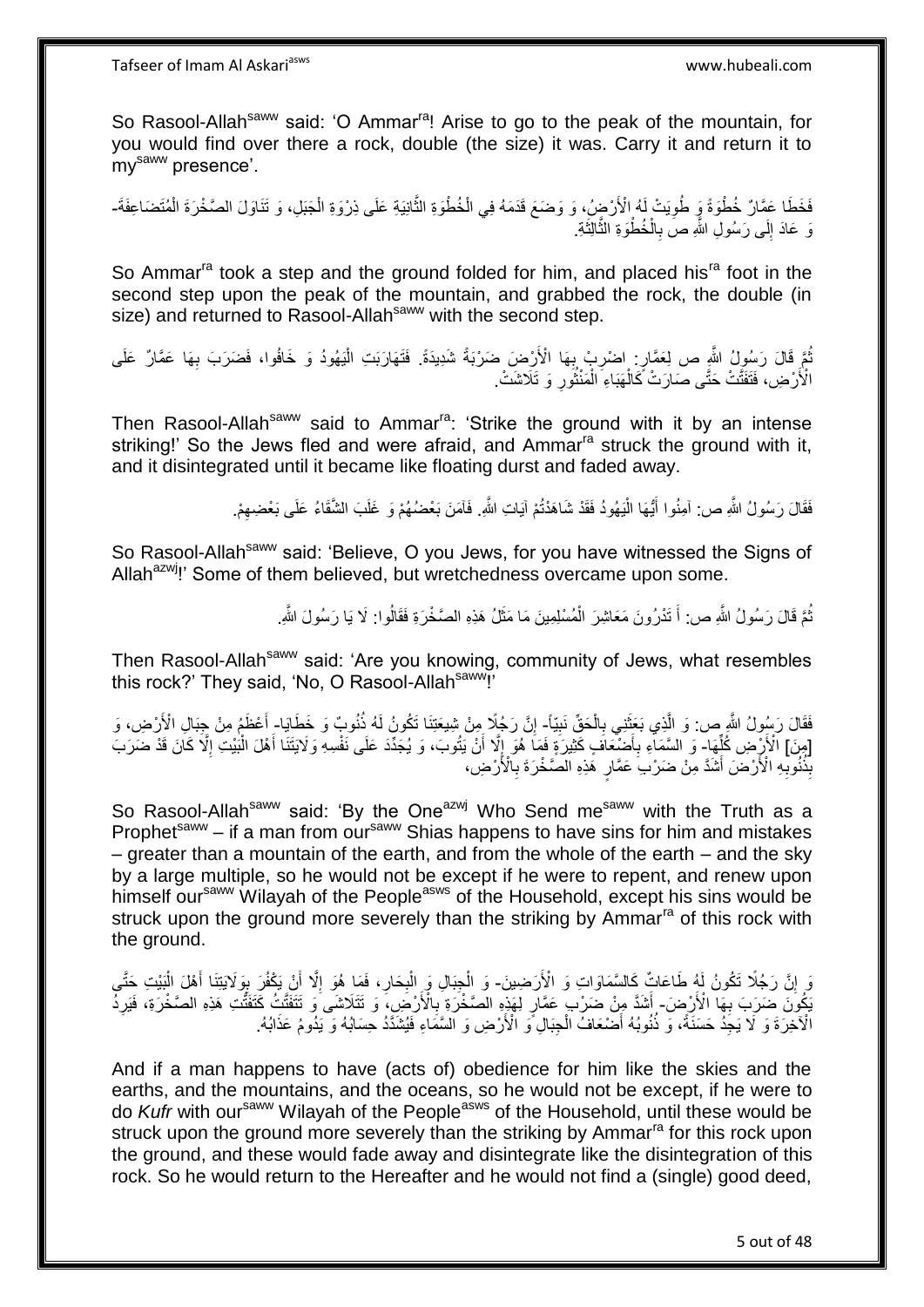and his sins would be doubled the mountains, and the earth, and the sky. Thus, his Reckoning would be severe and his Punishment perpetual (everlasting)'.

قَالَ: فَلَمَّا رَأَى عَمَّارٌ بِنَفْسِهِ تِلْكَ الْقُوَّةَ- الَّتِي جَلَدَ بِهَا عَلَى الْأَرْضِ تِلْكَ الصَّخْرَةَ فِتفتت [فَتَفَتَّتَتْ]، أَخَذَتْهُ أُرَيْحِيَّةٌ وَ قَالَ: أَ ْ ْ **ِ** ْ ֦֧<u>֓</u> ه ا<br>ا َ َ فَتَأْذَنُ لِي يَا رَسُولَ اللَّهِ أَنْ أُجَالِدَ هَؤُلَاءِ الْيَهُودَ فَأَقْتُلَهُمْ أَجْمَعِينَ بِمَا أُعْطِيتُهُ مِنْ هَذِهِ الْقُوَّةِ ال<br>المناطق ِ َ لَ َ ْ :<br>ا :<br>ا ْ

He (Imam Hassan Al-Askari<sup>asws</sup>) said: 'So when Ammar<sup>ra</sup> saw with himself that strength by which he flogged that rock upon the ground so it crumbled, so a sense of pride seized him<sup>ra</sup> and he<sup>ra</sup> said, 'Do you<sup>saww</sup> permit me<sup>ra</sup>, O Rasool-Allah<sup>saww</sup>, that I<sup>ra</sup> flog these Jews and kill them all with what I<sup>ra</sup> have been Given from this strength?'

فَقَالَ رَسُولُ النَّهِ ص: يَا عَمَّارُ إِنَّ اللَّهَ تَعَالَى يَقُولُ: فَاعْفُوا وَ اصْفَحُوا حَتَّى يَأْتِيَ اللَّهُ بِأَمْرِهِ بِعَذَابِهِ، وَ يَأْتِيَ بِفَنْحِ مَكَّةَ وَ سَائِرِ َ ِ ْ **إ** ِ  $\zeta$ ِ ْ ِ ِ َما َو َعَد.

So Rasool-Allah<sup>saww</sup> said: 'O Ammar<sup>ra</sup>! Allah<sup>azwj</sup> the Exalted is saying: '*But, be pardoning and overlooking, until Allah Comes with His Command. [2:109]* – with His<sup>azwj</sup> Punishment, and Comes with the Conquest of Makkah and the rest of whatever  $He^{azwj}$  has Promised'.

317 وَ كَانَ الْمُسْلِمُونَ تَضِيقُ صُدُورُ هُمْ- مِمَّا يُوَسْوِسُ بِهِ إِلَيْهِمُ الْيَهُودُ وَ الْمُنَافِقُونَ مِنَ الشَّبَهِ فِي الدِّيِنِ. فَقَالَ لَهُمْ رَسُولُ اللَّهِ ْ ْ لَ  $\frac{1}{2}$ ْ ص: أَ وَ لَا أُعَلِّمُكُمْ مَا يُزِيلُ ضَبِيقَ صُنُدُورِكُمْ- إِذَا وَسُوَسَ هَؤُلَاءِ الْأَعْدَاءُ إِلَيْكُمْ قَالُواً: بَلَّى يَا رَسُولَ اللَّهِ ۖ لَ ِ َ ِ ِّ ا<br>أ َ

**S 317 –** It was so that the Muslims, their chests were constricted from what was insinuated (whisper) to them with by the Jews and the hypocrites, from the doubts in the Religion. So Rasool-Allah<sup>saww</sup> said to them: 'And shall Isaww teach you all what would remove the constriction of your chests – whenever these enemies insinuate to you?' They said, 'Yes, O Rasool-Allah<sup>saww</sup>!'

قَالَ: مَا أَمَرَ بِهِ رَسُولُ اللَّهِ مَنْ كَانَ مَعَهُ فِي الشَّعْبِ- الَّذِي كَانَ أَلْجَأَتْهُ إِلَيْهِ قُرَيْشٌ، فَضِآقَتْ صُدُورُ هُمْ وَ اتَّسَخَتْ ثِيَابُهُمْ فَقَالَ **∶** َ لَ ِ َ ْ َ لَهُمْ رَسُولُ اللَّهِ ص: انْفُخُوا عَلَى ثِيَابِكُمْ، وَ ۗ امْسَحُوهَا بِأَيْدِيكُمْ وَ هِيَ عَلَى أَبْدَانِكُمْ، وَ أَنْتُمْ تُصَلُّونَ عَلَى مُحَمَّدٍ وَ آلِهِ الطَّيِّبِينَ، َ ِ ِ ِ َ َ فَإِنَّهَا تُنَفِّي وَ تُطَهِّرُ وَ تُبَيِّضُ وَ تُحْسِنُ وَ تُزِيلُ عَنْكُمْ ضَبِيقَ صُدُورِكُمْ. ِ **∶** ِ

He<sup>saww</sup> said, 'What Rasool-Allah<sup>saww</sup> had ordered with to the ones who were with him<sup>saww</sup> in the cave – which the Quraysh had forced him<sup>saww</sup> to take shelter to, so their chests were constricted and their clothes were soiled, and Rasool-Allah<sup>saww</sup> said to them: 'Puff into your clothes, and wipe these with your hands, while these are upon your bodies, and you should be sending *Salawat* upon Muhammad<sup>saww</sup> and his<sup>saww</sup> goodly Progeny<sup>asws</sup>, so these would be purified, and cleaned, and whitened, and become good, and the constrictions of your chests would be removed from you'.

فَفَعَلُوا ذَلِكَ فَصَارَتْ ثِيَابُهُمْ كَمَا قَالَ رَسُولُ اللَّهِ ص.

So they did that, and their clothes became as Rasool-Allah<sup>saww</sup> said they would.

فَقَالُوا: عَجَباً بِمَا رَسُولَ اللَّهِ بِصَلَاتِنَا عَلَيْكَ وَ عَلَى ٱلِكَ، كَيْفَ طَهُرَتْ ثِيَابُنَا! فَقَالَ رَسُولُ اللَّهِ ص: إِنَّ تَطْهِيرَ الصَّلَاةِ عَلَى ِ ِ ِ مُحَمَّدٍ وَ آلِهِ لِقُلُوبِكُمْ مِنَ الْغِلِّ وَ الضِّيقِ وَ الذَّغَلِ وَ لِأَبْدَانِكُمْ مِنَ الْآثَامِ أَشَدُّ مِنْ تَطْهِيرِ هَا لِنْيَابِكُمْ. ِ ْ ِ ِ ِ َ ِ َ

They said, 'How astonishing, O Rasool-Allah<sup>saww</sup>! By our sending Salawat upon yousaww and upon your<sup>saww</sup> Progeny<sup>asws</sup>, how our clothes have been cleaned!' So Rasool-Allah<sup>saww</sup> said: 'The purification by the Salawat upon Muhammad<sup>saww</sup> and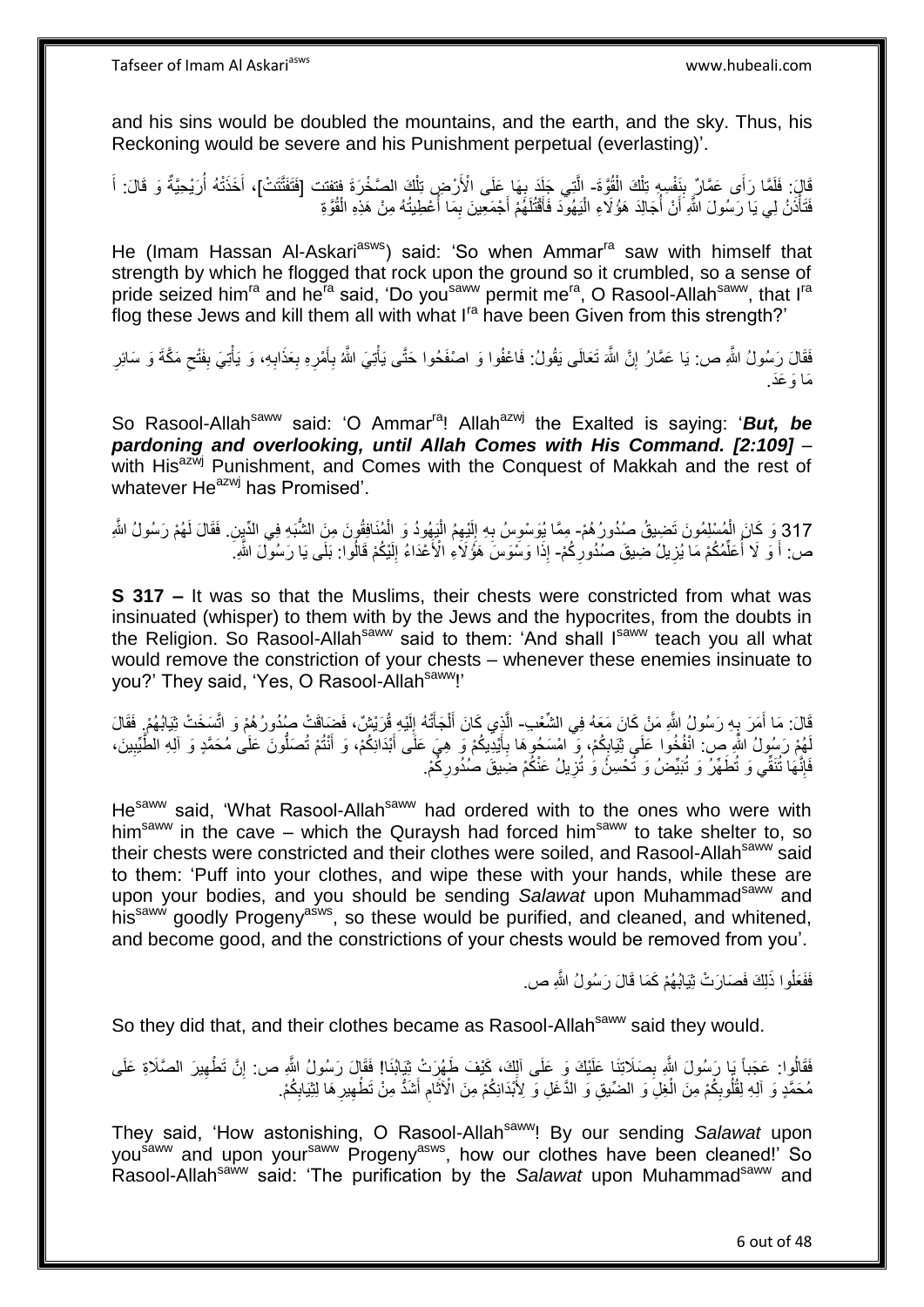his<sup>saww</sup> Progeny<sup>asws</sup> is more intense upon your hearts, from the grudges, and the constriction, and the corruption, and for your bodies from the sins, (is more intense) than the purification of your clothes.

وَ إِنَّ غَسْلَهَا لِلذُّنُوبِ عَنْ صَحَائِفِكُمْ- أَحْسَنُ مِنْ غَسْلِهَا لِلدَّرَنِ عَنْ ثِيَابِكُمْ. وَ إِنَّ تَنْوِيرَهَا لِكُتُبِ حَسَنَاتِكُمْ- بِمُضَاعَفَةِ مَا فِيهَا-יֲ<br>י َ ِ ِ ِ ِ أَحْسَنُ مِنْ تَنْوِيرِ هَا لِثِّيَابِكُمْ. ِ ِ ِ َ

And that the washing of the sins away from your parchments (register of deeds) is more excellent than its washing off the filth from your clothes. And that its shining of the books of your good deeds – is a multiple of what is therein – is more excellent that it's shining of your clothes'.

قوله عز و جل وَ أَقِيمُوا الصَّلاةَ وَ آتُوا الزَّكاةَ وَ ما تُقَدِّمُوا لِأَنْفُسِكُمْ مِنْ خَيْرٍ تَجِدُوهُ عِنْدَ اللَّهِ إِنَّ اللَّهَ بِما تَعْمَلُونَ بَصِيرٌ ُ ِ

The Words of the Mighty and Majestic: *And establish the Salat and give the Zakat, and whatever you are sending ahead for yourselves from goodness, you will find it in the Presence of Allah; Allah Sees what you are doing [2:110]*

318 قَالَ الْإِمَامُ عِ أَقِيمُوا الصَّلاةَ بِإِثْمَامِ وُضُوئِهَا وَ تَكْبِيرَاتِهَا- وَ قِيَامِهَا وَ قِرَاءَتِهَا وَ رُكُوعِهَا وَ سُجُودِهَا وَ حُدُودِهَا. وَ<br>ثم سندس الله المُمَسَلات الله عليه الله عليه الله عليه الل **!** ِ ِ َ اَتُوا الزَّكاةَ مُسَّتَحِقِّيْهَا، لَا تُؤْتُوهَا كَافِرَاً وَ َلَا مُنَاصِباً.

**S 318 -** The Imam (Hassan Al-Askari<sup>asws</sup>) said: 'And establish the Salat – by completing its *Wuzu*, and its *Takbeers*, and its standings, and its recitations, and its *Rukus*, and its *Sajdas*, and its limits. *and give the Zakat* – to its deserving one, not giving it to a *Kafir*, nor a *Nasibi*.

> قَالَ رَسُولُ اللَّهِ ص: «الْمُتَصَدِّقُ عَلَى أَعْدَائِنَا كَالسَّارِ قِ فِي حَرَمِ اللَّهِ». ِ َ ْ

Rasool-Allah<sup>saww</sup> said: 'The giver of charity to our<sup>asws</sup> enemies is like the thief in the *Harrum* (Sanctuary) of Allah<sup>azwj</sup> (Kabah).

ر ما تُقَدِّمُوا لِأَنْفُسِكُمْ مِنْ خَيْرٍ مِنْ مَالٍ تُنْفِقُونَهُ فِي طَاعَةِ اللَّهِ، فَإِنْ لَمْ يَكُنْ لَكُمْ مَالٌ، فَمِنْ جَاهِكُمْ- تَبْذُلُونَهُ لِإِخْوَانِكُمُ الْمُؤْمِنِينَ، ِ ُ ْ نَجُرُّونَ بِهِ إِلَيْهِمُ الْمَذَافِعَ، وَ تَذَّفَعُونَ بِهِ عَنْهُمُ الْمَضْمَارَّ ـِ ْ ِ ْ لَ  $\frac{1}{2}$ ِ

*And whatever you are sending ahead for yourselves from goodness* – from the wealth you are spending in obedience of Allah<sup>azwj</sup>. So if there does not happen to be wealth for you, then from your efforts for your *Momineen* brethren, flow the benefits to them by it, and repelling by it, the harm from them.

تَجِدُوهُ عِنْدَ اللَّهِ يَنْفَعُكُمُ اللَّهُ تَعَالَى۔ بِجَاهِ مُحَمَّدٍ وَ عَلِيٍّ وَ اَلِهِمَا يَوْمَ الْقِيَامَةِ فَيَحُطُّ بِهِ سَيِّئَاتِكُمْ وَ يُضاعِفُ بِهِ حَسَنَاتِكُمْ، وَ يَرْفَعُ ْ ِ **∶** ِ ِ بِهِ دَرَجَاتِكُمْ فَقَالَ: «تَـٰجِدُوهُ عِنْدَ اللَّهِ﴾ **∶** 

*You will find it in the Presence of Allah* – Allah<sup>azwj</sup> the Exalted will Benefit you all by the virtue of Muhammad<sup>saww</sup>, and Ali<sup>asws</sup>, and their<sup>asws</sup> Progeny<sup>asws</sup> on the Day of Judgment. So, He<sup>azwj</sup> will Delete your evil deeds by it and He<sup>azwj</sup> would Multiply your good deeds by it, and He<sup>azwj</sup> will Raise your levels by it. Thus, He<sup>azwj</sup> Said: '*you will find it in the Presence of Allah*.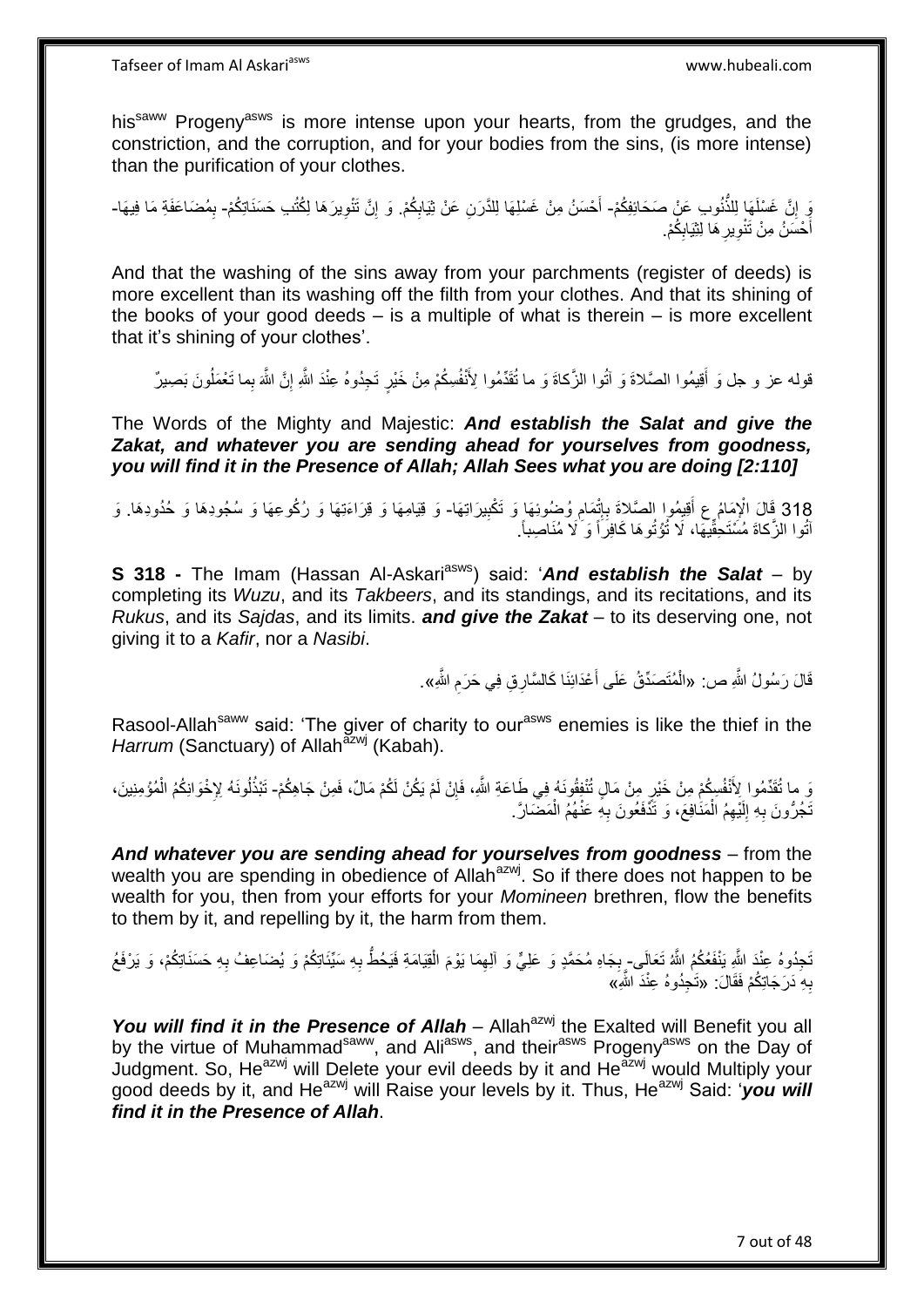إِنَّ اللَّهَ بِما تَعْمَلُونَ بَصِبِرٍ ۗ عَالِمٌ لَيْسَ بَخْفَي عَلَيْهِ شَيْءٌ: ظَاهِرُ فِعْلٍ، وَ لَا بَاطِنُ ضَمِبِرٍ، فَهُوَ يُجَازِيكُمْ عَلَى حَسَب اعْتِقَادَاتِكُمْ ا ِ َوَ يَبْاتِكُمْ، وَ لَيْسَ هُوَ كَمُلُوكِ الْذُّنْيَا الَّذِي يَلْتَبِسُ عَلَى بَعْضِهِمْ، فَيَنْسِبُ فِعْلَ بَعْضِهِمْ إِلَى غَيْرِ ِ ْ ه ِ ِ ِ ِ ِ ِ ِ جَانِيهِ فَيَقَعُ ثَوَابُهُ وَ عِقَابُهُ- بِجَهْلِهِ بِمَا لَبِس [َلَيْسَ] عَلَيْهِ- بِغَيْرِ مُسْتَحِقِّهِ. ٔ, ِ **∶** ِ ِ

*Allah Sees what you are doing [2:110]* – A Knower. There isn't anything concealed from Him<sup>azwj</sup> – neither an apparent deeds nor a hidden conscience. So, He<sup>azwj</sup> would be Recompensing you upon a reckoning of your beliefs and your intentions. And it isn't that  $He^{azwj}$  is like a king of the world which some of them are pretending upon, so he ends up linking a deed of some of them to other than its performer, and a crime of some of them to other than its perpetrator. His reward and his punishment are by his ignorance with was pretended upon him, with other than its deserving one.

وَ قَالَ رَسُولُ اللَّهِ ص: مِفْتَاحُ الصَّلَاةِ الطَّهُورُ، وَ تَحْرِيمُهَا التَّكْبِيرُ، وَ تَحْلِيلُهَا التَّسْلِيمُ، وَ لَا يَقْنِلُ اللَّهُ صَلَاةً بِغَيْرِ طَهُورٍ، وَ لَا ُ ِ ِ ِ ِ صَدَقَةً مِنْ غُلُولٍ. وَ إِنَّ أَعْظَمَ طَهُورِ الصِّلَاةِ- الَّذِي لَا يَقْبَلُ الصَّلَاةَ إِلَّا بِهِ، وَ لَا شَيْءَ مِِنَ الطَّاعَاتِ مَعَ فَقْدِهِ- مُوَالاةُ مُحَمَّدٍ، ِ ا<br>ا ِ **∶**  $\frac{1}{2}$ وَ أَنَّهُ سَبِّدُ الْمُرْسَّلِينَ، َو مُوَالاةُ عَلِيٍّ، وَ أَنَّهُ سَيِّدُ الْوَصِيِّينَ وَ مُوَالاةُ أَوْلِيَائِهِمَا، وَ مُعَاذَاةُ أَعْدَائِهِمَا. ِ َ ْ َ ْ َ ِ

And Rasool-Allah<sup>saww</sup> said: 'The key of Salat is the cleanliness, and its sanctity is the *Takbeer*, and its conclusion is the greeting, and Allah<sup>azwj</sup> neither Accepts a Salat without cleanliness, nor a charity from a fraudster. And greatest cleanliness without which neither the *Salat* is Accepted nor anything from the acts of obedient – (that greatest cleanliness) – is the mastership of Muhammad<sup>saww</sup>, and he<sup>saww</sup> is the chief of the Mursils<sup>as</sup>, and the mastership of Ali<sup>asws</sup>, and he<sup>asws</sup> is the chief of the successors<sup>as</sup>, and friendship of their<sup>asws</sup> friends and the enmity of their<sup>asws</sup> enemies".

#### **]ثواب الوضوء[**

## **Rewards of the** *Wudu* **(Ablution)**

319 وَ قَالَ رَسُولُ اللَّهِ ص إِنَّ الْعَبْدَ إِذَا تَوَضِّأَ فَغَسَلَ وَجْهَهُ، تَتَاثَرَتْ [عَنْهُ] ذُنُوبُ وَجْهِهِ. وَ إِذَا غَسَلَ يَدَيْهِ إِلَى الْمِرْفَقَيْنِ ْ ِ َ ِ ُ  $\ddot{\phantom{0}}$ **∫** :<br>نا ِ ْ ِ ْتَنَاثَرَتْ عَنْهُ ذُنُوبُ يَدَيْهِ. وَ إِذَا مَسَحَ بِرَأْسِهِ تَنَاثَرَتْ عَنْهُ ذُنُوبُ رَأْسِهِ. وَ إِذَا مَسَحَ رِجْلَيْهِ- أَوْ غَسَلَهَا لِلتَّقِيَّةِ- تَتَأَثَّرَتْ عَنْهُ ة<br>ا ِ ِ َ ْي ِه. نُنُوبُ رجْلَه ِ

**S 319 –** And Rasool-Allah<sup>saww</sup> said: 'The servant, when he performs *Wudu* (for *Salat*), the sins of his face fall off from him. And when he washes his hands to the two elbows, the sins of his hands fall off from him. And when he wipes his head, the sins of his head fall off from him. And when he wipes his feet – or washes them out of *Taqiyya* (dissimulation), the sins of his legs fall off from him.

> زَ إِنْ قَالَ فِي أَوَّلِ وُضُوئِهِ «بِسْمِ اللَّهِ الرَّحْمنِ الرَّحِيمِ» طَهُرَتْ أَعْضَاؤُهُ كُلُّهَا مِنَ الذَّنُوبِ. َ **׀** ِ ِ **∣** ُّ َ

And If he says at the beginning of his *Wudu*, 'In the Name of Allah<sup>azwj</sup> the Beneficent, the Merciful (بِسْمِ اللَّهِ الزَّحْمنِ الزَّحِيمِ), it purifies his body parts, all of them, from the sins. ِ ِ ِ

رَ إِنْ قَالَ فِي آخِرِ وُضُوئِهِ أَوْ غُسْلِهِ مِنَ الْجَذَابَةِ: «سُبْحَانَكَ اللَّهُمَّ وَ بِحَمْدِكَ- أَشْهَدُ أَنْ لَا إِلَهَ إِلَّا أَنْتَ أَسِنْغُفِرُكَ وَ أَتُوبُ إِلَيْكَ، ْ َ ِ ِ **∶** ه ا<br>بالا لَ ِ اُ َ لَ ِ َ َ َ بَ أَشْهَدُ أَنَّ مُحَمَّداً عَبْدُكَ وَ رَسُولُكَ، وَ أَشْهَدُ أَنَّ عَلِيّاً وَلِيُّكَ- وَ خَلِيفَتُكَ بَعْدَ نَبِيِّكَ عَلَى خَلِيقَتِكَ، وَ أَنَّ أَوْلِيَاءَهُ وَ أَوْصَبِيَاءَهُ َ َ اُ َ َ َ َ َ ِ خُُلَفَاؤُكَ» ثَحَاتَتْ عَنْهُ ذُنُوبُهُ كُلُّهَا- كَمَا يَتَحَاتُّ وَرَقُ الشَّجَرِ ، ُّ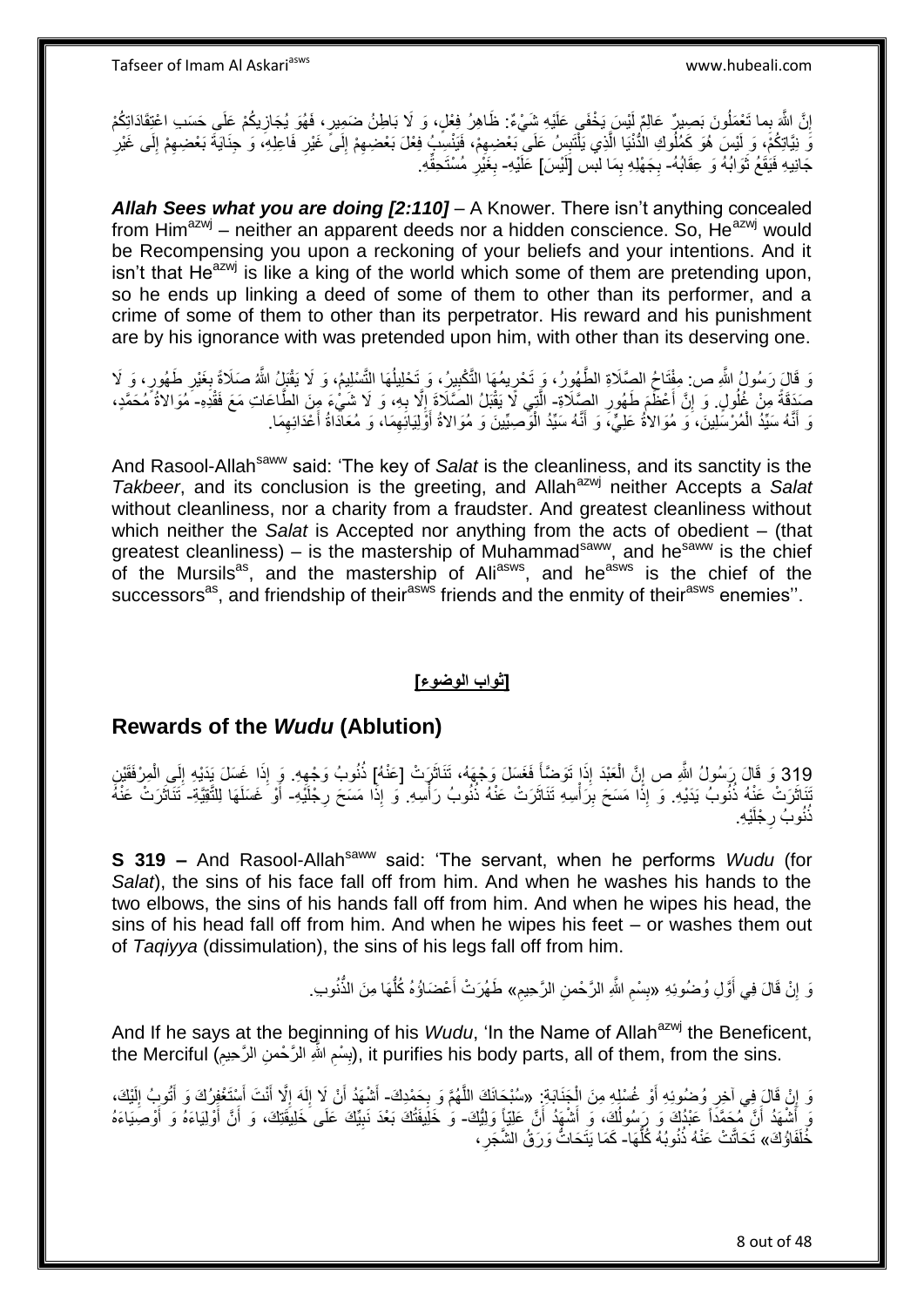And if he says at the end of it, or washes from the sexual impurities, 'Glory be to You<sup>azwj</sup>, O Allah<sup>azwj</sup>, and with Your<sup>azwj</sup> Praise! I testify that there is no god except You<sup>azwj</sup>. I seek Your<sup>azwj</sup> Forgiveness and I repent to You<sup>azwj</sup>. And I testify that Muhammad<sup>saww</sup> is Your<sup>azwj</sup> servant and Your<sup>azwj</sup> Rasool<sup>saww</sup>. And I testify that Ali<sup>asws</sup> is Yourazwj Guardian<sup>asws</sup>, and Your<sup>azwj</sup> Caliph after Your<sup>azwj</sup> Prophet<sup>saww</sup>, upon Your<sup>azwj</sup> creatures, and that his<sup>asws</sup> Guardians<sup>asws</sup> and his<sup>asws</sup> successors<sup>asws</sup> are Your<sup>azwj</sup> Caliphs' – his sins would drop off from him, all of them – just as the leaves of the tree drop off.

يَ خَلَقَ اللَّهُ بِعَدَدِ كُلِّ قَطْرَةٍ مِنْ قَطْرَاتٍ وُضمُوئِهِ أَوْ غُسْلِهِـ مَلَكاً يُسَبِّحُ اللَّهَ وَ يُقَدِّسُهُ وَ يُهَلَّلُهُ وَ يُكَبِّرُهُ، وَ يُصَلِّي عَلَى مُحَمَّدٍ وَ ِ َ ُ ِّ الْكِ الطَّيِّبِينَ، َو ثَوَابُ ذَلِكَ لِهَذَا الْمُتَوَضِّئِ، ْ رو<br>ا **∣** 

And Allah<sup>azwj</sup> would Create, from every drop from the drops of his *Wudu* or his washing –Angels Glorifying Allah<sup>azwj</sup> and Extolling His<sup>azwj</sup> Holiness, and His<sup>azwj</sup> Oneness, and Hisazwj Greatness, and they would Send *Salawat* upon Muhammad<sup>saww</sup> and his<sup>saww</sup> goodly Progeny<sup>asws</sup>, and the Rewards of that would be for this performer of *Wudu*.

تُمَّ يَأْمُرُ اللَّهُ بِوُضُوئِهِ أَوْ غُسْلِهِ- فَيُخْتَمُ عَلَيْهِ بِخَاتَمٍ مِنْ خَوَاتِمٍ رَبِّ الْعِزَّةِ، ثُمَّ يُرْفَعُ تَحْتَ الْعَزِّشِ حَيْثُ لَا تَتَالُّهُ اللَّصُوِصُ، وَ َ ِ **ٔ** ُّ  $\overline{a}$ ْ ُ ْ ِ ֧֖֖֖֧֧֖֧֧֧֧֧ׅ֧֧֧֧֧֚֚֚֚֓֝֝֝֝֟֓֟֓֝֬֝֓֝֓֝֬֟֓֟֓֟֓֟֓֝֬֝֬֝֓֝֬֜֓֝֬֝֓֝֬֝֬֝ ِ لَا يَلْحَقُّهُ السُّوِسُ وَ لَا يُفْسِدُهُ الْأَعْدَاءُ، حَتَّى بَيْرَدَّ عَلَيْهِ وَ يُسَلِّمَ إِلَيْهِ، أَوْفَى مَا هُوَ أَحْوَجُ، وَ أَفْقَلَ مَا يَكُونُ إِلَيْهِ، فَيُعْطَى بِذَلِكَ ْ َ لَ  $\frac{1}{2}$ ه لَ ِ َ َ فِي الْجَنَّةِ مَا لَّا يُحْصِيهِ الْعَادُّونَ وَ لَا يَعِي عَلَيْهِ الْحَافِظُونَ، وَ ٰيَغْفِرُ اللَّهُ لَهُ جَمِيعَ ذُنُوبِهِ حَتَّى تَكُونَ صَلَاثُهُ نَافِلَةً. ِ ْ ْ

Then Allah<sup>azwj</sup> would Command for his *Wudu* or his washing, so it would be sealed upon by a Seal from the Seals of the Lord<sup>azwj</sup> of Mighty. The it would be raised to be beneath the Throne where the thieves would not be able to grab it, nor inflicted by the termites, nor spoilt by the enemies, until it is returned to him, and submitted to him, a fulfilment of what is neediest to and poor as he can be to it. So he would be given that in the Paradise what the calculators would not (be able to) count, nor would the preservers (Recording Angels) be aware of, and Allah<sup>azwj</sup> would Forgive for him the entirety of his sins, until it would happen to be his optional *Salat*'.

#### **]ثواب الصالة:[**

## **Rewards of the** *Salat*

مَ إِذَا تَوَجَّهَ إِلَى مُصَلَّاهُ لِيُصَلِّيَ- قَالَ اللَّهُ عَزَّ وَ جَلَّ لِمَلَائِكَتِهِ. إِيا مَلَائِكَتِي- أَ مَا تَرَوْنَ هَذَا عَبْدِي كَيْفَ قَدِ انْقَطَعَ عَنْ جَمِيعِ ِ ِ َ الْخَلَائِقِ إِلَيَّ، وَ أَمَّلَ رَحْمَتِي وَ جُودِي وَ رَأْفَتِي أَشْهِدُكُمْ أَنِّي أُخْتَصُّهُ بِرَحْمَتِي وَ كَرَامَاتِي. ِ َ َ ِ ُ :<br>ا َ لَ ∣∣<br>∶ ْ

And when he heads to his prayer mat to pray Salat, Allah<sup>azwj</sup> Mighty and Majestic Says to His<sup>azwj</sup> Angels: "O My<sup>azwj</sup> Angels! Are you not seeing this servant of Mine<sup>azwj</sup>, how he has cut off from the entirety of the creatures to Me<sup>azwj</sup>, and expects My<sup>azwj</sup> Mercy and My<sup>azwj</sup> benevolence, and My<sup>azwj</sup> Kindness? I<sup>azwj</sup> Adjure you all that I<sup>azwj</sup> am Particularising him with My<sup>azwj</sup> mercy and My<sup>azwj</sup> Benevolence!"

فَإِذَا رَفَعَ يَدَيْهِ وَ قَالَ: «اللَّهُ أَكْبَرُ» وَ أَثْنَى عَلَى اللَّهِ تَعَالَى بَعْدَهُ قَالَ اللَّهُ لِمَلَائِكَتِهِ: أَ مَا تَرَوْنَ عَبْدِي هَذَا كَيْفَ كَبَرَنِي- وَ َ َ عَظَّمَنِي ۖ وَ نَزَّ هَنِي عَنْ أَنْ يَكُونَ لِي شَرِيكٌ، أَوْ شَبِيهٌ أَوْ نَظِيرٌ، وَ رَفَعَ يَدَيْهِ تَبَرُّوْاً عَمَّا يَقُولُهُ أَعْدَائِي- مِّنَ الْإِشْرَاكِ بِي **!** َ ِ َ **∶**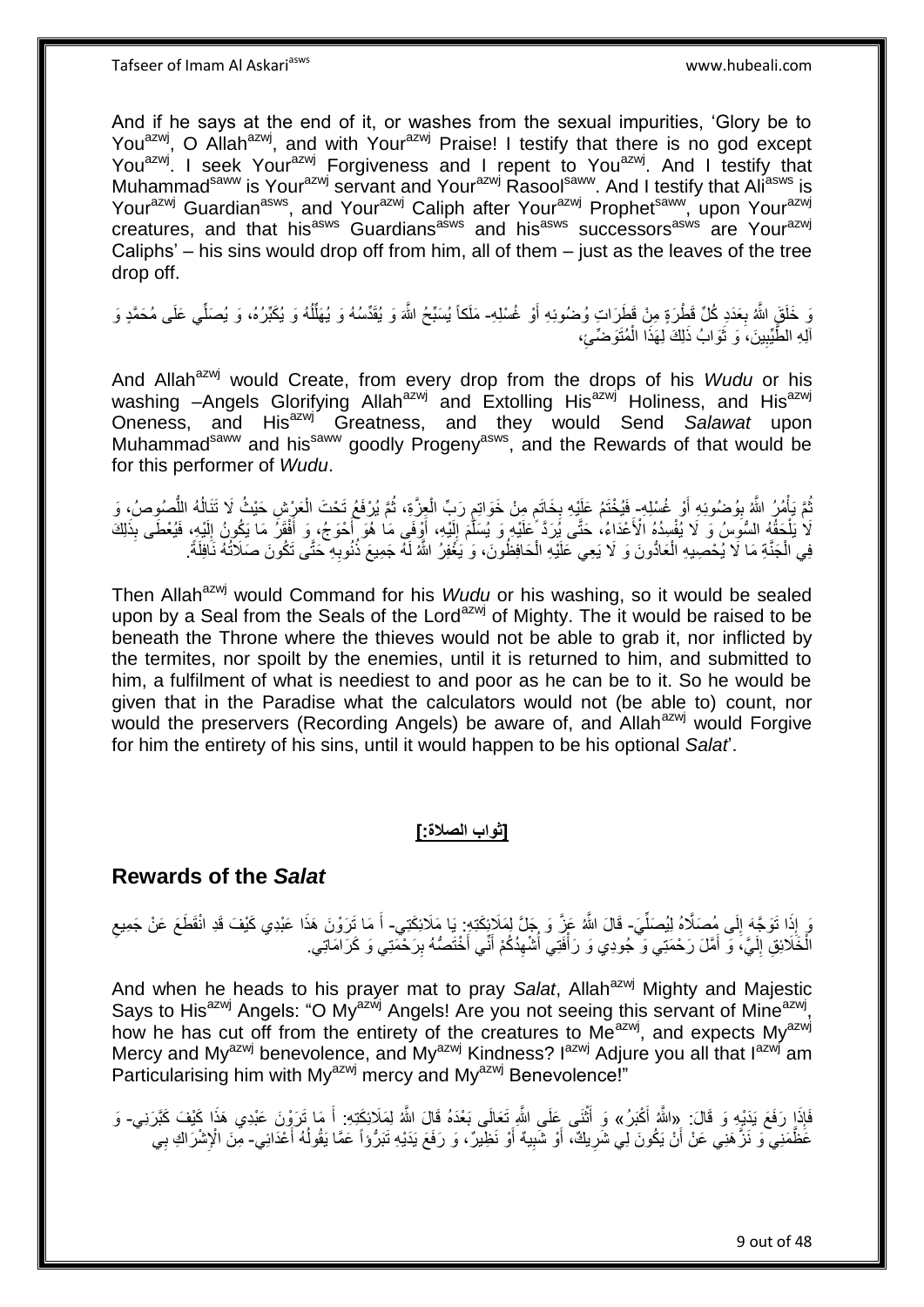So when he raises his hands and says, 'Allah<sup>azwj</sup> is the Greatest!' (اللَّهُ أَكْبَرُ), and َ Praises upon Allah<sup>azwj</sup> the Exalted after it, Allah<sup>azwj</sup> Says to His<sup>azwj</sup> Angels: "Are you not seeing this servant of Mine<sup>azwj</sup> how he is extolling My<sup>azwj</sup> Greatness and My<sup>azwj</sup> Magnificence, deeming Me<sup>azwj</sup> to be above from there being an associate for Me<sup>azwj</sup>, or a resemblance, or a peer, and he raises his hand disavowing from what My<sup>azwj</sup> enemies are saying – from the association with  $Me^{azw}$ ?

اُشْهِدُكُمْ يَا مَلَائِكَتِي إِنِّي سَأُكَبِّرُهُ- وَ أُعَظِّمُهُ فِي دَارِ جَلَالِي، وَ أُنَزِّهُهُ فِي مُتَنَزَّهَاتِ دَارِ كَرَامَتِي وَ أُبْرِئُهُ مِنْ آثَامِهِ وَ ذُنُوبِهِ-ِ ِ ُ ان<br>ا ِ َ ِ ُ ِ ُ ِ مِنْ َعَذَابِ جَهَنَّمَ وَ نِيَرَ آنِهَا.

I<sup>azwj</sup> Adjure you all, O My<sup>azwj</sup> Angels! I<sup>azwj</sup> shall Make him great and Magnify him in the House of My<sup>azwj</sup> Majesty, and Remove him, in the Gardens of the House of My<sup>azwj</sup> Benevolence and Distance him from his mistakes and his sins – from the Punishment of Hell and its Fires!"

فَإِذَا قَالَ: بِسْرِ اللَّهِ إِلزَّحْمنِ الزِّحِيمِ- الْحَمْدُ لِلَّهِ رَبِّ الْعالَمِينَ فَقَرَأَ فَاتِحَةَ الْكِتَابِ وَ سُورَةً، قَالَ اللَّهُ تَعَالَى لِمَلَائِكَتِهِ: أَ مَا تَرَوْنَ ِ **ِ** ِ ْ ْ َ َ عََّدِي هَذَا َكَيَّفَ ثَلَذَّذَ بِقِرَاءَةِ كَلَامِي **∣** 

So when he says, In the Name of Allah<sup>azwj</sup> the Beneficent, the Merciful. The Praise is for Allah<sup>azwj</sup>, Lord<sup>azwj</sup> of the worlds', (بِسْمِ اللَّهِ الرَّحْمنِ الْاَحِيمِ- الْحَمْدُ بِلَّهِ رَبِّ الْعالَمِينَ), thus reciting ِ ِ **∣** ْ ْ the Opening of the Book (Chapter 1 – Al-Hamd), and a (another) Chapter, Allah<sup>azwj</sup> the Exalted Says to His<sup>azwj</sup> Angels: "Are you not seeing how he is deriving pleasure in reciting My<sup>azwj</sup> Speech?

أُسْهِدُكُمْ [يَا] مَلَائِكَتِي لَأَقُولَنَّ لَهُ يَوْمَ الْقِيَامَةِ: اقْرَأْ فِي جِنَانِي، وَ ارْقٍ دَرَجَاتِهَا فَلَا يَزَالُ يَقْرَأُ وَ يَرْقَى دَرِجَةً بِعَدَدِ كُلِّ حَرِيْفٍ: *<u>t</u>* ْ ِ ِ ا<br>ا َرَبَجَةً مِنْ نُهَبٍ، وَ ۖدَرَجَةً مِنْ فِضَّةٍ، وَ دَرَجَةً مِنْ أُؤُلُوٍْ، وَ دَرَجَةً مِنْ جَوْهَرٍ، وَ دَرَجَةً مِنْ ذَبَرْجَدٍ أَخْضَرَ، وَ دَرَجَةً مِنْ ُ ا<br>ا َ زُمُرُّدٍ أَخْضَرَ، وَ دَرَجَةً مِنْ نُورِ رَبٍّ الْعَالَمِينَ. ْ ِ َ

I<sup>azwj</sup> Adjure you all, O My<sup>azwj</sup> Angels! I<sup>azwj</sup> shall be saying to him on the Day of Judgment: "Recite in Myazwj Gardens and ascend its levels!" So he would not cease reciting and ascending levels by a number of every letter – a level of gold, and a level of silver, and a level of pearls, a level of jewels, and a level of green aguamarine, and a level of green emeralds, and a level of the Light of the Lord<sup>azwj</sup> of the worlds.

فَإِذَا رَكَعَ قَالَ اللَّهُ لِمَلَائِكَتِهِ: يَا مَلَائِكَتِي- أَ مَا تَرَوْنَهُ كَيْفَ تَوَاضَعَ لِجَلَالِ عَظَمَتِي أُسْهِدُكُمْ لَأُعَظِّمَنَّهُ فِي دَارِ كِبْرِيَائِي وَ ِ ِ ِ ُ َجََّللِي.

So when he performs *Ruku*, Allah<sup>azwj</sup> Says to His<sup>azwj</sup> Angels: "O My<sup>azwj</sup> Angels! Are you not seeing how he humbles to the Majesty of My<sup>azwj</sup> Magnificence? I<sup>azwj</sup> Adjure you all, Iazwi shall Magnify him in the House of Myazwi Greatness and Myazwi Majesty!"

بَاذَا رَفَعَ رَأْسَهُ مِنَ الرُّكُوعِ، قَالَ اللَّهُ تَعَالَى: أَ مَا تَرَوْنَهُ يَا مَلَائِكَتِي كَيْفَ يَقُولُ: أَتَرَفَّعُ عَلَى أَعْدَائِكَ كَمَا أَتَوَاضَعُ لِأَوْلِيَائِكَ، وَ َ ِ :<br>ا َ اْنْتُصِبٌ لِخِدْمَتِكَ ۚ أَشْهِدُكُمْ يَا مَلَائِكَتِي لَأَجْعَلْنَّ جَمِيلَ الْعَاقِبَةِ لَهُ، وَ ٰ لَأُصَيِّرَنّهُ إِلَى جِنَانِي. ِ ْ ِ ِ<br>ا َ

So when he raises his head from the *Ruku*, Allah<sup>azwj</sup> the Exalted Says: "Are you not seeing, O My<sup>azwj</sup> Angels, how he is saying, 'I raise high above Your<sup>azwj</sup> enemies just as I humble to Your<sup>azwj</sup> friends, and straighten up for Your<sup>azwj</sup> service.' I<sup>azwj</sup> Adjure you all, O My<sup>azwj</sup> Angels! I<sup>azwj</sup> shall Make a beautiful end result for him and Make him come to be in Mv<sup>azwj</sup> Gardens!"

10 out of 48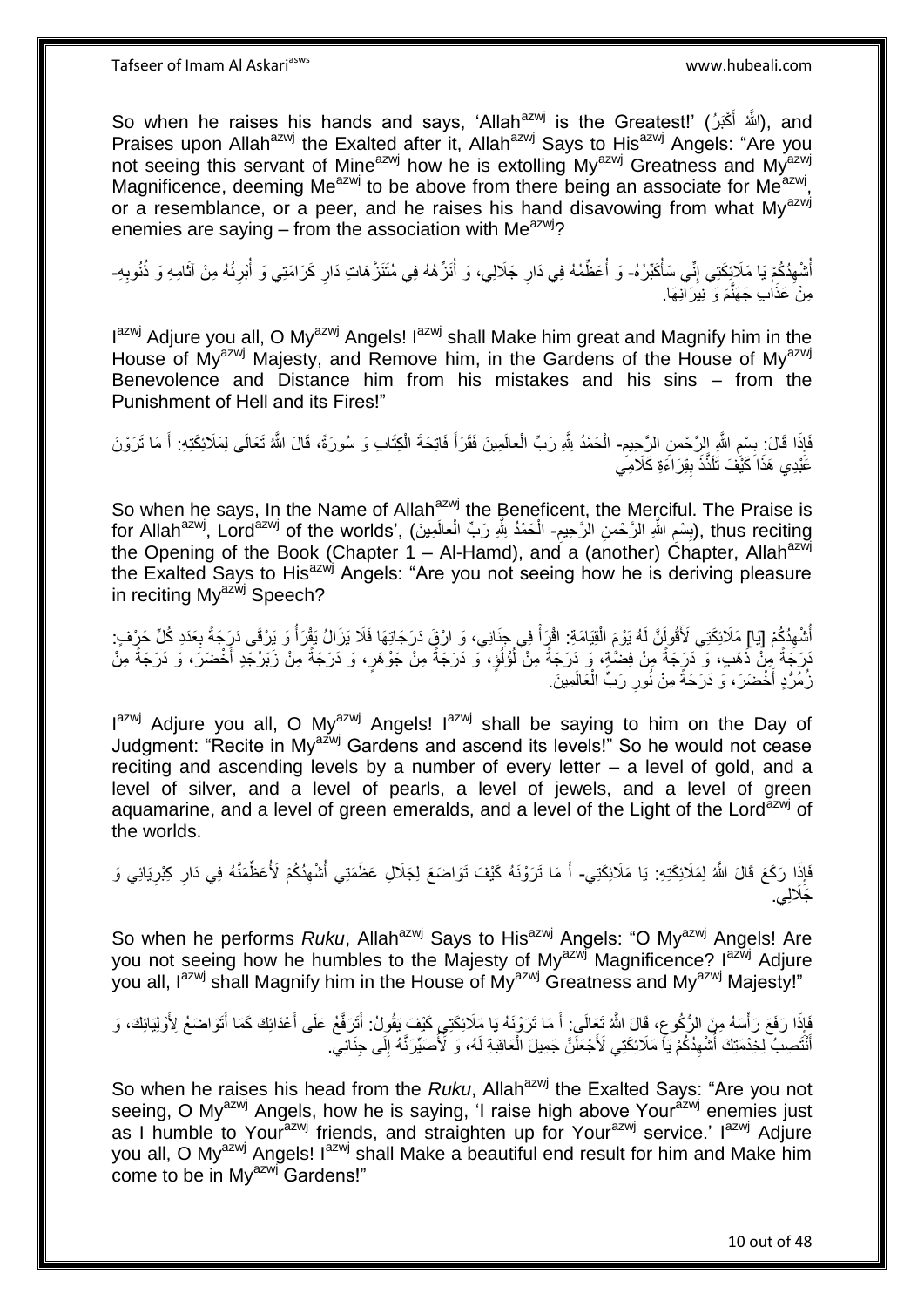أَإِذَا سَجَدَ قَالَ اللَّهُ [تَعَالَى لِمَلَائِكَتِهِ]: يَا مَلَائِكَتِي- أَ مَا تَرَوْنَهُ كَيْفَ تَوَاضَعَ بَعْدَ ارْتِفَاعِهِ وَ قَالَ: إِنِّي وَ إِنْ كُنْتُ جَلِيلًا مَكِيناً فِي<br>فَإِنَّهُمْ يَسْتَمِمُونَ اللَّهُ [تَ ِ ِ دُّنْيَاكَ، فَأَنَا ذَلِيلٌ عِنْْدَ الْحَقِّ إِذَا ظَهَّرَ لِي سَوْفَ أَرْفَعُهُ بِالْحَقِّ وَ أَدْفَعُ بِهِ الْبَاطِلَ. َ ْ ِ اُ ْ َ ْ ِ

So when he performs *Sajda*, Allah<sup>azwj</sup> the Exalted Says to His<sup>azwj</sup> Angels: "O My<sup>azwj</sup> Angels! Are you not seeing how he humbles himself after rising, and says, 'And even though I was dignified, substantial in Your<sup>azwj</sup> world, but I am humble in the presence of the Truth, when it is displayed to me'. Soon  $1^{a}$  shall Raise him with the Truth and Repel the falsehood with him!"

اِ َفَعَ رَأْسَهُ مِنَ السِّجْدَةِ الْأُولَى، قَالَ اللَّهُ تَعَالَى: يَا مَلَائِكَتِي أَ مَا تَرَوْنَهُ كَيْفَ قَالَ: وَ إِنَّى وَ إِنْ تَوَاضَعْتُ لَكَ- فَسَوْفَ ِ َ أَخَّلِطُ الِاَنْتِصَابَ فِي طَاعَتِكَ بِالذَّلِّ بِّيْنَ يَدَيْكَ ِ َ

So when he raises his head from the first *Sajda*, Allah<sup>azwj</sup> the Exalted Says: "O My<sup>azwj</sup> Angels! Are you not seeing how he says, 'And even though I am humbling to You<sup>azwj</sup>, by soon I shall be mingling straight in Your<sup>azwj</sup> obedience with the humiliation in front of Youazwj?'"

فَإِذَا سَجَدَ ثَانِيَةً قَالَ اللَّهُ عَزَّ وَ جَلَّ: يَا مَلَائِكَتِي- أَ مَا تَرَوْنَ عَبْدِي هَذَا كَيْفَ عَادَ إِلَى النَّوَاضُعِ لِي لَأُعِيدَنَّ إِلَيْهِ رَحْمَتِي.  $\ddot{\phantom{0}}$ لَ ِ ِ ِ َ

So when he performs the second Sajda, Allah<sup>azwj</sup> Mighty and Majestic Says: "Are you not seeing this servant of Mine<sup>azwj</sup>, how he returns to the humbling to Me<sup>azwj</sup>? I<sup>azwj</sup> shall Repeat My<sup>azwj</sup> Mercy to him!"

> فَإِذَا رَفَعَ رَأْسَهُ قَائِماً، قَالَ اللَّهُ: يَا مَلَائِكَتِي- لَأَرْفَعَنَّهُ بِتَوَاضُعِهِ كَمَا ارْتَفَعَ إِلَى صَلَاتِهِ. ،<br>ا ِ **!**

So when he raises his head, standing, Allah<sup>azwj</sup> Says: "O My<sup>azwj</sup> Angels! I<sup>azwj</sup> shall Raise him due to his humbleness, just as he rises to his *Salat*!"

ثُمَّ لَا يَزَالُ يَقُولُ اللَّهُ لِمَلَائِكَتِهِ هَكَذَا فِي كُلِّ رَكْعَةٍ. جَتَّى إِذَا قَعَدَ لِلتَّشَهُّدِ الأَوَّلِي وَ التَّشَهُّدِ الثَّانِيِ، قَالَ اللَّهُ تَعَالَى: يَا مَلَإِئِكَتِي قَدْ ه َفْضِيَ خَدْمَتِي ۖ وَ عِبَادَتِي، وَ قَعَدَ يُثْنِي عَلَيَّ وَ يُصَلِّي عَلَى مُحَمَّدٍ نَبِيِّي، لَأُثْنِيَنَّ عَلَيْهِ فِي مَلْكُوتِ السَّمَاوَاتِ وَ الْأَرْضِ، وَ **ٔ ! ٔ** لَأُصَلِّينَّ عَلَى رُوحِهِ فِي الْأَرْوَاحِ ِ ِّأ

Then, Allah<sup>azwj</sup> does not cease Saying that to His<sup>azwj</sup> Angels like this, during every Cycle, to the extent that when he sits for the first *Tashahhud* (bearing of testimoniesthat is three or more), and the second *Tashahhud*, Allah<sup>azwj</sup> the Exalted Says: "O My<sup>azwj</sup> Angels! He has fulfilled My<sup>azwj</sup> service and My<sup>azwj</sup> worship, and he sits praising upon Me<sup>azwj</sup> and sending *Salawat* upon Muhammad<sup>saww</sup>, My<sup>azwj</sup> Prophet<sup>saww</sup>. I<sup>azwj</sup> shall Praise upon him in the kingdoms of the skies and the earth, and l<sup>azwj</sup> shall Send *Salawat* upon his soul among the souls!"

َإِذَا صَلَّى عَلَى أَمِيرِ الْمُؤْمِنِينَ ع فِي صَلَاتِهِ- قَالَ [اللَّهُ لَهُ]: لَأُصَلِّيْنَ عَلَيْكَ كَمَا صَلَّيْتَ عَلَيْهِ، وَ لَأَجْعَلَنَّهُ شَفِيعَكَ كَمَا<br>يَزِيهِ مَسَلِّي عَلَى أَمِيرِ الْمُؤْمِنِينَ ع فِي صَل ْ ِ َ ه ِّ اسَتَشْفَعْتَ بِهِ **∶** 

So when he sends *Salawat* upon Amir Al-Momineen in his *Salat*, Allah<sup>azwj</sup> Says to him: "Iazwj shall Send *Salawat* upon you just as you sent *Salawat* upon himasws, and I<sup>saww</sup> shall Make him<sup>asws</sup> your intercessor just as you sought intercession by him<sup>asws</sup>!"

> فَإِذَا سَلَّمَ مِنْ صَلَاتِهِ سَلَّمَ اللَّهُ عَلَيْهِ- وَ سَلَّمَ عَلَيْهِ مَلَائِكَتُهُ. ه ه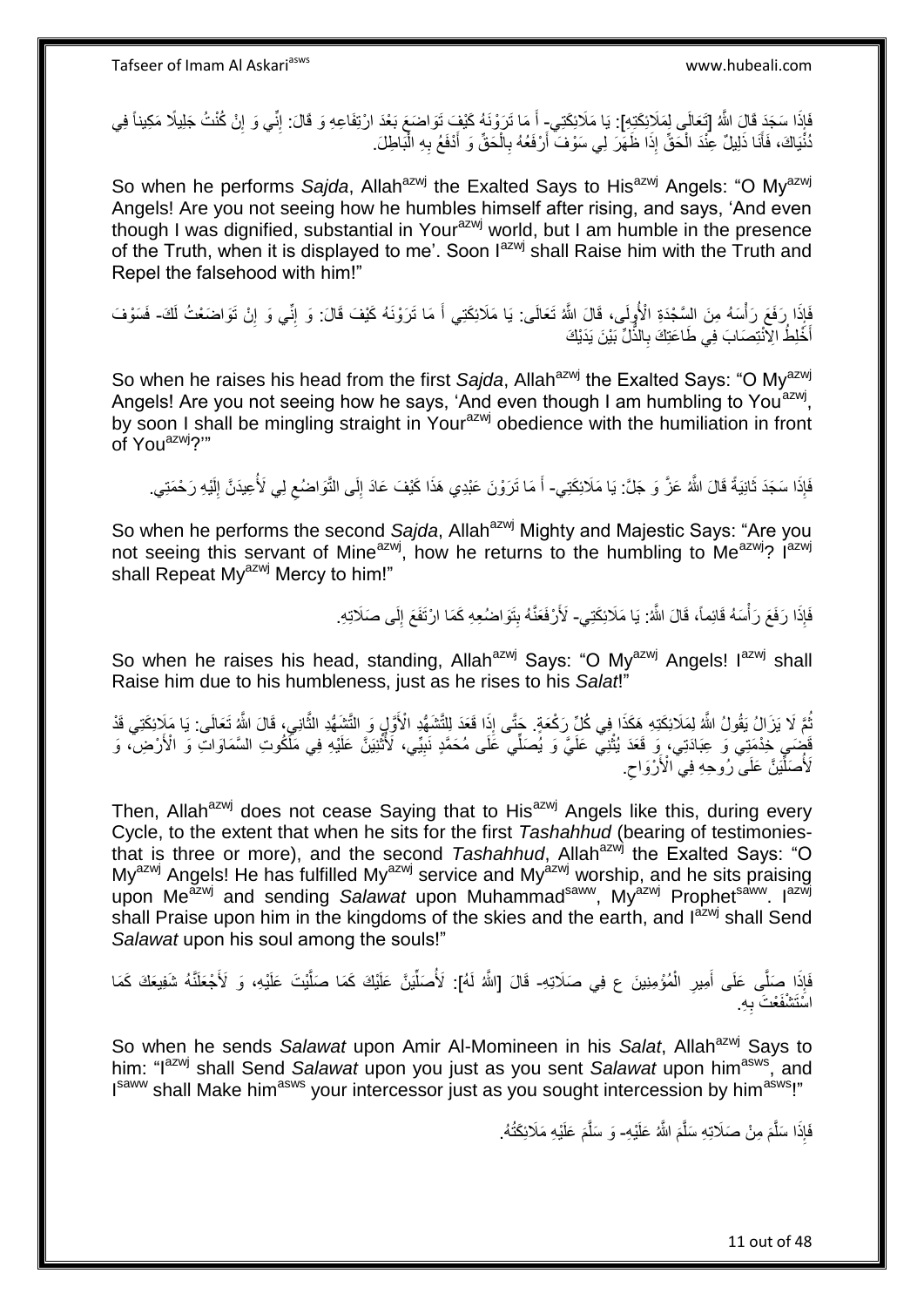So when he greets (Salaam) from his Salat, Allah<sup>azwj</sup> Greets upon him, and the Angels greet upon him'.

**]ثواب إعطاء الزكاة:[**

## **Rewards of giving the** *Zakat*

320 وَ قَالَ رَسُولُ اللَّهِ ص ِ«ِوَ آَتُوا الزَّكاةَ» مِنْ أَمْوَالِكُمُ- الْمُسْتَحِقِّينَ لَهَا مِنَ الْفُقَرَاءِ وَ الضُّعَفَاءِ- لَا تَبْخَسُوهُمْ وَ لَا ْ ْ َ تُوكِسُو هُمْ، وَ لاَ تَيَمَّمُوا الْخَبِيثَ أَنْ تُعْطُو هُمْ، ِ ْ َ

**S 320 –** And Rasool-Allah<sup>saww</sup> said: 'and give the Zakat [2:110] – from your wealth, to the deserving ones for it, from the beggar and the weak, neither underpaying them nor depreciating them, nor deliberating the bad (items) to give them.

فَإِنَّ مَنْ أَعْطَى الزَّكَاةَ مِنْ مَالِهِ طَيِّبَةً بِهَا نَفْسُهُ، أَعْطَاهُ اللَّهُ بِكُلِّ حَبَّةٍ مِنْهَا قَصْراً فِي الْجَنَّةِ مِنْ ذَهَبٍ وَ قَصْرِاً مِنْ فِضَّةٍ، وَ ا<br>ا ِ ْ ِ َ ِ ِ قَصْر أَ مِنْ لُؤُلُوٍۢ ، وَ قَصْر أَ مِنْ زَبَرْجَدٍ، َو قَصْر أَ مِنْ زُمُرُّدٍ، وَ قَصْر أَ مِنْ جَوْهَرٍ ، وَ قَصْر أَ مِنْ نُورِ رَبِّ الْعَالَمِينَ ـ ُ ار<br>و ْ

So the one who give the *Zakat* from his wealth, making good himself with it, Allah<sup>azwj</sup> would Give him, with every seed from it, a castle in the Paradise of gold, and castle of silver, and a castle of pearls, and a castle of aquamarine, and a castle of emeralds, and a castle of jewels, and a castle of the Light of the Lord<sup>azwj</sup> of the worlds.

ِّي أَيُّمَا عَبْدِ الْتَفَتَ فِي صَلاَتٍهِ، قَالَ اللَّهُ تَعَالَى: بَا عَبْدِي إِلَى أَيْنَ تَقْصِدُ وَ مَنْ تَطْلُبُ أَ رَبّاً غَيْرِي ثُرِيدُ أَوْ رَقِيباً سِرَايَ تَطْلُبُ َ ُ َ ِ ْ ُ َ ِ أَوِّ جَوَاداً خَلَايَ تَبْتَغِي أَنَا أَكْرَمُ الْأَكْرَمِينَ وَّ أَجْوَدُ الْأَجْوَدَيْنِ، وَ أَفْضَلُ الْمُعْطِينَ، أُثِيبُكَ ثَوَاباً لَا يُخْصَى قَدْرُهُ، فَأَقْبِلْ عَلَيَّ، َ َ َ ا<br>ا ِ َ َ ر<br>اُ ْ َ فَإِنِّي عَلَيْكَ مُقْبِلٌ، وَ مَلَائِكَتِي عَلَيْكَ مُقْبِلُونَ. ِ ِ ِ

And every time a servant turns (away his attention) in his *Salat*, Allah<sup>azwj</sup> the Exalted Says: "O My<sup>azwj</sup> servant! To where are you aiming, and whom are you seeking? Is it a lord other than Me<sup>azwj</sup> you want? Or an observer besides Me<sup>azwj</sup> you seek? Or a generous one apart from me you seek? I<sup>azwj</sup> am the Most Benevolent of the benevolent ones and the Most Generous of the generous ones, and the most superior of the givers.  $I^{azwj}$  shall Rewards you with such Rewards, the worth of which cannot be evaluated, therefore turn to Me<sup>azwj</sup>, for lazwj am Facing you, and My<sup>azwj</sup> Angels (as well) are facing towards you!"

ْفَإِنْ أَقْبَلَ زَالٍ عَنْهُ إِنْهُ مَا كَانَ مِنْهُ، وَ إِنِ الْتَفَتَ بَعْدُ أَعَادَ اللَّهُ [لَهُ] مَقَالَتَهُ، فَإِنْ أَقْبَلَ زَالَ عَنْهُ إِثْم مَا كَانَ مِنْهُ، وَ إِنِ الْتَفَتَ<br>ثَنِيَ أَقْبَلَ زَالٍ عَنْهُ إِثْم َ ْ ْ ֺ֦֧֦֧֦֦֖֦֧֦֦֧֦֧֦֧֦֧֦֧֦֧֦֧֦֧֦֧֦֧֦֧֦֧֦֧֦֧֧֦֧֦֚֚֚֚֚֚֝֝֝֝֝֬֝֝֓֝֜ َ ِ َ ∣ļ ْ ْ ِ ِ ْأَلِثَةً أَعَادَ اللَّهُ مَقَالَتُهُ، فَإِنْ أَقْبَلَ عَلَى صَلَاتِهِ غَفَرَ إِللَّهُ] لَهُ مَا تَقَدَّمَ مِنْ ذَنْبِهِ. وَ إِنِ الْنَفَتَ رَٰابِعَةً أَعْرَضَ اللَّهُ عَنْهُ، وَ<br>إِن الْتَفَتَ رَابِعَةً أَعْرَضَ اللَّهُ ع ٔ, َ ِ َ ِ ْ أَعْرَضَتِ الْمَلَائِكَةُ عَنْهُ، وَ يَقُولُ: وَلَّيْتُكَ يَا عَبْدِي مَا تَوَلَّيْتَ . ه ه ْ َ

So if he is attentive, the sins what had been from him, decline from him, and if he diverts (his attention) afterwards, Allah<sup>azwj</sup> Repeats His<sup>azwj</sup> Speech to him. So if he is attentive, the sins what had been from him, decline from him, and if he diverts (his attention) for the third time, Allah<sup>azwj</sup> Repeats His<sup>azwj</sup> Speech to him. So if he is attentive upon his *Salat*, Allah<sup>azwj</sup> Forgives for him whatever had preceded from his sins. And if he divers for the fourth time, Allah<sup>azwj</sup> Turns away from him, and the Angels turn away from him and He<sup>azwj</sup> is Saying: "Woe be unto you, My<sup>azwj</sup> servant! How you turn away!"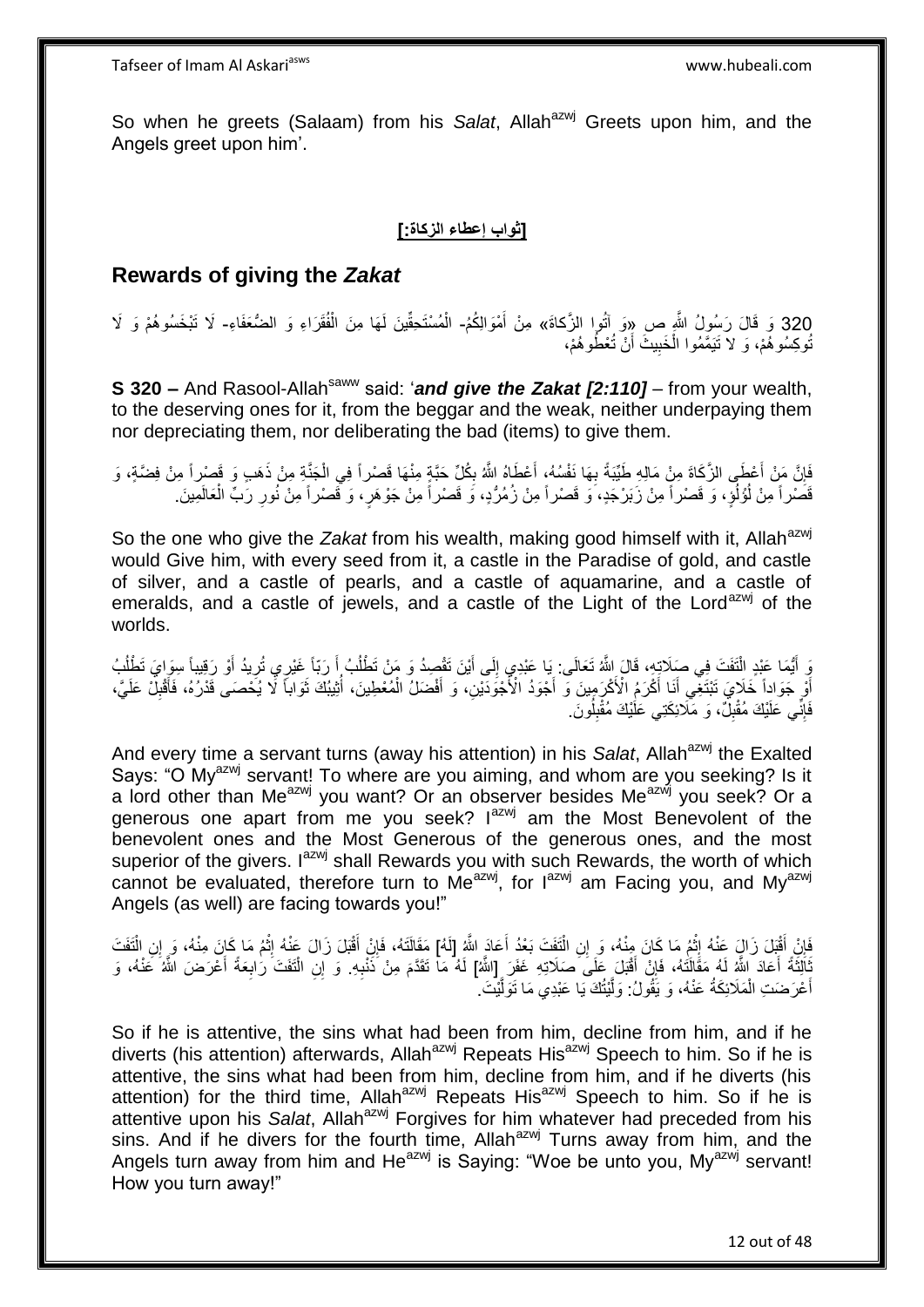وَ إِنْ قَصَّرَ فِي الزَّكَاةِ قَالَ اللَّهُ تَعَالَى: يَا عَيْدِي أَ تُبْخِلُنِي أَمْ تَتَّهِمُنِي أَمْ تَظُنُّ أَنِّي عَاجِزٌ - غَيْرُ قَادِرٍ عَلَى إِثَابَتِكَ سَوْفَ يَرِدُ َ َ ِ ُ َ  $\sum_{i=1}^{n}$ ِ َ ِ عَلَيْكَ يَوْمٌ تَكُونُ فِيهِ أَحْوَجَ الْمُحْتَاجِينَ إِنْ أَدَّيْتَهَا كَمَا أَمَرْتُ، وَ سَوْفٌ يَرِدُ عَلَيْكَ إِنْ بَخِلْتَ- يَوْمٌ تَكُونُّ فِيهِ أَخْسَرَ الْخَاسِرِينَ ِ ْ יֲ<br>י ِ َ َ ِ ْ َ ِ ْ َ

And if he is deficient in the Zakat, Allah<sup>azwj</sup> the Exalted Says: "O My<sup>azwj</sup> servant! Are you being stingy with Me<sup>azwj</sup>, or accusing Me<sup>azwj</sup>, or do you think  $I^{ax\dot{w}j}$  am frustrated – unable upon Rewarding you? Soon there would come upon you a Day in which you would happen to be needless of the needy ones, if you were to give just it lazwj have Commanded you, and soon there would come upon you, if you are stingy, a Day in which you would happen to be the most loser of the losing ones!"

> قَالَ ع: فَسَمِعَ ذَلِكَ الْمُسْلِمُونَ فَقَالُوا: سَمِعْنَا وَ أَطَعْنَا يَا رَسُولَ اللَّهِ. ْ

He (Imam Hassan Al-Askari<sup>asws</sup>) said: 'The Muslims heard that, and they said, 'We hear and we obey, O Rasool-Allah<sup>saww</sup>!'

فَقَالَ رَسُولُ الِثَّهِ ص: عِبَادَ اللَّهِ أَطِيعُوا اللَّهَ- فِي أَدَاءٍ الصَّلَوَاتِ الْمَكْتُوبَاتِ، وَ الزَّكَوَاتِ الْمَفْرُوضَاتِ، وَ تَقَرَّبُوا بَعْدَ ذَلِكَ إِلَى َ ْ ْ لَ ِ اللَّهِ بِنَوَافِلِ الطَّاعَاتِ، فَإِنَّ اللَّهَ عَزَّ وَ جَلَّ يُعَظِّمْ بِهِ الْمَثُوبَاتِ، ر ده ۲۰۰۰ با ْ **∶** ِ **∣** 

Rasool-Allah<sup>saww</sup>! Servants of Allah<sup>azwj</sup>! Obey Allah<sup>azwj</sup>, in fulfilling the Prescribed Salats, and the Obligatory Zakats, and draw closer after that to Allah<sup>azwj</sup> by the optional (acts of) obedience, for Allah<sup>azwj</sup> Mighty and Majestic would Magnify the Rewards due to it.

وَ إِلَّذِي بَعَثَنِي بِالْحَقِّ نَبِيّاً إِنَّ عَبْداً مِنْ عِبَادِ اللَّهِ- لَيَقِفُ يَوْمَ الْقِيَامَةِ مَوْقِفاً يَخْرُجُ عَلَيْهِ مِنْ لَهَبِ الذَّارِ أَعْظَمُ مِنْ جَمِيعِ جِبَالِ ِ **∣** ْ ِ َ ْ ِ َ ِ الدُّنْيَا، ۚ حَتَّى مَّا يَكُونُ بَيْنََهُ وَ بَيْنَهَا حَائِلٌ،

By the One<sup>azwj</sup> Who Sent Me<sup>azwj</sup> as a Prophet<sup>saww</sup>! If a servant from the servants of Allah<sup>azwj</sup> pauses on the Day of Judgment at a juncture, there would come out to him a flame from the fire, greater than the entirety of the mountains of the world, to the extent that there would not happen to be a barrier between it and him.

َبَيْنَا هُوَ كَذَلِكَ قَدْ تَحَيَّرَ إِذْ تَطَايَرَ مِنَ الْهَوَاءِ- رَغِيفٌ أَوْ حَبَّةٌ قَدْ وَاسَى بِهَا أَخاً مُؤْمِناً عَلَى إِضَافَتِهِ، فَتَثْرِلُ حَوَالَيْهِ، فَتَصِيرُ ْ **ٔ** ِ ِ ِ َ كَأَعْظَمِ الْجِبَالِ مُسْتَدِير أَ حَوَ الَيْهِ، تَصُدُّ عَنْهُ ذَلِكَ اللَّهَبَ، فَلَا يُصِيبُهُ مِنْ حَرِّهَا وَ لَا دُخَانِهَا شَيْءٌ، إِلَى أَنْ يَدْخُلَ الْجَنَّةَ. ه ْ ِ ِ ْ َ

While he would be like that, having been confused, when there would come flying from the air, a loaf of bread or a grain, which he had extended with it to a Momin brother upon addition to it. So it would descend around him and would become like a great mountain, circling around him, blocking that flame from him. Thus, he would not be affected by anything from its heat or its smoke, up to him entering the Paradise.

> قِيلَ: يَا رَسُولَ اللَّهِ وَ عَلَى هَذَا تَنْفَعُ مُوَاسَاتُهُ لِأَخِيهِ الْمُؤْمِنِ ْ

It was said, 'O Rasool-Allah<sup>azwj</sup>! And to this extent is the benefit of his consoling to his Momin brother?'

فَقَالَ رَسُولُ اللَّهِ ص: إِي وَ الَّذِي بَعَثَنِي بِالْحَقِّ نَبِيّاً- إِنَّهُ لَيَنْفَعُ بَعْضَ الْمُوَاسِينَ بِأَعْظَمَ مِنْ هَذَا، وَ رُبَّمَا جَاءَ يَوْمَ الْقِيَامَةِ مَنْ **!** ْ ِ َ ه ْ ِ ْ َ ِ نَمَثَّلَ لَهُ سَيِّئَاتُهُ [وَ حَسَنَآتُهُ] وَ إِسَاءَتُهُ إِلَى إِخْوَانِهِ الْمُؤْمِنِينَ- وَ هِيَ الَّتِي تَعْظُمُ وَ تَتَضَاعَفُ فَتَمْثَلِئُ بِهَا صَحَافِفُهُ- وَ تُفَرَّقُ ه ْ **∶**  $\frac{1}{2}$ ا<br>؛ ِ حَسَنَاتُهُ عَلَى خُصَمَائِهِ الْمُؤْمِنِينَ ۖ الْمَظْلُوَمِينَ بِيَدِهِ وَ لِسَانِهِ، فَيَتَحَيَّرُ وَ يَحْتَآجُ إِلَى حَسَنَاتٍ تُوَازِي سَيِّئَاتِهِ ۖ ْ **∶** ِ **!** ْ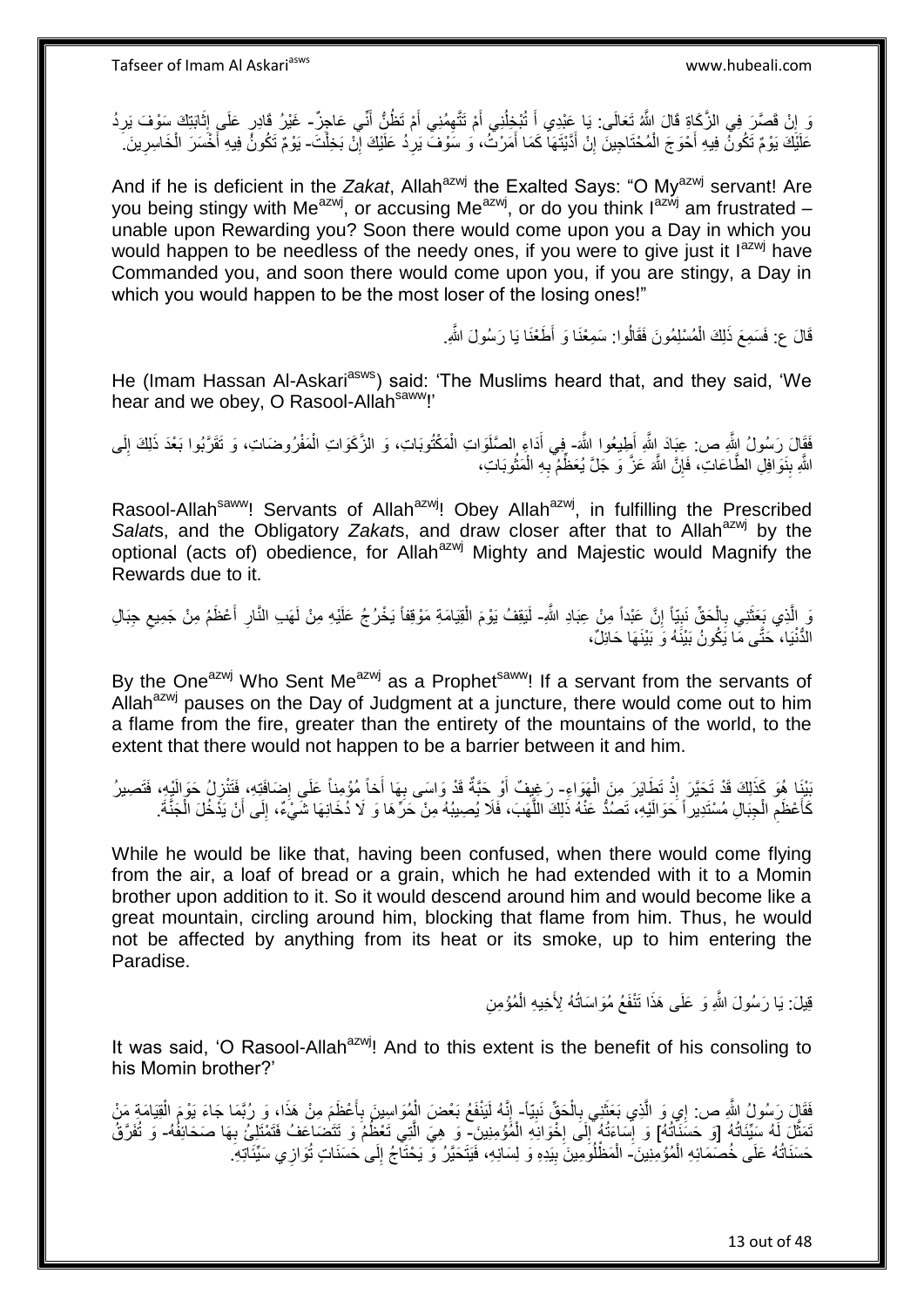Tafseer of Imam Al Askariasws www.hubeali.com

So Rasool-Allah<sup>saww</sup> said: 'Yes, by the One<sup>azwj</sup> Who Sent me<sup>saww</sup> with the Truth as a Prophet<sup>saww</sup>! It would benefit some of the consoler by greater than this. And perhaps someone would come on the Day of Judgment one for whom his sins, and his good deeds, and his consoling to his Momineen brother would be resembled for him, and it is which would be greater and much more. So his parchment would be filled with it and there would be a separation of his good deeds to his adversaries (among the) Momineen – the ones oppressed by his hand and his tongue. So he would be confused and be needy to the good deeds to counter his evil deeds.

فَيَأْتِيهِ أَخٌ لَهُ مُؤْمِنٌ- قَدْ كَانَ أَحْسَنَ إِلَيْهِ فِي الدُّنْيَا- فَيَقُولُ لَهُ: قَدْ وَهَبْتُ لَكَ جَمِيعَ حَسَنَاتِي- بِإِزَاءِ مَا كَانَ مِنْكَ إِلَيَّ فِي الدُّنْيَا. ْ لَ ِ ∣اٍ **∶** لَ ِ

So a Momin brother of his would come to him –whom he had done a favour to in the world, and he would be saying to him, 'I have gifted to you the entirety of my good deeds, in the face of what was from you to me in the world'.

فَيَغْفِرُ اللَّهُ لَهُ بِهَا، وَ يَقُولُ لِهَذَا الْمُؤْمِنِ. فَأَنْتَ بِمَا ذَا تَدْخُلُ جَنَّتِي فَيَقُولُ بِرَحْمَتِكَ يَا رَبِّ! فَيَقُولُ اللَّهُ: عَنَّ وَ جَلَّ: جُدْتَ عَلَيْهِ ِ ِ َ ْ **∶** حَسَنَاتِكَ، وَ نَحْنُ أَوْلَى بِالْجُودِ مِنْكَ وَ الْكَرَمِ، قَدْ تَقَبَّلْتُهَا عَنْ أَخِيكِ وَ قَدْ رَدَدْتُهَا عَلَيْكَ وَ أَصْحَفْتُهَا لَكَ. ْ ْ ِ  $\zeta$ ِ َ َ ْ ِ

Therefore, Allah<sup>azwj</sup> would Forgive (his sins) for him due to it, and He<sup>azwj</sup> would be Saying to the Momin: "So you, with what would you be entering My<sup>azwj</sup> Paradise?" He would be saying, 'By Your<sup>azwj</sup> Mercy, O Lord<sup>azwj</sup>!' Allah<sup>azwj</sup> Mighty and Majestic would be Saying: "You have been generous upon him with the entirety of your good deeds, and We<sup>azwj</sup> are foremost with the Generosity and the Benevolence than you are! I<sup>azwj</sup> have Accepted these from your brother, and have Returned them upon you, and Doubled it for you!"

> فَهُوَ مِنْ أَفَاضِلِ أَهْلِ الْجِنَانِ. ْ َ َ

So he would be from the most meritorious ones of the inhabitants of the Gardens'.

قولهِ عِز و جل وَ قالُوا لَنْ يَدْخُلَ الْجَنَّةَ إِلَّا مَنْ كانَ هُوداً أَوْ نَصِارى تِلْكَ أَمانِيُّهُمْ قُلْ هاتُوا بُرْهانَكُمْ إِنْ كُنْتُمْ صادِقِينَ بَلى َ ِ ْ ِ َ ْ مَنْ أَسْلَمَ وَجْهَهُ لِلَّهِ وَ هُوَ مُحْسِنٌ فَلَهُ أَجْرُهُ عِنْدَ رَبِّهِ وَ لا خَوْفٌ عَلَيْهِمْ وَ لا هُمْ يَحْزَنُونَ ِ َ

*And they (non-Muslims), are saying 'He will never enter the Paradise except one who would be a Jew or a Christian'. These are their aspirations. Say, 'Give your proof if you are truthful'. [2:111]*

*Yes! The one who submits his face to Allah and he is a good doer, so for him would be his Recompense in the Presence of his Lord. There will neither be fear upon them nor will they be grieving [2:112]*

321 قَإِلَ الْإِمَامُ عِ: قَالَ أَمِيرُ الْمُؤْمِنِينَ ع «وَ قالُوا» يَعْنِي الْيَهُودَ وَ النَّصَارَى: قَالَت<br>121 قَإِلَ الْإِمَامُ عِ: قَالَ أَمِيرُ الْمُؤْمِنِينَ ع «وَ قالُوا» يَعْنِي الْيَهُودَ وَ النَّصَارَى: قَالَت ِ ْ ْ ْ ْ َ هُوداً» أَيْ يَهُودِيَّاً. َ

**S 321 -** The Imam (Hassan Al-Askari<sup>asws</sup>) said: 'Amir Al-Momineen<sup>asws</sup> said: 'And *they are saying* – meaning the Jews and the Christians. The Jews said: '*He will never enter the Paradise except the one who would be a Jew* – i.e., Jewish.

> وَ قَوْلُهُ «أَوْ نَصارى» يَعْنِي وَ قَالَتِ النَّصَارَى: لَنْ يَدْخُلَ الْجَنَّةَ إِلَّا مَنْ كَانَ نَصْرَانِيَّاً. ُ َ ِ ْ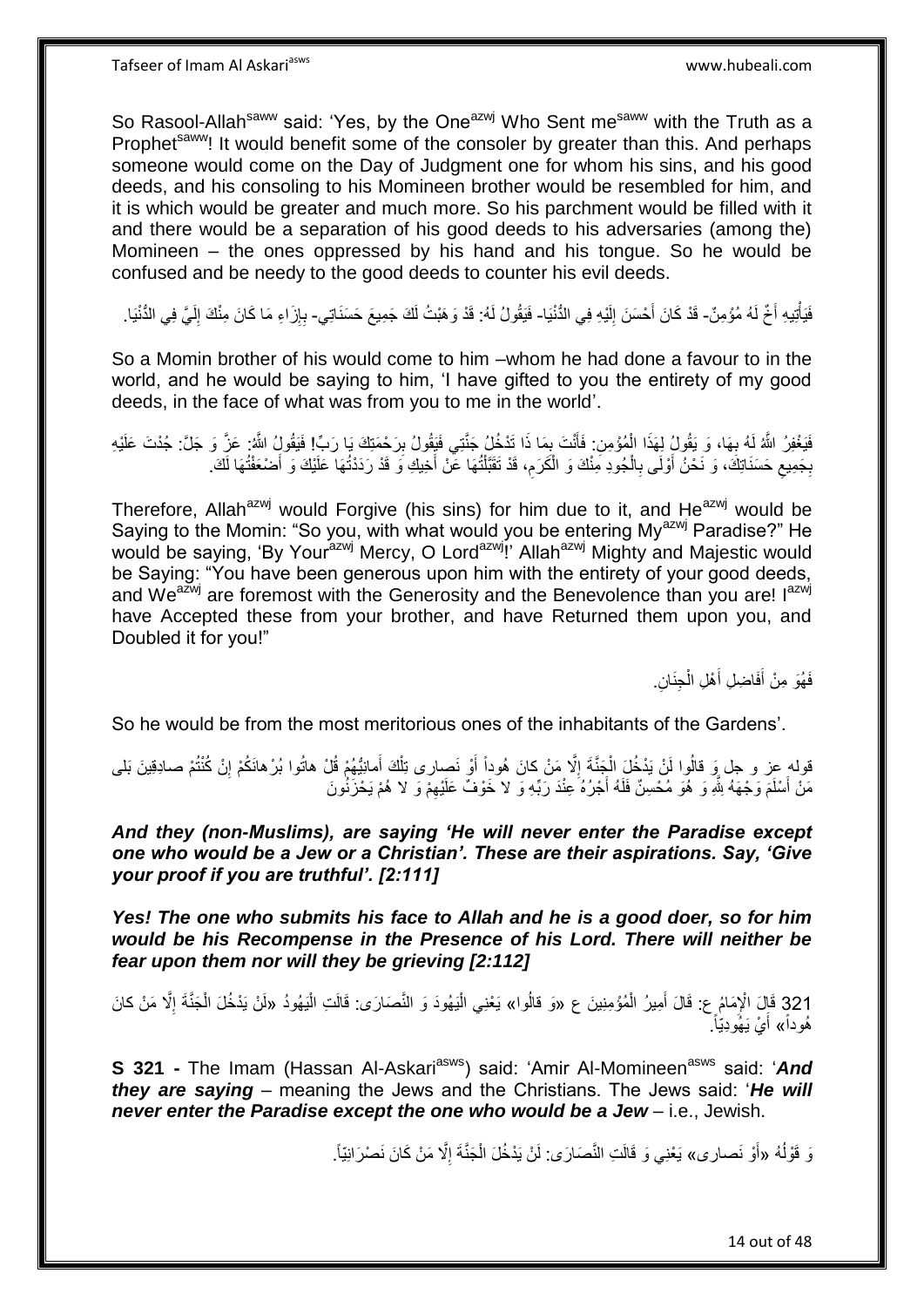And His<sup>azwj</sup> Words *or a Christian* – meaning, 'And the Christians said, 'He will never enter the Paradise except the one who would be a Christian''.

قَالَ أَمِيرُ الْمُؤْمِنِينَ ع: وَ قَدْ قَالَ غَيْرُهُمْ: قَالَتِ الدَّهْرِيَّةُ: الْأَشْيَاءُ لَا بَدْءَ لَهَا، وَ هِيَ دَائِمَةٌ، وَ مَنْ خَالَفَنَا فِي هَذَا ضَالٌّ مُخْطِئٌ ْ **∶** [مُضِلٌ]

Amir Al-Momineen<sup>asws</sup> said: 'And others had (also) said (similarly) – the eternalists said, 'The things, there is no beginning for these, and these are perpetual, and the one who opposes us in this, strays and errs in detail'.

> وَ قَالَتِ الثَّنَوِيَّةُ: النُّورُ وَ الظُّلْمَةُ هُمَا الْمُدَبِّرَانِ، وَ مَنْ خَالَفَنَا فِي هَذَا ضَلَّ ۖ ْ ْ **∶** ه

And the dualists said, 'The light and the darkness, these are the two governing forces; and the one who opposes us in this, strays. And the Arab Polytheists said, 'Our idols are gods. The one who opposes us in this, strays'.

> نَ قَالَ مُشْرِكُو الْعَرَبِ: إِنَّ أَوْثَانَنَا آلِهَةٌ، مَنْ خَالَفَنَا فِي هَذَا ضَلَ. ة<br>أ יֲ<br>י ْ **∶**

And the Arab Polytheists said, 'Our idols are gods. The one who opposes us in this, strays'.

> فَقَالَ اللَّهُ تَعَالَى: «تِلْكَ أَمانِيُّهُمْ» الَّتِي يَتَمَنَّوْنَـهَا «قُلْ لَهُمْ هاتُوا بُرْ هانَكُمْ» عَلَى مَقَالَتِكُمْ «إِنْ كُنْتُمْ صـادِقِينَ. ». َ ْ

So Allah<sup>azwj</sup> the Exalted Said: **These are their aspirations** – which they are wishing it. *Say,* - to them - *'Give your proof* – upon what you are saying, *if you are truthful'. [2:111]* 

### **]في أن الجدال على قسمين:[**

### **Re: The debating is of two types**

322 وَ قَالَ الصَّادِقُ ع وَ قَدْ ذَكَرْنَا عِنْدَهُ الْجِدَالَ فِي الدِّينِ، وَ أَنَّ رَسُولَ اللَّهِ وَ الْأَئِمَّةَ ع قَدْ نَهَوْا عَنْهُ- فَقَالَ الصَّادِقُ ع: لَمْ َ ْ ُنْيه عَنْهُ مُطْلَقاً، وَ لَكِنَّهُ نُمِيَ عَنِ الْجِدَالِ بِغَيْرِ الَّتِي هِيَ أَحْسَنُ- أَ مَا تَسْمَعُونَ اللَّه عَزَّ وَ جَلَّ يَقُولُ: «وَ لا تُجادِلُوا أَهْلَ الْكِنَابُ ه ِ **∶** ْ ِ ْ َ إِلَّا بِالَّتِي هِيَ أَحْسَنُ» وَ قَوْلَهُ تَعَالَى ۖ «ادْعُ إِلى سَبِيلِ رَبِّكَ بِالْحِكْمَةِ وَ الْمَوْعِظَةِ الْحَسَنَةِ- وَ جادِلْهُمْ بِالَّتِي هِيَ أَحْسَنُ». ه **∶**  ِ َ ه ِ ْ ْ ْ  $\frac{1}{2}$ 

**S 322 –** And Al-Sadiq<sup>asws</sup> said, and there had been mentioned in his<sup>asws</sup> presence, the debating in the Religion, and that Rasool-Allah<sup>saww</sup> and the Imams<sup>asws</sup> had forbidden from it. So-Al Sadiqasws said: 'It has not been forbidden from, absolutely. But, there is forbiddance from the debating with other than which is good. Are you not listening to Allah<sup>azwj</sup> Mighty and Majestic Saying: And do not dispute with the *people of the Book except by what is best [29:46]*? And the Words of the Exalted: *Call to the Way of your Lord with the wisdom and goodly exhortation, and have disputations with them by that which is best [16:125]*.

َالْجِدَالُ بِالَّذِي هِيَ أَحْسَنُ قَدْ قَرَنَهُ الْعُلَمَاءُ بِالدِّينِ، وَ الْجِدَالُ بِغَيْرٍ الَّذِي هِيَ أَحْسَنُ مُحَرَّمٌ حَرَّمَهُ اللَّهُ تَعَالَى عَلَى شِيعَتِنَا، وَ ه **∶** َ ه ِ **∶** ْ ِ كَيْفَ يُحَرَّمُ اللَّهُ الْجِدَالَ جُمْلَةً وَ هُوَ يَقُولُ: «وَ قالُوا لَنْ يَدْخُلَ الْجَنَّةَ إِلَّا مِّنْ كَانَ هُوداً أَوْ نَصارى» ْ َ ِ ْ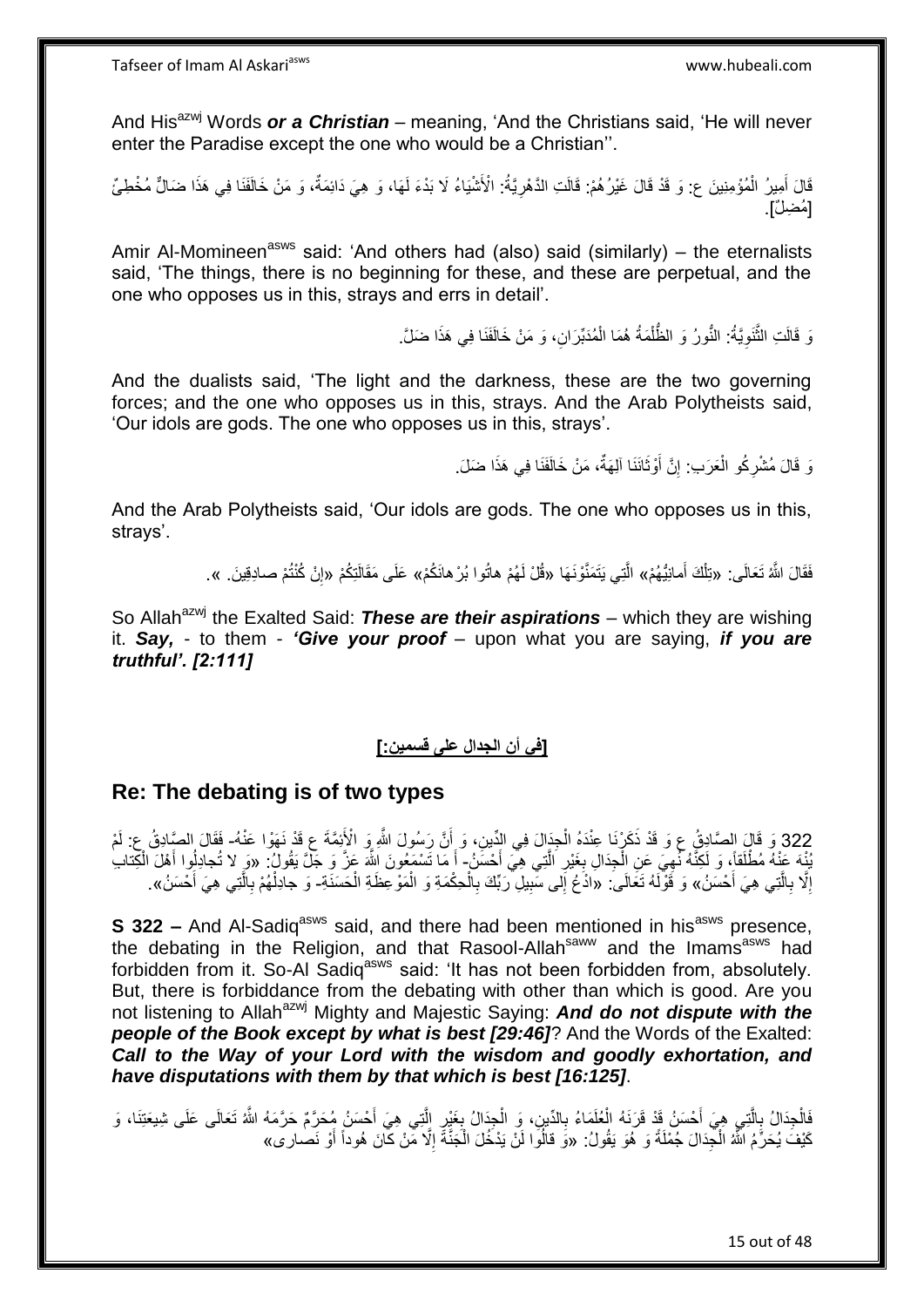The debating by that which is best had been the conduct of the scholars in the Religion, and the debating with other than that which is good is prohibited. Allahazwj the Exalted Prohibited it upon our<sup>asws</sup> Shias. And how can Allah<sup>azwj</sup> Prohibit the debating as a whole, and He<sup>azwj</sup> is Saying: **And they (non-Muslims), are saying** *'He will never enter the Paradise except one who would be a Jew or a Christian'. [2:111]*.

رَ قَالَ اللَّهُ تَعَالَى: «تِلْكَ أَمانِيُّهُمْ- قُلْ هاتُوا بُرْهانَكُمْ إِنْ كُنْتُمْ صـادِقِينَ» فَجَعَلَ عِلْمَ الصِّدْقِ وَ الْإِيمَانِ بِالْبُرْهَانِ، وَ هَلْ يُؤْتَى َ ِ ْ ِ ْ بِالْبُرْ هَانِ إِلَّا فِي الْجِدَالِ بِالَّتِي هِيَ أَحْسَنُ َ ه ِ ْ ِ ْ ِ

And Allah<sup>azwj</sup> the Exalted Said: These are their aspirations. Say, 'Give your proof *if* you are truthful'. [2:111]. Thus, He<sup>azwj</sup> Made the knowledge as truthful and the Eman with the proof. And can the proof be come with except in the dispute with that which is good?'

> فَقِيلَ: يَا ابْنَ رَسُولِ اللَّهِ فَمَا الْجِدَالُ بِالَّتِي هِيَ أَحْسَنُ، وَ الَّتِي لَيْسَتْ بِأَحْسَنَ ْ ه **∶** َ ِ ه

So it was said, 'O son<sup>asws</sup> of Rasool-Allah<sup>saww</sup>! So what is the debating by that which is best, and which isn't good?'

قَالَ: أَمَّا الْجِدَالُ بِغَيْرِ الَّتِي هِيَ أَحْسَنُ، فَأَنْ تُجَادِلَ مُبْطِلًا، فَيُورِدَ عَلَيْكَ بَاطِلًا فَلَا تَرُدَّهُ بِجُجَّةٍ قَدْ نَصِبَهَا اللَّهُ، وَ لَكِنْ تَجْحَدُ ِ ْ َ ِ ِ َ َ ه ِ قَوْلَهُ أَوْ تَجْحَدُ جَقَّاً- يُرِيدُ ۖذَلِكَ ۖ الْمُبْطِلُ أَنْ يُعِينَ بِهِ بَاطِلَهُ، فَتَجْحَدُ ذَلِكَ الْحَقّ- مَخَافَةَ أَنْ يَكُونَ لَهُ عَلَيْكَ فِيهِ حُجَّةٌ، لِأَنَّكَ لَا َ ِ َ ْ ِ اُ نْدْرِي كَيْفَ التَّخَلُّصُ مِنْهُ، فَذَلِكَ حَرَامٌ عَلَى شِيعَتِنَاَ أَنْ يَصِيرُوا فِتْنَةً عَلَى ضُعَفَاءِ إِخْوَانِهِمْ وَ عَلَى الْمُبْطِلِينَ ِ יִי.<br>י اُ ُّ ْ

He<sup>saww</sup> said: 'As for the debating with other than that which is best, so (it is when) you debate the falsehood, and a false (argument) is referred against you, but you do not rebut it with an argument which Allah<sup>azwj</sup> has Pitched, but you fight his words and fight a truth – wanting that falsifier that he would be assisting with the falsehood, so you would fight that truth – fearing that there would happen to be for him a proof against you in it, because you don't know how to finish off from it. So that is Prohibited unto our<sup>asws</sup> Shias that they should become a strife upon the weak ones of their brethren and upon the falsifiers.

> أَمَّا الْمُبْطِلُونَ فَيَجْعَلُونَ ضَعْفَ الضَّعِيفِ مِنْكُمْ- إِذَا تَعَاطَى مُجَادَلَتَهُ وَ ضَعْفَ مَا فِي يَدِهِ حُجَّةً لَهُ عَلَى بَاطِلِهِ. ْ لَ

And as for the falsifiers, so they are making weak, the weak ones from you, when you abuse his debate and weaken whatever is in hands a proof for him against his falsehood.

> وَ أَمَّا الضُّعَفَاءُ فَتُغَمُ قُلُوبُهُمْ- لِمَا يَرَوْنَ مِنْ ضَعْفِ الْمُحِقِّ فِي يَدِ الْمُبْطِلِ. ُ ْ ْ

And as for the weak ones, so they hearts are gloomy due to what they are seeing from the weakness of the truthful one in the hands of the falsifier.

وَ أَمَّا الْجِدَالُِ بِالَّتِي هِيَ أَحْسَنُ فَهُوَ مَا أَمَرَ اللَّهُ تَعَالَى بِهِ نَبِيَّهُ أَنْ يُجَادِلَ بِهِ- مَنْ جَحَدَ الْبَعْثَ بَعْدَ الْمَوْتِ وَ إِحْيَاءَهُ لَهُ، فَقَالَ اللَّهُ ْ َ ه ِ َ ِ َ ِ ِ ┆ ْ ْ تَعَالَى حَاكِياً عََنْهُ: وَ ضَرَبَ لَنا مَثَلًا وَ نَسِيَ خَلْقَهُ- قَالَ مَنْ يُحْيِ الْعِظَامَ وَ هِيَ رَمِيمٌ فَقَالَ اللَّهُ فِي الرَّدِّ عَلَيْهِ: قُلْ يَا مُحَمَّدُ ْ ْ ِ يُحْيِيهَا الَّذِي أَنْشَأَها أَوَّلَ مَرَّةٍ وَ هُوَ بِكُلِّ خَلْقٍ عَلِيمٌ- الَّذِي جَعَلَ لَكُمْ مِنَ الشُّجَرِ الْأَخْضَرِ ناراً- فَإِذا أَنْتُمْ مِنْهُ تُوقِدُونَ ْ ِ َ َ ه ِ ِ ِ َ

And as for the debate by that which is best, so it is what Allah $^{azwj}$  the Exalted Commanded with, if you were to debate with it (against) the one who rejects the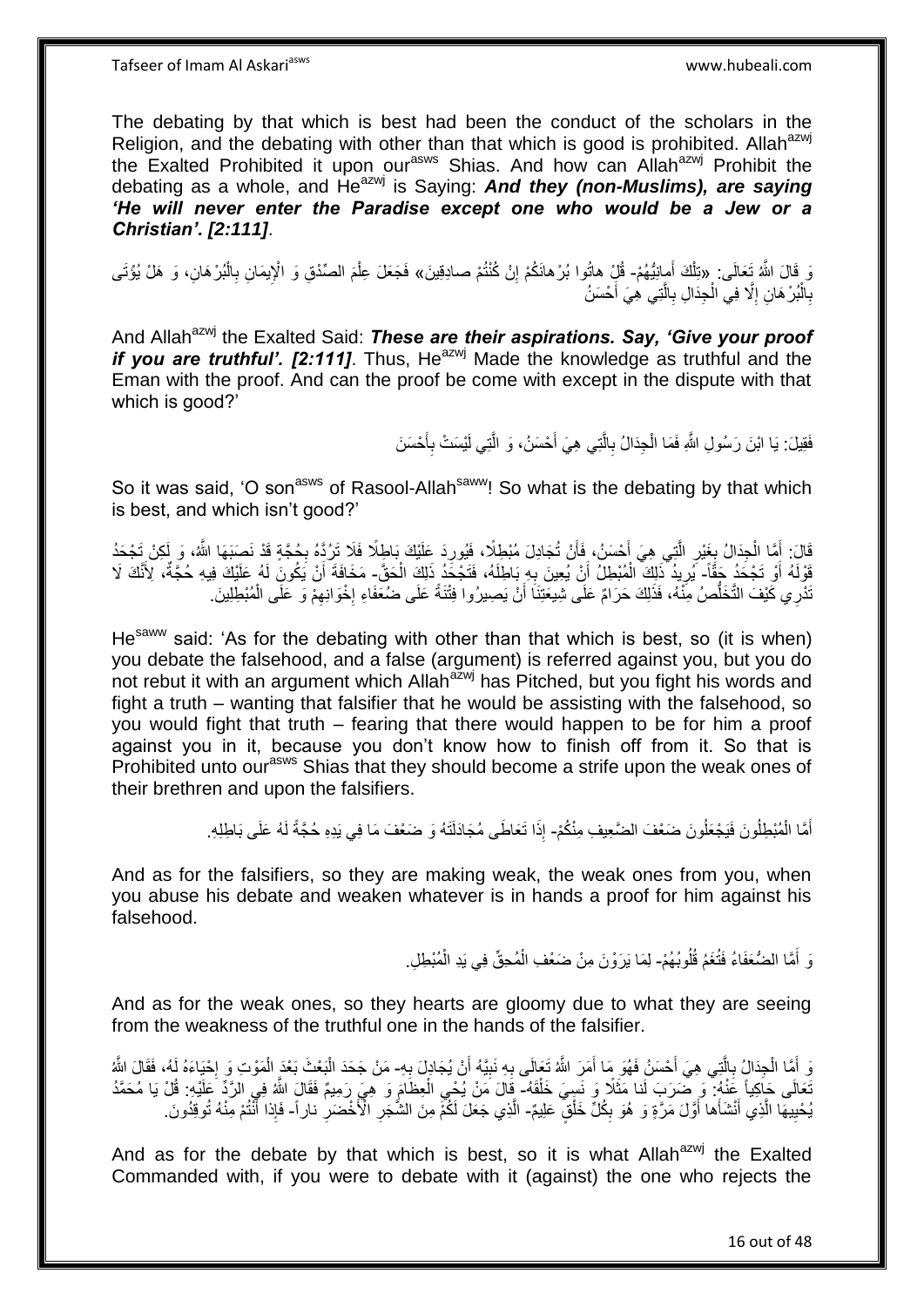Resurrection after the death, and His<sup>azwj</sup> Reviving him. So Allah<sup>azwj</sup> the Exalted Said Relating about it: *And he strikes out an example for Us and forgets his own creation says he: Who will Give life to the bones and they have rotted away? [36:78] Say: He Who Brought them into existence at first (place), will Give life to them and He is Aware of all creation [36:79] Who has made for you the fire from the green tree, so you are kindling from it [36:80]*.

فَأَرَادَ اللَّهُ مِنْ نَبِيِّهٍ أَنْ يُجَادِلَ الْمُبْطِلَ الَّذِي قَالَ: كَيْفٍ يَجُوزُ أَنْ يُبْعَثَ هَذِهِ الْعِظَامُ وَ هِيَ رَمِيمٌ قَالَ اللَّهُ تَعَالَى: قُلْ يُحْيِيهَا الَّذِي ْ َ ه ْ **!** َ ه ِ أَنْثَنَأُها أَوَّلَ مَرَّةٍ أَ فَيَعْجِزُ مَنِ ابْتَدَأَ بِهِ لَا مِنْ شَيْءٍ أَنْ يُعِيدَهُ بَعْدَ أَنْ يَبْلَى بَلِ ابْتِدَاؤُهُ أَصْنَعَبُ عِنْدَكُمْ مِنْ إِعَادَتِهِ ِ َ َ َ َ َ ِ َ اُ اُ

Allah<sup>azwj</sup> Wanted from His<sup>azwj</sup> Prophet<sup>saww</sup> that he<sup>saww</sup> debate the falsifier who said, 'How is it allowed that these bones be Revived and these are rotted away?' Allah<sup>azwj</sup> the Exalted Said: *Say: He Who Brought them into existence at first (place)[36:79]*. Would He<sup>azwj</sup> be frustrated, the One<sup>azwj</sup> who Initiated with it? There is none from the things if He<sup>azwj</sup> Repeats it after it is worn out, but its Initiating is more difficult in your presence than its repeating.

نْمَ قَالَ: الَّذِي جَعَلَ لَكُمْ مِنَ الشَّجَرِ الْأَخْضَرِ ناراً أَيْ إِذَا كَانَ قَدْ كَمَنَ النَّارُ الْحَارَّةُ- فِي الشَّجَرِ الْأَخْضَرِ الرَّطْبِ يَسْتَخْرِجُهَا، َ **∶ ∶** ه ُ ْ ِ ِ ِ فَعَرَّ فَكُمْ أَنَّهُ ۚ عَلَى إِعَادَةِ مَا بَلِيَ أَقْدَرُ ۚ ِ َ

Then He<sup>azwj</sup> Said: **Who has made for you the fire from the green tree [36:80].** i.e., when it was that  $He^{azwj}$  had Hidden the hot fire inside the wet tree to be extracted from (striking of two twigs to kindle a flame), so He<sup>azwj</sup> is Making you understand that He<sup>azwj</sup> is Able upon Repeating what is decayed.

نُمَّ قَالَ: أَ وَ لَيْسٍ الَّذِي خَلَقَ السَّماواتِ وَ الْأَرْضَ- بِقادِرٍ عَلِي أَنْ يَخْلُقَ مِثْلَهُمْ- بَلى وَ هُوَ الْخَلَّاقُ الْعَلِيمُ أَيْ إِذَا كَانَ خَلْقُ اً َ ُ **∫** لَ **ٔ** ُ ْ ْ ْ َ السِّمَاوَاتِ وِّ الْأَرْضِ أَعْظَمَ وَ أَبْعَدَ فِي أَوْ هَامِكُمْ- وَ قَدَرِكِمْ أَنْ تَقْدِرُوا عَلَيْهِ مِنْ إِعَادَةِ الْبَالِي فَكَيْفَ جَوَّرْتُمْ مِنَ الشَّرِ خَلْقَ هَذَا َ َ ِ ْ ِ َ ْ الْأَعْجَبِ عِنْدَكُمْ- وَ الْأَصْعَبِ لَدَيْكُمْ وَ لَّمْ تُجَوِّزُوا مَا هُوَ أَسْهَلُ عِنْدَكُمْ- مِنْ إِعَادَةِ اَلْبَالِي َ ْ ِ

Then He<sup>azwj</sup> Said: *Is not He Who Created the skies and the earth able to Create the like of them? Yes! And He is the All-Knowing Creator [36:81]* – i.e., when it was so that the creation of the skies and the earth was greater and further in your  $im_{\alpha}$  imaginations and your measurement that He $^{a}$ <sup>y</sup> would be Able upon it from Returning the decayed. So how are you accepting from Allah<sup>azwj</sup>, the creation of this as more astounding with you and more difficult in front of you, and you are not accepting what is easier with you – from the returning of the decayed (bones)?'

> فَقَالَ الصَّادِقُ ع: فَهَذَا الْجِدَالُ بِالَّتِي هِيَ أَحْسَنُ، لِأَنَّ فِيهَا قَطْعَ عُذْرِ الْكَافِرِينَ وَ إِزَالَةَ شُبَهِهِمْ. َ ه **∶** ْ ِ ِ ِ ْ ِ **ٔ**

So Al-Sadiq<sup>asws</sup> said: 'So this is the debating by that which is best, because therein is cutting off of the excuses of the Kafirs and the removal of their doubts'.

وَ أَمَّا الْجِدَالُ بِغَيْرِ الَّتِي هِيَ أَحْسَنُ- فَأَنْ تَجْحَدَ حَقّاً لَا يُمْكِنُكَ- أَنْ تُفَرِّقَ بَيْنَهُ وَ بَيْنَ بَاطِلِ مَنْ تُجَادِلُهُ، وَ إِنَّمَا تَدْفَعُهُ عَنْ بَاطِلِهِ َ ه ِ ِ اُ ِ ا<br>ا َ بِأَنْ تَجْحَدَ الْحَقَّ، فَهَذَا أَهُوَ الْمُحَرَّمُ لِأَنَّكَ مِثْلَهُ، جَحَدَ هُوَ حَقّاً، وَ جَحَدْتَ أَنْتَ حَقّاً آخَرَ ـ لَ ْ ْ ْ ز<br>ا ِ َ

And as for the debating which is other than best  $-$  so (it is when) you (end up) fighting (against) that which is true, (and) you cannot differentiate between it and the falsehood of the one who is debating it. And rather, you repel him from his falsehood by your rejecting the truth. So this, is from the Prohibited, because you would be like him. Him fighting the truth, and you fighting against another truth'.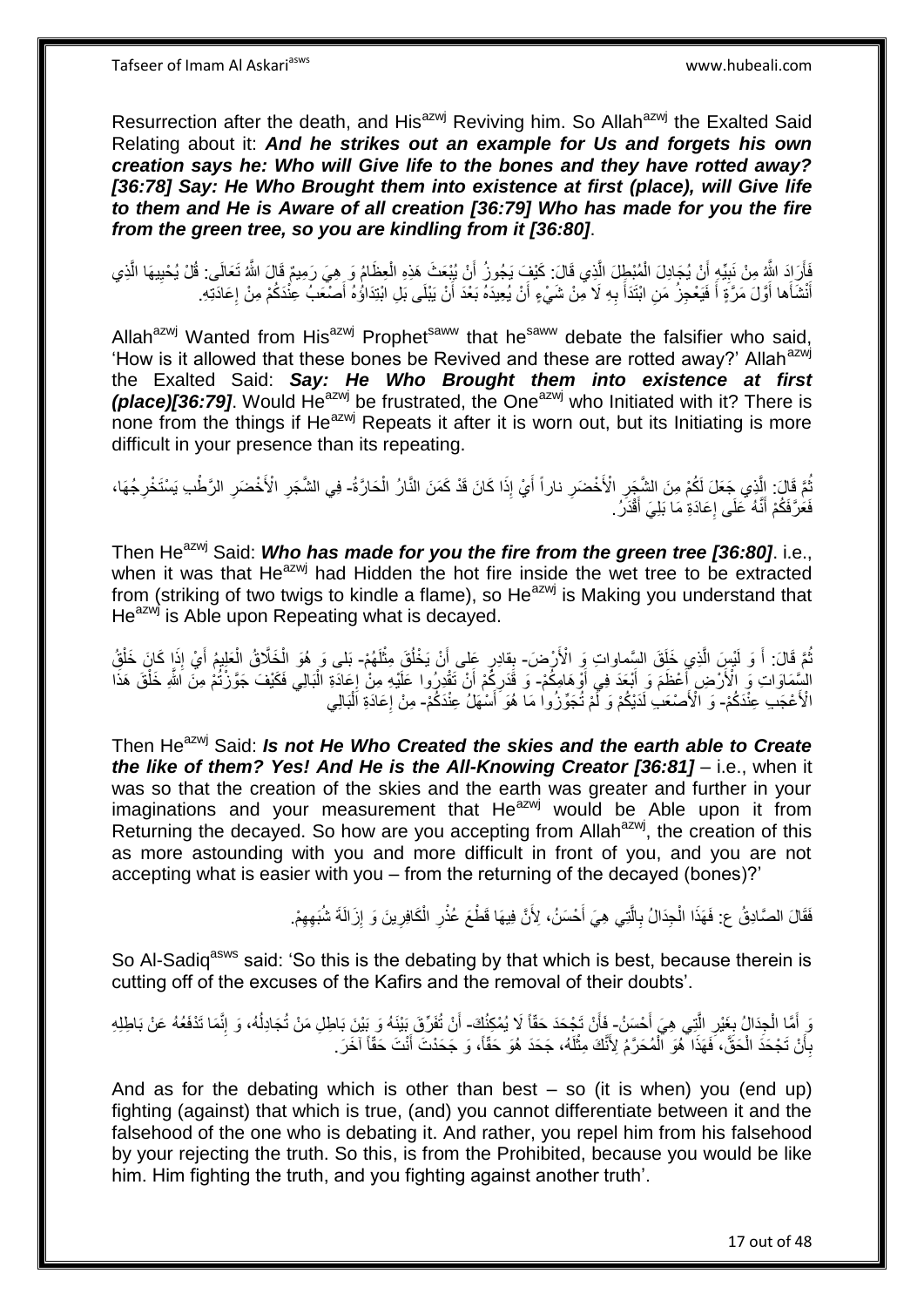قَالَ [أَبُو مُحَمَّدٍ الْحَسَنُ الْعَسْكَرِيُّ ع]: فَقَامَ إِلَيْهِ رَجُلٌ وَ قَالَ: يَا ابْنَ رَسُولِ اللَّهِ أَ فَجَادَلَ رَسُولُ اللَّهِ ص ِ ْ ْ َ لَ  $\frac{1}{2}$ 

Abu Muhammad Al-Hassan Al-Askari<sup>asws</sup> said: 'A man stood up to him<sup>asws</sup> and said:' O son<sup>asws</sup> of Rasool-Allah<sup>saww</sup>! Did Rasool-Allah<sup>saww</sup> (ever) debate?'

فَقَالَ الصَّادِقُ ع: مَهْمَا ظَنَنْتَ بِرَسُولِ الثَّهِ مِنْ شَيْءٍ فَلَا تَظُنَّ بِهِ مُخَالَفَةَ الثَّهِ، أَ وَ لَئِسَ اللَّهُ تَعَالَى قَدْ قَالَ: وَ جادِلْهُمْ بِالَّتِي هِيَ ِ َ ِ ه ِ ْ أَحْسَنُ وَ قَالٍ ۖ: قُلْ يُحْبِيهَا اِلَّذِي َأَنْشَأَهَا أَوَّلَ مَرَّةٍ لِٓمَٰنٍ ضَرَبَ اللَّهُ مَثَلًا، أَ فَتَظُنُّ أَنَّ رَسُولَ اللَّهِ ص خَالَفَ مَا أَمَرَٰهُ الثَّمَّ، فَلَّم َ َ ه ِ َ َ َ ُبَجَادِلْ بِمَا أَمَرَهُ اللَّهُ بِهِ، وَ لَمْ يُخْبِرْ عَنِ اللَّهِ بِمَا أَمَرَهُ أَنْ يُخْبِرَ بِهِ!.. ِ ِ اُ َ ِ ِ ِ َ ِ

So Al-Sadig<sup>asws</sup> said: 'Shh! Whatever you think of Rasool-Allah<sup>saww</sup> from anything, do not think with him<sup>saww</sup> being in opposition to Allah<sup>azwj</sup>. And hasn't Allah<sup>azwj</sup> Said: *and have disputations with them by that which is best [16:125]*? And He<sup>azwj</sup> Said: *Who has made for you the fire from the green tree [36:80]*, for the one from whom Allah<sup>azwj</sup> Struck an example. So, do you think that Rasool-Allah<sup>saww</sup> would oppose whatever Allah<sup>azwj</sup> Commands him<sup>saww</sup>, and he<sup>saww</sup> did not debate with what Allah<sup>azwj</sup> had Commanded him<sup>saww</sup> with, and did not inform on behalf of Allah<sup>azwj</sup> with what He<sup>azwj</sup> had been Commanded to inform with?

### **]احتجاج الرسول ص و جداله و مناظرته:[**

# **Arguments of the Rasoolsaww and hissaww (mode of) arguing and hissaww debating**

323 وَ لَقَدْ حَدَّثَنِي أَبِي الْبَاقِرُ ع، عَنْ جَدِّي عَلِيِّ بْنِ الْحُسَيْنِ زَيْنِ الْعَابِدِينَ عَنْ أَبِيهِ الْحُسَيْنِ بْنِ عَلِيِّ سَيِّدِ الشُّهَدَاءِ، عَنْ ْ ِ َ **!** ْ ْ ْ ِ َ أَمِيرٍ الْمُؤْمِنِينَ عَلِيٍّ بْنِ ۖ أَبِي طَأِلِبِ صَلَوَاتُ اللَّهِ عَلَّيْهِمْ أَجْمَعِينَ أَنَّهُ اجْتَمَعَ يَوْماً عِنْدَ رَسُولِ اللَّهِ صَ أَهْلُ خَمْسَةِ أَدْيَانٍ: الْيَهُودُ ِ ْ ِ َ َ َ ْ وَ النَّصَارَى، وَ الذَّهْرِيَّةُ، وَ الثَّنَوِيَّةُ، وَ مُشْرِكُو الْعَرَبِ ِ ْ **∶ ∶** ه ِ

**S 323 –** And my<sup>asws</sup> father<sup>asws</sup> has narrated to me<sup>asws</sup>, from my<sup>asws</sup> grandfather<sup>asws</sup> Ali<sup>asws</sup> Bin Al-Husayn<sup>asws</sup> Zayn Al-Abideen, from his<sup>asws</sup> father<sup>asws</sup> Al-Husayn<sup>asws</sup> Bin Aliasws, chief of the martyrs, from Amir Al-Momineen Aliasws Bin Abu Talib<sup>asws</sup>, may the *Salawat* of Allah<sup>azwj</sup> be upon them<sup>asws</sup> altogether, that one day there had gathered in the presence of Rasool-Allahsaww, people of give religions – the Jews, and the Christians, and the Eternalists, and the Dualists, and the Arab polytheists.

فَقَالَتِ الْيَهُودُ: نَحْنُ نَقُولُ: عُزَيْرٌ ابْنُ اللَّهِ، وَ قَدْ جِئْنَاكَ يَا مُحَمَّدُ لِنَنْظُرَ مَا تَقُولُ فَإِنْ تَبِعْتَنَا فَنَحْنُ أَسْبَقُ إِلَى الصَّوَابِ مِنْكَ وَ ∣ļ :<br>ا ِ َ **∶** أَفْضَلُ، وَ إِنْ خَالَفْتَنَا خَصَمْنَاكَ. ֧<u>׀</u> َ

The Jews said, 'We are saying, 'Uzair<sup>as</sup> is the son of Allah<sup>azwj</sup>, and we have come to you<sup>saww</sup>, O Muhammad<sup>saww</sup> to consider what you<sup>saww</sup> are saying. So if you follow us, then we are foremost to the correctness than you<sup>saww</sup> are and superior, but if you<sup>saww</sup> oppose us, we will debate you<sup>saww</sup>.

وَ قَالَتِ النَّصَارَى: نَحْنُ نَقُولُ، إِنَّ الْمَسِيحَ ابْنُ اللَّهِ اتَّحَدَ بِهِ. وَ قَدْ جِئْنَاكَ لِنَنْظُرَ مَا تَقُولُ، فَإِنْ تَبِعْتَنَا فَنَحْنُ أَسْبَقُ إِلَى الصَّوَاب ِ ْ ِ لَ ِ َ ِ ِ مِنْكَ وَ أَفْضَلُ، وَ إِنْ خَالَفْتَنَا خَصَمْنَاكَ. יֲ<br>י َ

And the Christians said, 'We are saying that the Messiah<sup>as</sup> is the son of Allah<sup>azwj</sup>, integrated with Him<sup>azwj</sup>, and we have come to you to consider what you<sup>saww</sup> are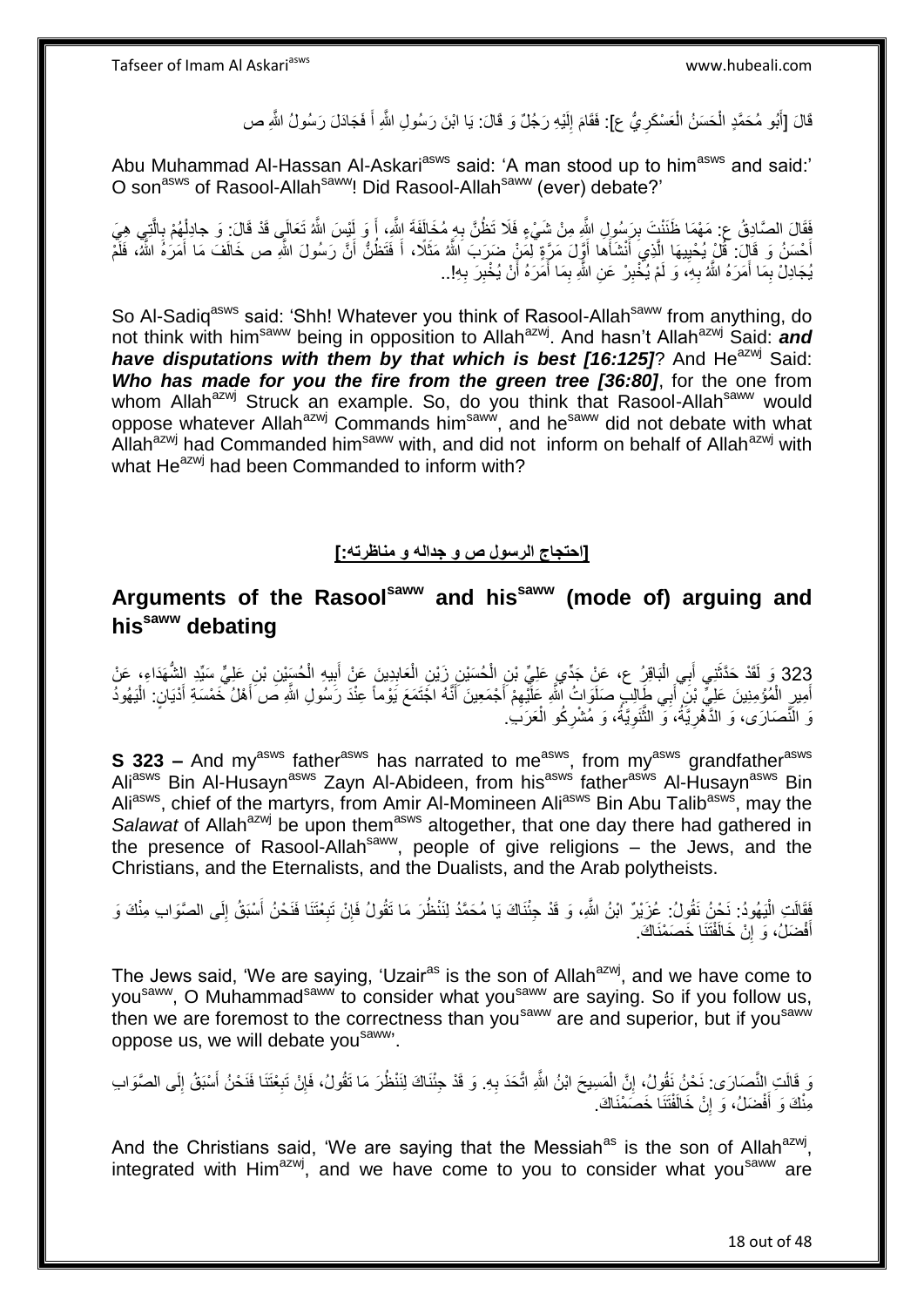saying. So if you<sup>saww</sup> follow us, then we are foremost to the correctness than you<sup>saww</sup> are and superior, and if you<sup>saww</sup> oppose us, we will debate you<sup>saww</sup>.

وَ قَالَتِ الدَّهْرِيَّةُ: نَحْنُ نَقُولُ: الْأَشْيَاءُ لَا بَدْءَ لَهَا وَ هِيَ دَائِمَةٌ، وَ قَدْ جِئْنَاكَ لِنَنْظُرَ مَا تَقُولُ، فَإِنْ تَبِعْتَنَا فَنَحْنُ أَسْبَقُ إِلَى **∶** لَ ِ َ ِ ِ الصَّوَابِ مِنْكَ وَ أَفْضَلُ، وَ إِنْ خَالَفْتَنَا خَصَمْنَاكَ. ِ َ

And the Eternalists said, 'We are saying, 'The things, there is no change for these, and these are eternal, and we have come to you<sup>saww</sup> to consider what you<sup>saww</sup> are saying. So if you<sup>saww</sup> follow us, then we are foremost to the correctness than you<sup>saww</sup> are and superior, but if you<sup>saww</sup> oppose us, we will debate you<sup>saww</sup>.

وَ قَالَتِ الثَّنَوِيَّةُ: نَحْنُ نَقُولُ: إِنَّ النُّورَ وَ الظَّلْمَةَ هُمَا الْمُدَبِّرَانِ، وَ قَدْ جِئْنَاكَ لِنَنْظُرَ مَا نَقُولُ، فَإِنْ تَبِعْتَنَا فَنَحْنُ أَسْبَقُ إِلَى ْ ْ ِ **∶** ه ِ َ ِ ِ الصَّوَابِ مِنْكَ وَ أَفْضَلُ، وَ إِنْ خَالَفْتَنَا خَصَمْنَاكَ. ِ َ

And the Dualists said, 'We are saying, 'The light and the darkness, these two are the governing forces, and we have come to you<sup>saww</sup> to consider what you<sup>saww</sup> are saying. So if you<sup>saww</sup> follow us, then we are foremost to the correctness than you<sup>saww</sup> are and superior, but if you<sup>saww</sup> oppose us, we will debate you<sup>saww</sup>.

وَ قَالَ مُشْرِكُو الْعَرَبِ: نَحْنُ نَقُولُ إِنَّ أَوْثَانَنَا آلِهَةٌ وَ قَدْ جِئْنَاكَ لِنَنْظُرَ مَا تَقُولُ فَإِنْ تَبِعْتَنَا فَنَحْنُ أَسْبَقُ إِلَى الصَّوَابِ مِنْكَ وَ ِ ∣ļ َ َ ِ ْ ِ ِ َ أَفْضَلُ، وَ إِنْ خَالَفْتَنَا خَصَمْنَاكَ. ֧<u>׀</u> َ

And the Arab polytheists said, 'We are saying that our idols are gods, and we have come to you<sup>saww</sup> to consider what you<sup>saww</sup> are saying. So if you follow us, then we are foremost to the correctness than you<sup>saww</sup> are and superior, but if you<sup>saww</sup> oppose us, we will debate you<sup>saww</sup>.

> فَقَالَ رَسُولُ اللَّهِ ص: آمَنْتُ بِاللَّهِ وَحْدَهُ لَا شَرِيكَ لَمُه، وَ كَفَرْتُ بِكُلِ مَعْبُودٍ سِوَاهُ. ِ ِ ِ

So Rasool-Allah<sup>saww</sup> said: 'Isaww believe in Allahazwj Alone, there being no associates for Him<sup>azwj</sup>, and disbelieve in every worshipped on besides Him<sup>azwj</sup>.

نُّمَّ قَالَ لَهُمْ: إِنَّ اللَّهَ تَعَالَى بَعَثَنِي كَافَّةً لِلنَّاسِ بَشِيراً وَ نَذِيراً، حُجَّةً عَلَى الْعَالَمِينَ وَ سَيَرُدُّ اللَّهُ كَيْدَ مَنْ يَكِيدُ دِينَهُ فِي نَحْرِهِ. ٔ, יֲ<br>י ْ ِ

Then he<sup>saww</sup> said to them: 'Allah<sup>azwj</sup> the Exalted Sent me<sup>saww</sup> for all of the people as a bearer of glad tidings and as a warner, a Divine Authority upon the worlds, and Allah<sup>azwj</sup> would be Repelling the plots of the ones who plot against His<sup>azwj</sup> Religion (back) into his throat'.

ُبَّعَ قَالَ لِلْيَهُودِ: أَ جِئْتُهُونِي لِأَقْبَلَ قَوْلَكُمْ بِغَيْرِ حُجَّةٍ قَالُوا: لَا فَالَ: فَمَا الَّذِي دَعَاكُمْ إِلَى الْقَوْلِ بِأَنَّ عُزَيْراً ابْنُ اللَّهِ قَالُوا: لِأَنَّهُ ِ ِ َ ا<br>ا َ ِ ْ ِ ه أَخْيَا لِبَنِي إِسْرَائِيلَ النَّوْرَاةَ بَعْدَ مَا ذَهَبَتْ، وَ لَمْ يَفْعَلْ بِهِ هَذَا إِلَّا لِأَنَّهُ ابْنُهُ. ِ َ ِ **∶** 

Then he<sup>saww</sup> said to the Jews: 'Did you come to me<sup>saww</sup> for accepting your words without a proof?' They said, 'No'. He<sup>saww</sup> said: 'So what is that which called you to the word that Uzair<sup>as</sup> is a son of Allah<sup>azwj</sup>?' They said, 'Because he revived the Torah for the Children of Israel after it had gone away, and he would not have done this by himself except if he was His<sup>azwj</sup> son<sup>7</sup>.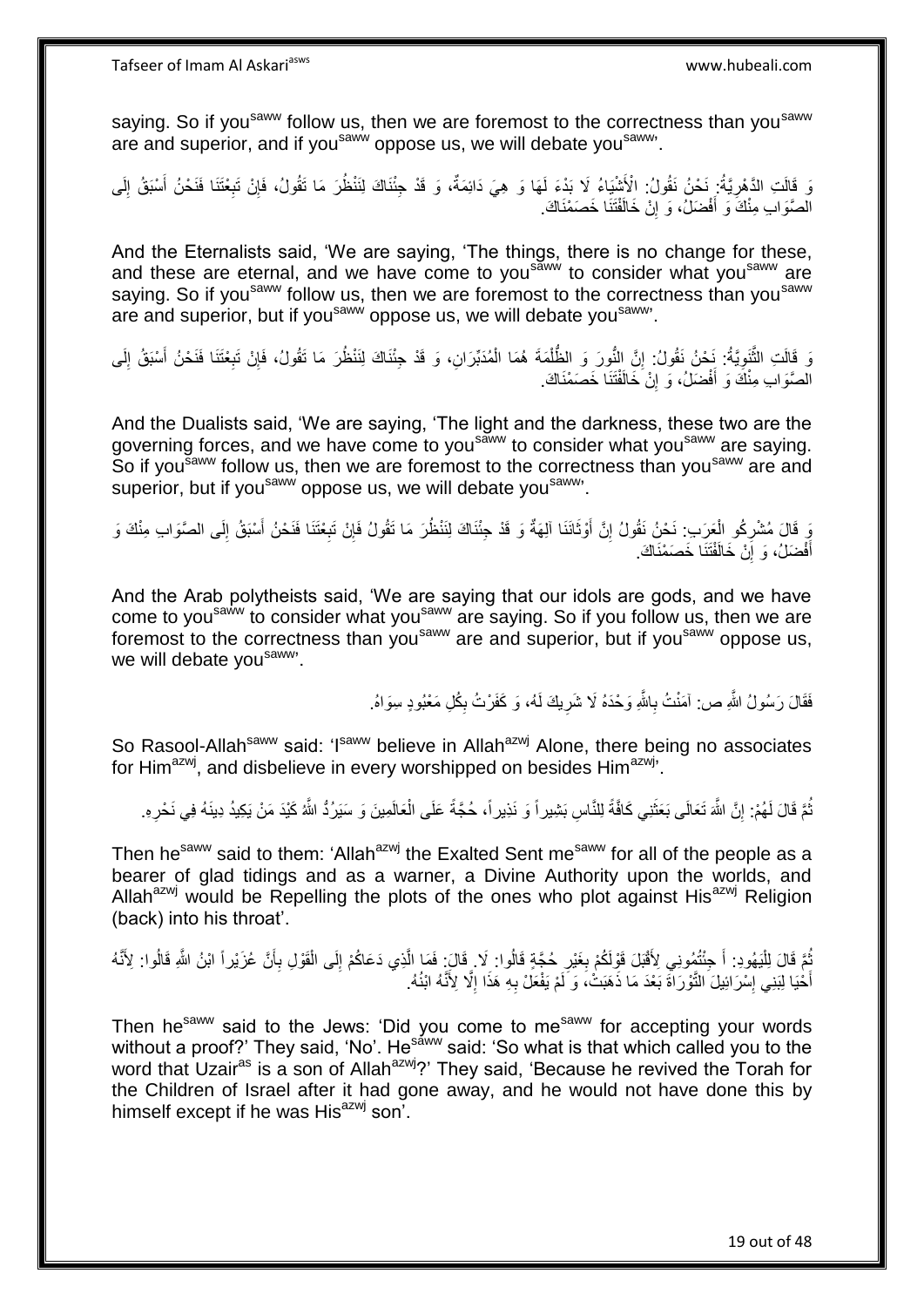فَقَالَ رَسُولُ اللَّهِ ص: فَكَيْفَ صَارَ عُزَيْرٌ ابْنَ اللَّهِ دُونَ مُوسَى وَ هُوَ الَّذِي جَاءَهُمْ بِالتَّوْرَاةِ وَ رُبِيَ مِنْهُ مِنَ الْمُعْجِزَاتِ مَا قَدْ ْ ِ ه عَلِمْتُمْ وَ لَئِنْ كَانَ عُزَيْرٌ ابْنَ اللَّهِ- لِمَا ظَهَرَ مِنْ إِكْرَامِهِ بِإِحْيَاءِ النَّوْرَاةِ، فَلَقَّدْ كَانَ هُوسَى بِالْبُنُوَّةِ أَحَقَّ وَ أَوْلَى، وَ لَئِنْ كَانَ هَذَا ْ ِ יֲ. ِ ِ َ َ ِ الْمِقْدَارُ مِنْ إِكْرَامِهِ لِعُزَيْرٍ يُوجِبُ أَنَّهُ ابْنُهُ، فَأَصْنَعَافُ هَذِهِ الْكَرَامَةِ لِمُوسَى تُوجِبُ لَهُ مَنْزِلَةً أَجَلَّ مِنَ الْبُنُوَّةِ۔ ْ َ َ ِ ْ َ

Rasool-Allah<sup>saww</sup> said: 'So how did Uzairas become a son of Allah<sup>azwj</sup> besides Musa<sup>as</sup>, and he<sup>saww</sup> is the one who came to them with the Torah, and they saw from him<sup>saww</sup>, from the miracles, what you have known. And if it was so that Uzair<sup>as</sup> was a son of Allah<sup>azwj</sup>, due to what appeared from his prestige of reviving the Torah, then Musa<sup>saww</sup>, being with the Prophet-hood, is more rightful and foremost (for it). And if it was so that this is the measurement from Honouring Uzair<sup>as</sup> obligating him to be His<sup>azwj</sup> son, then double of this is the honour of Musa<sup>as</sup>, obligating to him<sup>as</sup> as states more majestic than of the Prophet-hood.

لِأَنَّكُمْ إِنْ كُنْتُمْ إِنَّمَا تُرِيدُونَ بِالْبُنُوَّةِ الْوِلَادَةَ عَلَى سَبِيلِ مَا تُشَاهِدُونَهُ فِي دُنْيَاكُمْ هَذِهِ- مِنْ وِلَإِدَةِ الْأُمَّهَاتِ الْأَوْلَادَ بِوَطْءِ آبَائِهِمْ ِ ِ :<br>ا **∶** ِ ֺ֧֖ׅ֧ׅ֧֧֚֚֚֚֚֚֚֚֚֚֚֚֚֚֝֝֬֓֡֡֓֡֟֡֡֡֡֡֡֬֓֡֟֓֡֟֓֡֟֓֡֡֡֬֩֓֓֩ ِ َ ِ ِ ِ لَهُنَّ، فَقَدْ كَفَرْتُمْ بِاللَّهِ وَ شَبَّهْتُمُوهُ بِخَلْقِهِ، وَ أَوْجَبْتُمْ فِيهِ صِفَاتِ الْمُحْدَثِيْنَ، وَ وَجَبَ عِنْدَكُمْ أَنْ يَكُونَ مُحْدَثاً مَخْلُوقَاً، وَ أَنَّ لَهُ ْ َ ْ **∶** l<br>∶ َ َ خَالِقاً صَنَعَهُ وَ اَبْتَٰدَعَهُ.

(This is) because, you all, if you are intending the birth (of the religion) with the Prophet-hood upon a way what you are testifying to in this world of yours rather than the births (given by) to the children by the mothers due to their fathers having lived with them, so you have disbelieved in Allah<sup>azwj</sup> and are resembling Him<sup>azwj</sup> with His<sup>azwj</sup> creatures, and (that) would compel you in it the attributes of the coming into being, and would obligated in your presence that He<sup>azwj</sup> would happen to be a newly created being, and that for  $\lim_{n \to \infty}$  is a creator making  $\lim_{n \to \infty}$  and initiating  $\lim_{n \to \infty}$ .

قَالُوا: لَسْنَا نَعْنِي هَذَا، فَإِنَّ هَذَا كُفْرٌ كَمَا ذَكَرْتَ، وَ لَكِنَّا نَعْنِي أَنَّهُ ابْنُهُ عَلَى مَعْنَيِ الْكَرَامَةِ، وَ إِنْ لَمْ يَكُنْ هُنَاكَ وِلَادَةٌ، كَمِا قَدْ َ ِ ِ ِ ْ يَقُولُ بَعْضُ عُلَّمَائِنَا لِمَنْ يُرِيدُ إِكْرَامَهُ وَ إِبَانَتَهُ بِالْمَنْزِلَةِ مِنْ ۖ غَيْرِهِ: يَا بُنَيَّ، وَ أَنَّهُ الْنِي لَا عَلْي إِثْبَاتِ وِلَادَتِهِ مِنْهُ، لِأَنَّهُ قَدْ ِ َ ِ لَ ِ ْ ِ ∣l<br>∶ ┆ **∶** ِ **ٔ** يَقُولُ ذَلِكَ لِمَنْ هُوَ أَجْنَبِيٌّ- لَا نَسَبَ بَيْنَهُ وَ بَيْنَهُ، وَ كَذَلِكَ لَمَّا فَعَلَ بِعُزَيْرٍ مَا فَعَلَ، كَانَ قَدِ اتَّخَذَهُ ابْناً عَلَى الْكَرَامَةِ لَا عَلَى ِ ْ ِ الْوِلَادَةِ. ِ

They said, 'We do not mean this, for this is *Kufr* just as you<sup>saww</sup> mentioned. But we mean that he is His $^{a}$ zwj son upon the meaning of the prestige, and that the birth did not take place over there, just as some of our scholars tend to say to the one they intend to honour with the status from (besides) others, 'O my son!', and he would be 'his son' – not upon the affirmation of his birth from him, because he has said that to the one who is a stranger – there being no (biological) link between him and his (teacher). And similar to that, due to what  $He^{azwj}$  did with Uzair<sup>as</sup> what  $He^{azwj}$  did, He<sup>azwj</sup> had Taken him as a son upon the prestige, not upon the birth'.

فَقَالَ رَسُولُ اللَّهِ ص فَهَذَا مَا قُلْتُهُ لَكُمْ: إِنَّهُ إِنْ وَجَبَ عَلَى هَذَا الْوَجْهِ أَنْ يَكُونَ عُزَيْرٌ ابْنَهُ- فَإِنَّ هَذِهِ الْمَنْزِلَةَ لِمُوسَى أَوْلَى، وَ ْ ِ ِ ֺ֦֦֪֦֧֦֦֖֦֦֪֦֧֦֪֦֧֦֪֪֦֧֦֪֦֪֪֦֧֦֪֦֧֦֧֦֪֦֧֦֧֦֪֪֦֧֪֦֧֪֦֧֦֧֦֧֝֟֟֟֟֟֟֟֟֟֟֟֟֟֟֟֟֟֟֟֟֟֟֓֕֬֟֓֡֟֓֟֓֞֟֟֓֞֟֟֟֟֟֟֟֩֓֞֟֟֟֟֟֟ َ ِ ْ ِ إِنَّ اللَّهَ تَعَالَى يَفْضَحُ كُلَّ مُبْطِلٍ بِإِقْرَارِهِ وَ يَقْلِبُ عَلَيْهِ حُجَّتَهُ. **∶** ِ ِ ا لَ

So Rasool-Allah<sup>saww</sup> said: 'So this is what I<sup>saww</sup> am saying to you all, that if it obligates upon this aspect that Uzair<sup>as</sup> happens to be His<sup>azwj</sup> son, then this status for Musa<sup>as</sup> would be foremost, and Allah $a^2w$  the Exalted Exposes every falsifier by his acknowledgment and Overturns his own argument upon him.

إِنْ مَا احْتَجَجْتُمْ بِهِ يُؤَدِّيكُمْ إِلَى مَا هُوَ أَكْبَرُ- مِمَّا ذَكَرْتُهُ لَكُمْ، لِأَنَّكُمْ قُلْتُمْ: إِنَّ عَظِماً مِنْ عُظَمَائِكُمْ- قَدْ يَقُولُ لِأَجْنَبِيٍّ لَا نَسَبَ  $\frac{1}{2}$ **∶** ا<br>: ْ ِ **∶** بَٰنَيۡهِ ۚ وَ بَيْنَهُ: يَا بُنَيَّ، وَ هَذَا ٱبْنَى لَا عَلَى طَّرِيقِ الْوِلَاَدَةِ، فَقَدْ تَحِدُونَ أَيْصٰأً هَذَا الْعَظِيمَ يَقُولُ لِأَجْنَبِيٍّ آخَرَ مَذَا أَخِيثَ وَ لِأَخَرَ : ْ َ ¦ ِ َ ِ هَذَا شَيْخِي، وَ أَبِيّ، وَ لِأَخَرَ : هَذَا سَيِّدِي، عَلَى سَبِيلِ الْإِكْرَامِ، وَ إِنَّ مَنْ زَادَهُ فِي الْكَرَامَةِ زَادَهُ فِيَ مِثْلِ هَذَا الْقَوْلِ، َ ِ **!** ْ ْ ْ ِ

20 out of 48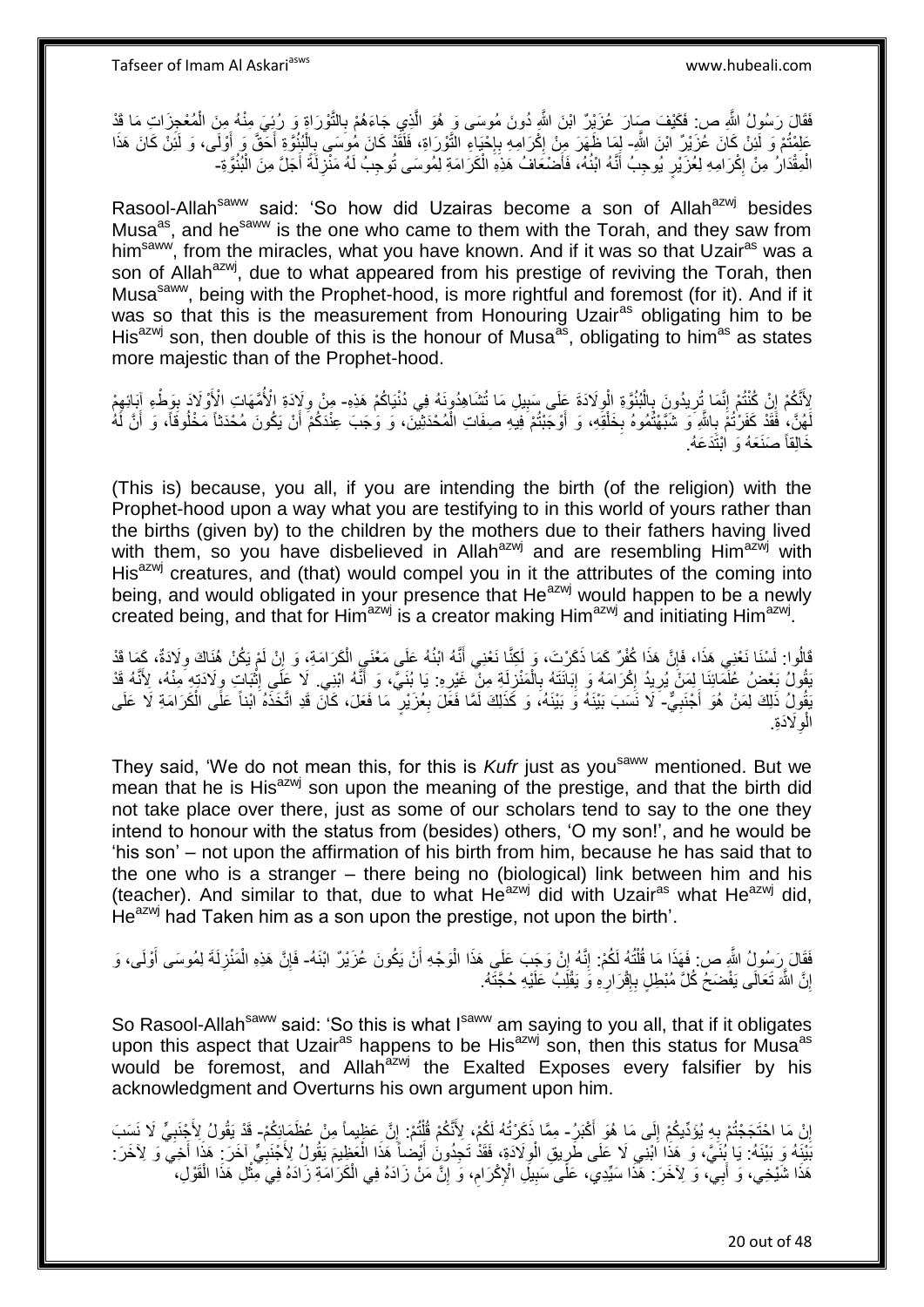In fact, what you are arguing with is calling you to what is greater than what Isaww mentioned to you all, because you are saying that a great one from your great ones has been saying to a stranger, with there being no biological connection between him and him, 'O my son', and 'This is my son', not upon the way of the birth. And you have been finding as well that this great one is saying to another stranger, 'This is my brother', and to another one, 'This is my elder, and my father', and to another, 'This is my chief', upon the way of the honouring, and that the one who is more in his honouring, would be more in the likes of these words.

ِ فَإِذَا يَجُوزُ عِنْدَكُمْ أَنْ يَكُونُ مُوسَى أَخاً شَّد أَوْ شَيْخاً لَهُ أَوْ أَباً أَوْ سَيِّداً- لِأَنَّهُ قَدْ زَادَهُ فِي الْكَرَامَةِ عَلَى مَا لِعُزَيْرٍ، كَمَا أَنَّ مَنْ َ َ َ َ لَ َ ْ َرَادَ رَجُلًا فِي الْإِكْرَامِ فَقَالَ لَهُ: يَا سَيِّدِي وَ يَا شَيْخِي وَ يَا عَمِّي- وَ يَا رَئِيسِي وَ يَا أَمِيرِي عَلَى طَرِيقِ الْإِكْرَامِ، وَ إِنَّ مَنْ<br>زَيَا رَجُلًا فِي الْإِكْرَامِ فَقَالَ لَهُ: يَّنِي نَّتَه ِ ِ ِ َ َزَادَهُ فِي الْكَرَامَةِ زَادَهُ فِي مِثْلِ هَذَا الْقَوْلِ، ْ **ٔ** ْ

So then it should be allowed in your presence that Musa<sup>as</sup> would happen to be a brother of Allah<sup>azwj</sup>, or an elder of His<sup>azwj</sup>, or a father, or a chief, because He<sup>azwj</sup> has Increased him<sup>as</sup> in the honour upon what He<sup>azwj</sup> has for Uzair<sup>as</sup>, just as the one who is more in honouring to a man, so he says to him, 'O my chief', and 'O my elder', and 'O my uncle', and 'O my head', and 'O my Emir', upon the way of the honouring, and that the one who is more in the honouring would be more in the likes of these words.

اْ فَيَجُونُ عِنْدَكُمْ أَنْ يَكُونَ مُوسَى أَخاً شِّهٍ، أَوْ شَيْخاً، أَوْ عَمّاً أَوْ رَئِيساً، أَوْ سَيِّداً أَوْ أَمِيراً لِأَنَّهُ قَدْ زَادَهُ فِي الْإِكْرَامِ عَلَى مَنْ قَالَ َ َ َ َ اُ ِ َ َ هُ: يَا شَيْخِي أَوْ يَا سَيِّدِي أَوْ يَا عَمِّي، أَوْ يَا رَئِيسِي، أَوْ يَا أَمِيرِي. َ َ َ اُ َ لَ

So, is it allowed in your presence that Musa<sup>as</sup> would happen to be a brother of Allah<sup>azwj</sup>, or an elder, or an uncle, or a head, or a chief, or an emir, because He<sup>azwj</sup> has Increased him<sup>as</sup> in the honouring over the ones who say to him, 'O my elder', or 'O my chief', or 'O my uncle', or 'O my head', of 'O my emir''.

> قَالَ: فَبُهِتَ الْقَوْمُ وَ تَحَيَّرُوا وَ قَالُوا: يَا مُحَمَّدُ أَجِّلْنَا نَتَفَكَّرُ فِيمَا قُلْتَهُ لَنَا ْ ِ ֺ֖֖֪֦֧֦֦֖֦֧֦֦֖֧֦֪֦֧֦֪֦֧֦֪֦֧֦֧֦֧֦֪֪֪֦֧֦֧֦֧֦֧֦֧֦֪֪֧֪֧֧֧֪֧֝֟֟֟֟֟֟֟֟֟֟֟֟֟֟֟֟֟֟֟֟֟֟֟֟֟֟֟֟֟֟֟֟֓֞֟֟֟֟֟֩֓֞֟֟֩֓֞֟֟֟֝֞֞֟֟֝<br>֧֧֦֧֖֜֜֘֝֬֞֞֞֟׆**֬** ْ َ

He<sup>asws</sup> said: 'So the group was amazed and were confused, and they said, 'O Muhammad<sup>saww</sup>! Respite us to ponder regarding what you<sup>saww</sup> said to us'.

> فَقَالَ: انْظُرُوا فِيهِ- بِقُلُوبٍ مُعْتَقِدَةٍ لِلْإِنْصَافِ، يَهْدِكُمُ اللَّهُ. **∣**

So he<sup>saww</sup> said: 'Look into it with hearts believing in the fairness. May Allah<sup>azwj</sup> Guide you'.

نُّمَّ أَقْبَلَ ص عَلَى النَّصِارَى فَقَالَ لَهُمْ: وَ أَنْتُمْ قُلْتُمْ: إِنَّ الْقَدِيمَ عَِزَّ وَ جَلَّ اتَّخَذَ بِالْمَسِيحِ ابْنِهِ مَا الَّذِي أَرَدْتُمُوهُ بِهَذَا الْقَوْلِ أَرَدْتُمْ ْ ِ ْ َ َ ِ ْ ِ َ ْ ِ َ ه أَنُّ اِلْقَدِيمَ صَارَ مُحْدَثاً- لِوُجُودِ هَذَا الْمُحْدَثِ الَّذِي هُوَ عِيِسَى أَوِ الْمُحْدَثُ الَّذِي هُوَ ْ اً ه ْ **∶** اُ ه ْ ه ِ اللَّهُ أَوْ مَعْنَى قَوْلِكُمْ: «إِنَّهُ اتَّحَدَ بِهِ» أَنَّهُ اخْتَصَنَّهُ بِكَرَامَةٍ لَمْ يُكْرِمْ بِهَا أَحَداً سِوَاهُ َ **∶** ֺ֧֧֧֧֧֧֦֧֚֚֚֚֚֚֚֚֚֚֚֝֝֬֓֡֡֓֬֓֓֡֟֓֡֡֡֡֬֓֓֡֟֓֡֟֓֡֟֓֡֡֡֬֓֓֡֬֩֓֓֬֓֬֩ َ **∶ ∶** ِ َ

Then he<sup>saww</sup> turned towards the Christians and said to them: 'And you, you are saying that the Eternal Mighty and Majestic is united with the Messiah,  $His^{azwj}$  son. What is that which you are meaning with these words? Are you intending that the eternal became temporal (newly occurring) in order to find this temporal being who is Isa<sup>as</sup>, or did the temporal being who is Isa<sup>as</sup> became eternal in order to find the eternal who is Allah<sup>azwj</sup>? Or is the meaning of your words, 'He<sup>azwj</sup> is united with him<sup>as'</sup>, that He<sup>azwj</sup> Particularised him<sup>as</sup> with the honour which He<sup>azwj</sup> did not Honour with anyone else besides him<sup>as</sup>?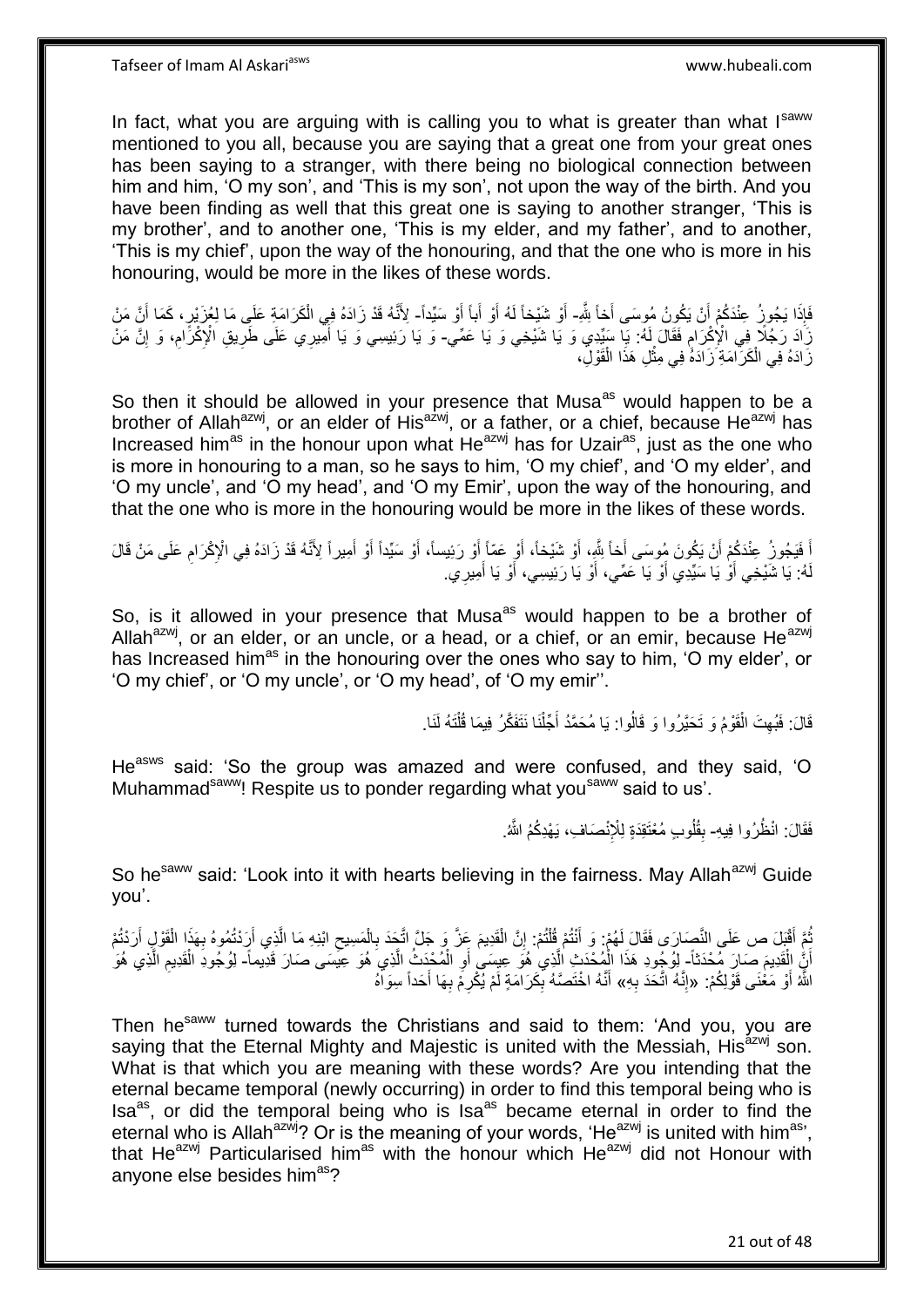فَإِنْ أَرَدْتُمْ أَنَّ الْقَدِيِمَ تَعَالَى صَارَ مُحْدَثاً فَقَدْ أَبْطَلْتُمْ، لِأَنَّ الْقَدِيمَ مُحَالٌ أَنْ يَنْقَلِبَ فَيَصِيرَ مُحْدَثاً، وَ إِنْ أَرَدْتُمْ أَنَّ الْمُحْدَثَ صَارَ َ ْ ֦֧֦֧֧֦֧֦֧֦֧֦֧֦֧֦֧֧֦֧֦֪֧֪֦֪֦֧֧֧֧֧֧֧֟֟֟֓֕֟֓֕֝֓֟֓֡֟֓֡֟֓֡֟֓֡֟֓֡֟֟֓֡֟֓֡֟֟֩֓֞֟֓֞֟֓֡֟֓֞֟֓֟֓֝֬֝֓֟֝֓֟֝֬֝֬֝֬֝֬֝֬֝֬֝֬<br>֧֪֪֧֪֧֪֪֪֪֦֧֪֧֪֪֪֪֪֦֧֝֝֝֬֝֝֬֝ َ ْ اً ِ ْ َ َ ِ قَذِيماً- فَقَدْ أَخَلْتُمْ لِأَنَّ الْمُحْدَثَ أَيْضاً مُحَالٌ أَنْ يَصِيرَ قَدِيماً، ْ َ َ ْ ة<br>ا

So if you are intending that the Eternal, Exalted, became temporal so it is invalid, because it is impossible for the eternal that it transform and becomes temporal (newly occurring). And if you intend that the temporal became eternal, so it is invalid because the temporal as well, it is impossible that it becomes eternal.

وَ إِنْ أَرَدْتُمْ أَنَّهُ اتَّحَدَ بِهِ- بِأَنِ اخْتَصَهُ وَ اصْطَفَاهُ عَلَى سَائِرِ عِبَادِهِ، فَقَدْ أَقْرَرْتُمْ بِحُدُوثِ عِيِسَى، وَ بِحُدُوثِ الْمَعْنَى الَّذِي اتَّحَدَ ِ َ اً اٍ ز<br>ا **∶** ه ْ **∶ ∶** َ **∶** بِهِ مِّنْ أَجْلِهِ، لِأَنَّهُ إِذَا كَانَ عِيِّسَى مُحْدَثًاً وَ كَانَ اللَّهُ اتَّحَدَ بِهِ- بِأَنْ أَحْدَثَ بِهِ مَعْنًى صَارَ بِهِ أَكْرَمَ الْخَلْقِ عِنْدَهُ، فَقَدْ صَارَ عِيسَى ِ َ **∶** ْ ْ َ **∶ ∶** َ َ **∶** :<br>أ نَّ ذَلِكَ الْمَعْنَى مُحْذَثَيْنِ، وَ هَذَا خِلَافُ مَا بَذَأَتُمْ تَقُولُونَهُ. َ ْ

And if you are intending with it that He $^{azwj}$  is united with him<sup>as</sup>, by Him<sup>azwj</sup> Particularising him<sup>as</sup> and Choosing him<sup>as</sup> over the rest of His<sup>azwj</sup> servant, so you are acknowledging with  $Isa^{as}$  as being temporal, and by the newly occurrence of the togetherness which He<sup>azwj</sup> is united with him<sup>as</sup> from the reason of it, because if  $Isa<sup>as</sup>$ was a newly occurring being, and Allah<sup>azwj</sup> was united with him<sup>as</sup> – by it the togetherness is a new occurrence of him<sup>as</sup> becoming the most prestigious of the creatures in His<sup>azwj</sup> Presence, so Isa<sup>as</sup> and that togetherness would be two newly occurrences, and this is against what you said in the beginning'.

قَالَ: فَقَالَتِ النَّصَارَى: يَا مُحَمَّدُ إِنَّ اللَّهَ تَعَالَى لَمَّا أَظْهَرَ عَلَى يَدِ عِيسَى مِنَ الْأَشْيَاءِ الْعَجِيبَةِ مَا أَظْهَرَ، فَقَدِ اتَّخَذَهُ وَلَداً عَلَى اٍ ْ لَ جِهَةِ الْكَرَامَةِ. ْ

He (Imam Hassan Al-Askari<sup>asws</sup>) said: 'So the Christians said, 'O Muhammad<sup>saww</sup>! When Allah<sup>azwj</sup> the Exalted Manifested upon the hands of Isa<sup>as</sup>, from the strange things what were manifested, so He<sup>azwj</sup> has Taken him<sup>as</sup> as a son upon the aspect of the prestige'.

> فَقَالَ لَهُمْ رَسُولُ اللَّهِ ص: فَقَدْ سَمِعْتُمْ مَا قُلْتَهُ لِلْيَهُودِ فِي هَذَا الْمَعْنَى الَّذِي ذَكَرْتُمُوهُ. ْ ْ ْ ه

So Rasool-Allah<sup>saww</sup> said to them: 'You have heard what Isaww have said to the Jews with regards to this meaning which you are mentioning'.

نْعَ أَعَادَ ص ذَلِكَ كُلَّهُ، فَسَكَتُوا إِلَّا رَجُلًا وَاحِداً مِنْهُمْ، فَقَالَ لَهُ: يَا مُحَمَّدُ أَ وَ لَسْتُمْ تَقُولُونَ: إِنَّ إِبْرَاهِيمَ خَلِيلُ اللَّهِ [قَالَ: قَدْ قُلْنَا ِ ه َ ُ ْ ِ ِ َ .<br>إِ<u>ائَ</u>

Then he<sup>saww</sup> repeated that, all of it, and they were silent except for one man from them, and he said to him<sup>saww</sup>, 'O Muhammad<sup>saww</sup>! And Aren't you<sup>saww</sup> saying that Ibrahim<sup>as</sup> is the Friend of Allah<sup>azwj</sup>?' He<sup>saww</sup> said: 'We<sup>saww</sup> have said that'.

لَفَقَالَ:] فَإِذَا قُلْتُمْ ذَلِكَ فَلِم مَنْعُتُمُونَا- مِنْ أَنْ نَقُولَ: إِنَّ عِيسَى إِبْنُ اللَّهِ فَقَالَ رَسُولُ اللَّهِ صِ: إِنَّهُمَا لَمْ يَشْتَبِهَا، لِأَنَّ قَوْلَنَا: إِنَّ ֺ֦֖֦֧֦֦֧֦֧֦֪֦֧֦֧֦֧֦֪ׅ֧֦֧֦֧֦֧֦֧֝֟֟֓֕֟֓֕֝֓֟֓֡֟֓֡֟֓֡֟֓֡֟֓֡֟֓֟֓֡֟֓֓֞֟֓֞֓֞֟֓֡֟֩֓֓֟֓֞֟֟֓֟֓֟֓֟֓֝<br>֧֧֧֪֧֪֝֩֘֝֬֞֟׆<br>֧֪֘ ِ ِ ِ ِ إِبْرَاهِيمَ خَلِيلُ اللَّهِ، فَإِنَّمَا هُوَ مُشْتَقٌّ مِنَ الْخَلَّةِ وَ الْخُلَّةِ: فَأَمَّا الْخَلَّةُ فَإِنَّمَا مَعْنَاهَا الْفَقْرُ وَ الْفَاقَةُ، فَقَدْ كَانَ خَلِيلًا إِلَى رَبِّهِ فَقِيراً، وَ ׀ו<br>ِ∘ ه ْ َ ه ه ْ ِ ِ ِ ْ ْ إِلَيْهِ مُنْقُطِعاً، وَ عَنْ َغَيْرِهِ مُتَعَفِّفاً مُعْرِضاً مُسْتَغْنِياً، لَ ِ **∶** 

He said, 'So when you<sup>saww</sup> said that, then why are you<sup>saww</sup> forbidding us from saying that Isa<sup>as</sup> is the son of Allah<sup>azwj</sup>?' So Rasool-Allah<sup>saww</sup> said: 'These two are not alike because our<sup>saww</sup> saying that Ibrahim<sup>as</sup> is the Friend of Allah<sup>azwj</sup>, rather it is a derivation from the (Khallat) neediness and the (Khullat) friendship. So rather, the 'Khallat', its meaning is the poverty and the destitution, and it has always been so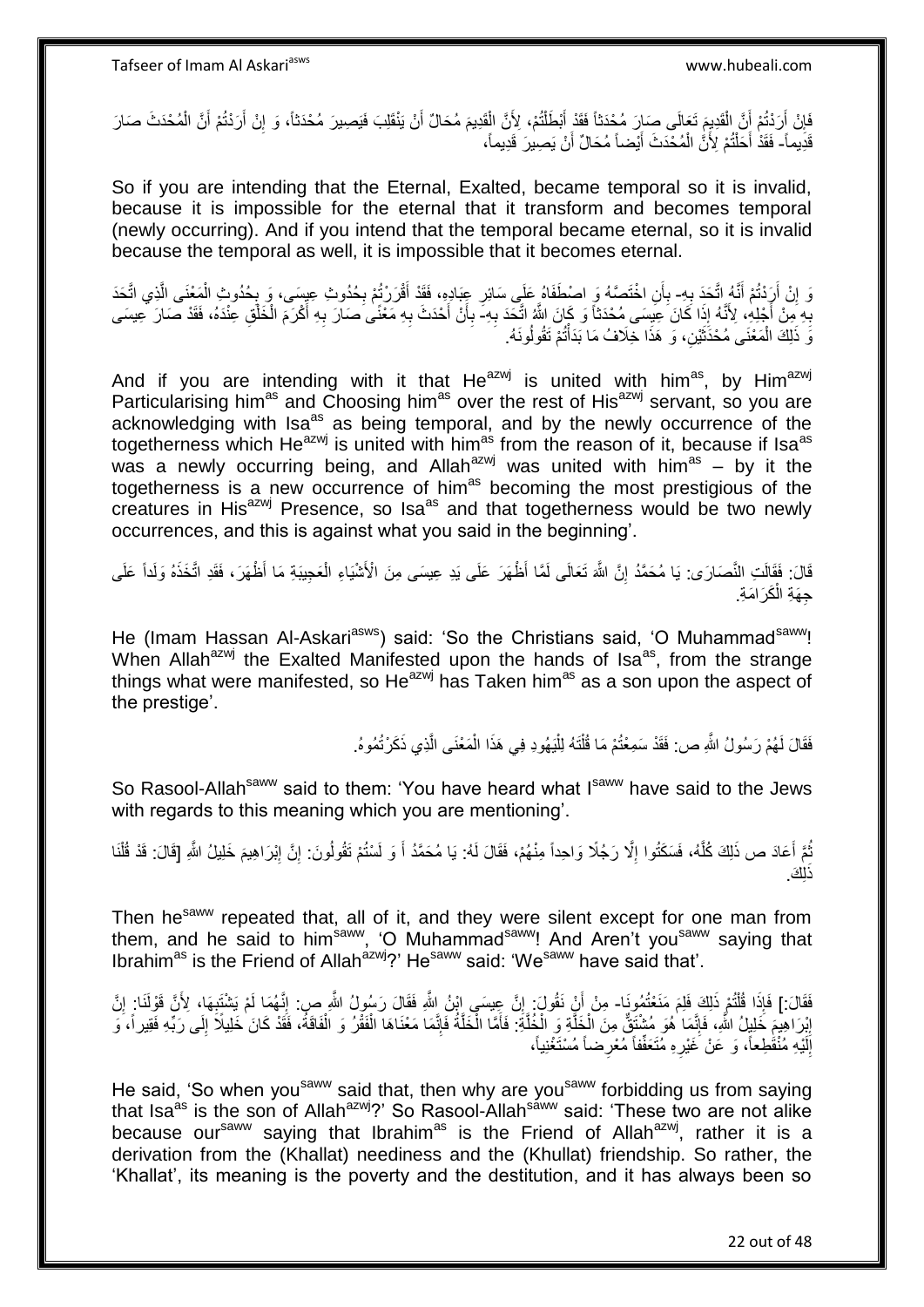that the friend was beggar (needy) to his<sup>as</sup> Lord<sup>azwj</sup>, and to Him<sup>azwj</sup> he<sup>as</sup> cut himself off (from others), and he<sup>as</sup> was abstemious from other, turning away, needless.

وَ ذَلِكَ لَمَّا أُرِيدَ قَذْفُهُ فِي النَّارِ ، فَرُمِيَ بِهِ فِي الْمَنْجَنِيقِ فَبَعَثَ اللَّهُ تَعَالَى جَبْرَئِيلَ ع وَ قَالَ لَهُ: أَدْرِكْ عَبْدِي. فَجَاءَهُ فَلَقِيَهُ فِي ْ ِ **∶** ْ ِ ا<br>ا **∶** الْهَوَاءِ، فَقَالَ: كَلِّفْنِي مَا بَدَا لَكَ فَقَدْ بَعَثَّنِيَ اللَّهُ لِّنُصْرَتِكَ َ  $\ddot{\phantom{a}}$ ِّ ْ

And that is when it was intended to throw him<sup>as</sup> into the Fire, and they cast him<sup>as</sup> in the catapult, So Allah<sup>azwj</sup> the Exalted Sent Jibraeel<sup>as</sup> and Said to him<sup>as</sup>: "Be aware of My<sup>azwj</sup> servant'. So he<sup>as</sup> came and met him (Ibrahim<sup>as</sup>) in the air and said to him: 'Demand (from) me<sup>as</sup> whatever comes to you<sup>as</sup>, for Allah<sup>azwj</sup> has Sent me<sup>as</sup> to help youas'.

> فَقَالَ: بَلْ حَسْبِيَ اللَّهُ وَ نِعْمَ الْوَكِيلُ، إِنِّي لَا أَسْأَلُ غَيْرَهُ وَ لَا حَاجَةَ لِي إِلَّا إِلَيْهِ **∶** لَ ِ ِ َ َ ِ ْ

He<sup>as</sup> said: 'But, Sufficient is my<sup>as</sup> Lord<sup>azwj</sup> and the best Disposer (of affairs). I<sup>as</sup> will not ask other than Him<sup>azwj</sup>, nor is there any need for me<sup>as</sup> except to Him<sup>azwj</sup>'.

> فَسَمَّاهُ خَلِيلَهُ أَيْ، فَقِيرَهُ وَ مُحْتَاجَهُ، وَ الْمُنْقَطِعَ إِلَيْهِ عَمَّنْ سِوَاهُ. لَ ِ ْ َ

Thus, he<sup>as</sup> was named as His<sup>azwj</sup> Friend – i.e., beggar to Him<sup>azwj</sup> and needy to Him<sup>azwj</sup>, and the one cut off to Him<sup>azwj</sup> from the ones besides Him<sup>azwj</sup>.

وَ إِذَا جُعِلَ مَعْنَى ذَلِكَ مِنَ الْخُلَّةِ وَ هُوَ أَنَّهُ قَدْ تَخَلَّلَ [بِهِ] مَعَانِيَهُ، وَ وَقَفَ عَلَى أَسْرَارٍ لَمْ يَقِفْ عَلَيْهَا غَيْرُهُ- كَانَ مَعْنَاهُ الْعَالِمَ ه **∶** ه َ ْ بِهِ وَ بِأُمُورِهِ، وَ لَا يُوحِبُ ذَلِكَ تَشْبِيهَ اللَّهِ بِخَلْقِهِ، ِ ِ ا<br>المعا **∶ ∶** ْ ِ

And when the meaning of that was made to be from the friendship – and it is so that he<sup>as</sup> was included together with Him<sup>azwj</sup>, and stood upon such secrets which other had not stood upon these – its meaning is the knowledge with Him<sup>azwj</sup> and with His<sup>azwj</sup> Commands, and that does not obligate a resemblance of Allah<sup>azwj</sup> with His<sup>azwj</sup> creatures.

ْم َي ُك ْن ِه لَ ِ ْس َرار َ أ ِ ْم ب ْم َي ْعلَ ا لَ ِذَ ُه َو إ ْم َي ُك ْن َخلِيلَ ْي ِه لَ لَ ِ ْم َينْ َق ِط ْع إ ا لَ ِذَ ُه إ نه َ ََّل َت َرْو َن أ أ هن َم ْن َيلُِدهُ ال هر ُج َ َ ُه َو أ َص َخلِيل اه،ُ َ قْ َ َهاَن ُه َو أ َ ْن أ ِ ُل َو إ ََّلَدِة َقاِئٌم. ِ ْو هن َمْعَنى ال ِْلَ َدهُ ْن َي ُكو َن َولَ َ ْم َي ْخ ُر ْج َع ْن أ لَ

Are you not seeing that, when he<sup>as</sup> had not cut off (from others) to Him<sup>azwj</sup>, did not happen to be His<sup>azwj</sup> Friend, and when He<sup>azwj</sup> did not Teach him<sup>as</sup> His<sup>azwj</sup> secrets, he<sup>as</sup> did not happen to be His<sup>azwj</sup> Friend? And that the one who is born of the man, and even if he insults him or throws him out, he would not exit from happening to be his son, because the meaning of the birth has been established.

نُّمَّ إِنْ وَجَبَ- لِأَنَّهُ قَالَ اللَّهُ: إِبْرَاهِيمُ خَلِيلِي ۖ أَنْ تَقِيسُوا أَنْتُمْ فَتَقُولُوا بِهِ أَشْهَاءَ بِمَنْهِي ابْنُهُ، وَجَبَ أَيْضاً كَذَلِكَ أَنْ تَقُولُوا لِمُوِسَى : إِنَّهُ ِ ِ َ  $\frac{1}{2}$ َ َ ِ َ َ ابْنُهُ، فَإِنَّ الَّذِي مَعَهُ مِنَ الْمُغَجِزَاتِ- لَمْ يَكُنْ بِدُونِ مَا كَانُ مَعَ عِيسَى، فَقُولُوا إِنَّ مُوسَى أَيْضناً ابْنُهُ، وَ إِنَّهُ يَجُوزُ أَنْ تَقُولُوا ْ ه ِ **ِ** ُ َ ِ َ ِ عَلَى هَذَا الْمَعْنَٰى: شَيْخُهُ وَ سَيِّدُهُ وَ عَمُّهُ وَ رَئِيسُهُ وَ أَمِيرُهُ- كَمَّا قَدْ ذَكَرْتُهُ لِلْيَهُودِ َ َ ْ ْ

Then, it would obligate – because Allah<sup>azwj</sup> Said: "Ibrahim<sup>as</sup> is My<sup>azwj</sup> Friend" – that you should be comparing and saying that Isa<sup>as</sup> is His<sup>azwj</sup> son. It would obligate as well, like that, that you should be saying for Musa<sup>as</sup> that he<sup>as</sup> is His<sup>azwj</sup> son, for that which was with him<sup>as</sup> from the miracles, did not happen to appear what was with Isa<sup>as</sup>. So you should be saying that Musa<sup>as</sup> is His<sup>azwj</sup> son as well, and it would be allowed that you should be saying upon this meaning – his elder, and his chief, and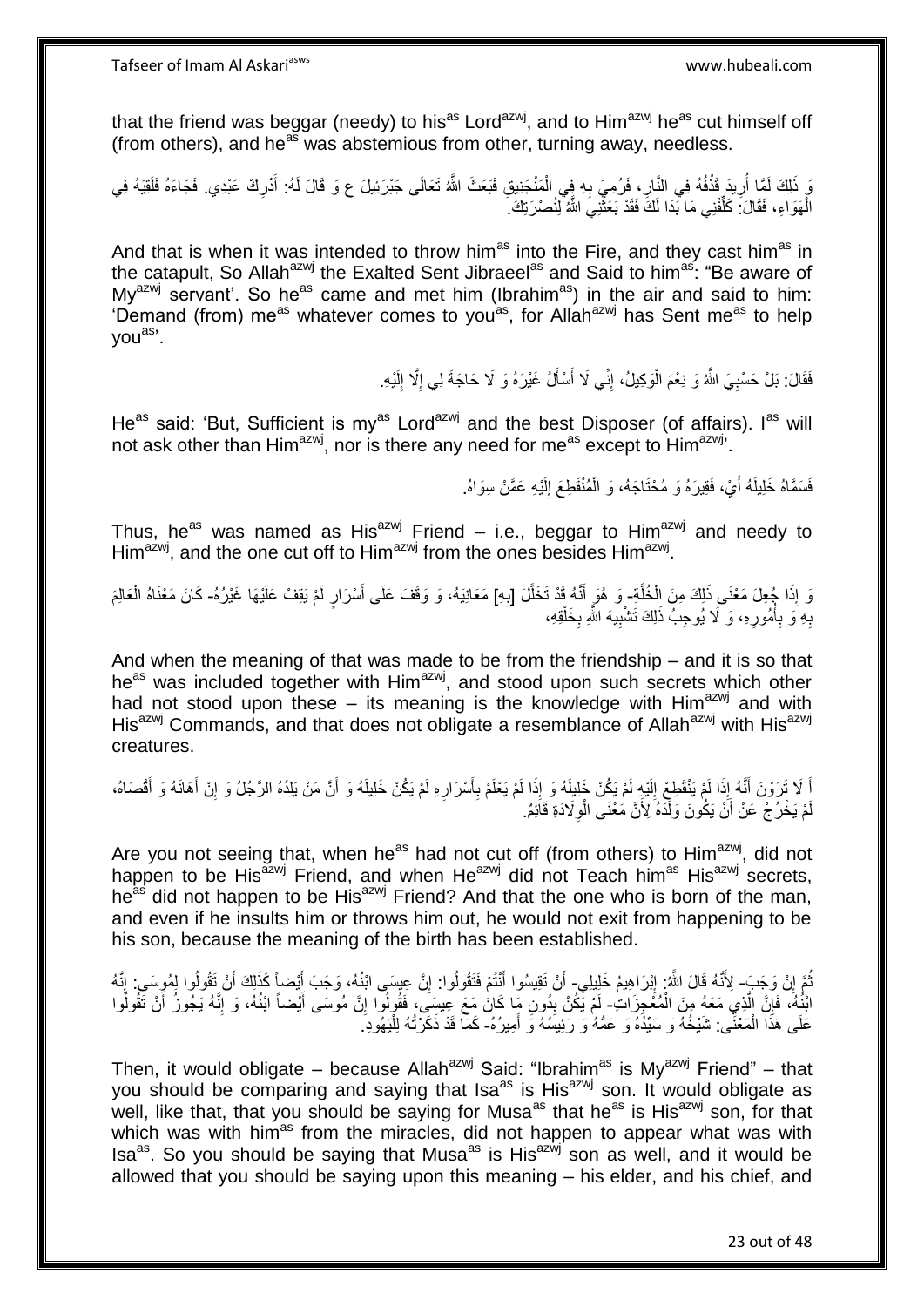his uncle, and his head, and his emir  $-$  just as  $I<sup>saww</sup>$  have (already) mentioned to the Jews'.

> فَقَالَ بَعْضُهُمْ: وَ فِي الْكُتُبِ الْمُنَزَّلَةِ أَنَّ عِيسَى قَالَ: أَذْهَبُ إِلَى أَبِي. َ ِ **ٔ** َ ْ

One of them said, 'And in the Revealed Books, Isa<sup>as</sup> said: 'I<sup>as</sup> am going to my<sup>as</sup> Lord<sup>azwj</sup>".

فَقَالَ رَسُولُ إِللَّهِ ص: فَإِنْ كُنْتُمْ بِذَلِكَ الْكِتَابِ تَعْمَلُونَ، فَإِنَّ فِيهِ: «أَذْهَبُ إِلَى أَبِي وَ أَبِيكُمْ» فَقُولُوا: إِنَّ جَمِيعَ الَّذِينَ خَاطَبَهُمْ ِ ْ ِ ِ َ َ ِ **ٔ** ه ِ كَانُوا أَبْنَاءَ اللَّهِ، كَمَا كَانَ عِيسَىٰ اَبْنَهُ- مِنَ الْوَجْهِ الَّذِي كَانَ عِيسَى ابْنَهُ، َ ه

So Rasool-Allah<sup>saww</sup> said: 'If you are acting by that Book, so therein is, 'I<sup>as</sup> am going to my<sup>as</sup> Father and your Father'. So he<sup>as</sup> is saying that the entirety of those whom he<sup>as</sup> was addressing to, they were sons of Allah<sup>azwj</sup>, just as Isa<sup>as</sup> was His<sup>azwj</sup> son – from the aspect which Isa<sup>as</sup> was His<sup>azwj</sup> son.

نْمَ إِنَّ مَا فِي هَذَا الْكِتَابِ يُبْطِلُ عَلَيْكُمْ هَذَا [الْمَعْنَى] الَّذِي زَعَمْتُمْ أَنَّ عِيسَى مِنْ جِهَةِ اِلاخْتِصَاصِ كَانَ ابْناً لَهُ، لِأَنَّكُمْ قُلْتُمْ: إِنَّمَا ْ ْ יֲ<br>י ُ ِ ْ لَ َ ه قُلْنَاً: إِنَّهُ الْنُهُ- لِأَنَّهُ تَعَالَى اخْتَصَبُهُ بِمِا لَمْ يَخْتَصَّ بِهِ غَيْرَهُ، وَ أَنْتُمْ تَعْلَمُونَ أَنَّ الَّذِي خَصَّ بِهِ عِيسَى لَمْ يَخْصَّ بِهِ هَؤُلَاءِ الْقَوْمَ ֺ֖֖֖֧֧֧֦֦֦֦֦֧֧֧֧֦֧֧֧֧֧֧֝֟֓֓֓֝֓֓֓֓֓֓֓֡֓֓֓֡֟֓֡֓֓֡֟֓֓֓֓֓֟֓֓֓֝֓֓֓֓֡֟֓֡֟֓֡֟֓֡֓֓֝֓֝֬֝֓֝֓֝֓֝֬֝֬֝֬<br>֧֪֪֪֪֪֪֪֪֪֪֪֪֪֪֪֪֦֖֧֝֝ ِ ِ ه َ َ **∶** ِ َ ْ **∶** الَّذِينَ قَالَ لَهُمْ عِيسَى: «أَذْهَبُ إِلَى َأَبِي وَ أَبِيكُمْ» َ ِ َ َ ِ **ٔ** َ

Then that which is in this Book invalidates against you this meaning which you are alleging, that Isa<sup>as</sup>, from the aspect of the particularisation, was a son of His<sup>azwj</sup>, because you said, 'But rather, we are saying that he<sup>as</sup> is His<sup>azwj</sup> son because the Exalted Particularised him<sup>as</sup> with what He<sup>azwj</sup> did not Particularise others with it, and you are knowing (full well) that, that which Isa<sup>as</sup> was Particularised with, those people were not particularised with, those to whom Isa<sup>as</sup> said: 'I<sup>as</sup> am going to my<sup>as</sup> Father and your Father'.

فَبَطَلَ أَنْ يَكُونَ الِاخْتِصَاصُ لِعِيسَى، لِأَنَّهُ قَدْ ثَبَتَ عِنْدَكُمْ بِقَوْلِ عِيسَى لِمَنْ لَمْ يَكُنْ لَهُ مِثْلُ اخْتِصَاصِ عِيسَى، وَ أَنْتُمْ إِنَّمَا ِ َ ْ **∣ ٔ** َ حَكَيْتُمْ لَفْظَةَ عِيسَى وَ تَأَوَّلْتُمُوهَا عَلَى غَيْرِ وَجْهِهَا لِأَنَّهُ إِذَا قَالَ: ۚ «أَبِي وَ أَبِيكُمْ» فَقَدْ أَرَادَ غَيْرَ مَا ذَهَبْتُمْ إِلَيْهِ وَ نَحَلْتُمُوهُ، ِ ِ ْ َ ِ َ َ ْ لَ ِ َ

Thus, it invalidates that the particularisation happens to be (only) for Isa<sup>as</sup>, because it has been proved in your presence by the words of  $\text{Isa}^{\text{as}}$  to the one who happened to have for him the particularisation of  $\int$  isa<sup>as</sup>, and you all, are rather relating the words of Isa<sup>as</sup> and are interpreting it upon other than its (correct) aspect. Because when he<sup>as</sup> said: 'My<sup>as</sup> Father and your Father', so he<sup>as</sup> intended another (someone else) he<sup>as</sup> would be going to, and you are discrediting him<sup>as</sup>.

َ مَا يُدْرِيكُمْ لَعَلَّهُ عَنَى: أَذْهَبُ إِلَى آدَمَ وَ إِلَى نُوحٍ إِنَّ اللَّهَ يَرْفَعُنِي إِلَيْهِمْ وَ يَجْمَعُنِي مَعَهُمْ، وَ آدَمُ أَبِي وَ أَبُوكُمْ وَ كَذَلِكَ نُوحٌ، ِ لَ ِ ِ ٍ ِ ِ **ٔ** َ ه ِ َ َ بَلْ مَا أَرَادَ غَيْرَ هَذَا َ

And what would make you realise? Perhaps he<sup>as</sup> meant: 'l<sup>as</sup> am going to Adam<sup>as</sup>, and to Noah<sup>as</sup>. Allah<sup>azwj</sup> would Raise me<sup>as</sup> to them<sup>as</sup>, and Gather me<sup>as</sup> with them<sup>as</sup>. And Adam<sup>as</sup> is my<sup>as</sup> father and your father, and like that is Noah<sup>as</sup>'. But, (in fact), he<sup>as</sup> did not intend other than this'.

> قَالَ: فَسَكَتَتِ النَّصَارَى، وَ قَالُوا: مَا رَأَيْنَا كَالْيَوْم مُجَادِلًا وَ لَا مُخَاصِماً وَ سَنَنْظُرُ فِي أُمُورِنَا. **∶** ُ ِ :<br>ا َ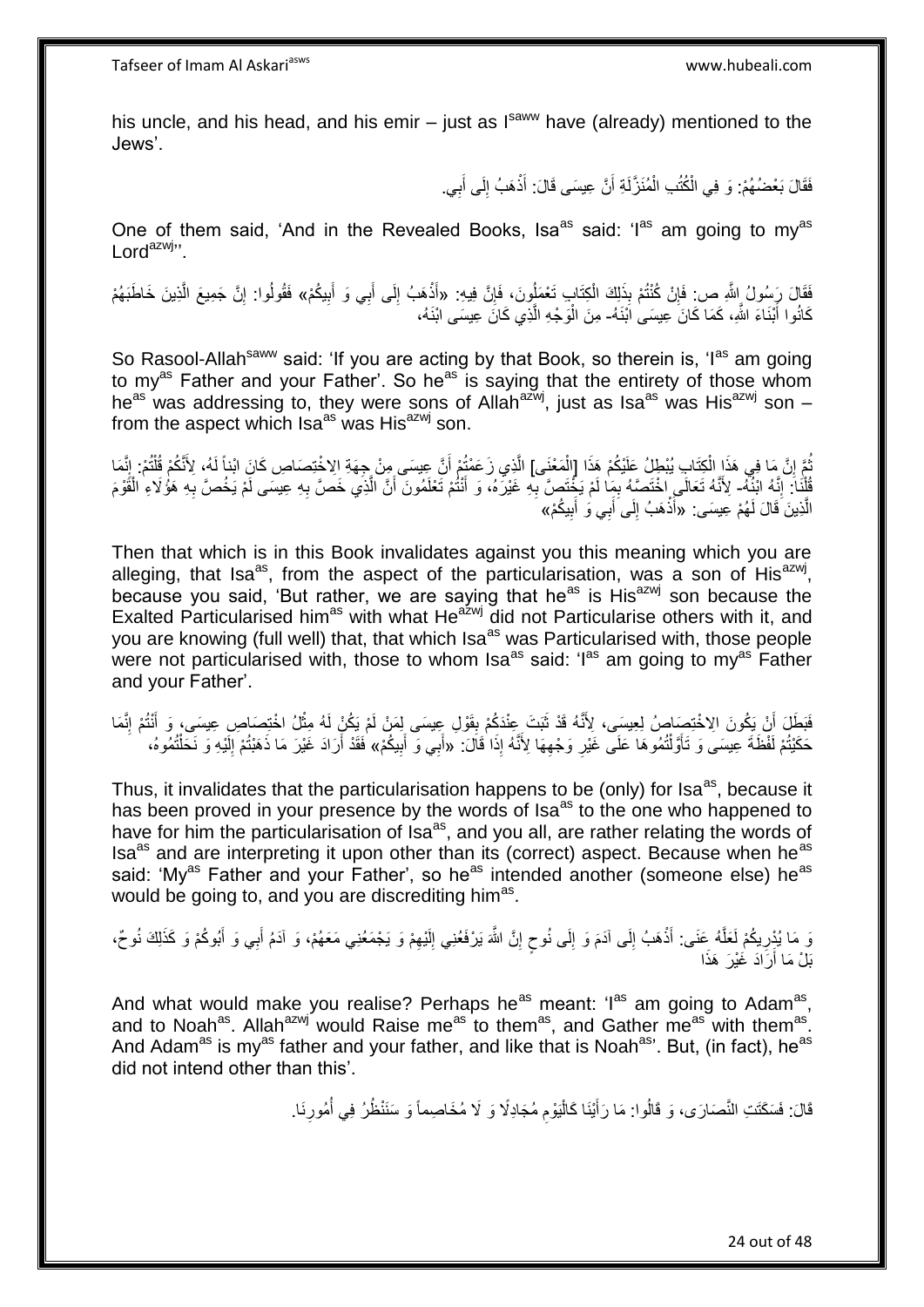He (Imam Hassan Al-Askari<sup>asws</sup>) said: 'So the Christians were silenced, and they said, 'We have not seen like today, neither a debater nor a disputant, and we will be looking into our matter'.

نُّمَّ أَقْبَلَ رَسُولُ اللَّهِ ص عَلَى الذَّهْرِيَّةِ فَقَالَ: وَ أَنْتُمْ فَمَا الَّذِي دَعَاكُمْ إِلَى الْقَوْلِ بِأَنَّ الْأَشْيَاءَ لَا بَدْءَ لَهَا- وَ هِيَ دَائِمَةٌ لَمْ تَزَلْ، وَ ه َ ِ َ ُ ْ ِ أ ِ لَ ََّل َت َزا ُل

Then Rasool-Allah<sup>saww</sup> faced towards the eternalists, and he<sup>saww</sup> said: 'And you, so what is that which you are calling to  $-$  their word that the things, there in an inevitability for these (to exist), and these are perpetual, neither having ceased to exist nor will they be ceasing to exist?'

فَقَالُوا: لِأَنَّا لَا نَحْكُمُ إِلَّا بِمَا نُشَاهِدُ، وَ لَمْ نَجِدْ لِلْأَشْيَاءِ حَدَثاً- فَحَكَمْنَا بِأَنَّهَا لَمْ تَزَلْ وَ لَمْ نَجِدْ لَهَا انْقِضَاءً وَ لَا فَنَاءً فَحَكَمْنَا بِأَنَّهَا ِ ِ َ ِ َ ِ ََّل َت َزا ُل.

So they said, 'Because we do not decide except with what we witness, and we do not find the things as newly occurring. Thus, it is our decision that these did not cease to exist, and we do not find an expiry for these, nor a perishing, thus we decided that these will not cease to exist'.

فَقَالَ رَسُولُ اللَّهِ ص: أَ فَوَجَدْتُمْ لَهَا قَدَماً، أَمْ وَجَدْتُمْ لَهَا بَقَاءً أَبَدَ الْآبَادِ فَإِنْ قُلْتُمْ إِنَّكُمْ قَدْ وَجَدْتُمْ ذَلِكَ- أَيْنَتُمْ لِأَنْفُسِكُمْ أَنَّكُمْ لَمْ َ َ َ ْ ِ ِ ْ َ تَزَالُوا عَلَّى هَيْئَتِكُمْ- وَ عَّقُولِكُمْ بِلَا نِهَايَةٍ، وَ لَا تُٰزَالُونَ كَذَلِكَ- وَ لَئِنَّ قُلْتُمْ هَذَا دَفُعْتُمُ الْعَيَانُ- وَ كَذَّبَكُمْ الْعَالِمُونَ الَّذِينَ **∶** ْ ْ ه ْ يُشَاهِدُونَكُمْ.

So Rasool-Allah<sup>saww</sup> said: 'Did you find the eternality for it or did you find the perpetual remaining for it, for ever and ever? For if you were to say that you have found that as proven for yourselves – then you have neither cease to be upon your lives and your intellects without a ending, nor would be ceasing to be like that. And if you are saying this, you are repelling your eye witnessing and would be lying, knowing that which you are witnessing'.

> قَالُوا: بَلْ لَمْ نُشَاهِدْ لَهَا قِدَماً وَ لَا بَقَاءً أَبَدَ الْآبَادِ. َ

They said, 'But we neither witnessed an eternality for these, nor a perpetual remaining for ever and ever (as we have a short life-span)'.

قَالَ رَسُولُ اللَّهِ ص: فَلِمَ صِرْتُمْ بِأَنْ تَحْكُمُوا بِالْقِدَمِ وَ الْبَقَاءِ دَائِمٍاً لِأَنْكُمْ لَمْ تُشَاهِدُوا حُدُوثَهَا، وَ انْقِضَاءَهَا- أَوْلَى مِنْ تَارِكِ َ **∶** َ ْ ِ ْ **∶** ِ َ ِ التَّمَيُّزِ لَهَا مِثْلُكُمْ، يَحْكُمُ لَٰهَا بِالْحُذُوَثِ وَ الِانْقِضَاءِ وَ الِانْقِطَاعِ- لِأَنَّهُ لَمْ يُشَاهِدُ لَهَا قِدَماً وَ لَا بَقَاءً أَبَدَ الْآبَادِ. ْ ِ ْ لَ ِ َ َ

Rasool-Allah<sup>saww</sup> said: 'Then why did you become convinced with the eternality and the perpetual remaining, because you did not witness its coming into being and its expiry? Does it make you higher than the neglecter of the differentiation of it like you (when) he decided for it with the newly occurrence and the expiry and the termination, because he did not witness for it an eternality nor a perpetual remaining forever and ever?

أَ وَ لَسْتُمْ تُشَاهِدُونَ اللَّيْلَ وَ النَّهَارَ وَ أَحَدُهُمَا بَعْدَ الْأَخَرِ فَقَالُوا: نَعَمْ. فَقَالَ: أَ تَرَوْنَهُمَا لَمْ يَزَالا وَ لَا يَزَالانِ فَقَالُوا: نَعَمْ. قَالَ: أَ ه َ ُ ِ َ ُ َ َ فَيَجُوزُ عِنْدَكُمْ اجْتِمَاعُ اللَّيْلِ وَ النَّهَارِ فَقَالُوا: لَا. **∶** ه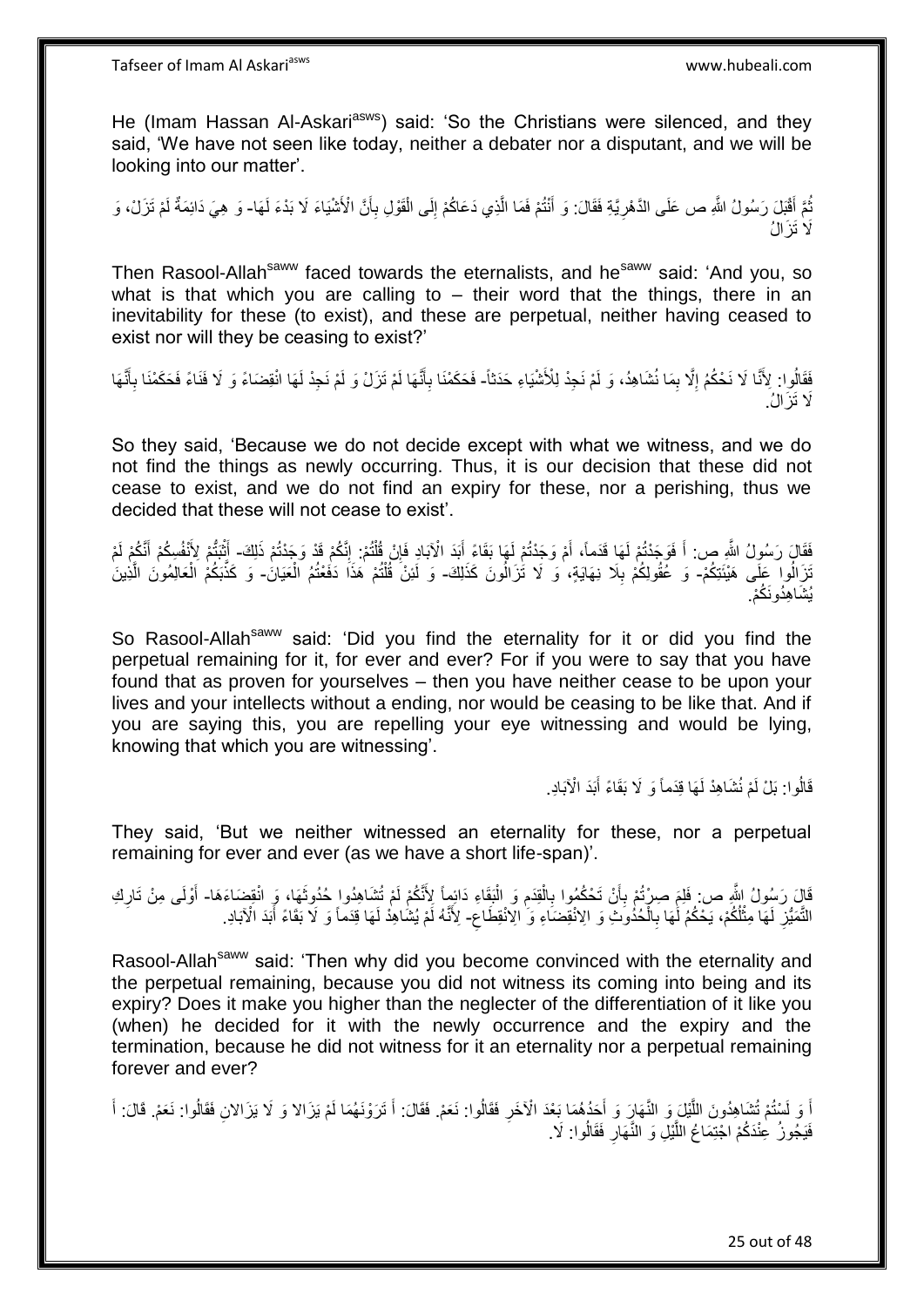Aren't you witnessing the night and the day, and one of them is after the other?' They said, 'Yes'. So he<sup>saww</sup> said: 'Are you seeing these two as neither having ceased to exist nor will they both be ceasing to exist?' They said, 'Yes'. He<sup>saww</sup> said: 'So is it allowed in your presence, the gathering of the night and day (at the same time)?' They said, 'No'.

َفَقَالَ ص: فَإِذاً يَنْقَطِعُ أَحَدُهُمَا عِنِ الْآخَرِ فَيَسْبِقُ أَحَدُهُمَا، وَ يَكُونُ الثَّانِي جَارِياً بَعْدَهُ. قَالُوا: كَذَلِكَ هُوَ. فَقَالَ: قَدْ حَكَمْتُمْ ِ ه َ ِ **∶** بِكُنُوثِ مَا تَقَدَّمَ مِنْ لَمِّلٍ وَ نَهَارٍ لَمْ تُشَاهِدُوَهُمَا، فَلَا تُنْكِرُوا ۚ لِلَّهِ قُدْرَةً ِ

So he<sup>saww</sup> said: 'So when one of the two is cut off from the other, then one precedes the other, and the second happens to be flowing after it'. They said, 'Like that, it is'. Hesaww said: 'You have decided with the newly occurrence of what precedes from night and day not having witnessed these two, therefore you cannot be denying an Ability for Allah<sup>azwj</sup>'.

َ نُّمَّ قَالَ ص: أَ تَقُولُونَ مَا قَبْلَكُمْ مِنَ اللَّيْلِ وَ النَّهَارِ - مُتَنَاهٍ أَمْ غَيْرُ مُتَنَاهٍ فَإِنْ قُلْتُمْ: غَيْرُ مُتَنَاهٍ- فَكَيْفَ وَصَلَ إِلَيْكُمْ آخِرٌ بِلَا نِهَايَةٍ ِ ْ ∣lٍ ِ لَ ِ لِأُوَّلِهِ وَ إِنْ قُلْتُمْ. إِنَّهُ مُتَنَاهٍ فَقَدْ كَانَ وَ لَا شَيْءَ مِنْهُمَا بِقَدِيمٍ. قَالُوا: نَعَمْ ِ ֺ֦֖֦֧֦֧֦֧֦֦֦֦֪ׅ֧֦֦֪ׅ֧֦֧֦֧֧֦֧֦֧֝֟֟֓֕֟֓֕֝֓֓֟֓֓֡֟֓֡֟֓֓֞֓֞֓֞֓֞֓֞֓֞֓֡֟֓֡֟֓֡֟֓֡֟֓֟֓֡֟֓֟֓֟֓֝֬֝֬֞֞֝<br>֧֪֪֪֧֪֧֪֪֧֪֪֦֧֦֧֪֪֦֧֝֝֝֬֝֬ יֲ<br>י ٍ **!** 

Then he<sup>saww</sup> said: 'Are you saying what is before you from the night and the day as being finite or without finite (infinite)? So if you say (it is) infinite, then how did the other one come to you without an ending of the first? And if you say it finite, then it has been so and nothing from these two existed before'. They said, 'Yes'.

قَالَ لَهُمْ: أَ قُلْتُمْ إِنَّ الْعَالَمَ قَدِيمٌ لَيْسَ بِمُحْدَثٍ ۖ وَ أَنْتُمْ عَارِفُونَ بِمَعْنَى مَا أَقْرَرْتُمْ بِهِ، وَ بِمَعْنَى مَا جَحَدْتُمُوهُ قَالُوا: نَعَمْ ِ ْ َ ِ ْ ُ ِ ِ َ ِ **∶** َ

He<sup>saww</sup> said to them: 'Are you saying that the universe is eternal, not newly occurring, and you are recognising of what Isaww am reiterating with, and the meaning of what you are rejecting?' They said, 'Yes'.

قَالَ رَسُولُ اللَّهِ ص: فَهَذَا الَّذِي نُشَاهِدُهُ مِنَ الْأَنْنُيَاءِ- بَعْضُهَا إِلَى بَعْضٍ مُفْتَقِرٌ، لِأَنَّهُ لَا قِوَامَ لِلْبَعْضِ إِلَّا بِمَا يَتَّصِلُ بِهِ، أَ لَا ه ِ ِ ْ ِ َ **∶** نَرَى أَنَّ الْبِنَاءَ مُحْتَاجٌ بَعْضُ أَجْزَائِهِ إِلَى بَعْضٍ- وَ إِلَّا لَمْ يَتَّسِقُّ، وَ لَمْ يَسْتَحْكِمْ، وَ كَذَلِكَ سَائِرُ مَا تَرَوْنَ ِ َ **∣** ْ ِ

Rasool-Allah<sup>saww</sup> said: 'So this which we tend to witness from the things – some of them being lacking to the others (being dependent on it), because there is no establishment of some except with what it is linked with (to another thing). Do you not see that the construction, some of its parts are needy to its other (parts), or else it would not be coherent and not be stronger? And like that is the rest of what you are seeing'.

رَ قَالَ صِ: فَإِذَا كَانَ هَذَا الْمُحْتَاجُ- بَعْضُهُ إِلَى بَعْضٍ لِقُوَّتِهِ وَ تَمَامِهِ- هُوَ الْقَدِيمَ، فَأُخْبِرُونِي أَنْ لَوْ كَانَ مُحْدَثَاً كَيْفَ كَانَ يَكُونُ ْ ِ َ ِ َ ْ وَ مَا ذَا كَانَتْ َتَكُونُ صِفَتُهُ

And he<sup>saww</sup> said: 'So when this needy one – some of it to some for its strength and its completion – it is the eternal, then inform me, if it was newly occurring (temporal), how did it happen to be and what is that which happened to be its attributes?'

قَالَ: فَبُهِتُوا [وَ تَحَيَّرُوا] وَ عَلِمُوا أَنَّهُمْ لَا يَجِدُونَ لِلْمُحْدَثِ صِفَةً يَصِفُونَهُ بِهَا إِلَّا وَ هِيَ مَوْجُودَةً فِي هَذَا الَّذِي زَعَمُوا أَنَّهُ ا<br>ا **∶** ْ َ ِ َ ه قَدِيمٌ، فَوَجَمُوا ۖ وَ قَالُوا ۖ سَنَنْظُرُ فِي أَمْرِنَٰا. ِ َ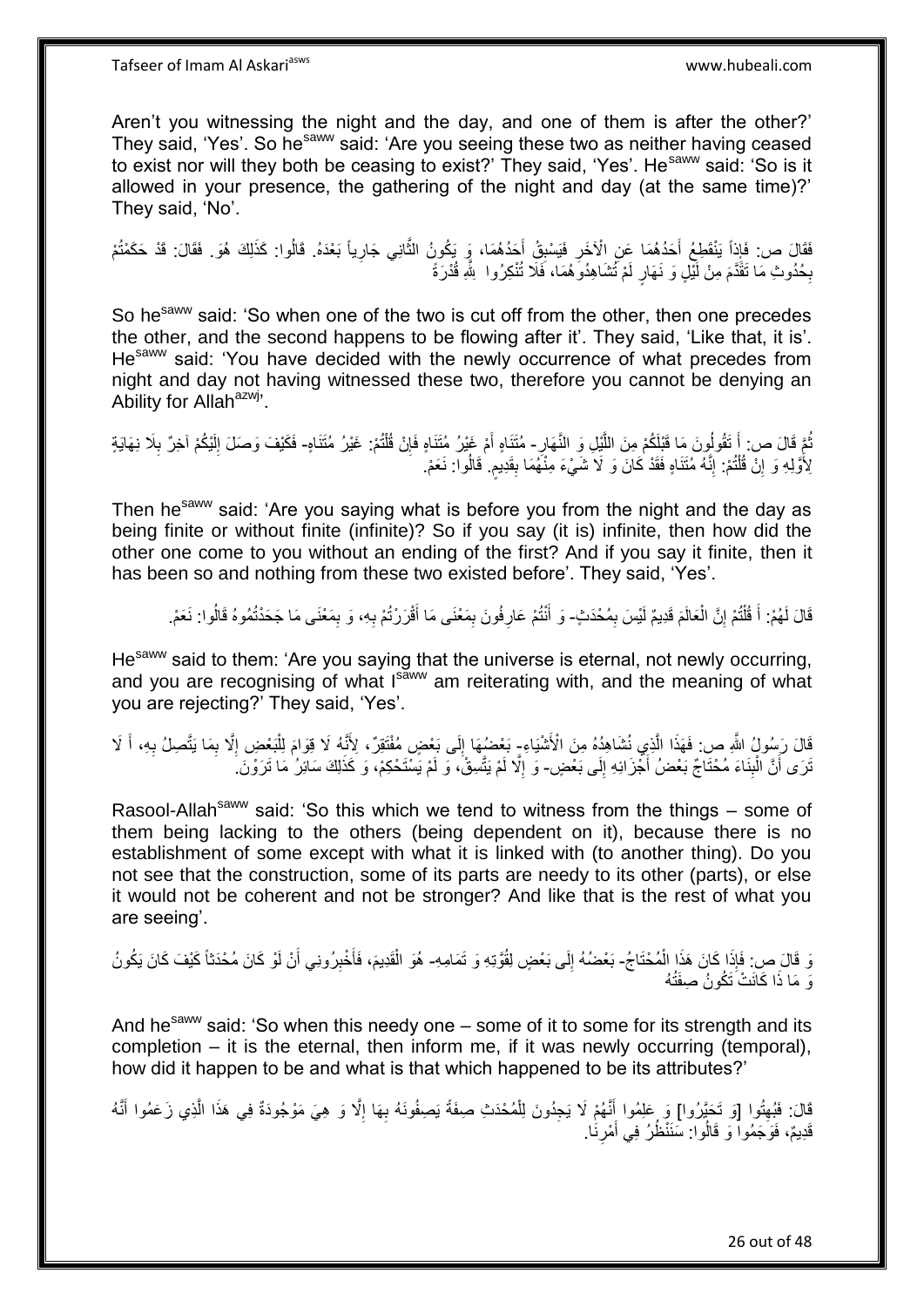He (Imam Hassan Al-Askari<sup>asws</sup>) said: 'So they were astounded and confused, and they knew that they cannot find an attribute for a temporal (newly occurred thing) they can attribute it with, except and it would be existent in this which they are alleging that it is eternal. So they were dumbfounded and said, 'We shall look into our matter'.

نُّمَّ أَقْبَلِ رَسُولُ اللَّهِ ص عَلَى النَّنَوِيَّةِ الَّذِينَ قَالُوا: النُّورُ وَ الظَّلْمَةُ هُمَا الْمُدَبِّرَانِ- فَقَالَ: وَ أَنْتُمْ فَمَا الَّذِي دَعَاكُمْ إِلَى مَا قُلْتُمُوهُ ْ ْ ه ِ ه َ ُ ْ ِ ه َ مِنْ هَذَا

Then Rasool-Allah<sup>saww</sup> turned to the dualists  $-$  those who were saying that the light and the darkness, these two are the governing forces (in the universe), and he<sup>saww</sup> said: 'And you, so what is that which called you to, what you said from this?'

فَقَالُوا: لِأَنَّا وَجَدْنَا الْعَالَمَ صِنْفَيْنِ: خَيْرِاً وَ شَرِّاً، وَ وَجَدْنَا الْخَيْرَ ضِدَّ الشَّرِّ، فَأَنْكَرْنَا أَنْ يَكُونَ فَاعِلٌ [وَاجِدٌ] يَفْعَلُ الشَّيْءَ وَ َ ْ ْ َخِذَّهُ، بَلْ لِكُلٍّ وَاحِدٍ مِنْهُمَا فَاعِلٌ، أَ لَا تَرَى أَنَّ الثَّلْجَ مُحَالٌ أَنْ يُسَخِّنَ- كَمَا أَنَّ النَّارَ مُحَالٌ أَنْ تُبَرِّدَ، فَأَثْبَتْنَا لِذَلِكَ صَالِعَيْنِ اُ ْ ه َ **ٔ** َ اُ َ . َو نُوراً َمةً ُظل ِن: َقِدي َمْي ْ

So they said, 'Because we found the universe as being of two types – good and evil, and we found the good as opposite of the evil. Therefore, we are denying that there would happen to be one doer who would do the thing and (as well as) it's opposite. But, for every one of these, there is a doer. Are you<sup>saww</sup> not seeing that the ice, it is impossible that it heats up, just as the fire, it is impossible that it cools? So we are proving due to that, the two doers, both eternal – darkness and light'.

فَقَالَ لَهُمْ رَسُولُ اللَّهِ ص: أَ فَلَسْتُمْ قَدْ وَجَدْتُمْ سَوَاداً وَ بَيَاضاً، وَ حُمْرَةً وَ صُفْرَةً وَ خُضْرَةً وَ زُرْقَةً وَ كُلُّ وَاحِدَةٍ ضِدٌّ َ لِسَائِرِ هَا- لِاسْتِحَالَةِ اجْتِمَاعِ اثْنَيْنِ مِنْهُمَا فِي مَحَلٍّ وَاحِدٍ، كَمَا كَانَ الْحَرُّ وَ الْبَرْدُ ضِدَّيْنِ- لِاسْتِحَالَةِ اجْتِمَاعِهِمَا فِي مَحَلٍّ وَاحِدٍ **∶** ْ ْ **ٔ** ِ ِ قَالُواً: نَعَمْ.

So Rasool-Allah<sup>saww</sup> said to them: 'But, aren't you finding blackness and (along) with whiteness, and redness, and yellowness, and greenness, and blueness, and each one is opposite to the rest of it  $-$  it being impossible for the gathering of two of these in one place, just as it was for the heat and the cold, two opposites – due to the impossibility of the gathering of two in one place?' They said, 'Yes'.

> قَالَ: فَهَلَّا أَثْبَتُّمْ بِعَدَدِ كُلِّ لَوْنٍ صَانِعاً قَدِيماً- لِيَكُونَ فَاعِلُ كُلِّ ضِدٍّ مِنْ هَذِهِ الْأَلْوَانِ غَيْرَ فَاعِلِ الضِّدِّ الْآخَرِ ا **∶** ْ َ ْ ِ

He<sup>saww</sup> said: 'So why are you not proving, by the number of every colour, an Eternal Maker – in order for there to happen to be a doer of every opposite of these colours, another doer, opposite to the other!'

قَالَ: فَسَكَثُوا.

He (Imam Hassan Al-Askari<sup>asws</sup>) said: 'And they were silent'.

نُّمَّ قَالَ: وَ كَيْفَ اخْتَلَطَ النُّوِرُ وَ الظُّلْمَةُ، وَ هَذِا مِنْ طَبْعِهِ الصُّعُودُ، وَ هَذِهِ مِنْ طَبْعِهَا النُّزُولُ أَ رَأَيْتُمْ لَوْ أَنَّ رَجُلًا أَخَذَ شَرْقاً ْ ُ َ َ َ َ يَمْْشِي إِلَيْهِ- وَ الْآخَرَ غَرْباً أَ كَانَ يَجُوزُ [عِنْدَكُمْ] أَنْ يَلْتَقِيَا- مَا دَامَا سَائِرَيْنِ عَلَى وُجُوهِهِمَا قَالُوا: لَا. لَ  $\frac{1}{2}$ َ ْ ِ

Then he<sup>saww</sup> said: 'And how do the light and the darkness mingle, and this is from the opposite nature of it, and this is from its nature of the removal (of the other)? Are you not seeing, if a man were to take to (the direction of) east and walks towards it, and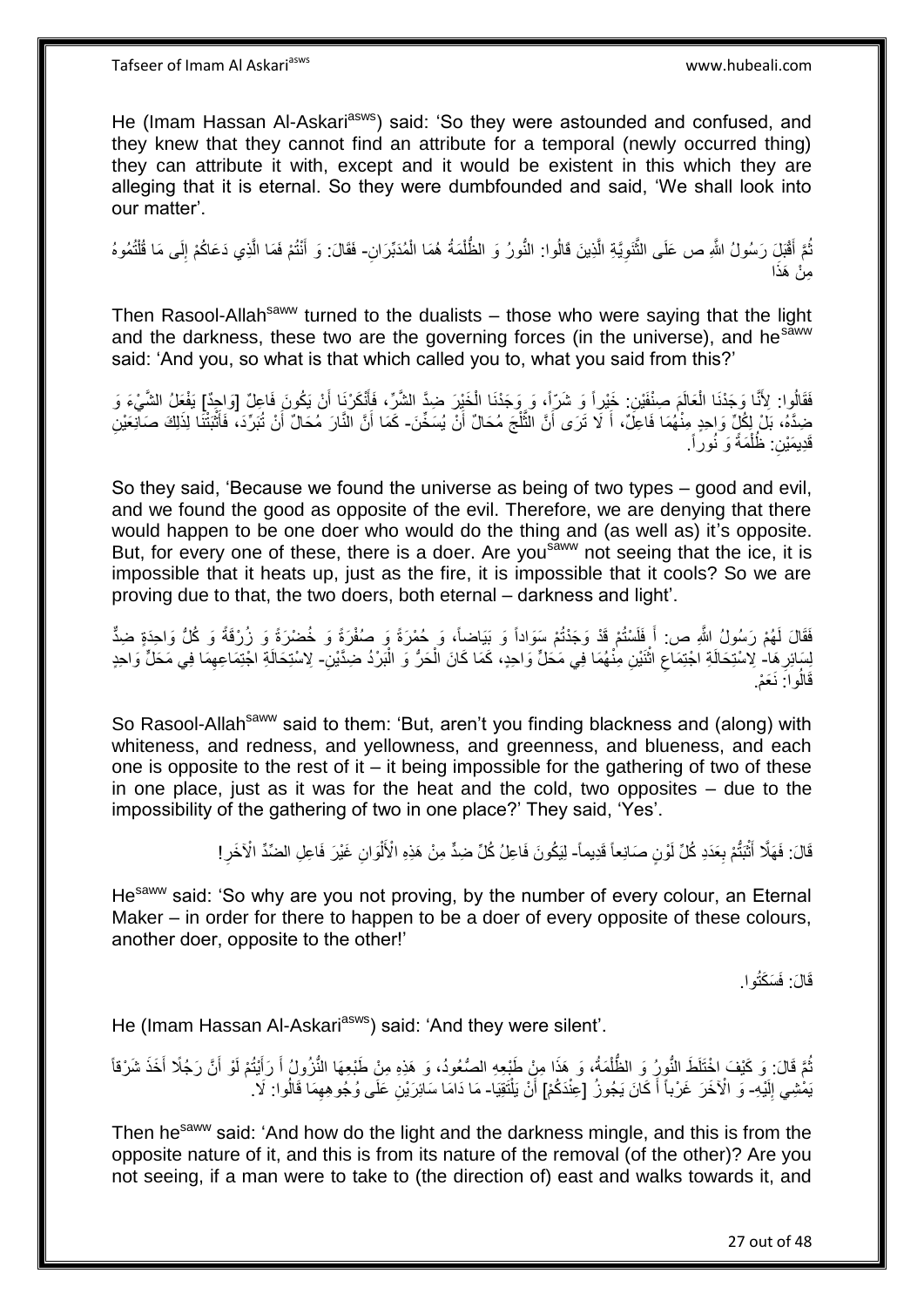the other (towards the) west, would it be allowed in your presence that they would (ever) meet – for as long as they are both going upon their (respective) directions?' They said, 'No'.

قَالَ: فَوَجَبَ أَنْ لَا يَخْتَلِطَ النُّورُ وَ الظُّلْمَةُ، لِذَهَابِ كُلِّ وَاحِدٍ مِنْهُمَا فِي غَيْرِ جِهَةِ الْأَخَرِ، فَكَيْفَ حَدَثَ هَذَا الْعَالَمُ- مِنِ امْتِزَاجِ<br>نَا الْعَالَمُ عَلَيْهِ الْمَرْضَافِينَ وَجَمِي ِ ْ ْ ِ مَا هُوَ مُحَالٌ أَنْ يَمْتَزِجَ بَلْ هُمَا مُدَبَّرَانِ جَمِيعاً مَخْلُوقَانِ، ِ اً

He<sup>saww</sup> said: 'So it obligates that the light and the darkness cannot mingle, due to the removal of each one of them in other than the aspect of the other one. So how did this universe come into being, from the mixture of what is impossible to be mixed. But they two are both Masterminded together, both Created'.

> فَقَالُوا: سَنَنْظُرُ فِي أُمُورِنَا. ِ ُ

They said, 'We shall look into our matter'.

نُمَّ أَقْبَلَ عَلَى مُشْرِكِي الْعَرَبِ فَقَالَ: وَ أَنْتُمْ فَلِمَ عَبَدْتُمُ الْأَصْنَامَ مِنْ دُونِ اللَّهِ فَقَالُوا: نَتَقَرَّبُ بِذَلِكَ إِلَى اللَّهِ تَعَالَى ِ ْ ِ َ ُ ِ

Then he<sup>saww</sup> turned towards the Arab polytheists, and he<sup>saww</sup> said: 'And you, so why are you worshipping your idols besides Allah<sup>azwj</sup>?' They said, 'We draw closer to Allah $a^{2x}$  Exalted by that'.

> فَقَالَ: أَ وَ هِيَ سَامِعَةٌ مُطِيعَةٌ لِرَبِّهَا، عَابِدَةٌ لَهُ، حَتَّى تَتَقَرَّبُوا بِتَعْظِيمِهَا إِلَى اللَّهِ قَالُوا: لَا. ِ ِ لَ **∣** َ

So he<sup>saww</sup> said: 'And are these hearing, obedient to their Lord<sup>azwj</sup>, worshipping to Him<sup>azwj</sup>, until you are drawing closer to Allah<sup>azwj</sup> due to their greatness?' They said, 'No'.

قَالَ: فَأَنْتُمُ الَّذِينَ تَنْحِتُونَهَا بِأَيْدِيكُمْ إِقَالُوا: نَعَمْ. قَالَ: إِ فَلَأَنْ تَعْبُدَكُمْ هِيَ لَوْ كَانَ يَجُوزُ مِنْهَا الْعِبَادَةُ- أَحْرَى مِنْ أَنْ تَعْبُدُوهَا إِذَا َ **∶** ه َ م<br>دا ْ َ َمْ يَكُنْ أَمَرَكُمْ بِتَعْظِيمِهَا- مَنْ هُوَ الْعَارِفُ بِمَصَالِحِكْمْ وَ عَوَاقِبِكُمْ- وَ الْحَكِيمُ فِيمَا يُكَلِّفُكُمْ ِ َ ِ ِ ِ ِّ ْ

He<sup>saww</sup> said: 'So you have sculpted these with your own hands?' They said, 'Yes'. He<sup>saww</sup> said: 'So if these were to worship you (instead) – if the worshipping was allowed from these – would be more likely than if you were to worship these, when you have not been Commanded with revering them by the One<sup>azwj</sup> Who is the Recogniser of your betterment and your consequences, and the Wise in what He<sup>azwj</sup> Encumbers you all (with)'.

قَالَ: فَلَمَّا قَالَ رَسُولُ اللَّهِ صِ هَذَا اِخْتَلَفُوا: فَقَالَ بَعْضُهُمْ: إِنَّ اللَّهَ قَدْ يَجُلُّ فِي هَيَاكِلِ رِجَالٍ- كَانُوا عَلَى هَذِهِ الصُّوَرِ الَّتِي ِ ِ ه ِ صَوَّرْنَاهَا، فَصَوَّرْنَا هَذِهِ، نُعَظُّمُهَا لِتَعْظِيمِنَا تِلْكَ الصُّوَرَ الَّتِيَ حَلَّ فِيهَا رَبُّنَا ه ْ

He (Imam Hassan Al-Askari<sup>asws</sup>) said: 'So when Rasool-Allah<sup>saww</sup> said this, they differed. Some of them said, 'Allah<sup>azwj</sup> had Permeated into the body of these men – who used to be upon these images which we have caricatured. So we caricatured these to revere them due to our revering those images in which our Lord<sup>azwj</sup> had Entered into'.

> وَ قَالَ آخَرُونَ مِنْهُمْ: إِنَّ هَذِهِ صُوَرُ أَقْوَامِ سَلَفُوا كَانُوا مُطِيعِينَ لِلَّهِ قَبْلَنَا، فَمَثَّلْنَا صُوَرَهُمْ وَ عَبَدْنَاهَا تَعْظِيماً لِلَّهِ ِ ْ ه ِ ֧֖֧֚֚֓֝֝֝ َ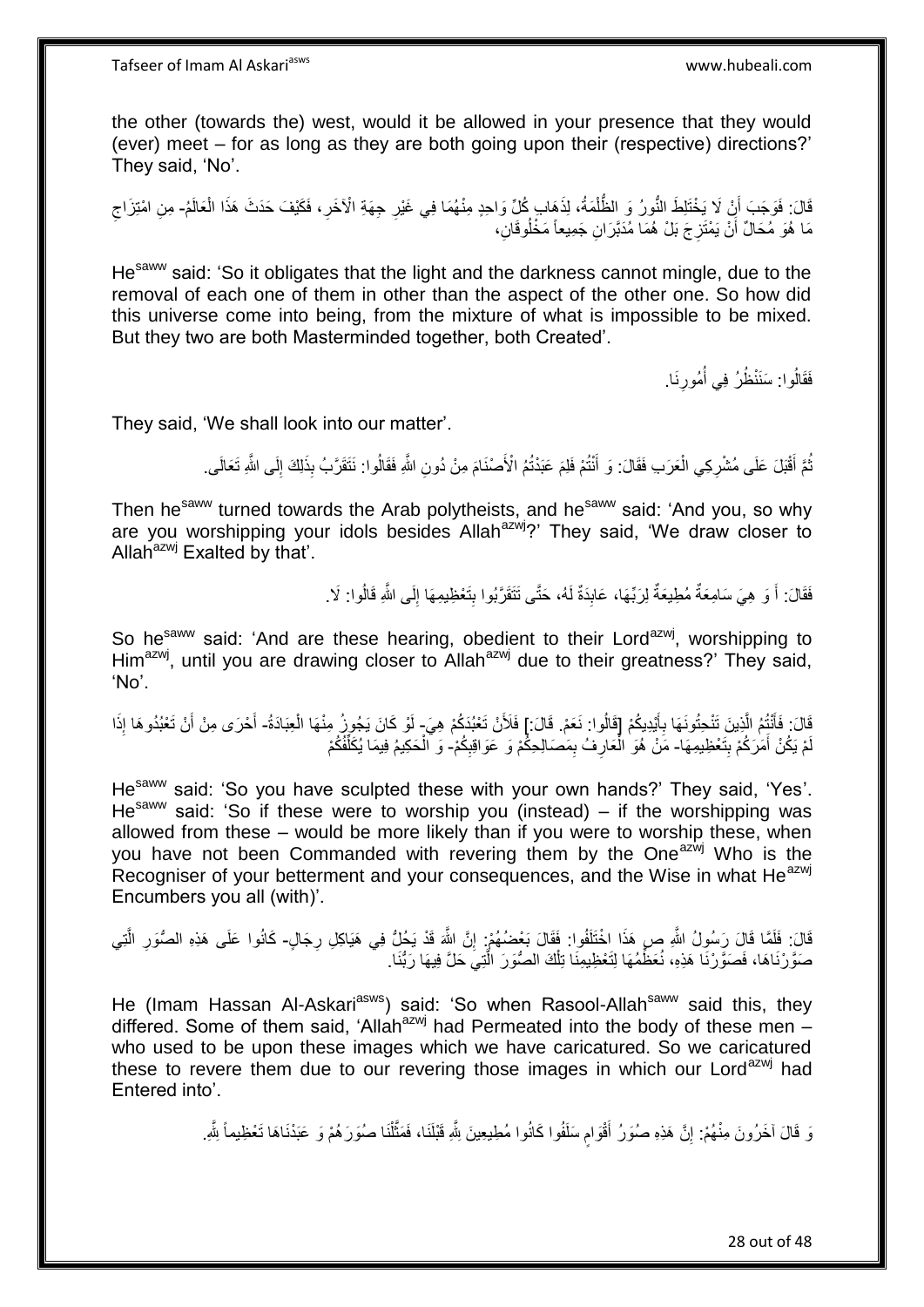Tafseer of Imam Al Askariasws www.hubeali.com

And the others from them said, 'These are images of an ancient people who were obedient to Allah<sup>azwj</sup> before us. So we resembled these images and we worship these in reverence to Allah $a$ <sup>azwj</sup>.

وَ قَالَ آخَرُونَ [مِنْهُمْ]: إِنَّ اللَّهَ لَمَّا خَلَقَ آدَمَ، وَ أَمَرَ الْمَلَائِكَةَ بِالسُّجُودِ لَهُ، كُنَّا نَحْنُ أَجَقَّ بِالسُّجُودِ لِآدَمَ مِنَ الْمَلَائِكَةِ، فَفَاتَنَا ِ َ ِ ْ َ لَ ֧֝֓׀**֚** ْ ذَلِكَ، فَصَوَّرْنَا صُورَٰتَهُ فَسَجَدْنَا لَهَا- تَقَرُّباً إِلَٰى اللَّهِ- كَمَا تَقَرَّبَتِ الْمَلَائِكَةُ بِالسُّجُودِ لِأَدَمَ إِلَى اللَّهِ تَعَالَى، :<br>نا ِ ِ ِ ْ

And the others from them said, 'When Allah<sup>azwj</sup> Created Adam<sup>as</sup> and Commanded the Angels with performing the *Sajdas* to him<sup>as</sup>, then we became more rightful with the Sajda to Adam<sup>as</sup> than the Angels were. But, that was lost to us. So we caricatured these images, and we perform *Sajda* to these – to draw closer to Allah<sup>azwj</sup> – just as the Angels drew closer to Allah<sup>azwj</sup> the Exalted with the Sajdas to Adam<sup>as</sup>.

نَ كَمَا أُمِرْتُمْ بِالسُّجُودِ- بِزَعْمِكُمْ- إِلَى جِهَةٍ مَكَّةَ فَفَعَلْتُمْ، ثُمَّ نَصَنِبْتُمْ فِي غَيْرِ ذَلِكَ الْبَلَدِ [بِأَيْدِيكُمْ] مَحَارِيبَ سَجَدْتُمْ إِلَيْهَا، وَ ِ ا<br>ا ِ َ ِ ْ **∶** ُ ْ ∣∣<br>∶ لَ ِ ِ قَصَدْتُمُ الْكَعْبَةَ لَا مَحَارِ بِبَكْمْ، وَ قَصْدُكَكَمْ فِيَ الْكَعْبَةِ إِلَى اللهِ تَعَالَى لَا إِلَيْهَآ ْ لَ ∣∣<br>∶ ِ ْ ِ

And just as you<sup>saww</sup> have been Commanded with the *Sajda* – by your<sup>saww</sup> claim – to the direction of Makkah, so you did. Then you (Muslims) established with your own hands, prayer niches in other countries to perform *Sajda* towards it, and you are aiming at the Kabah, not at your prayer niches, and your aim in the Kabah is to Allah $^{azwj}$  the Exalted, not to it'.

فَقَالَ رَسُولُ اللَّهِ ص: أَخْطَأْتُمُ الطَّرِيقَ وَ ضَلَلْتُمْ، أَمَّا أَنْتُمْ- وَ هُوَ ص يُخَاطِبُ الَّذِينَ قَالُوا: إِنَّ اللَّهَ يَحُلُّ فِي هَيَاكِلِ رِجَالٍ َ ْ **∶** ْ ِ ِ ِ كَانُوا عَلَى هَذِهِ الصُّوَرِ الَّتِي صَوَّرْنَاهَا، فَصَوَّرْنُا هَذِهِ نُعَظُّمُهَا لِتَغْظِيمِنَا لِلِّلْكَ الصُّوَرِ - اِلَّتِي حَلِّ فِيهَا رَبُّنَا- فَّقَدْ وَصَفُتُمْ رَبَّكُمْ ْ ه **∶** بِصِفَةِ الْمَخْلُوقَاتِ، أَ وَ يَحُلُّ رَبُّكُمْ فِي شَيْءٍ حَتَّى يُحِيطَ بِهِ ذَلِكَ الشَّيْءُ فَأَيُّ فَرْقٍ بَيْنَةً إِذَنْ وَّ بَيْنَ سَائِرِ مَا يَحُلُّ فِيهِ- مِنْٰ لَوْنِهِ ْ ِ ِ ِ نَ طَعْمِهِ وَ رَائِحَتِهِ وَ لِينِهِ وَ خُشُونَتِهِ ۚ وَثِقْلِهِ وَ خِفَّتِهِ

So Rasool-Allah<sup>saww</sup> said: 'You have erred the way and strayed. As for you' – and he<sup>saww</sup> was addressing those who had said that Allah<sup>azwj</sup> Permeated into the framework of the men who used to be upon these images which we have caricatured, so we are caricaturing these, revering them due to our reverence to those images – in which our Lord<sup>azwj</sup> had Permeated into – 'So you have attributed your Lord<sup>azwj</sup> with the attributes of the created beings. Can your Lord<sup>azwj</sup> Permeate  $\frac{1}{2}$  into something until He<sup>azwj</sup> would be encompassed by that thing? So which difference would be between Him<sup>azwj</sup> then, and between the rest of whatever He<sup>azwj</sup> Permeated into – from its colour, and its taste, and its smell, and its softness, and its coarseness, and its heaviness, and its lightness?

وَ لِمَ صَارَ (هَذَا الْمَحْلُولُ) فِيهِ مُحْدَثاً وَ ذَلِكَ قَدِيماً- دُونَ أَنْ يَكُونَ ذَلِكَ مُحْدَثاً وَ هَذَا قَدِيماً- وَ كَيْفَ يَحْتَاجُ إِلَى الْمَجَالِّ مَنْ لَمْ ْ َ ْ ِ يَزَلٍٰ قَبْلَ الْمَجَالِّ- وَ هُوَ عَزَّ وَ جَلَّ لَا يَزَالُ كَمَا لَمْ يَزَلْ فَإِذَا وَصَفْتُمُوهُ بِصِفَةِ الْمُحْدَثَاتِ فِي الْحُلُولِ- فَقَّدْ لَزِمَكُمْ أَنْ تَصِفُوهُ ْ َ ْ ِ ِ َ بِالزَّوَالِ [وَ الْمُذُوثِ]. ْ ِ

And why did this permeated one, in which was a newly occurring event, and that was Eternal – besides from that one becoming newly occurring and this one eternal? And how did He<sup>azwj</sup> become needy to the permeation of one who did not exist before the permeation – and He $^{azwj}$  is the Mighty and Majestic, not having been non-existent just as He $^{azwj}$  will not be non-existent (in the future). So when you attribute Him $^{azwj}$ with the attributes of the newly occurring one during the permeation – so it has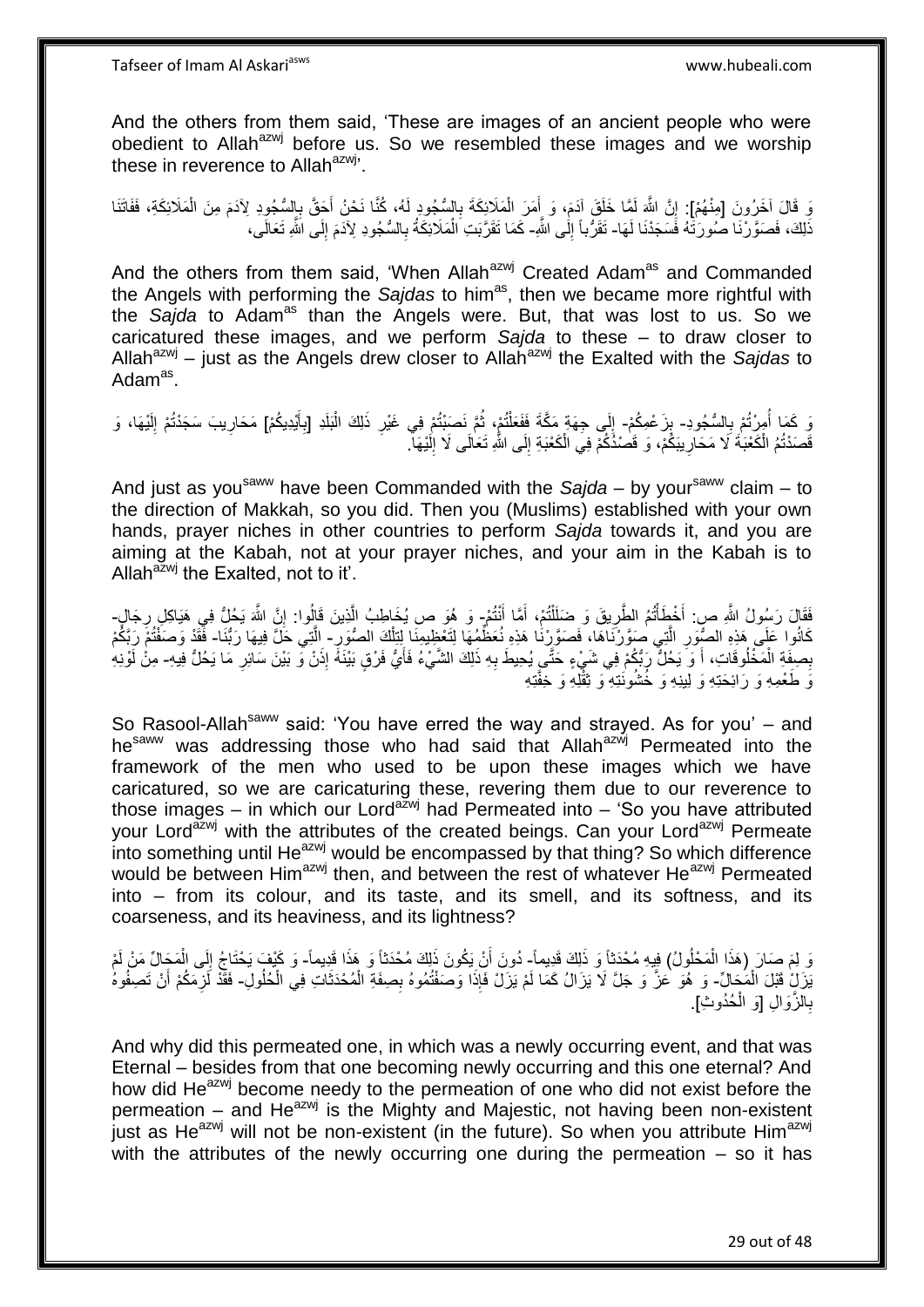necessitated you all that you should be attributing Him<sup>azwj</sup> with the non-existence and the coming into being.

وَ إِمَّا مَا وَصَفْتُمُوهُ بِالزَّوَالِ وَ الْحُدُوثِ فَصِفُوهُ بِالْفَنَاءِ، فَإِنَّ ذَلِكَ أَجْمَعَ مِنْ صِفَاتِ الْحِالِّ وَ الْمَحْلُولِ فِيهِ، وَ جَمِيعُ ذَلِكَ يُغَيِّرُ ْ َ ِ ْ ِ ْ **∶** ْ الَّذَاتَ، فَإِنَّ (جَازَ أَنَّ يَتَغَيَّرَ) ذَاتُ الْبَارِي تَعَالَى بِكُلُولِهِ فِي شَيْءٍ جَازَ أَنْ يَتَغَيَّرَ بِأَنْ يَتَحَرَّكَ وَ يَشُكُنَ وَ يَسْوَدَّ وَ يَيْنَضَّ وَ<br>دنيف وَيَسْوَدُ وَيَسْوَدُ وَيَنْفَغُيَّرَ بَ ِ ْ ِ أ ِ اً يَحْمَرَّ وَ يَصْفَرَّ - وَ تَحُلُّهُ الصَّفَاتُ الَّتِي تَتَعَاقَبُ عَلَى الْمَوْصُوفِ بِهَا- حَتَّى يَكُونَ فِيهِ جَمِيعُ صِفَاتِ الْمُحْدَثِينَ، وَ يَكُونَ مُحْدَثَاً-ِ ْ ه ه ْ عَزَّ الثُّهُ تَعَالَى عَنْ ذَلِكَ-

And as for what you are attributing  $Him<sup>azwj</sup>$  with the non-existence and the new occurrence, so attribute  $\lim_{n \to \infty}$  with the perishing (then), for that is the total from the attributes of the permeating one and the permeated one in it. And the entirety of that is the changing of the self. So if it is allowed that the Self of the Maker, the Exalted be changed – by His<sup>azwj</sup> Permeating into a thing, it would be allowed that He<sup>azwj</sup> Changes, by movement, and stillness, and blackness, and whiteness, and redness, and yellowness – and the permeation of the attributes which would be a consequence upon the one attributed with these – until there would happen to be in Him<sup>azwj</sup> the entirety of the attributes of the temporal beings, and  $He^{azwj}$  would end up being temporal. (Surely) Allah<sup>azwj</sup> the Exalted is Mightier than that'.

> نُّمَّ قَالَ رَسُولُ اللَّهِ ص: فَإِذَا بَطَلَ مَا ظَنَنْتُمُوهُ مِنْ أَنَّ اللَّهَ يَحُلُّ فِي شَيْءٍ- فَقَدْ فَسَدَ مَا بَنَيْتُمْ عَلَيْهِ قَوْلَكُمْ. ُ

Then Rasool-Allah<sup>saww</sup> said: 'So then it invalidates what you are thinking of that Allah<sup>azwj</sup> Permeates into something. Thus, you have spoilt what you had built your words upon'.

> قَالَ: فَسَكَتَ الْقَوْمُ، وَ قَالُوا: سَنَنْظُرُ فِي أُمُورِنَا. ْ ِ ان<br>ا

He (Imam Hassan Al-Askari<sup>asws</sup>) said: 'So the group was silent, and they said, 'We shall look into our matter'.

َّمَّ أَقْبَلَ عَلَى الْفَرِيقِ الثَّانِي فَقَالَ لَهُمْ: أَخْبِرُونَا عَنْكُمْ إِذَا عَبَدْتُمْ صُوَرَ مَنْ كَانَ يَعْبُدُ اللَّهَ- فَسَجَدْتُمْ لَهَا وَ صَلَّتْتُمْ، فَوَضَعْتُمُ ِ َ ه ِ ْ ُ ه الْوُجُوهَ الْكَرِيمَةَ عَلَى التُّرَابُ- بِالسُّجُودِ لَهَا- فَمَا الَّذِي أَبْقَيْتُمْ لِرَبٌّ الْعَالَمِينَ أَ مَا عَلِمْتُمْ أَنَّ مِنْ حَقٍّ مَنْ يَلْزَمُ تَعْظِيمُهُ وَ عِبَادَتُهُ ِ ْ ْ ِ ْ َ َ ْ َ ه أَنْ لَا يُسَاوَى بِهِ عَبْدُهُ **∶** اً

Then he<sup>saww</sup> turned towards the second group, and he<sup>saww</sup> said to them: 'Inform mesaww from your selves. When you worship an image of the one who used to worship Allah<sup>azwj</sup> – and you perform Sajda to it and pray, and you place the honourable faces upon the soil – by the *Sajda* to it – so what is that which you are keeping for the Lord<sup>azwj</sup> of the worlds? Do you not know that from a Right of the One<sup>azwj</sup> necessitating His<sup>azwj</sup> Reverence and His<sup>azwj</sup> worship is that He<sup>azwj</sup> should not be equalled with His<sup>azwj</sup> servant?

اً رَأَيْتُمْ مَلِكاً عَظِيماً إِذَا سَاوَيْتُمُوهُ بِعَبِيدِهِ- فِي التَّعْظِيمِ وَ الْخُشُوعِ وَ الْخُضُوعِ- أَ يَكُونُ فِي ذَلِكَ وَضْعٌ لِلْكَبِيرِ- كَمَا يَكُونُ **!** ِ َ َ ِ ِ ِ ِ ِ ْ ُ زِيَادَةً فِي تَعْظِيمِ الصَّغِيرِ فَقَالُوا: نَعَمْ. ِ ِ ِ

Do you not see that when a great king is equalled with his slaves – in the reverence, and the fear, and the humbleness – does it not happen to be in that a lowering of the great one, and just as it would happen to be an increase in the reverence of the small one?' They said, 'Yes'.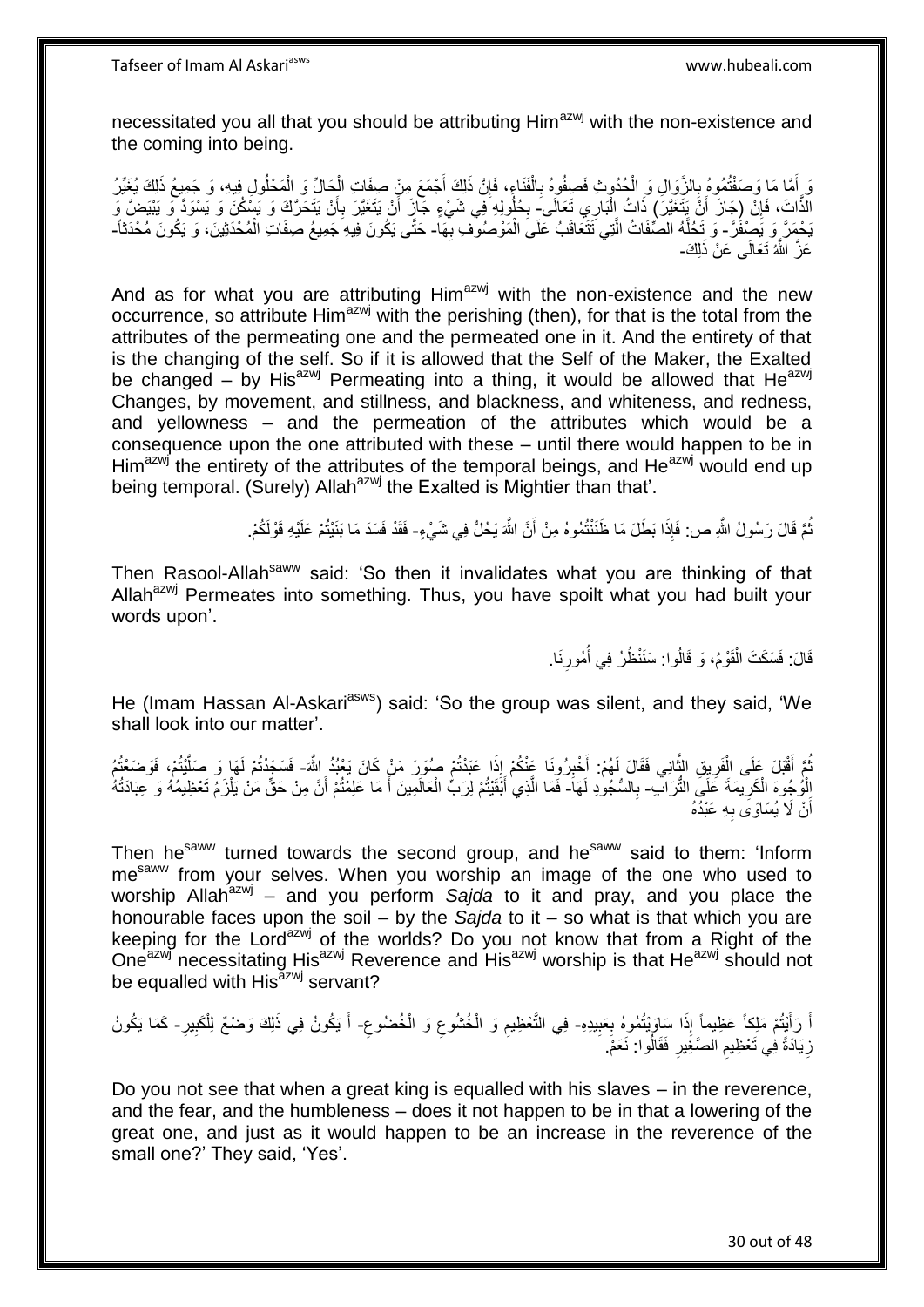قَالَ: أَ فَلَا تَعْلَمُونَ أَنَّكُمْ مِنْ حَيْثُ تُعَظِّمُونَ اللَّهَ- بِتَعْظِيمِ صُوَرِ عِبَادِهِ الْمُطِيعِينَ لَمُ تَزِرُونَ عَلَى رَبِّ الْعَالَمِينَ َ ْ ِ **ُ**  ِ **∶** ْ

He<sup>saww</sup> said: 'Are you not knowing that you from where you are revering Allah<sup>azwj</sup>, by revering images of obedient servants of His<sup>azwj</sup>, you are falsifying upon the Lord<sup>azwj</sup> of the worlds?'

> قَالَ: فَسَكَتَ الْقَوْمُ بَعْدَ أَنْ قَالُوا: سَنَنْظُرُ فِي أُمُورِنَا. **∶** ان<br>المنابعة َ ْ

He (Imam Hassan Al-Askari<sup>asws</sup>) said: 'So the group was silent after they said, 'We shall look into our matter'.

نُمَّ قَالَ رَسُولُ اللَّهِ ص لِلْفَرِيقِ الثَّالِثِ: لَقَدْ ضَرَبْتُمْ لَنَا مَثَلًا، وَ شَبَّهْتُمُونَا بِأَنْفُسِكُمْ وَ لَا سَوَاءَ، وَ ذَلِكَ أَنَّا عِبَادُ اللَّهِ مَخْلُوقُونَ َ ِ ه ِ ْ َ مَرْبُوبُونَ- نَأْتَمِرُ لَهُ فِيمَا أَمَرَنَاً، وَ نَنْزَجِرُ عَمَّا زَجَرَنَا، وَ نَعْبُدُهُ مِنْ حَيْثُ يُرِيدُهُ مِنَّا، ِ َ ْ

Then Rasool-Allah<sup>saww</sup> said to the third group: 'You have struck an example for us (Muslims), and you resembled us with yourselves, and we are not the same; and that is because we are servants of Allah<sup>azwj</sup>, Created, Nourished. We carry out His<sup>azwj</sup> Commands in whatever He<sup>azwj</sup> Commands us, and we enjoin about whatever He<sup>azwj</sup> Enjoined us with, and we worship Him<sup>azwj</sup> from wherever He<sup>azwj</sup> Wants from us to.

فَإِذَا أَمَرَنَا بِوَجْهِ مِنَ الْوُجُوهِ أَطْعْنَاهُ- وَ لَمْ نَتَعَدَّ إِلَى غَيْرِهِ مِمَّا لَمْ يَأْمُرْنَا وَ لَمْ يَأْنَنْ لَنَا، لِأَنَّا لَا نَذَرِي لَعَلَّهُ [إِنْ] أَرَادَ مِنَّا الْأَوَّلَ ْ ِ َ ِ ه ْ ْ ِ  $\frac{1}{2}$ َ فَهُوَ يَكْرَهُ النَّانِيَ، وَ قَدْ نَهَانَا أَنْ نَتَقَدَّمَ بَيْنَ يَدَيْهِ، ه

So when He<sup>azwj</sup> Commanded us with a direction from the directions, we obeyed Him<sup>azwj</sup>, and we did not exceed to other than it from what He<sup>azwj</sup> did not Command us and did not Permit for us<sup>saww</sup>, because we<sup>saww</sup> do not know perhaps He<sup>azwj</sup> Intended from us the first, so He<sup>azwj</sup> Disliked the second, and He<sup>azwj</sup> has Forbidden us that we should precede of Him<sup>azwj</sup>.

فَلَمَّا أَمَرَنَا أَنْ نَعْبُدَهُ بِالثَّوَجُّهِ إِلَي الْكَعْبَةِ أَطَعْنَا، ثُمَّ أَمَرَنَا بِعِبَادَتِهِ بِالثَّوَجُهِ نَحْوَهَا- فِي سَائِرِ الْبُلْدَانِ الَّتِي نَكُونُ بِهَا فَأَطْعْنَا، فَلَمْ ِ ِ َ ان<br>المقام المقام المقام المقام المقام المقام المقام المقام المقام المقام المقام المقام المقام المقام المقام المقا ْ יִי (ו **∶** َ َ ِ ه ْ ْ ِ نَخْرُجْ فِي شَيْءٍ مِنْ ذَلِكَ مِنِ َاتِّبَاعِ أَمْرِهِ، ِ َ ِ

So when  $He^{azwj}$  Commanded us that we worship Him<sup>azwj</sup> with the direction towards the Kabah, we obeyed. Then He<sup>azwj</sup> Commanded us with worshipping Him<sup>azwj</sup> with the direction towards it – in the rest of the countries which we happen to be in. So we obeyed. Thus, we did not exit, with regards to anything from that, from following His<sup>azwj</sup> Commands.

وَ اللَّهُ عَزَّ وَ جَلَّ حَيْثُ أَمَرَ بِالسُّجُودِ لِإِذَمَ لَمْ يَأْمُرْ بِالسُّجُودِ لِصُورَتِهِ الَّتِي هِيَ غَيْرُهُ، فَلَيْسَ لَكُمْ أَنْ تَقِيسُوا ذَلِكَ عَلَيْهِ، لِأَنَّكُمْ لَا ِ َ َ ه ِ ْ لَ نَدْرُونَ لَعَلَّهُ يَكْرَهُ مَا تَفْعَلُونَ ۖ إِذْ لَمْ يَأْمُرْكُمْ بِهِ. ه ِ ا<br>ا لَ **ٔ** 

And Allah<sup>azwj</sup> Mighty and Majestic, when He<sup>azwj</sup> Commanded with the Sajdas to Adam<sup>as</sup>, did not Command with the Sajdas to his<sup>as</sup> image which it other than him<sup>as</sup>. Therefore, it is not for you all that you should be comparing that upon  $\text{Him}^{\text{azwj}}$ , because you are not knowing, perhaps  $He^{azwj}$  Dislikes what you are doing – when He<sup>azwj</sup> did not Command you with it (specifically)'.

وَ قَالَ لَهُمْ رَسُولُ اللَّهِ صِ أَ رَأَيْتُمْ لَوْ أَذِنَ لَكُمْ رَجُلٌ دُخُولَ دَارِهِ يَوْماً بِعَيْنِهِ أَ لَكُمْ أَنْ تَذْخُلُوهَا بَعْدَ ذَلِكَ بِغَيْرِ أَمْرِهِ أَوْ لَكُمْ أَنْ َ َ َ ِ َ ِ ِ َ َ ِ ِ َ َ نْدْخُلُوا دَاراً لَهُ أُخْرَى مِثْلَهَا بِغَيْرِ أَمْرِهِ أَوْ وَهَبَ لَكُمْ رَجُلٌ ثَوْباً مِنْ ثِيَابِهِ، أَوْ عَيْدِاً مِنْ عَبِيدِهِ، أَوْ دَابَّةً مِنْ دَوَابِّهِ، أَ لِكُمْ أَنْ َ ِ ة<br>أ َ ِ َ ِ ِ لَ ْ .<br>ا لَ َ َ َ ِ نَا خُذُوا ذَلِكَ [قَالُوا: نَعَمْ. قَالَ: ] فَإِنَّ لَمْ تَأْخُذُوهُ، أَخَذْتُمْ أَخَرَ مِثْلَهُ فَالُوا: لَا كَلَا يَلْأَنَهُ لَمْ يَأْذَنْ لَلَا فِي النَّانِي - كَمَا أَذِنَ لَنَا فِي الْأَوَّلِ. ِ ه ْ لَ **ٔ ٔ** َ ْ َ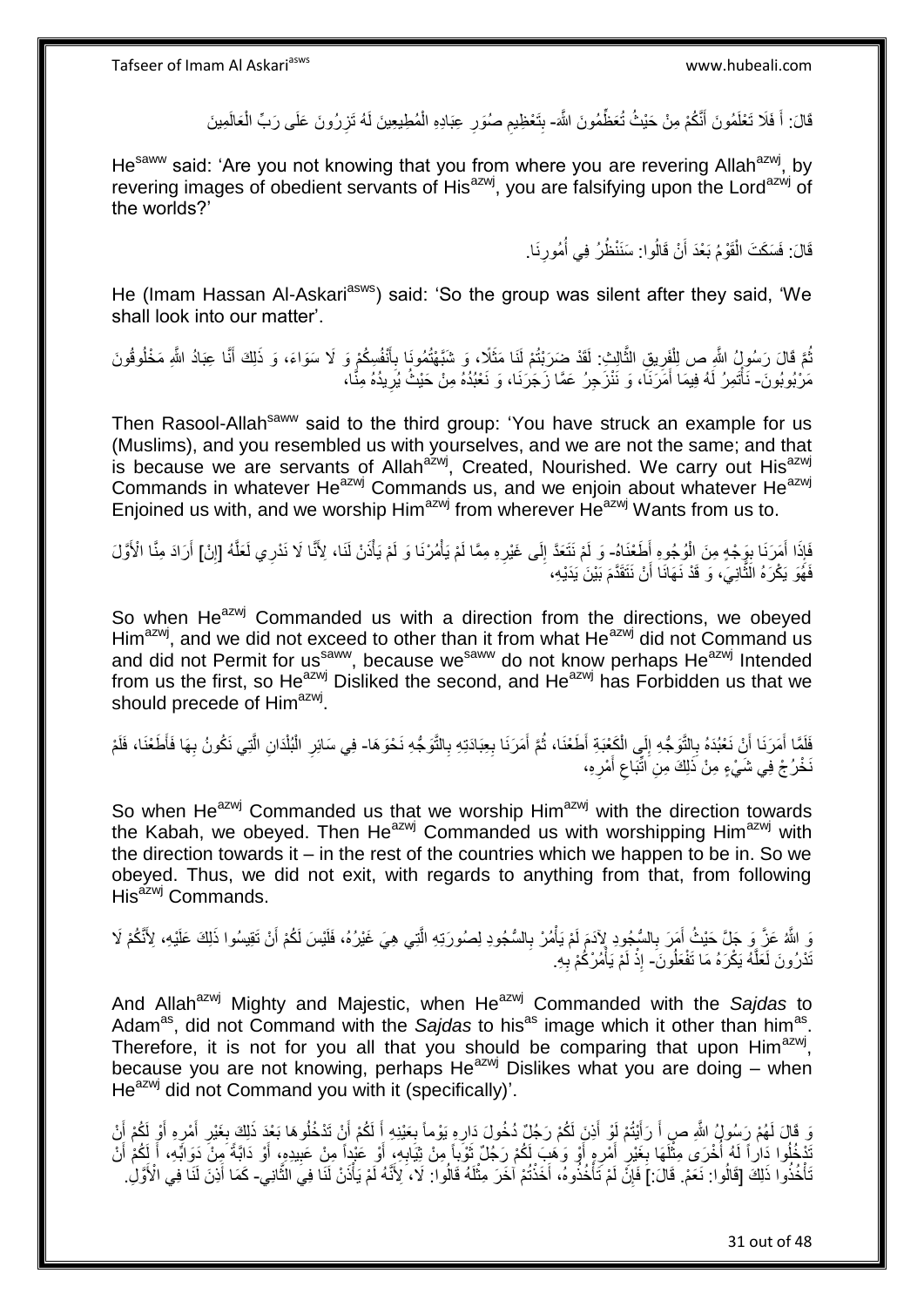Tafseer of Imam Al Askariasws www.hubeali.com

And Rasool-Allah<sup>saww</sup> said to them: 'Are you seeing, if he a man were to permit you the entry into his house for one particular day, would it be for you that you keep entering it after that without his instruction, or for you to be entering another house of his similarly without his instructions? Of if a man were to gift you clothes from his clothes, or a slave from his slaves, or an animal from his animals, would it be for you that you should be taking that?' They said, 'Yes'. He<sup>saww</sup> said: 'But if you do not take it, and (instead) take another like it?' They said, 'No, because he did not permit to us regarding the second, just as he had permitted to us regarding the first'.

قَالَ ص: فَأَخْبِرُونِي- اللَّهِ تَعَالَى أَوْلَى بِأَنْ لَا يُتَقَدَّمَ عَلَى مِلْكِهِ بِغَيْرِ أَمْرِهِ- أَوْ بَعْضُ الْمَمْلُوكِينَ قَالُوا: بَلِ اللَّهُ أَوْلَى- بِأَنْ لَا **ِ** َ **∶** َ **∶** ِ ْ َ **∶** َ َ ْ َ أ **∶** يُتَصَرَّفَ فِي مِلْكِهِ بِغَيْرِ أَمْرِهِ وَ إِذْنِهِ. قَالَ: فَلِمَ فَعَلْتُمْ، وَ مَتَى أَمَرَكُمْ أَنْ تَسْجُدُوا لِهَذِهِ الصُّوَرِ ْ ِ َ ِ ِ ْ ْ ِ اُ َ

He<sup>saww</sup> said: 'Then inform me<sup>saww</sup> – Is Allah<sup>azwj</sup> the Exalted Foremost with that none should precede Him<sup>azwj</sup> upon His<sup>azwj</sup> Kingdom without His<sup>azwj</sup> Command, or one of the slaves?' They said, 'But, Allah<sup>azwj</sup> is Foremost with, that none should do anything in His<sup>azwj</sup> Kingdom without His<sup>azwj</sup> Command and His<sup>azwj</sup> Permission'. He<sup>saww</sup> said: 'Then why are you doing (worshipping idols)? And when did  $He^{azwj}$  Command you that you should be doing *Sajda* to these images?'

> قَالَ: فَقَالَ الْقَوْمُ: سَنَنْظُرُ فِي أُمُورِنَا، ثُمَّ سَكَتُوا. ُ **∶** ا<br>ا ْ

He (Imam Hassan Al-Askari<sup>asws</sup>) said: 'So the group said, 'We shall look into our matter'. Then they were silent.

وَ قَالَ الصَّادِقُ ع: فَوَ الَّذِي بَعَثَهُ بِالْحَقِّ نَبِيّاً- مَا أَتَتْ عَلَى جَمَاعَتِهِمْ ثَلَاثَةُ أَيَّام حَتَّى أَتَوْا ِرَسُولَ اللَّهِ صٍ فَأَسْلَمُوا، وَ كَانُوا ِ ْ ِ  $\ddot{\cdot}$ ه َ َ ֧֖֧֖֖֖֖֧֧֖֖֧֧֧֧֦֧֧֧֦֧֧֚֚֚֚֚֚֚֚֝֝֟֓֝֓֝֓֟֓֝֬֟֓֟֓֟֓֝֬֝֓֝֓֟֓֡֬֓֝֬֝֓֟֓֓֝֬ َ َ ِ َ خَمْسَةً وَ عِشْرِينَ رَجُلًا مِنْ كُلِّ فِرْقَةٍ خَمْسَةٌ وَ قَالُوا: مَا رَأَيْنَا مِثْلَ خَجَّتِكَ يَا مُحَمَّدُ، نَشْهَدُ أَنَّكَ رَسُولُ اللَّهِ **ٔ** َ ِ ً َ

And Al-Sadiq<sup>asws</sup> said: 'By the One<sup>azwj</sup> Who Sent him<sup>saww</sup> with the Truth as a Prophet<sup>saww</sup>! There did not come upon their group (more than) three days, until they came to Rasool-Allah<sup>saww</sup>, and they greeted – and there were twenty five men from each of the give groups – and they said, 'We have not seen the likes of your<sup>saww</sup> arguments, O Muhammad<sup>saww</sup>! We hereby testify that you<sup>saww</sup> are a Rasool<sup>saww</sup> of  $Allah^{azwj}$ 

324 وَ قَالٍ الصَّادِقُ ع: قَالَ أَمِيرُ الْمُؤْمِنِينَ ع فَأَنْزَلَ اللَّهُ: الْحَمْدُ بِلَّهِ الَّذِي خَلَقَ السَّماواتِ وَ الْأَرْضَ- وَ جَعَلَ الظُّلُماتِ وَ ا<br>ا ه ه ْ **ٔ** َ ْ َ النُّورَ - ثُمَّ الَّذِينَ كَفَرُوا بِرَبِّهِمْ يَعْدِلُونَ فَكَانَ فِي هَذِهِ الْآيَةِ رَدّاً عَلَى ثَلَاثَةِ أَصَّنَافٍ مِنْهُمْ. ه ُ ِ ِ َ َ

**S 324 -** And Al-Sadiq<sup>asws</sup> said: 'Amir Al-Momineen<sup>asws</sup> said: 'So Allah<sup>azwj</sup> Revealed: *The Praise is due to Allah, Who Created the skies and the earth and Made the darkness and the Light; then those who disbelieve set up equals with their Lord [6:1]* – so there was in this Verse, a rebuttal upon three types of them: -

لِمَا قَالَ: الْحَمْدُ شِّهِ الَّذِي خَلَقَ السَّماواتِ وَ الْأَرْضَ فَكَانَ رَدّاً عَلَى الدَّهْرِيَّةِ الَّذِينَ قَالُوا: الْأَشْيَاءُ لَا بَدْءَ لَهَا وَ هِيَ دَائِمَةٌ ه ْ **ٍ** ه

When He<sup>azwj</sup> Said: *The Praise is due to Allah. Who Created the skies and the earth* – so there was a rebuttal upon the eternalists, those who were saying, 'The things, in it is inevitable for these (to exist), and these are perpetual'.

> نُّمَّ قَالَ وَ جَعَلَ الظُّلُماتِ وَ النُّورَ فَكَانَ رَدَّاً عَلَى النُّتَوِيَّةِ الَّذِينَ قَالُوا: إِنَّ النُّورَ وَ الظُّلْمَةَ هُمَا الْمُدَبِّرَانِ. ُ ْ ِ ه **∶** ه ؚ<br>ا ْ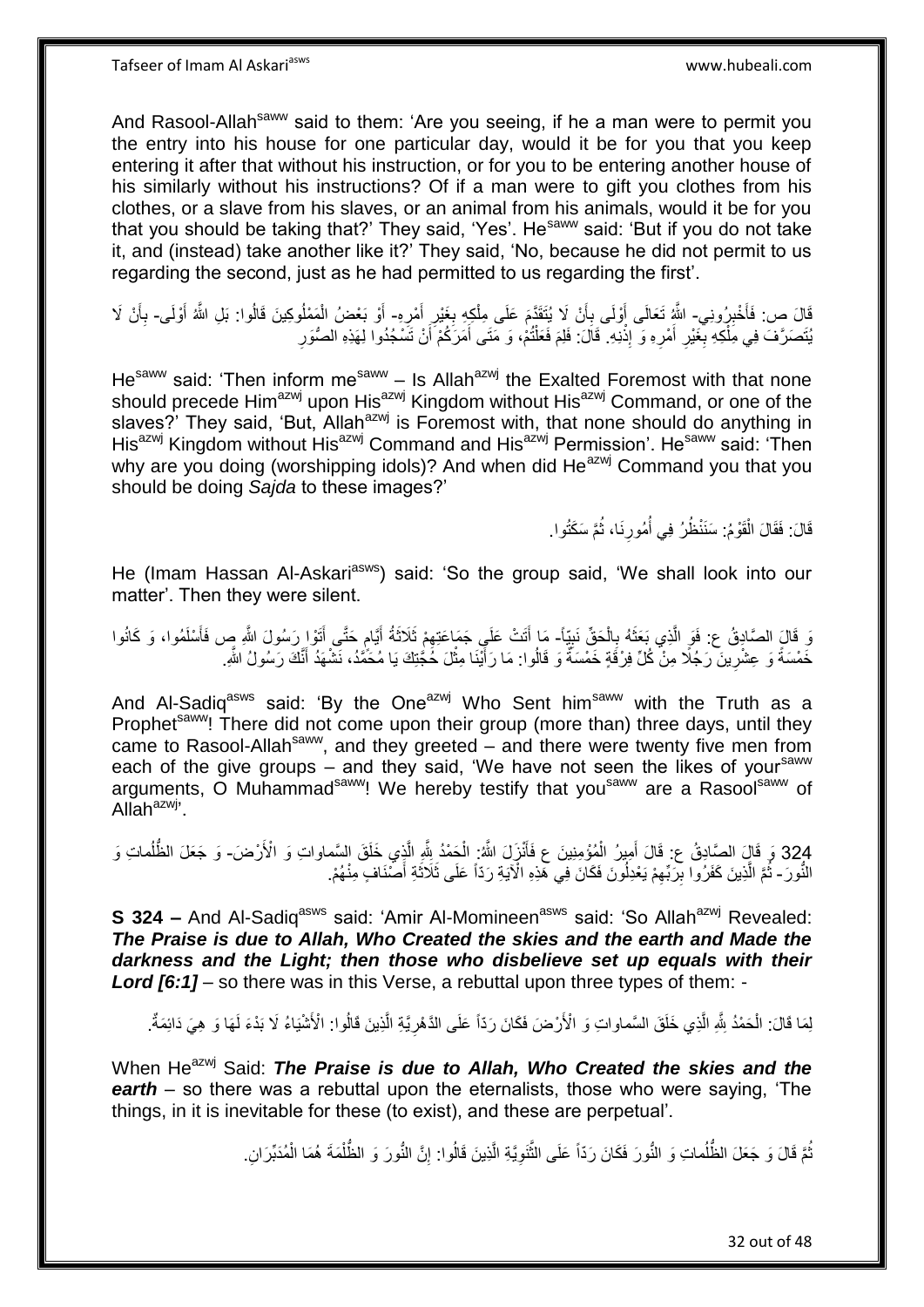Then He<sup>azwj</sup> Said: *and Made the darkness and the Light* – So there was a rebuttal upon the dualists, those who were saying, 'The light and the darkness, these two are the governing forces (of the universe)'.

> نُّمَّ قَالَ ثُمَّ الَّذِينَ كَفَرُوا بِرَبِّهِمْ يَعْدِلُونَ فَكَانَ رَدّاً عَلَى مُشْرِكِي الْعَرَبِ الَّذِينَ قَالُوا: إِنَّ أَوْثَانَنَا آلِهَةٌ. ُ ِ **ِ** ه ُ ْ ِ َ َ ِ ه

Then He<sup>azwj</sup> Said: '*then those who disbelieve set up equals with their Lord [6:1]* – So there was a rebuttal upon the Arab polytheists, those who were saying, 'Our idols are gods'.

> ثُمَّ أَنْزَلَ اللَّهُ تَعَالَى قُلْ هُوَ اللَّهُ أَحَدٌ إِلَى آخِرِ هَا، فَكَانَ فِيهَا رَدّاً عَلَى كُلِ مَنِ ادَّعَى مِنْ دُونِ اللَّهِ ضِدّاً أَوْ نِدّاً. َ ِ ِ َ

Then Allah<sup>azwj</sup> the Exalted Revealed: Say: 'He, Allah is One [6:1] – up to its end. So there was a rebuttal in it upon everyone who claimed from besides Allah $a$ <sup>azwj</sup>, either an opposite or an equal.

قَالَ: فَقَالَ رَسُولُ اللَّهِ صِ لِأَصِحَابِهِ: قُولُوا: إِيَّاكَ نَعْبُدُ أَيْ نَعْبُدُ وَاحِداً لَا نَقُولُ كَمَا قَالَتِ الدَّهْرِيَّةُ: إِنَّ الْأَشْيَاءَ لَا بَدْءَ لِهَا وَ َ ِ ِ ِ ِ هِيَ دَائِمَةٌ، وَ لَا كَمَا قَالَتِ الثَّنَوِيَّةُ الَّذِينَ قَالُواً: إِنَّ النُّورَ وَ الظُّلْمَةَ هُمَا الْمُدَبِّرَانِ، وَ لَا كَمَا قَالَ مُشْرِكُو الْعَرَبِ: إِنَّ أَوْثَانَنَا ِ ه ِ ه َ َ ِ ْ ِ ْ ْ ، آلِ َهةٌ

He<sup>asws</sup> said: 'So Rasool-Allah<sup>saww</sup> said to his<sup>saww</sup> companions: 'Say, '(It is) You<sup>azwj</sup> we worship *[1:5]*' – i.e., we worship One, and do not be saying as the eternalists said, 'The things, it is inevitable for these (to exist), and these are perpetual', nor as the dualists said, those who were saying, 'The light and the darkness, these two are the governing forces (of the universe)', nor as the Arab polytheists said, 'Our idols are gods'.

فَلَا نُشْرِكُ بِكَ شَيْئاً، وَ لَا نَدْعُو مِنْ دُونِكَ إِلَهاً كَمَا يَقُولُ هَؤُلَاءِ الْكُفَّارُ، وَ لَا نَقُولُ كَمَا قَالَتِ الْيَهُودُ وَ النَّصَارَى: إِنَّ لَكَ وَلَداً، ِ  $\frac{1}{2}$ **∶** ِ ْ تَعَالَيْتَ عَنْ ذَلِكَ [عُلُوّاً كَبِيراً]. ُ **!** 

Thus, we neither associate anything with You<sup>azwj</sup>, nor do we call upon a god besides You<sup>azwj</sup>, as these Kafirs are saying, nor are we saying as the Jews and the Christians said that there is a son for You<sup>azwj</sup>. Exalted are You<sup>azwj</sup> from that, Higher, Greater'.

> قَالَ: فَذَلِكَ قَوْلُهُ: وَ قالُوا لَنْ يَدْخُلَ الْجَنَّةَ إِلَّا مَنْ كانَ هُوداً أَوْ نَصار ى. َ ِ ْ ا<br>ا

He (Imam Hassan Al-Askari<sup>asws</sup>) said, 'So these are His<sup>azwj</sup> Words: And they (non-*Muslims), are saying 'He will never enter the Paradise except one who would be a Jew or a Christian'*.

وَ قَالَ غَيْرُهُمْ مِنْ هَؤُلَاءِ الْكُفَّارِ مَا قَالُوا، قَالَ اللَّهُ تَعَالَى: يَا مُحَمَّدُ تِلْكَ أَمانِيُّهُمْ الَّتِي يَتَمَنَّوْنَهَا بِلَا حُجَّةٍ قُلْ هاتُوا بُرْهانَكُمْ وَ َ ْ **∶ ∶** حُجَّتَكُمْ عَلَى دَعْوَاكُمْ إِنْ كُنْتُمْ صَادِقِينَ كَمَا أَتَى مُحَمَّدٌ بِبَرَاهِينِهِ الَّتِي سَمِعْتُمُو هَا ِ ِ ه  $\frac{1}{2}$ َ

And the others from those Kafirs said what they said. Allah<sup>azwj</sup> the Exalted Said: O Muhammad<sup>saww</sup>! **These are their aspirations** – which you are aspiring for with a proof. *Say, 'Give your proof* – and your arguments upon your claims, *if you are truthful'.* [2:111] – just as Muhammad<sup>saww</sup> came with his<sup>saww</sup> proofs which you heard.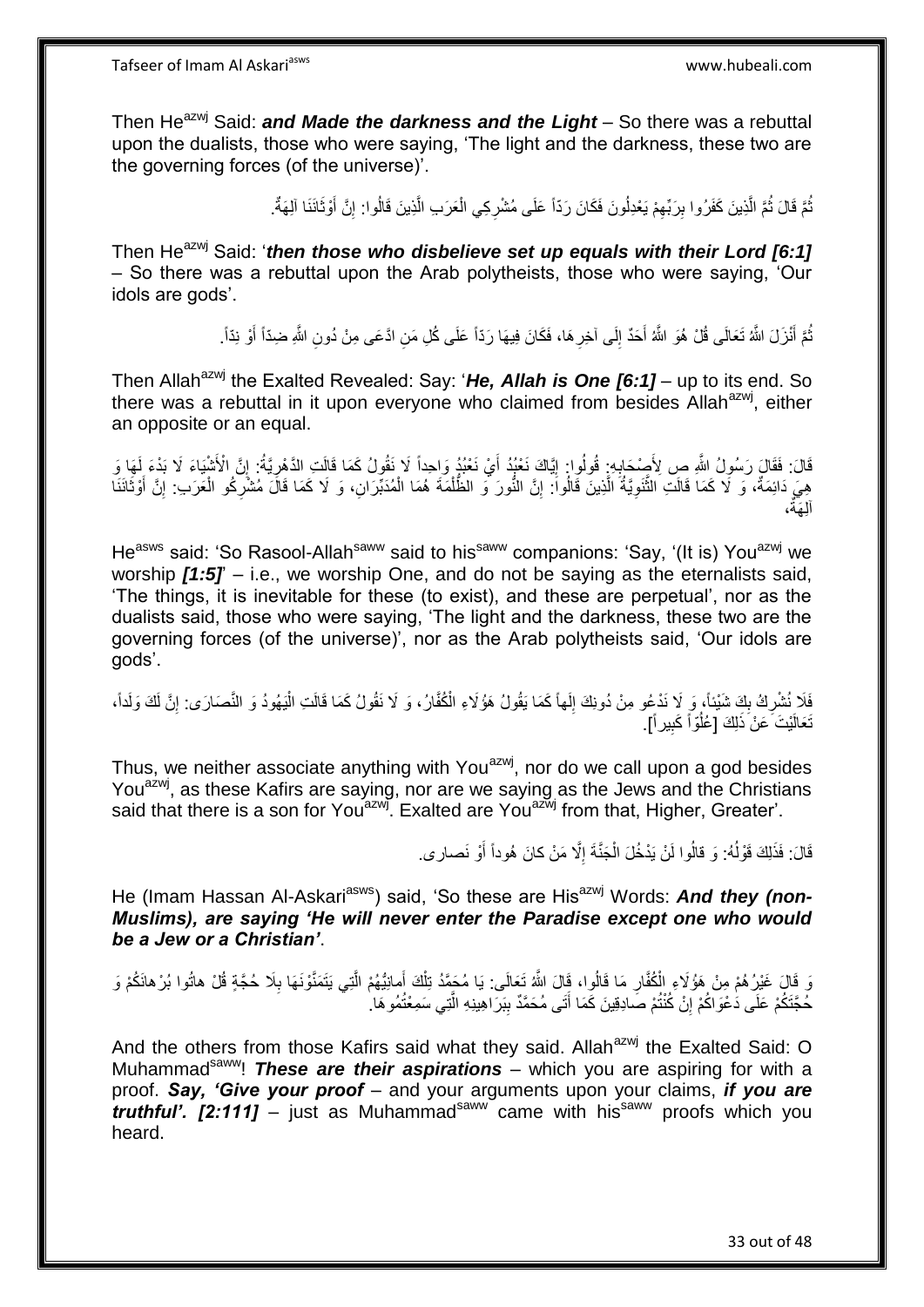نُّمَّ قَالَ: بَلي مَنْ أَسْلَمَ وَجْهَهُ لِلَّهِ يَعْنِي كَمَا فَعَلَ هَؤُلَاءِ الَّذِينَ آمَنُوا بِرَسُولِ اللَّهِ ص لَمَّا سَمِعُوا بَرَاهِينَهُ وَ حُجَجَهُ وَ هُوَ مُحْسِنٌ ُ ِ فِي عَمَلِهِ لِثَّهِ

Then He<sup>azwj</sup> Said: *Yes! The one who submits his face to Allah* – meaning, just as they did, those who believed in Rasool-Allah<sup>saww</sup> when they heard his<sup>saww</sup> proofs and his<sup>saww</sup> arguments, and he is a good doer – in the Knowledge of Allah<sup>azwj</sup>. so for *him would be his Recompense* – his Rewards, *in the Presence of his Lord* – on the Day of Decisive Judgment, *There will neither be fear upon them* – where they used to fear the Kafirs from what they witnessed from the punishments, *nor will they be grieving [2:112]* – during the death, because the glad tidings of the Paradise would come to them.

فَلَهُ أَجْرُهُ ثَوَابُهُ عِنْدَ رَبِّهِ يَوْمَ فَصْلِ الْقَضَاعِ وَ لا خَوْفٌ عَلَيْهِمْ حِينَ يَخَافُ الْكَافِرُونَ مِمَّا يُشَاهِدُونَهُ مِنَ الْعِقَابِ وَ لا هُمْ َ ْ ِ ْ ْ يَحْزَنُونَ عِنْدَ الْمَوْتِ- لِأَنَّ الْبِشَارَةَ بِالْجِنَانِ تَأْتِيهِمْ. ْ ِ ْ ْ ِ ِ ْ َ

*Yes! The one who submits his face to Allah and he is a good doer, so for him would be his Recompense in the Presence of his Lord. There will neither be fear upon them nor will they be grieving [2:112]*

قوله عز و حِل وَ قالَتِ الْيَهُودُ لَيْسَتِ النَّصِارِى عَلى شَيْءٍ وَ قالَتِ النَّصِارى لَيْسَتِ الْيَهُودُ عَلى شَيْءٍ وَ هُمْ يَتْلُونَ الْكِنابَ ا<br>ا ْ ْ كَذلِكَ قالَ الَّذِينَ لا يَعْلَمُونَ مِثْلَ قَوْلِهِمْ فَاللَّهُ يَحْكُمُ بَيْنَهُمْ يَوْمَ الْقِيامَةِ فِيما كانُوا فِيهِ يَخْتَلِفُونَ ْ ِ **ٔ** ه

The Words of the Mighty and Majestic: *And the Jews say: 'The Christians aren't upon anything', and the Christians say: 'The Jews aren't upon anything', and they are reciting the Book. Similar to that, those who are not knowing said similar to their speech. So Allah will Judge between them on the Day of the Judgment regarding what they were differing in. [2:113]*

325 قَالَ الْإِمَامُ عِ قَالَ اللَّهُ تَعَالَى وَ قالَتِ الْيَهُودُ لَيْسَتِ النَّصارى عَلى شَيْءٍ مِنَ الدِّينِ بَلْ دِينُهُمْ بَاطِلٌ وَ كُفُرٌ، وَ قالَتِ ْ النَّصـار ى لَيْسَتِ الْيَهُودُ عَلى شَيْءٍ مِنَ الدِّينِ بَلْ دِينُهُمْ بَاطِلٌ وَ كُفْرٌ وَ هُمْ يَتْلُونَّ الْيَهُودُ الْكِتَابَ التَّوْرَاةَ. ْ ا<br>ا ْ ْ

**S 325 -** The Imam (Hassan Al-Askari<sup>asws</sup>) said: 'Allah<sup>azwj</sup> the Exalted Said: And the Jews say: 'The Christians aren't upon anything' - from the Religion. But their religion is false and *Kufr*. *And the Christians say: 'The Jews aren't upon anything'* – from the Religion. But their religion is false and *Kufr*. *And they* – the Jews - *are reciting the Book* – the Torah.

فَقَالَ: هَؤُلَاءِ وَ هَؤُلَاءِ مُقَلَّدُونَ بِلَا حُجَّةٍ- وَ هُمْ يَتْلُونَ الْكِتَابَ فَلَا يَتَأَمَّلُونَهُ- لِيَعْمَلُوا بِمَا يُوحِبُهُ فَيَتَخَلَّصُوا مِنَ الضَّلَالَةِ. **∶** ِّ َ ْ ه ِ

So he<sup>asws</sup> said: 'These ones and those one are emulating (doing Tagleed) without a proof, and they are reciting the Book, but they are not pondering in order to be acting with what it Obligates, so they would be finished off from the straying.

نُمَّ قَالَ كَذلِكٍ قالَ الَّذِينَ لا يَعْلَمُونَ الْحَقَّ وَ لَمْ يَنْظُرُوا فِيهِ مِنْ حَيْثُ أَمَرَهُمُ اللَّهُ- فَقَالَ بَعْضُهُمْ لِبَعْضٍ- وَ هُمْ مُخْتَلِفُونَ- كَقَوْلِ ه َ الْيَهُودِ وَ النَّصَارَى بَعْضُهُمْ لِبَعْضٍ، هَؤُلَاءِ يُكَفِّرَ هَؤُلَاءِ، وَ هَؤُلَاءِ يُكَفِّرَ هَؤُلَاءِ. :<br>ا

Then He<sup>azwj</sup> Said: *Similar to that, those who are not knowing said* – the Truth, and they did not look into it from where Allah<sup>azwj</sup> is Commanding them. So some of them said to the others – and they were differing – like the words of the Jews and the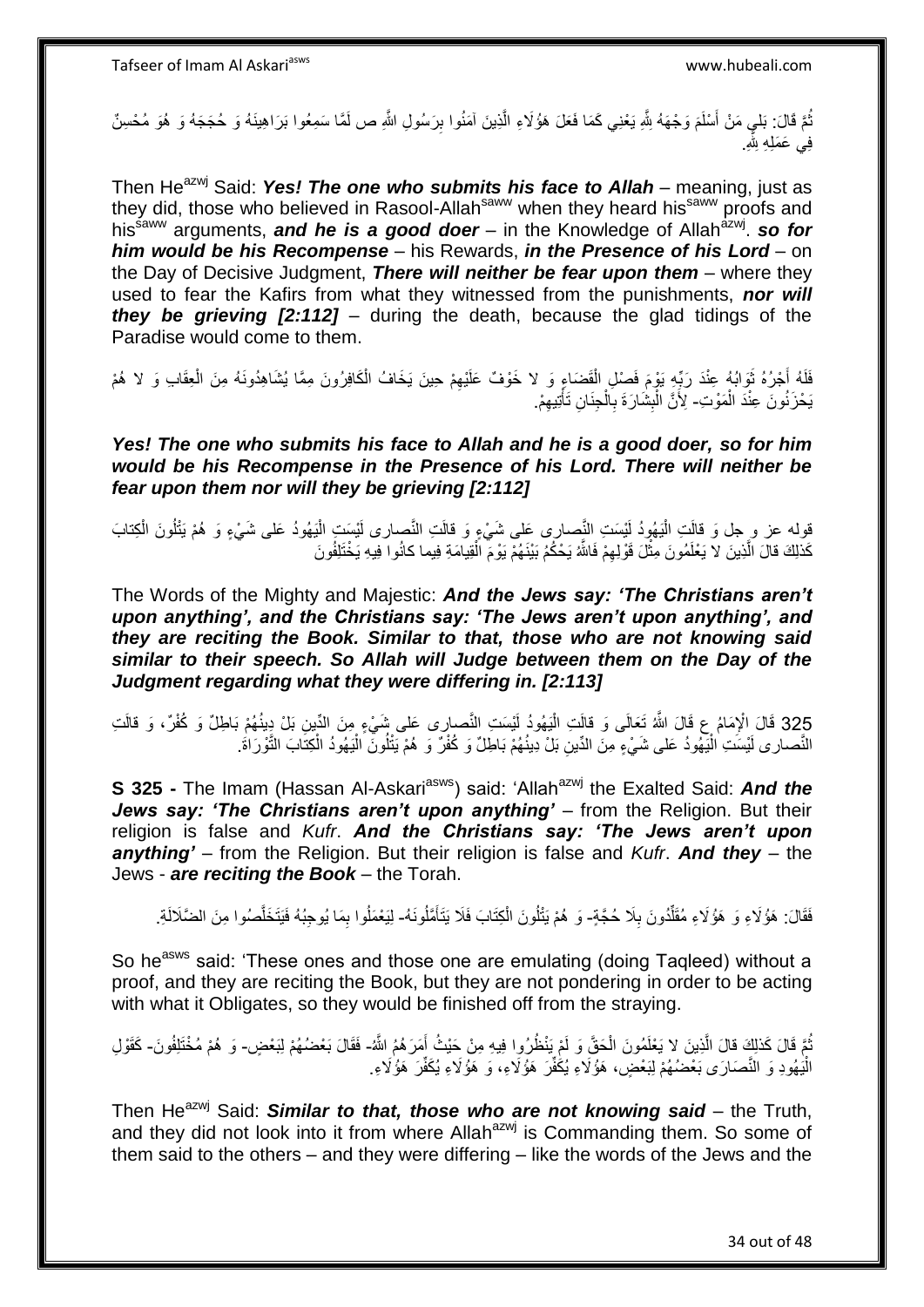Christians, to each other. They (accused) them of *Kufr (disbelief)*, and they (accused) them of *Kufr*.

ثُمَّ قَالَ اللَّهُ تَعَالَى فَاللَّهُ يَحْكُمُ بَيْنَهُمْ يَوْمَ الْقِيامَةِ فِيما كانُوا فِيهِ يَخْتَلِفُونَ فِي الدُّنْيَا يُبَيِّنُ ضَلَالَهُمْ وَ فِسْقَهُمْ، وَ يُجَازِي كُلُّ وَاحِدٍ ْ مِنْهُمْ بِقَدْرِ اسْتِحْقَاقِهِ. **∶ ∣** 

Then Allah<sup>azwj</sup> the Exalted Said: So Allah will Judge between them on the Day of *the Judgment regarding what they were differing in. [2:113]* – in the world, between their straying and their corruption, and He<sup>azwj</sup> will Recompense each one of them in accordance to his entitlement.

وَ قَالَ الْحَسَنُ بْنُ عَلِيٍّ بْنِ أَبِي طَالِبٍ ع: إِنَّمَا أُنْزِلَتٍ الْآيَةُ لِأَنَّ قَوْماً مِنَ الْيَهُودِ، وَ قَوْماً مِنَ النَّصَارَى جَاءُوا إِلَى رَسُولِ اللَّهِ ْ لَ ן∣<br>ֲ ْ لَ **∶** ا<br>ا ِ َ ص فَقَالُوا: يَا مُحَمَّدُ اقْضِ بَيْنَنَا. فَقَالَ ص قُصُّوا َعَلَيَّ قِصَّنَكُمْ.

And Al-Hassan<sup>asws</sup> Bin Ali<sup>asws</sup> Bin Abu Talib<sup>asws</sup> said: 'But rather, the Verse was Revealed because a group from the Jews, and a group from the Christians came over to Rasool-Allah<sup>saww</sup>, and they said, 'O Muhammad<sup>saww</sup>!" Judge between us'. So Rasool-Allah<sup>saww</sup> said: 'Relate your stories to me<sup>saww</sup>'.

ِّقَالَتِ الْيَهُودُ: نَحْنُ الْمُؤْمِنُونَ بِالْإِلَهِ الْوَاحِدِ الْحَكِيمِ وَ أَوْلِيَائِهِ، وَ لَيْسَتِ النَّصَارَى عَلَى شَيْءٍ مِنَ الدِّينِ وَ الْحَقِّ. وَ قَالَتِ ِ ْ ْ لَ ِ ْ :<br>ا ْ النَّصَارَى: بَلْ نَحْنُ الْمُؤْمِنُونَ- بِالْإِلَهِ الْوَاحِدِ الْحَكِيمِ وَ أَوْلِيَانِهِ- وَ لَيْسَتْ هَؤُلَاءِ الْيَهُودُ عَلَى شَيْءٍ مِنَ الْحَقُّ وَ الدِّينِ ِ ْ ْ لَ ِ ْ ْ

The Jews said, 'We are the believers in the God, the One, the Wise, and (we) are His<sup>azwj</sup> friends, and the Christians aren't upon anything from the Religion and the Truth'. And the Christians said, 'But, we are the believers in the God, the One, the Wise, and (we) are His<sup>azwj</sup> friends, and these Jews aren't upon anything from the Truth and the Religion'.

> فَقَالَ رَسُولُ النَّهِ ص: كُلُّكُمْ مُخْطِئُونَ- مُبْطِلُونَ فَاسِقُونَ عَنْ دِينِ النَّهِ وَ أَمْرِهِ. **∶** َ

So Rasool-Allah<sup>saww</sup> said: 'All of you are erring, and falsifying, and are corrupting about the Religion of Allah<sup>azwj</sup> and His<sup>azwj</sup> Command'.

فَقَالَتِ الْيَهُودُ: كَيْفَ نَكُونُ كَافِرِينَ- وَ فِينَا كِتَابُ اللَّهِ النَّوْرَاةُ نَقْرَؤُهُ وَ قَالَتِ النَّصَارَى: كَيْفَ نَكُونُ كَافِرِينَ- وَ فِينَا كِتَابُ اللَّهِ ِ ا<br>ا ِ ه الْإِنْجِيلُ نَقْرَؤُهُ

The Jews said, 'How can we happen to be Kafirs and among us is the Book of Allah<sup>azwj</sup>, the Torah, we are reading it?' And the Christians said, 'How can we happen to be *Kafirs* and among us is the Book of Allah<sup>azwj</sup>, the Evangel, we are reading it?'

نَفَقَالَ رَسُولُ اللَّهِ ص: إِنَّكُمْ خَالَفْتُمْ أَيُّهَا الْيَهُودُ وَ النَّصَارَى كِتَابَ اللَّهِ وَ لَمْ تَعْمَلُوا بِهِ، فَلَوْ كُنْتُمْ عَامِلِينَ بِالْكِتَابَيْنِ- لَمَا كَفَّرَ **∶** ْ َ ِ ْ ِ لَ بَعْضُكُمْ بَعْضاً بِغَيْرِ خُجَّةٍ، لِأَنَّ كُتُبَ اللَّهِ أَنْزَلَهَا شِفَاءً مِنَ الْعَصَى، وَ بَيَاناً مِنَ الضَّلَالَةِ، يَهْدِي الْعَامِلِينَ بِهَا إِلَى صِرَاطٍ ْ َ ِ ِ لَ ِ ِ ْ مُسْتَقِيمٍ، كِتَابُ اللَّهِ إِذَا لَمْ تَعْمَلُوا بِهِ كَانَ وَبَالًا عَلَيْكُمْ، وَ حُجَّةُ اللَّهِ إِذَا لَمْ تَنْقَادُوا لَهَا- كُنْتُمْ لِلَّهِ عَاصِينَ وَ لِسَخَطِهِ مُتَعَرِّضِينَ م ِ

So Rasool-Allah<sup>saww</sup> said: 'You are opposing, O you Jews and Christians, the Book of Allah<sup>azwj</sup> and are not acting by it. So if you had been acting with the two Books, you would not have (accused) each other of *Kufr* without a proof, because the Books, Allah<sup>azwj</sup> Reveals these as a healing from the blindness, and as a clarification from the straying. He $^{azmj}$  Guides the ones acting by it to the Straight Path. A Book of Allah $a^{2xy}$ , when you are not acting by it, would bear evil results upon you all, and a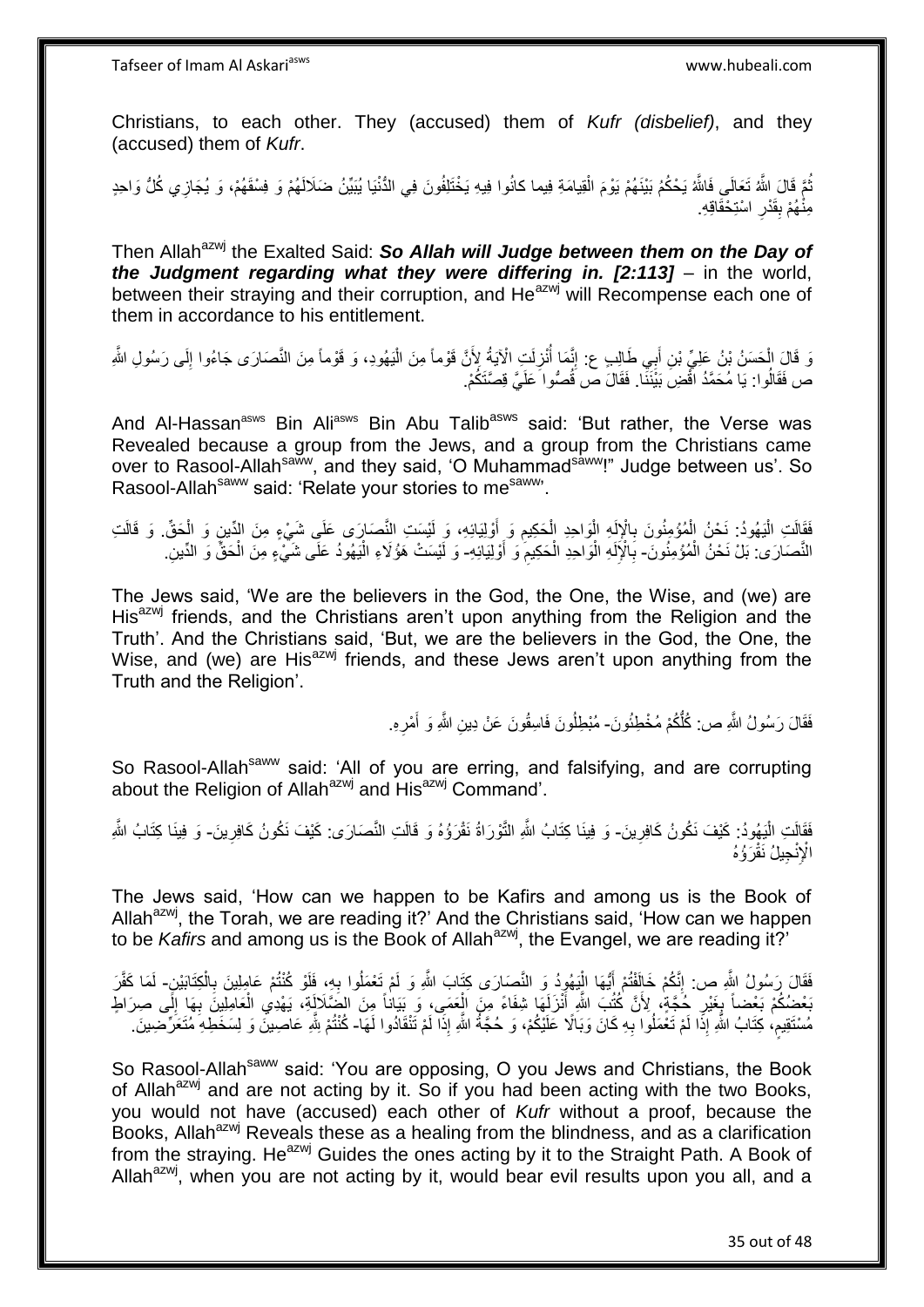proof of Allah<sup>azwj</sup>, when you are not driven to it, you would disobedient to Allah<sup>azwj</sup>, and be exposed to His<sup>azwj</sup> Wrath'.

نُّمَّ أَقْبَلَ رَسُولُ النَّهِ ص عَِلَى الْيَهُودِ فَقَالَ: احْذَرُوا أَنْ يَذَالَٕكُمْ بِخِلَافٍ أَمْرِ اللَّهِ وَ بِخِلَافٍ كِتَابِهِ مَا أَصَابَ أَوَائِلَكُمُ الَّذِينَ قَالَ اللَّهُ ِ **∶** َ **∶** َ :<br>ا َ ُ ه َ َ **∶** تَعَالَى فِيهِمْ فَبَدَّلَ الَّذِينَ ظَلَمُوا قَوْلًا غَيْرَ الَّذِي قِيلَ لَهُمْ وَ أُمِرُوا بِأَنْ يَقُولُوَهُ. ِ ه ه َ ِ ا<br>ا

Then Rasool-Allah<sup>saww</sup> turned to face the Jews, and he<sup>saww</sup> said: 'Be cautioned of attaining by opposing the Command of Allah<sup>azwj</sup> and opposing His<sup>azwj</sup> Book, what your earlier ones were hit with, those whom Allah<sup>azwj</sup> Said regarding them: **But those** *who were unjust replaced it for a word other than that which had been Said to them*, and instruct (others) that they should be saying it.

قَالَ اللَّهُ تَعَالَى فَأَنْزَلْنا عَلَى الَّذِينَ ظَلَمُوا رِجْزاً مِنَ السَّماءِ عَذَاباً مِنَ السَّمَاءِ طَاعُوناً نَزَلَ بِهِمْ، فَمَاتَ مِنْهُمْ مِائَةٌ وَ عِشْرُونَ<br>نَقْلُ اللَّهُ تَعَالَى فَأَنْزَلْنا عَلَى الَّذِ ِ ِ ه ْ َ أَلْفاً، ثُمَّ أَخَذَهُمْ بَعْدُ قِبَاعٌ فَمَاتَ مِنْهُمْ مِائَةٌ وَ عِشْرُونَ أَلْفاً أَيْضاً، َ ا ماہ<br>سال ْ َ َ ْ َ

Allah<sup>azwj</sup> the Exalted Said: so We Sent upon those who were unjust, a plague *from the sky, due to what they were corrupting [2:59]* – a Punishment from the sky, a plagued descended upon them, so one hundred and twenty thousand of them died. Then they were seized afterwards with a pestilence, and one hundred and twenty thousand of them died as well.

وَ كَانَ خِلَافُهُمْ أَنَّهُمْ لَمَّا بَلَغُوا الْبَابَ- رَأَوْا بَاباً مُرْتَفِعاً فَقَالُوا: مَا بَالْنَا نَحْتَاجُ إِلَى أَنْ نَرْكَعَ عِنْدَ الدُّخُولِ هَاهُنَا، ظَنَنًا أَنَّهُ بَابٌ :<br>ا َ َ ∣∣<br>∶ ُ َ مُتَطَأْمِنٌ لَا بُدَّ مِنَ الرُّكُوعِ فِيهِ، وَ هَذَا بَابٌ مُرْتَفِعٌ، وَ إِلَى مَتَى يَسْخَرُ بِنَا هَؤُلَاءِ يَعْنُونَ مُومَسَى ثُمَّ يُوشَعَ بْنَ نُونٍ وَ يُسْجِدُونَنَا .<br>ا ُ  $\frac{1}{2}$ ِ فِي الْأَبَاطِيلِ،

And it was so that they posterity, whenever they reached the door (Door of Hitta), they saw a high door. So they said, 'What is the matter with us being needy to bow during the entry over here? We thought that it would be a low door, it being inevitable to bow during (entering) it, and this is a high door, and up to when will they<sup>as</sup> mock with us?' – meaning Musa<sup>as</sup>, then Yoshua Bin Noon<sup>as</sup>, and they<sup>as</sup> were getting us to prostrate falsely'.

وَ جَعَلُوا أَسْتَاهَهُمْ نَحْوَ الْبَابِ، وَ قَالُوا بَدَلَ قَوْلِهِمْ حِطَّةٌ الَّذِي أُمِرُوا بِهِ. هطا سمقانا يَعْنُونَ حِنْطَةً حَمْرَاءَ، فَذَلِكَ تَبْدِيلُهُمْ. **∶** ُ ه ِ ْ َ ا<br>ا

And they went near the door, and they were saying a replacement word instead of 'Hitta' which they had been Commanded with, 'Hitta Samqana', meaning red wheat. So that was their alteration.

326 وَ قَالَ أَمِيرُ الْمُؤْمِنِينَ عِ فَهَوْٰلَاءِ بَنُو إِسْرَائِيلَ نُصِبَ لَهُمْ بَابُ حِطَّةٍ وَ أَنْتُمْ يَا مَعْشَرَ أُمَّةٍ مُحَمَّدٍ نُصِبَ لَكُمْ بَابُ حِطَّةِ ْ َ َُ ِ أَهْلِ بَيْتِ مُحَمَّدٍ ص، وَ أُمِرْنَٰمْٓ بِاتَّبَاعِ هُدَاهُمۡ وَ لُزُومِ طَرِيقَتِهِمْۥ لِيَغْفِرَ [لَكُمْ] بِذَلِكَ خَطَايَاكُمْ وَ ذُنُوبَكُمْ، وَ لِيَزْدَادَ الْمُحْسِنُونَ ِ ِ ِ ِ ِ ِ<br>ا ْ ِمنْ ُكْم،

**S 326 –** And Amir Al-Momineen<sup>asws</sup> said: 'So they were the Children of Israel for whom the Door of Hitta was established, and you, O community of Muhammad<sup>saww</sup>! There has been established for you all a Door of Hitta, being the People<sup>asws</sup> of the Household of Muhammad<sup>saww</sup>, and you have been Commanded with following their<sup>asws</sup> guidance, and necessitating to their<sup>asws</sup> ways, in order for your mistakes and your sins to be Forgive for you due to that, and for the increase for the good doers from you.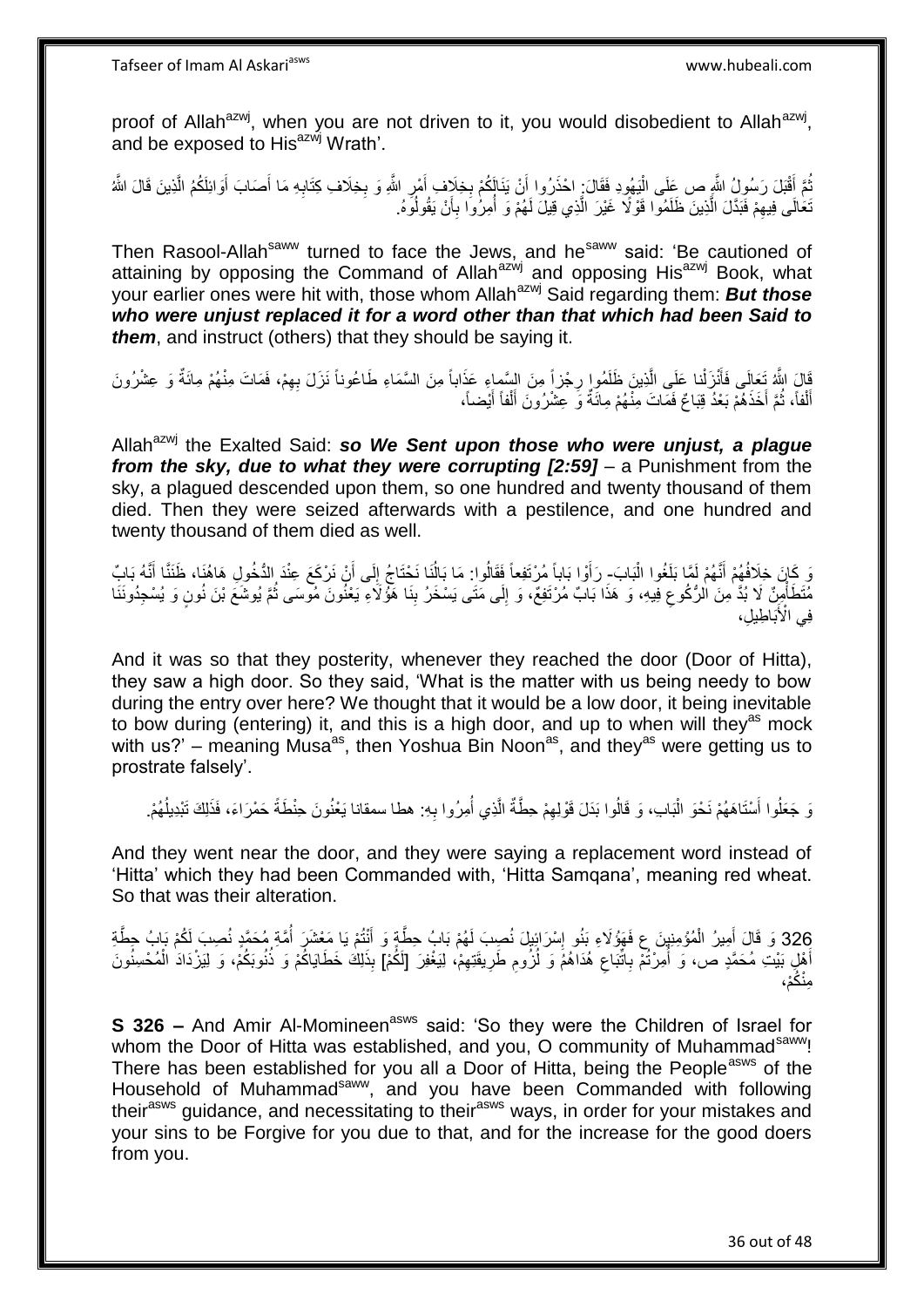نَ بَابُ حِطَّتِكُمْ أَفْضَلُ مِنْ بَابِ حِطَّتِهِمْ، لِأَنَّ ذَلِكَ [كَانَ] بَابَ خَشَبٍ، وَ نَحْنُ النَّاطِقُونَ الصَّادِقُونَ الْمُرْتَضَوْنَ الْهَادُونَ ِ َ ْ ْ ُ أَفَاضِلُونَ، كَمَا قَالَ رَسُولُ اللَّهِ ص: «إِنَّ النُّجُومَ فِي السَّمَاءِ أَمَانٌ مِنَ الْغَرَّقِ، وَ إِنَّ أَهْلَ بَيْنِي أَمَانٌ لِأُمَّنِي مِنَ الضَّلَالَةِ فِي ْ َ َ ِ ْ َ ِ أَدْيَانِهِمْ، لَا يَهْلِكُونَ (فِيهَا مَا دَامَ فِيهِمْ) مَنْ يَتَّبِعُونَ هَذَّيَهُ وَ سُنَّتَهُ». ِ ِ ِ

And your Door of Hitta is superior than their Door of Hitta, because that was a door (made out) of wood, and we<sup>asws</sup> are the speaking, the truthful, the Chose ones, the guides, the meritorious ones, just as Rasool-Allah<sup>saww</sup> said: 'The stars in the sky are a security from the drowning, and the People<sup>asws</sup> of my<sup>saww</sup> Household are a security from the drowning, and the People<sup>asws</sup> of my<sup>saww</sup> Household are a security for my<sup>saww</sup> community from the straying in their religions. They will not be destroyed in it for as long as among them in one<sup>asws</sup> they would be following his<sup>asws</sup> guidance and his<sup>asws</sup> Sunnah.

أَمَا إِنَّ رَسُولَ اللَّهِ ص قَدْ قَالَ: «مَنْ أَرَادَ أَنْ يَحْيَا حَيَاتِي، وَ أَنْ يَمُوتَ مَمَاتِي، وَ أَن ِ َ ه ْ َ اُ َ اُ يُمْسِكَ قَضِيبِاً غَرَسَهُ بِبَدِهِ- وَ قَالَ لَهُ: كُنْ فَكَانَ، فَلْيَتَوَلَّ عَلِيَّ بْنَ أَبِي طَالِبٍ عِ، وَ لْيُوَالِ وَلِيَّهُ، وَ لْيُعَادِ عَدُوَّهُ، وَ لْيَتَوَلَّ ذُرِّيَّتَهُ ِ ْ ْ :<br>ا َ :<br>ا الْفَاضِلِينَ الْمُطِيعِينَ بِثَّهِ مِنْ بَعْدِهِ، فَإِنَّهُمْ خُلِقُوا مِنْ طِينَتِي، وَ رُزِقُواَ فَهْمِي وَ عِلْمِي، **∶** ِ ْ ْ

As for Rasool-Allah<sup>saww</sup>, so he<sup>saww</sup> has said: 'The one who wants that he should live my<sup>saww</sup> life, and that he should die my<sup>saww</sup> passing away, and that he should settle in the Paradise which my<sup>saww</sup> Lord<sup>azwj</sup> Promised me<sup>saww</sup>, and that he should hold a branch which He<sup>azwj</sup> Planted with His<sup>azwj</sup> Hand, and Said to it: "Be!" So it became, then let him befriend Ali<sup>asws</sup> Bin Abu Talib<sup>asws</sup>, and befriend his<sup>asws</sup> friends, and be inimical to his<sup>asws</sup> enemies, and let him befriend his<sup>asws</sup> offspring, the meritorious ones, the ones obedient to Allah<sup>azwj</sup>, from after him<sup>asws</sup>, for they<sup>asws</sup> have been Created from my<sup>saww</sup> essence, and have been Graced my<sup>saww</sup> understanding and mv<sup>saww</sup> knowledge.

> فَوَيْلٌ لِلْمُكَذِّبِ بِفَضْلِهِمْ مِنْ أُمَّتِي الْقَاطِعِينَ فِيهِمْ صِلَتِي، لَا أَنَالَهُمُ اللَّهُ شَفَاعَتِي.» ْ ِ ْ ،<br>ا ِ **∣** َ

Therefore, woe be unto the beliers of their<sup>asws</sup> merits from my<sup>saww</sup> community, the ones cutting off my<sup>saww</sup> relationship regarding them<sup>asws</sup>! May Allah<sup>azwj</sup> not Let them attain my<sup>saww</sup> intercession'.

327 وَ قَالَ أَمِيرُ الْمُؤْمِنِينَ ع فَكَمَا أَنَّ بَعْضَ بَنِي إِسْرَائِيلَ أَطَاعُوا فَأُكْرِمُوا، وَ بَعْضَهُمْ عَصَوُا فَعُذِّبُوا، فَكَذَلِكَ تَكُونُونَ أَنْتُمْ. **ٔ** َ ْ َ ُِ َ

**S 327 –** And Amir Al-Momineen<sup>asws</sup> said: 'So, just as some of the Children of Israel obeyed and were Honoured, and some of them disobeyed and they were Punished, similar to that, you should become'.

قَالُوا: فَمَنِ الْعُصَاةُ يَا أَمِيرَ الْمُؤْمِنِينَ قَالَ عِ: الَّذِينَ أُمِرُوا بِتَعْظِيمِنَا أَهْلَ الْبَيْتِ، وَ تَعْظِيمِ حُقُوقِنَا، فَخَالَفُوا ذَلِكَ، وَ عَصَوْا وَ ْ َ **∣** ُ ه ْ َ ْ **e** جَحَدُوا حُقُوقَنَا وَ اسْتَخَفُّوا بِهَا، وَ قَتَلُوا أَوْلَاَدْ رَسُولِ اللَّهِ صَ الَّذِينَ أُمِرُوا بِإِكْرَامِهِمْ وَ مَحَبَّتِهِمْ. **∶** ِ ِ ן, ِ ُ ه

They said, 'So who are the disobeyers, O Amir Al-Momineen<sup>asws</sup>?' He<sup>asws</sup> said: Those that were Commanded with revering us<sup>asws</sup>, the People<sup>asws</sup> of the Household, and revering our<sup>asws</sup> rights, but they opposed that, and disobeyed and rejected our<sup>asws</sup> rights, and they considered lightly with it, and they killed the children of Rasool-Allah<sup>saww</sup>, those whom they had been Commanded with honouring them and loving them'.

قَالُوا: يَا أَمِيرَ الْمُؤْمِنِينَ وَ إِنَّ ذَلِكَ لَكَائِنٌ قَالَ ع: بَلَى خَبَراً حَقّاً، وَ أَمْراً كَائِناً، سَيَقْتُلُونَ وَلَدَيَّ هَذَيْنِ الْحَسَنَ وَ الْحُسَيْنَ ع ِ ْ َ ْ ْ َ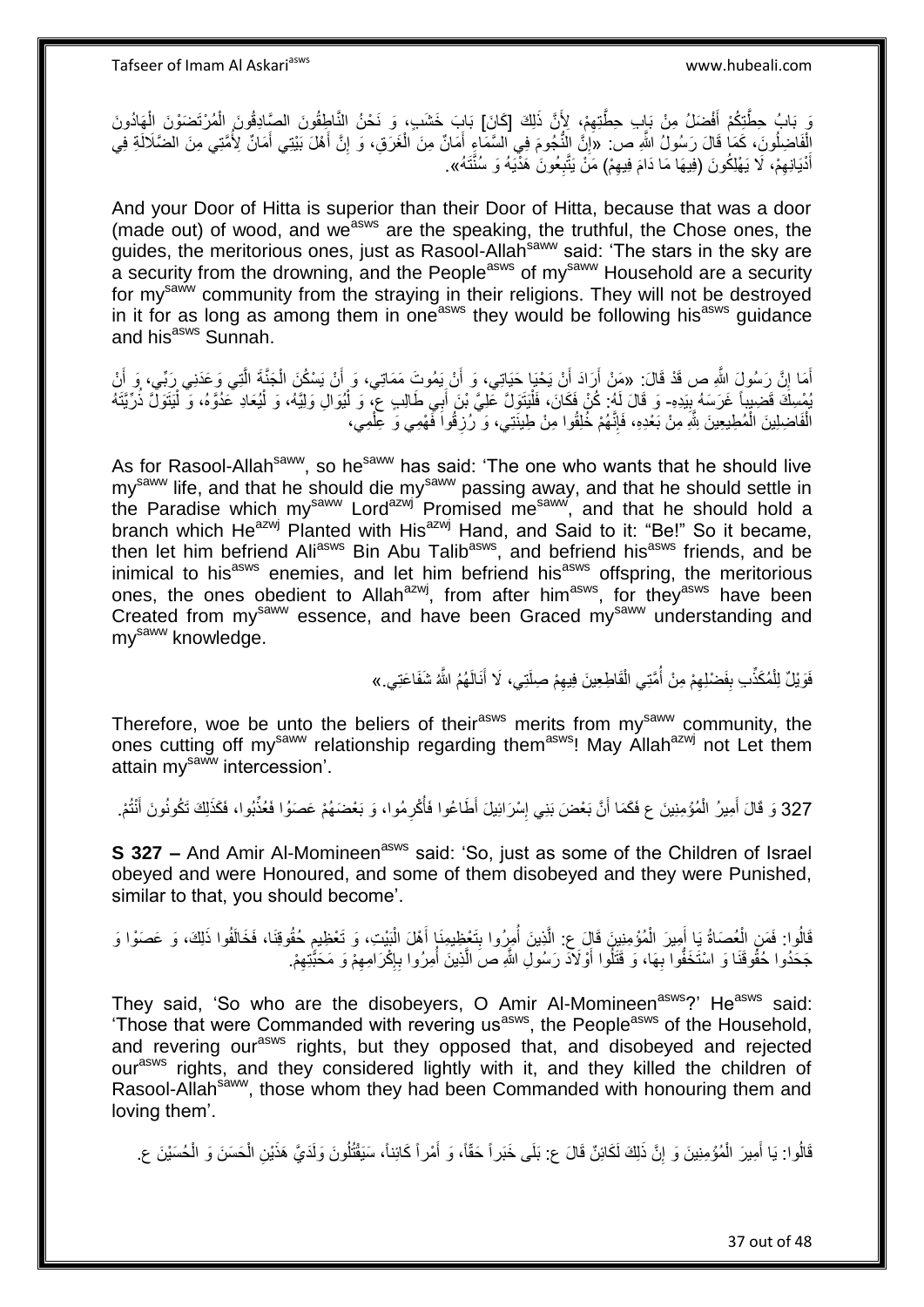They said, 'O Amir Al-Momineen<sup>asws</sup>! And that would be happening?' He<sup>asws</sup> said: 'Yes! (It is) a true news, and a matter to happen. They will be killing these two children of mine<sup>asws</sup>, Al-Hassan<sup>asws</sup> and Al-Husayn<sup>asws</sup>'.

ُّمَّ قَالَ أَمِيرُ الْمُؤْمِنِينَ ع: وَ سِّيُصِيبُ [أَكْثَرَ] الَّذِينَ ظَلَمُوا رِجْزاً فِي الدُّنْيَا بِسُيُوفِ [بَعْضِ] مَنْ يُسَلِّطُ اللَّهُ تَعَالَى عَلَيْهِمْ-ِ ِ ه َ َ ْ َ ِ ِ لِالْتِقَامِ بِما كانُوا يَفْسُقُونَ كَمَا أَصَابَ بَنِيِّ إِسْرَائِيلَ الرِّجْزَ . <u>׀</u> َ

Then Amir Al-Momineen<sup>asws</sup> said: 'And most of those who are unjust would be hit by a punishment in the world by the swords of someone who whom Allah<sup>azwj</sup> the Exalted would Cause to overcome upon them for the revenge due to what they were corrupting, just as the Children of Israel were hit by the punishment'.

> قِيلَ: وَ مَنْ هُوَ قَالَ: غُلَامٌ مِنْ ثَقِيفٍ، يُقَالُ لَهُ «الْمُخْتَارُ بْنُ أَبِي عُبَيْدٍ». ة<br>أ ِ َ ْ

It was said, 'And who is he?' He<sup>asws</sup> said: 'A boy from Saqeef called Al-Mukhtar Bin Abu Ubeyd'.

ِّ قَالَ عَلِيُّ بْنُ الْحُسَيْنِ عِ ۖ فَكَانَ ذَلِكَ بَعْدَ قَوْلِهِ هَذَا بِزَمَانٍ. وَ إِنَّ هَذَا الْخَبَرَ اتَّصَلَ بِالْحَجَّاجِ بْنِ يُوسُفَ عَلَيْهِ لَعَائِنُ الشَّرِ مِنْ ْ ِ :<br>ا ِ ْ **∶** ْ ِ فَوْلِ عَلِيٍّ بِّنِ الْحُسَيْنِ عَ فَقَالَ: أَمَّا رَسُولُ اللَّهِ فَمَا قَالَ هَذَاً، وَ أَمَّا عَلِيُّ بْنُ أَبِي طَالِبٍ فَأَنَا أَشْكُ هَلْ حَكَاهُ عَنْ رَسُولِ اللَّهِ، وَ َ َ َ َ َ أَهَّا عَلِيُّ بْنُ الْحُسَيْنِ فَصَبِيٌّ مَغْرُورٌ ، يَقُولُ الْأَبَاطِيلَ وَ يُغِرُّ بِهَا مُتَّنِعُوهُ، اطْلُبُوا ۖ إِلَيَّ الْمُخْتَارَ ـ لَ ِ ُ ِ ِ ِ ْ َ ْ

And Ali<sup>asws</sup> Bin Al-Husayn<sup>asws</sup> said: 'So that happened after these words of his<sup>asws</sup> by a (long) time. And that news was transmitted by Al-Hajjaj Bin Yusuf<sup>la</sup>, may the Curses of Allah<sup>azwj</sup> be upon him $A^{\text{in}}$  – from the words of Ali<sup>asws</sup> Bin Al-Husayn<sup>asws</sup>. So he<sup>la</sup> said: 'As for Rasool-Allah<sup>saww</sup>, so he<sup>saww</sup> did not say this. And as for Ali<sup>asws</sup> Bin Abu Talib<sup>asws</sup>, so I<sup>la</sup> am doubtful whether he<sup>asws</sup> related it from Rasool-Allah<sup>saww</sup>. And as for Ali<sup>asws</sup> Bin Al-Husayn<sup>asws</sup>, so he<sup>asws</sup> is a proud boy. He<sup>asws</sup> is saying the falsities and is deceiving by it the ones who follow him<sup>asws</sup>. Seek Al-Mukhtar to (bring him to) me!'

فَطُلِبَ، وَ أُخِذَ فَقَالَ: قَدَّمُوهُ إِلَى النَّطْعِ وَ اضْرِبُوا عُنُقَهُ- فَأُتِيَ بِالنَّطْعِ فَبُسِطَ وَ أُنْزِلَ عَلَيْهِ الْمُخْتَارُ، ثُمَّ جَعَلَ الْغِلْمَانُ يَجِيئُونَ وَ ِ ِ ِ **ٍ** ر<br>أأ ِ ِ ا<br>أ ْ ْ ُ ْ يَذْهَبُونَ لَا يَأْتُونَ بِالسَّيْفِ. ِ ْ ْ

So he was sought and seized. So he (Hajjaj<sup>la</sup>) said, 'Proceed him to the thick leather and strike his neck off!' So they brought the thick leather and spread it out, and Al-Mukhtar was descended upon it. Then the servants kept coming and going, not coming with the sword.

> قَالَ الْحَجَّاجُ: مَا لَكُمْ قَالُوا: لَسْنَا نَجِدُ مِفْتَاحَ الْخِزَانَةِ، وَ قَدْ ضَاعَ مِنًا، وَ السَّنْفُ فِي الْخِزَانَةِ. ْ ْ ْ

Al-Hajjaj<sup>la</sup> said, 'What is the matter with you?' They said, 'We cannot find the keys of the treasury, and these have been lost from us, and the sword is in the treasury'.

فَقَالَِ الْمُخْتَارُ : لَنْ تَقْتُلَنِي، وَ لَنْ يَكْذِبَ رَسُولُ اللَّهِ ص، وَ لَئِنْ قَتَلْتَنِي لَيُحْيِينِي اللَّهُ- حَتَّى أَقْتُلَ مِنْكُمْ ثَلاَثُمانَةٍ وَ ثَلاثَةً وَ ثَمَانِينَ ِ ْ لَ َ َ َ َ . فاً ل أ ْ َ

So Al-Mukhtar said, 'You<sup>la</sup> will never (be able to) kill me, and never (be able to) belie Rasool-Allah<sup>saww</sup>! And even if you<sup>la</sup> do kill me, Allah<sup>azwj</sup> would Revive me until I kill from you all three hundred and eighty three thousand'.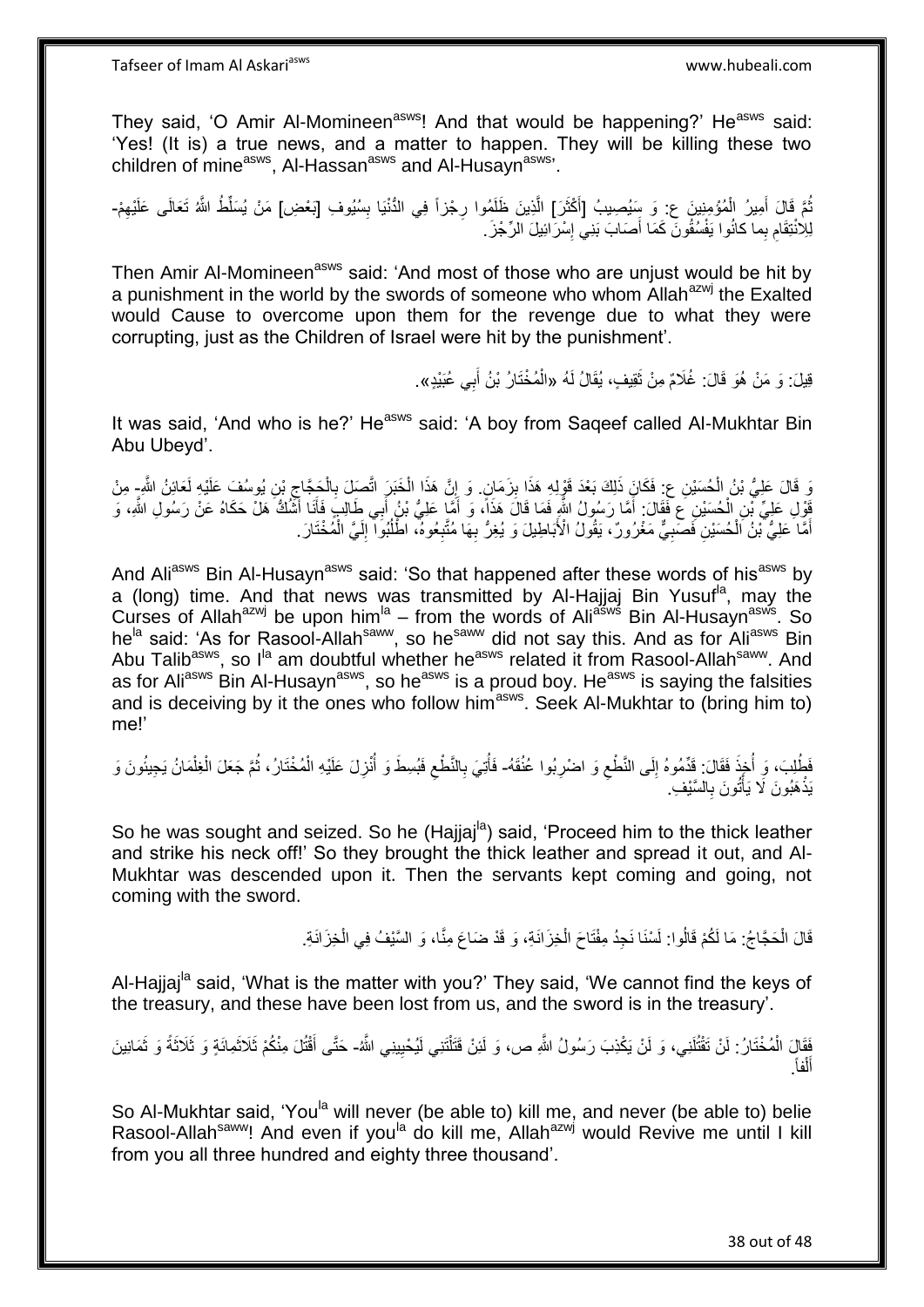فَقَالَ الْحَجَّاجُ لِبَعْضِ حُجَّابِهِ: أَعْطِ السَّيَّافَ سَيْفَكَ يَقْتُلْهُ بِهِ. َ ِ ْ ِ ْ

So Al-Hajjaj<sup>la</sup> said to one of his<sup>la</sup> guards, 'Give the executioner your sword he can kill him with it!'

فَأَخَذَ السَّيَّافُ بِسَيْفِهِ فَجَاءَ لِيَقْتُلَهُ بِهِ، وَ الْحَجَّاجُ يَحُثُّهُ وَ يَسْتَعْجِلُهُ، فَبَيْنَا هُوَ فِي تَدْبِيرِهِ إِذْ عَثَرَ وَ السَّنْفُ فِي يَدِهِ، وَ أَصَابَ<br>ذَيَذِ السَّنَّافُ بِسَيِّئَةٍ ٔ<br>ا ُّ ْ ِ لَ ِ َ َ َ **ٔ** ِ ِ السَّيْفُ بَطْنَهُ، فَشَقَّهُ وَ مَاتَ، وَ جَاءَ بِسَيَّافٍ آخَرَ، وَ أَعْطَاهُ السَّيْفَ فَلَمَّا رَفَعَ يَدَهُ لِيَضَّرِبَ عُثُقَهُ- لَاَغَتْهُ عَقْرَبٌ وَ سَقَطَ فَمَاتَ، ِ َ **!** لَ ْ فَنَظَرُوا وَ إِذَا الْعَقْرَبُ، فَقَتَلُوهُ<sub>.</sub> ُ

So the executioner took his sword and came over to kill him (Al-Mukhtar) with it, and Al-Hajjaj<sup>la</sup> was urging him on and hastening him. So while he (the executioner) was in his procedure, when he stumbled and the sword was in his hand, and the sword hit his belly and split it, and he died. And they came with another executioner, and gave him the sword. But when he raised his hand to strike off his neck – a scorpion stung him and he fell down dead. So, they looked around and there was the scorpion, and they killed it.

ْفَقَالَ الْمُخْتَارُ: يَا حَجَّاجُ إِنَّكَ لَنْ تَقْدِرَ عَلَى قَتْلِي، وَيْحَكَ يَا حَجَّاجُ أَ مَا تَذْكُرُ- مَا قَالَ نِزَارُ بْنُ مَعَدٍّ بْنِ عَدْنَانَ لِسَابُورَ ذِي **ٔ** َ ِ الْأَكْتَافِ حِينَ [كَانَ] يَقْتُلُ الْعَرَبَ، وَ يَصْطَلِّمُهُمْ- فَأَمَرَ نِزَالٌ [وُلْدَهُ] فَوُضِعَ فِي زِنْبِيلٍ فِي طَرِيقِهِ، فَلَمَّا رَآهُ قَالَ لَهُ: مَنْ أَنْتَ ْ ْ اُ ِ ِ ِ َ

So Al-Mukhtar said. 'O Haijaj<sup>la</sup>! You will never be able upon killing me. Woe be unto you<sup>la</sup>, O Hajjaj<sup>la</sup>! Do you not recall what Nizar Bin Ma'ad Bin Adnan said to Sabour Zil Aktaaf, when he was killing the Arabs, and uprooting them, so Nizar instructed his son, so he placed a frail one in his way. So when he saw him, said to him, 'Who are you?'

قَالَ: أَنَا رَجُلٌ مِنَ الْعَرَبِ، أُرِيدُ أَنْ أَسْأَلُكَ لِمَرتَقَتُلُ هَؤُلَاءٍ الْعَرَبَ وَ لَا ذُنُوبَ لَهُمْ إِلَيْكَ، وَ قَدْ قَتَلْتَ الَّذِينَ كَانُوا مُنْنِبِينَ وَ فِي َ لَ ِ ْ لَ َ َ اً ِ ُ ِ **ٔ** ه عَمَلِكَ مُفْسِدِينَ قَالَ: لِأَنِّي وَجَدْتُ فِي الْكُتُبِ أَنَّهُ يَخْرُجُ مِنْهُمْ رَجُلٌ يُقَالُ لَهُ «مُحَمَّدُ»َ يَدَّعِي النُّبُوَّة، فَيُزِيلُ دَوْلَةَ مُلُوكَ الْأَعَاجِمِ ِ **ٍ** نَ يُفْنِيهَا، فَأَنَا أَقْتُلُهُمْ حَتَّى لَا يَكُونَ مِنْهُمْ ذَلِكَ الرَّجُلُ. ُ َ َ

He said, 'I am a man from the Arabs, intending to ask you, why you are killing these Arabs and there is no crime to them towards you, and you have already killed those who were against you and mischievous in your knowledge?' He said, 'Because I found in the Books that there would be coming out from them, a man called Muhammad<sup>saww</sup> claiming the Prophet-hood, so the governments of the non-Arab kings would decline and they would perish. Therefore, I would be killing them until there does not happen to be from them, that man<sup>saww</sup>.

[قَالَ:] فَقَالَ لَهُ نِزَارٌ: لَئِنْ كَانَ مَا وَجَدْتَهُ مِنْ كُتُبِ الْكَذَّابِينَ، فَمَا أَوْلَاكَ أَنْ تَقْتُلَ الْبِرَاءَ غَيْرَ الْمُذْنِبِينَ [بِقَرْلِ الْكَاذِبِينَ]! وَ إِنْ ِ ْ ِ ِ **ٔ** ْ ِ ْ َ اُ ِ ْ ِ كَانَ ذَٰلِكَ مِنْ قَوْلِ الصِّادِقِينَ، فَإِنَّ اللَّهَ سُبْحَانَهُ سَيَحْفَظُ ذَلِكَ إِلْأَصْلَ- الَّذِي يَخْرُجُ مِنَّهُ هَذَا الرَّجُلُ، وَ لَنَّ تَقْدِرَ عَلَى إِبْطَالِهِ وَ ا َ ِ يُجْرِي قَضَاءَهُ وَ يُنْفِذُ أَمْرَهُ، وَ لَوْ لَمْ يَبْقَ مِنْ جَمِيعِ الْعَرَبِ إِلَّا وَاحِدٌ. ِ ْ ِ َ

He (Al-Mukhtar) said, 'So Nizar said to him, 'If it was so that what you found was from the Books of the liars, so it is not for you that you kill the righteous ones, without any crimes, by the words of the liars! And, if that was from the words of the truthful, then Allah<sup>azwj</sup>, Glory is for Him<sup>azwj</sup>, would Protect that root from which that man<sup>saww</sup> is to come from, and you will never be able upon invalidating it, and His<sup>azwj</sup> Ordainment will occur and His<sup>azwj</sup> Command will be implemented, and even if there does not remain from the entirety of the Arabs, except for one'.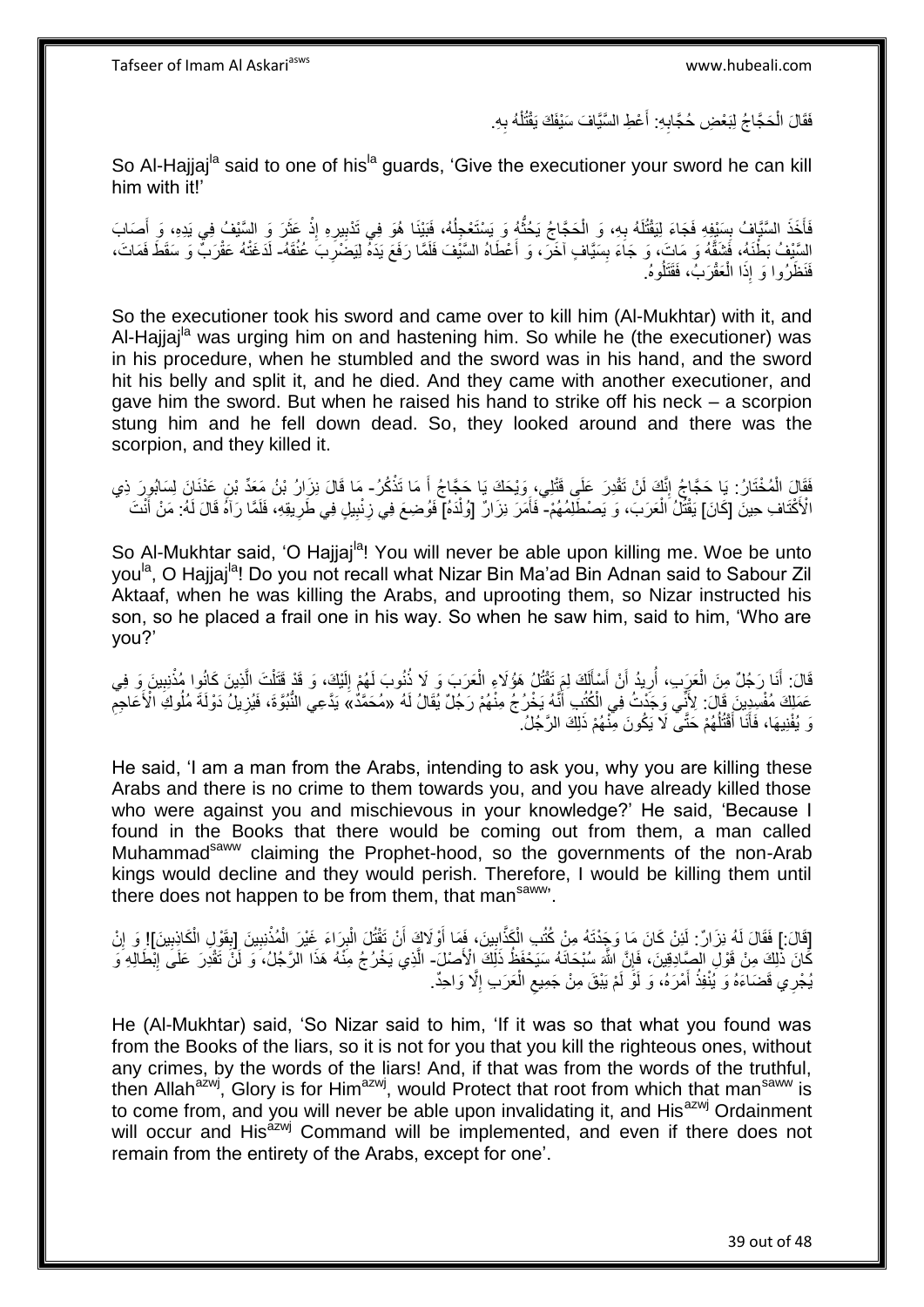فَقَالَ سَابُورُ : صَدَقَ، هَذَا نِزَارٌ بِالْفَارِسِيَّةِ يَعْنِي الْمَهْزُولَ-، كُفُّوا عَنِ الْعَرَبِ فَكَفُّوا عَنْهُمْ. ْ ِ ْ ِ ْ

So Sabour said, 'True! This 'Nizar', in Persian means 'the starving'. Refrain from the Arabs!' So they refrained from them.

رَ لَكِنْ يَا حَجَّاجُ إِنَّ اللَّهَ قَدْ قَضَى أَنْ أَقْتُلَ مِنْكُمْ- ثَلاَثُمِائَةٍ وَ ثَلَاثَةً وَ ثَمَانِينَ أَلْفَ رَجُلٍ، فَإِنْ شِئْتَ فَنَوْلِي، وَ إِنْ شِئْتَ فَلَا َ اُ ِ ِ ِ ْ َ َ َ َ نَتَعَاطَ، فَإِنَّ اللَّهَ تَعَالَى إِمَّا أَنْ يَمْنَعَكَ عَنِّي، وَ إِمَّا أَنْ يُحْدِيَنِي بَعْدَ قَتْلِكَ، فَإِنَّ قَوْلَ رَسُولِ اللَّهِ ص حَقٌّ لَا مِرْيَةٌ فِيهِ. ِ ∣lٍ ِ اُر ِ ِ

(Al-Mukhtar said), 'But, O Hajjaj<sup>la</sup>! Allah<sup>azwj</sup> has Ordained that I shall kill from you, three hundred and eighty three thousand men. So if you like, deal with my killing, and if you so like, then do not deal with it, for Allah<sup>azwj</sup> the Exalted, would either Prevent you from me, or else He<sup>azwj</sup> would Revive me after your killing me, for the words of Rasool-Allah<sup>saww</sup> are true, there will be no doubt in it'.

> فَقَالَ لِلسَّيَّافِ اضْرِبْ عُنُقَهُ. ِ

So (Hajjaj<sup>la</sup>) said to the executioner, 'Strike off his neck!'

فَقَالَ الْمُخْتَارُ : إِنَّ هَذَا لَنْ يَقْدِرَ عَلَى ذَلِكَ، وَ كُنْتُ أُحِبُّ أَنْ تَكُونَ أَنْتَ الْمُتَوَلِّيَ لِمَا تَأْمُرُهُ، فَكَانَ يُسَلِّطُ عَلَيْكَ أَفْعًى كَمَا سَلَّطَ ِّ ْ َ اُ ان<br>المستقبل ِ ْ َ ْ عَلَى هَذَا الْأَوَّلِ عَقْرَباً.

Al-Mukhtar said, 'This one will never be able upon that, and I would love it if it happens to be you taking charge when you order him, so a snake would be overcoming upon you just as a scorpion overcame upon this first one'.

فَلَمَّا هَمَّ السَّيَّافُ بِضَرْبِ عُنُقِهِ- إِذَا بِرَجُٰلٍ مِنْ خَوَاصٍّ عَبْدِ الْمَلِكِ بْنِ مَرْوَانَ قَدْ دَخَلَ فَصَاحَ: يَا سَيَّافُ كُفَّ عَنْهُ وَيْحَكَ، وَ ِ ْ ِ مَعَهُ كِثَابٌ مِنْ عَبْدِ الْمَلِكِ بْنِ مَرْوَانَ، فَإِذَا فِيهِ: ْ

So when the executioner though of striking off his neck, when a man – a special one of Abdul Malik Bin Marwan – entered, and shouted, 'O executioner! Refrain from it, woe be unto you!' – and with him was a letter from Abdul Malik Bin Marwan, and therein was (written): -

بِسْمِ اللَّهِ الرَّحْمِنِ الرَّحِيمِ أَمَّا بَعْدُ يَا حَجَّاجَ بِنَ يُوسُفَ فَإِنَّهُ سَقَطَ إِلَيْنَا طَائِرٌ عَلَيْهِ رِبُقْعَةٌ فِيهَا: أَنَّكَ أَخَذْتَ الْمُخْتَارَ بْنَ أَبِي عُبَيْدٍ **∣ ُ** ِ لَ ِ ا∖<br>پُ َ ِ َ ْ **ٔ** َ َ نُرِيدُ قَتْلَهُ، وَ تَزْعُمُ أَنَّهُ حُكِيَ عَنْ رَسُولِ اللَّهِ ص أَنَّهُ سَيَقْتُلُ مِنْ أَنْصَارِ بَنِي أُمَيَّةَ ثَلاَثَمِائَةٍ وَ ثَلاثَةً وَ ثَمَانِينَ أَلْفَ رَجُلٍ، َ َ لَ ِ ْ َ َ َ َ ا<br>ا **∶** َ

'In the Name of Allah<sup>azwj</sup> the Beneficent, the Merciful, As for after, O Haijaj Bin Yusuf! A bird came to us upon which was a note, in which was written that you have seized Al-Mukhtar Bin Abu Ubeyd, intending to kill him, and you are alleging that he is relating from Rasool-Allah<sup>saww</sup> that he would be killing, from the helpers of the clan of Umayya, three hundred and eighty three thousand men.

َ وَإِذَا أَتَاكَ كِتَابِي هَذَا فَخَلٍّ عَذْمُ، وَ لَا تَتَعَرَّضْ لَهُ إِلَّا بِسَبِيلٍ خَيْرٍ- فَإِنَّهُ زَوْجُ ظِئْرِ ابْنِيَ الْوَلِيدِ بْنِ عَيْدِ الْمَلِكِ بْنِ مَرْوَانَ، وَ قَدْ ِ **!** ِ ْ ْ ِ ا∣<br>ِ∘ كَلَّمَنِي فِيهِ الْوَلِّيدُ، وَ إِنَّ الَّذِي حُكِيَ إِنْ كَانَ بَاطِلًا فَلَا مَعْنَى لِقَنَّلِ رَجُلٍ مُسْلِمٍ بِخَبَرٍ بَاطِلٍ، وَ إِنَّ كَانَ حَقَّاً فَإِنَّكَ لَا تَقْدِرُ عَلَى ِ ه יֲ<br>י :<br>ا  $\frac{1}{2}$ ِ ِ ֧֖֖֖֧֖֧֧֧֧֧֧֧֧֧֧֧֚֚֚֚֓֝֝֝֝֟֓֟֓֝֬֝֓֝֬֟֓֟֓֬֝֓֟֓֟֓֝֬֝֓֝֓֟֓֝֬֝֬֝֓֝֬֝֓֝֬ تَكْذِيبَ قَوْلِ رَسُولِ اللَّهِ ص».

So when this letter of mine comes to you, then release him, and do not display to him except to the way of goodness, for he is the husband of the foster-mother of my son Al-Waleed Bin Abdul Malik Bin Marwan, and Al-Waleed has spoken to me regarding him. And that which he is relating, if it was false, then there is no meaning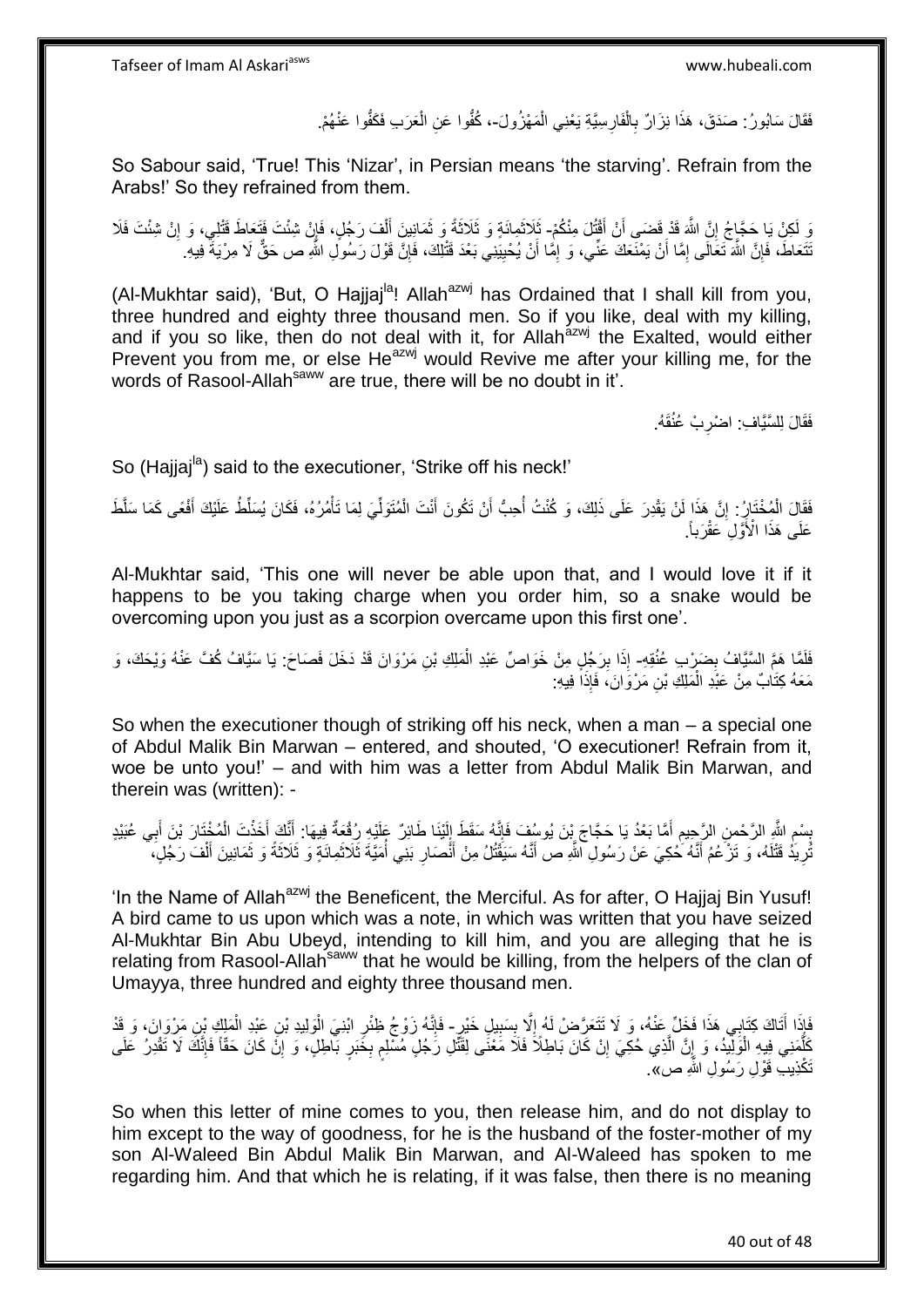to kill a Muslim man by a false news, and if it was true, then you would not be able upon belying the words of Rasool-Allah<sup>saww</sup>.

فَخَلَّى عَنْهُ الْحَجَّاجُ، فَجَعَلَ الْمُخْتَارُ يَقُولُ: سَأَفْعَلُ كَذَا، وَ أَخْرُجُ وَقْتَ كَذَا، وَ أَقْتُلُ مِنَ النَّاسِ كَذَا، وَ هَؤُلَاءِ صَاغِرُونَ يَعْنِي َ َ َ ْ ْ بَنِي أُمَيَّةً. ِ<br>ا

So Hajjaj<sup>la</sup> released him, and Al-Mukhtar went on saying, 'I will be doing such, and will rise in such a time, and kill such from the people, and they would be belittled' – meaning he clan of Umayya.

> فَلَغَ ذَلِكَ الْحَجَّاجَ، فَأَخَذَ وَ أَنْزَلَ لِضَرْبِ الْعُنُقِ فَقَالَ الْمُخْتَارُ: إِنَّكَ لَنْ تَقْدِرَ عَلَى ذَلِكَ، فَلَا تَتَعَاطَ رَدِّاً عَلَى اللَّهِ. َ ْ ِ ْ ْ

So that (speech) reached Al-Hajjaj, and he grabbed (the sword) and descended to strike off the neck (of Al-Mukhtar). But Al-Mukhtar said, 'You will never be able upon that, therefore do not carry out a response against Allah $a$ <sup>azwj</sup>.

َ كَانَ فِي ذَلِكَ إِذْ أَسْقَطَ طَائِرٌ آخَرُ- عَلَيْهِ كِتَابٌ مِنْ عَبْدِ الْمَلِكِ بْنِ مَرْوَانَ بِسْمِ اللَّهِ الرَّحْمِنِ الرَّحِيمِ يَا حَجَّاجُ لَا تَتَعَرَّضِ<br>فَيَعْبَدُ الرَّحِيمِ **ٔ** ْ **ื** ِ ِ لِلْمُخْتَارِ ، فَإِنَّهُ زَوْجُ مُرْضِعَةِ ابْنِيَ الْوَلِيدِ، وَ لَئِنْ كَانَ حَقّاً فَتُمْنَعُ مِنْ قَتْلِهِ- كَمَا مُٰنِعَ «دَانِيَالُ» مِنْ قَتْلِ «بُخْتَنَضَرَ» الَّذِي ْ ِ ِ ه كَانَ اللَّهُ قَضَى أَنْ يَقْتُلَ بَنِي إِسْرَائِيلَ. ِ َ

And it was during that, when another bird descended, upon it was a letter from Abdul Malik Bin Marwan: - 'In the Name of Allah<sup>azwj</sup> the Beneficent, the Merciful. O Hajjaj<sup>la</sup>! Do not plot against Al-Mukhtar, for he is the husband of the nurse-maid of my son Al-Waleed, and if it was true, then you<sup>la</sup> would be prevented from killing him just as Daniel<sup>as</sup> was prevented from killing Bakht Nasr, when it was Allah<sup>azwj</sup>'s Ordainment that he kills the Children of Israel'.

فَتَرَكَهُ الْحَجَّاجُ وَ تَوَعَّدَهُ إِنْ عَادَ لِمِثْلِ مَقَالَتِهِ. فَعَادَ بِمِثْلٍ مَقَالَتِهِ، فَاتَّصِلَ بِالْحَجَّاجِ الْخَبَرَ ، فَطَلَبَهُ فَاخْتَفَى مُدَّةً ثُمَّ ظَفِرَ بِهِ فَأَخَذَهُ. **ٔ** ِ ْ م<br>أ ِ ُ ْ ِ ْ ِ **ٔ** ِ فَلَمَّا هَمَّ بِضَرْبٌ عُنُقِهِ إِذْ قَدْ وَرَدَ عَلَيْهِ كِتَابٌ مِنْ عَبْدِ الْمَلِكِ أَنِ ابْعَثْ إِلَيَّ الْمُخْتَاّلَ. ْ لَ ِ َ ْ ْ ِ

So Al-Hajjaj<sup>ia</sup> left him, and called (dareds) him to repeat the like of his speech. So he repeated with similar to his speech, and the news reached Al-Hajjaj<sup>la</sup>, so he<sup>la</sup> sought him, but he disappeared for a period, then he<sup>la</sup> was victorious with him, and seized him. But, when he<sup>la</sup> thought of striking off his neck, when a letter arrive to him from Abdul Malik: 'Send Al-Mukhtar to me'.

فَاحْتَبَسَهُ الْحَجَّاجُ وَ كَتَبَ إِلَى عَبْدِ الْمَلِكِ: كَيْفَ تَأْخُذُ إِلَيْكَ عَدُوّاً مُجَاهِراً- يَرْعُمُ أَنَّهُ يَقْتُلُ مِنْ أَنْصَارِ بَنِي أُمَيَّةَ كَذَا وَ كَذَا أَلْفاً ْ  $\frac{1}{2}$ ْ لَ  $\frac{1}{2}$ ة<br>أ ْ َ ِ َ َ

So Al-Hajjaj<sup>la</sup> imprisoned him and wrote to Abdul Malik, 'How can you take (to yourself) an open enemy claiming that he would kill from the helpers of the clan of Umayya, such and such thousand?'

فَبَعَثَ إِلَيْهِ عَبْدُ الْمَلِكِ. أَنَّكَ رَجُلٌ جَاهِلٌ، لَئِنْ كَانَ الْخَبَرُ فِيهِ بَاطٍلًا۔ فَمَا أَحَقَّنَا بِرِعَايَةٍ حَقِّهِ لِحَقِّ مَنْ خَدَمَنَا، وَ إِنْ كَانَ الْخَبَرُ َ ْ لَ ِ ْ ْ ِ ِ َ فِيهِ حَقًّا، فَإِنَّا سَنُرَبِّيهِ لِيُسَلَّطَ عَلَيْنَا- كَمَا رَبَّى فِرْعَوْنُ مُوسَى حَتَّى تَسَلَّطَ عَلَيْهِ- فَبَعَثَهُ إِلَيْهِ الْحَجّاجُ، فَكَانَ مِنْ أَمْرِ الْمُخْتَارِ مَا ِ ِ ْ ِ َ ْ لَ ِ َ كَانَ، وَ قَتَلَْ مَنْ قَتَلَْ

So Abdul Malik sent a message to him, 'You are an ignorant man. If the news regarding him was false, then is it not our right with taking care of the right of the one who served us? And if it was so that the news regarding him was true, then we would have nourished him for him to overcome upon us  $-$  just as Pharaoh<sup>la</sup>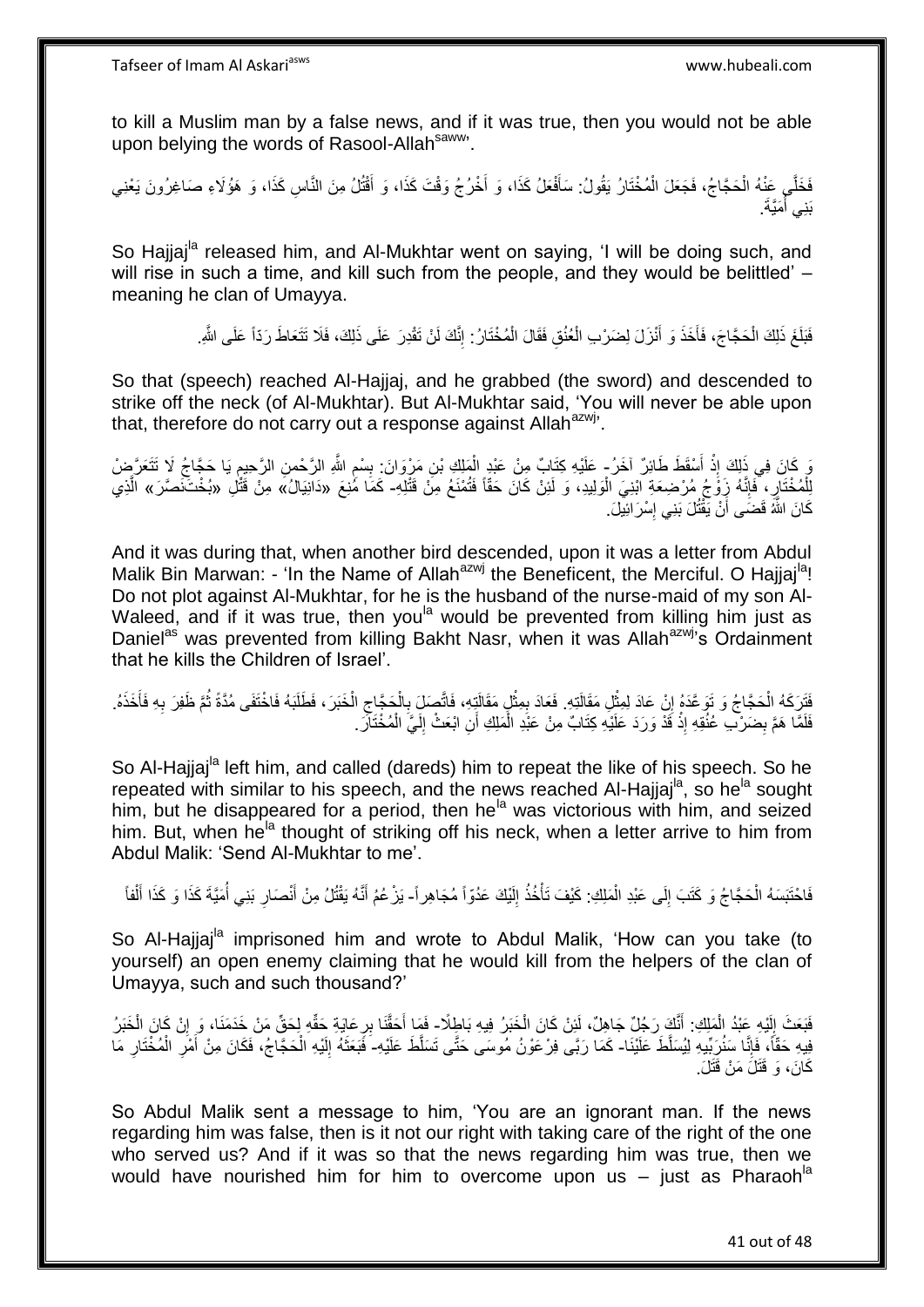nourished Musa<sup>as</sup> until he<sup>as</sup> overcame upon him<sup>la</sup>'. So Hajjaj<sup>la</sup> sent him (Al-Mukhtar) to him (Abdul Malik), and it transpired from the matter of Al-Mukhtar what transpired, and he killed the ones he killed.

وَ قَالَ عَلِيُّ بِنُ الْحُسَيْنِ عِ لِأَصْحَابِهِ- وَ قَدْ قَالُوا لَهُ: يَا ابْنَ رَسُولِ اللَّهِ إِنَّ أَمِيرَ الْمُؤْمِنِينَ ع ذَكَرَ [مِنْ] أَمْرِ الْمُخْتَارِ وَ لَمْ يَقُلْ ِ ْ ْ َ ِ ِ ْ ِ َ مَتَى يَكُونُ قَتْلُهُ وَ لِمَنْ يَقْتُلُ. ٔ<br>ا

And Ali<sup>asws</sup> Bin Al-Husayn<sup>asws</sup> said to his<sup>asws</sup> companion, and he had said to him<sup>asws</sup>, 'O son<sup>asws</sup> of Rasool-Allah<sup>saww</sup>! Amir Al-Momineen<sup>asws</sup> mentioned from the matter of Al-Mukhtar and did not say when his killing would take place and of the ones he killed'.

َفَقَالَ عَلِيُّ بِنُ الْحُسَيْنِ ع: صَدَقَ أَمِيرُ الْمُؤْمِنِينَ ع، أَ وَ لَا أُخْبِرُكُمْ مَتَى يَكُونُ قَالُوا: بَلَى قَالَ: يَوْمَ كَذَا- إِلَى ثَلَاثٍ سِنِينَ مِنْ ِ ُ َ ْ َ ِ فَوْلِهِ هَذَا لَهُمْ، وَ سِنُؤْتَى بِرَأْسِ عُبَيْدِ اللَّهِ بْنِ زِيَادٍ وَ شِمْرِ بْنِ ذِي الْجَوْشَنِ (عَلَيْهِمَا اللَّعْنَةُ) فِي يَوْمِ كَذَا وَ سَنَأْكُلُ وَ هُمَا ْ **ٍ ∶** :<br>أ **ِ** :<br>نا ْ ِ ه ِ بَيْنَ أَيْدِينَا نَنْظُرُ ۖ إِلَيْهِمَا ۖ ِ لَ ِ َ

So Ali<sup>asws</sup> Bin Al-Husayn<sup>asws</sup> said: 'Amir Al-Momineen<sup>asws</sup> was truthful. And, shall l<sup>asws</sup> inform you when it would happen?' They said, 'Yes'. He<sup>asws</sup> said: 'On such and such a day' – to three years from these words of his<sup>asws</sup> to them – 'and they would be coming to me<sup>asws</sup> with the head of Ubeydullah Bin Ziyad<sup>la</sup>, and Shimr Bin Zil Jawshan<sup>la</sup> (may the Curses be upon them), during such and such a day, and we shall be eating, and these two (heads) to be in front of us. We would be looking at these two'.

ِّفَالَ: فَلَمَّا كَانَ فِي الْيَوْمِ الَّذِي أَخْبَرَ هُمْ- أَنَّهُ يَكُونُ فِيهِ الْقَتْلُ مِنَ الْمُخْتَارِ لِأَصْبَحابِ بَنِي أُمِيَّةَ كَانَ عَلِيُّ بْنُ الْحُسَيْنِ عِ مَعَ َ ه ِ :<br>ا ْ ْ ْ ُ ِ أَصْحَابِهِ عَلَى مَائِدَةٍ- إِذْ َقَالَ لَّهُمْ: مَعَاشِرَ إِخْوَانِنَا طِيبُوا نَفْساً [وَ كُلُوا]، فَإِنَّكُمْ تَأْكُلُونَ وَ ظَلَمَةُ بَنِي أُمَيَّةَ يُحْصَدُونَ ِ َ اُ ْ ا∣<br>ِ∘ِ ·<br>∶\* ة<br>ـ

He (Imam Hassan Al-Askari<sup>asws</sup>) said: 'So when it was during the day which he (Ali<sup>asws</sup> Bin Al-Husayn<sup>asws</sup>) had informed them of – it happened during it, the killing from Al-Mukhtar of the companions of the clan of Umayya. Ali<sup>asws</sup> Bin Al-Husayn<sup>asws</sup> was with his<sup>asws</sup> companions upon a meal, when he<sup>asws</sup> said to them: 'Group of our<sup>asws</sup> brethren! Make good yourselves and eat (heartily), for you would be eating and the oppression of the clan of Umayya would be cut down'.

> ا<br>ا قَالُوا: أَيْنَ قَالَ ع فِي مَوْضِعِ كَذَا يَقْتُلُهُمُ الْمُخْتَارُ ، وَ سَيُؤْتَى بِالرَّأْسَيْنِ يَوْمَ كَذَا [وَ كَذَا].  $\zeta$ َ **∶** ْ

They said, 'Where?' He<sup>asws</sup> said: 'In such and such a place, Al-Mukhtar would be killing them, and they would be coming to me<sup>asws</sup> with the two heads on such and such a day'.

فَلَمَّا كَانَ فِي ذَلِكَ الْيَوْمِ أُتِيَ بِالرٍّ أُسَيْنِ لَمَّا أَرَادَ أَنْ يَقْعُدَ لِلْأَكْلِ، وَ قَدْ فَرَغَ مِنْ صَلَاتِهِ، فَلَمَّا رَآهُمَا سَجَدَ وَ قَالَ: الْحَمْدُ لِلَّهِ الَّذِي ْ ِ ُ ِ :<br>ا َ اُ ه ْ ِ لْمْ يُمِثْنِي حَثَّى أَرَانِي. َفَجَعَلَ َيَأْكُلُ وَ يَنْظُلُ إِلَيْهِمَا. لَ ِ :<br>أ

So when it was during that day, they came with the two heads, when he<sup>asws</sup> had intended to sit for the meal, and he<sup>asws</sup> was free from having prayed his<sup>asws</sup> Salat. So when he<sup>asws</sup> saw the two (heads), he<sup>asws</sup> performed *Sajda*, and said: 'The Praise is for Allah<sup>azwj</sup> Who did not Cause me<sup>asws</sup> to pass away until He<sup>azwj</sup> Showed me<sup>asws</sup> (this)'. So he<sup>asws</sup> went on eating and looking at the two (heads)'.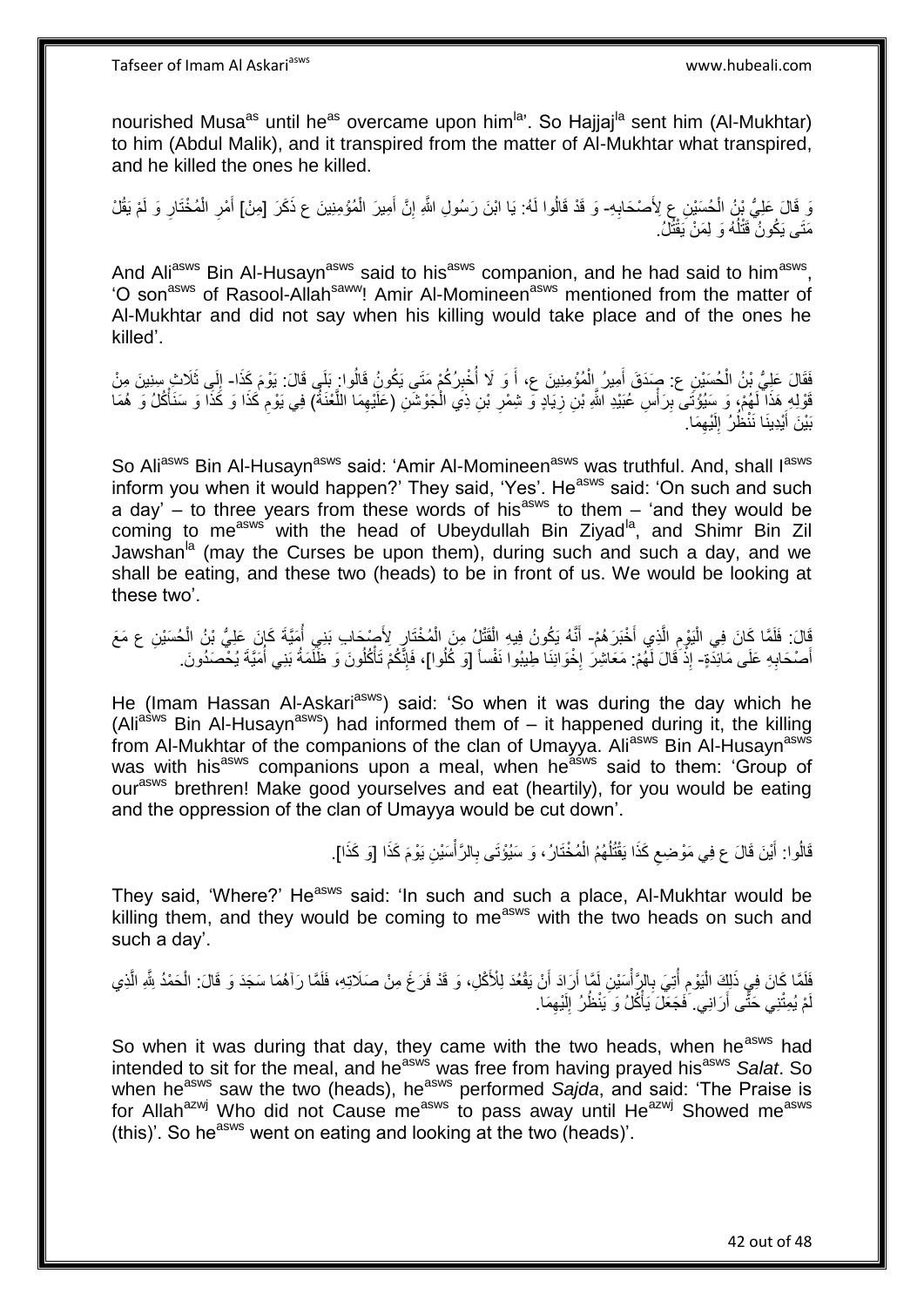فَلَمَا كَانَ فِي وَقْتِ الْجَلْوَاءِ لَمْ يُؤْتَ بِالْحَلْوَاءِ- لِمَا كَانُوا قَدِ اشْتَغَلُوا عَنْ عَمَلٍه بِخَبَرِ الرَّأْسَيْنِ، فَقَالَ نُدَمَاؤُهُ: لَمْ نَعْمَلِ الْيَوْمَ ْ ْ ِ ْ ْ **∶ ٔ ∶** ْ لَ حَلْوَاءً فَقَالَ عَلِيُّ بْنُ الْحُسَيْنِ ع: لَا نُرِيدُ حَلْوَاءً أَحْلَى مِنْ نَظَرِنَا إِلَى هَذَيْنِ الرَّأْسَيْنِ! **ٔ** ∣ا<br>∶ ِ َ ْ **∶** ْ ْ

So, when it was during the time for the sweets (dishes), he<sup>asws</sup> did not come with the sweets (dishes) – when it was so that he<sup>asws</sup> was pre-occupied from his<sup>as</sup> work with the news of the two heads. So his<sup>asws</sup> companions said, 'We did not partake any sweets today'. So Ali<sup>asws</sup> Bin Al-Husayn<sup>asws</sup> said: 'We do not want a sweet sweeter than our looking at these two heads!'

> نُّمَّ عَادَ إِلَى قَوْلِ أَمِيرِ الْمُؤْمِنِينَ ع، قَالَ ع: وَ مَا لِلْكَافِرِينَ وَ الْفَاسِقِينَ عِنْدَ اللَّهِ أَعْظَمُ وَ أَوْفَى. َ ْ ِ ْ ْ ِ َ  $\frac{1}{2}$ َ

Then he<sup>asws</sup> reiterated the words of Amir Al-Momineen<sup>asws</sup>. He<sup>asws</sup> said: 'And what is for the Kafirs and the mischief makers, is more grievous and of more measure'.

> 328 ثُمَّ قَالَ أَمِيرُ الْمُؤْمِنِينَ ع وَ أَمَّا الْمُطِيعُونَ لَنَا فَسَيَغْوْرُ اللَّهُ ذُنُوبَهُمْ، فَيَزِيدُهُمْ إِحْسَاناً إِلَى حَسَنَاتِهِمْ. ِ |.<br>יִי ُ ْ َ ْ َ

**S 328 -** Then Amir Al-Momineen<sup>asws</sup> said: 'And as for the ones obedient to us<sup>asws</sup>, Allah $a^{22}$ <sup>wj</sup> would be Forgiving their sins, and He $a^{22}$ <sup>wj</sup> would Increase them in Favours to their good deeds'.

ه قَالُوا: يَا أَمِيرَ الْمُؤْمِنِينَ وَ مَنِ الْمُطِيعُونَ لَكُمْ قَالَ: الَّذِينَ يُوَحِّدُونَ رَبَّهُمْ، وَ يَصِفُونَهُ بِمَا يَلِيقُ بِهِ مِنَ الصِّفَاتِ، وَ يُؤْمِنُونَ ْ ْ َ **∶** ِ يْمُحَمَّدٍ نَبِيِّهِ ص- وَ يُطِيعُونَ اللَّهَ فِي إِنْيَانِ فَرَائِضِهِ وَ تَرْكِ مَحَارِمِهِ، وَ يُحْيُونَ أَوْقَاتَهُمْ بَذِكْرِهِ، وَ بِالصَّلَاةِ عَلَى نَبِيِّهِ مُحَمَّدٍ وَ **∣ ِ ∶** ِ ِ َ **∶** ِ ِ أَلِهِ [الْطَّيِّبِينَ] وَ يَنْفُونَ عَنْ أَنْفُسِهِمُ الشُّحَّ وَ الْبُخْلَ، فَيُؤَدُّونَ مَا فَرَضَ عَلَيْهِمْ مِنَ الزَّكَاةِ وَ لَا يَمْنَعُونَهَا. **!** ِ ْ َ

They said, 'O Amir Al-Momineen<sup>asws</sup>! And who are the obedient ones to you<sup>asws</sup> all?' He<sup>asws</sup> said: 'Those who are regarding their Lord<sup>azwj</sup> as One, and they are describing Him<sup>azwj</sup> with what Attributes He<sup>azwj</sup> Cast with, and they are believing in Muhammad<sup>saww</sup> as His<sup>azwj</sup> Prophet<sup>saww</sup>, and they are obeying Allah<sup>azwj</sup> in the fulfilling of His<sup>azwj</sup> Obligations, and neglects His<sup>azwj</sup> Prohibitions, and they are reviving their timings with His<sup>azwj</sup> Mention, and with the Salawat upon His<sup>azwj</sup> Prophet Muhammad<sup>saww</sup>, and his<sup>saww</sup> goodly Progeny<sup>asws</sup>, and they are denying themselves the stinginess and the miserliness. Thus, they are fulfilling whatever is Obligated upon them from the *Zakat* and they are not preventing it'.

**ٔ** قوله عزٍ و جل وَ مَنْ أَظْلَمُ مِمَّنْ مَنَعَ مَساجِدَ اللَّهِ أَنْ يُذْكَرَ فِيهَا اسْمُهُ وَ سَعى فِي خَرابِها أُولئِكَ ما كانَ لَهُمْ أَنْ يَدْخُلُوها إِلَّا اُ ِ َ ُ خائِفِينَ لَهُمْ فِي الدُّنْيا خِزْيٌ وَ لَهُمْ فِي الْآخِرَةِ عَذابٌ عَظِيمٌ

The Words of the Mighty and Majestic: *And who is more unjust than one who prevents (people from) the Masjids of Allah, that His Name be mentioned in them, and strives to ruin them? (As for) they, it was not for them that they should be entering them except fearing; for them in the world is disgrace, and for them in the Hereafter is a grievous Punishment [2:114]*

329 قَالَ الْإِمَامُ ع: قَالٍ عَلِيُّ بْنُ الْجُسَيْنِ عِ لَمَّا بَعَثَ اللَّهُ مُحَمَّداً ص بِمَكَّةَ وَ أَظْهَرَ بِهَا دَعْوَتَهُ، وَ نَشَرَ بِهَا كَلِمَتَهُ، وَ عَابَ<br>وَيَسْتَمَرُّونَ مِن الْإِمَامُ ع: قَالٍ عَلِيُّ بِ **∶ ∶**  ِ ْ أَدْيَانَهُمْ فِي عَِبَادَٰتِهِمُ الْأَصْنَامَ، وَ أَخَذُوهُ وَ أَسَاءُوا مُعَاشَرَتَهُ، وَ سَعَوْاَ فِي خَرَاب الْمَسَاجِدِ الْمَبْنِيَّةِ- كَانَتْ لِقَوْمٍ مِنْ خِيَارِ َ َ ْ ْ َ ِ **ื** أَصْحَابِ مُحَمَّدٍ [وَ شِيعَتِهِ] وَ شِيعَةِ عَلِيٍّ بْنِ أَبِي طَالِبٍ عِ َ َ

**S 329 –** The Imam (Hassan Al-Askari<sup>asws</sup>) said: 'Ali<sup>asws</sup> Bin Al-Husayn<sup>asws</sup> said: 'When Allah<sup>azwj</sup> Sent Muhammad<sup>saww</sup> at Makkah and Manifested his<sup>saww</sup> call in it, and Publicised his<sup>saww</sup> 'Kalima' (There is no god except Allah<sup>azwj</sup> and Muhammad<sup>saww</sup> is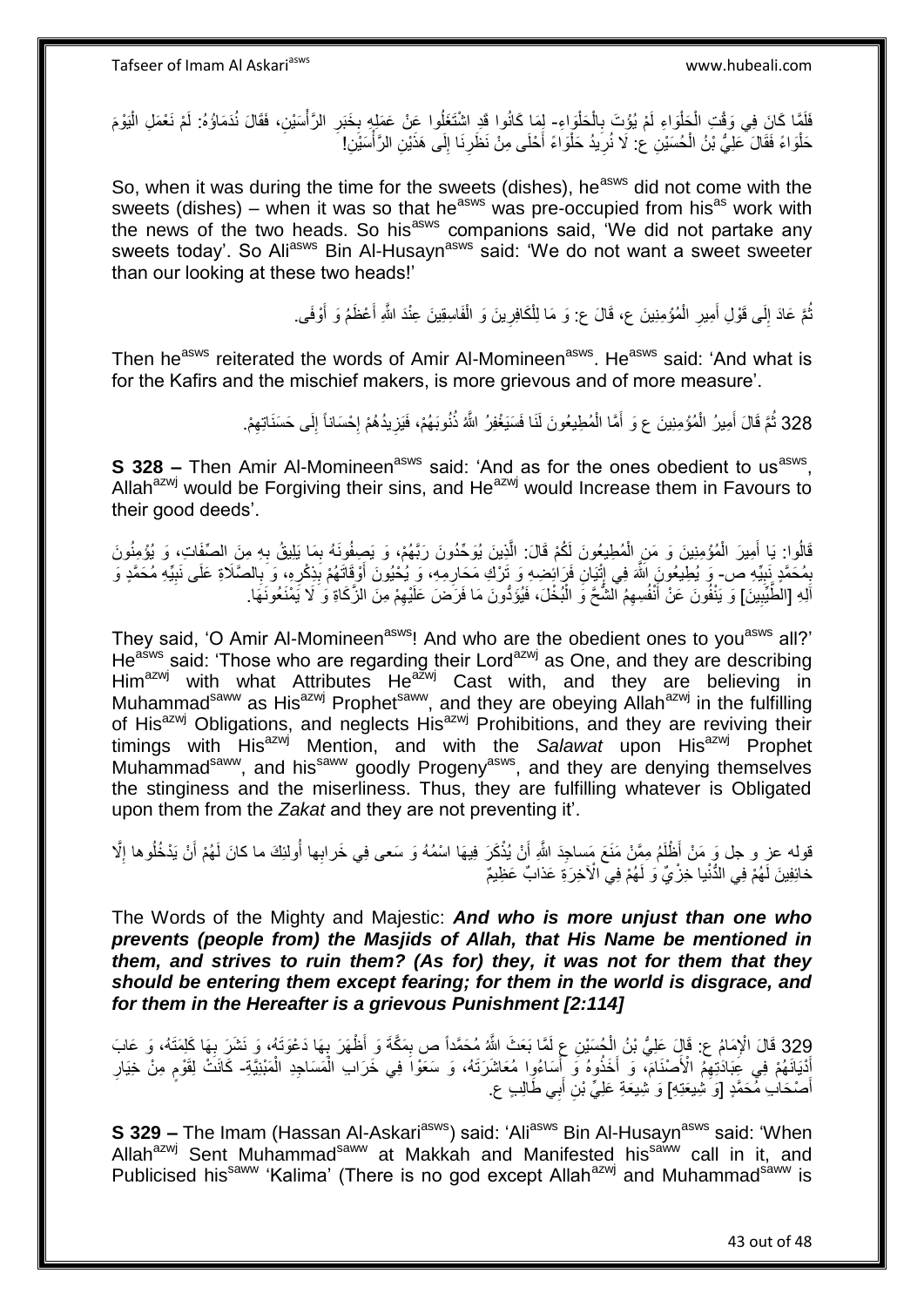Tafseer of Imam Al Askariasws www.hubeali.com

Rasool<sup>saww</sup> of Allah<sup>azwj</sup>), and Faulted their religions with regards to their worshipping the idols, his<sup>saww</sup> community seized him<sup>as</sup> and mistreated him<sup>saww</sup>, and they strive in ruining the constructed Masjids – which were for a group of the good companions of Muhammad<sup>saww</sup> and his<sup>saww</sup> Shias, and the Shias of Ali<sup>asws</sup> Bin Abu Talib<sup>asws</sup>.

ِّكَانَ بِفِنَاءِ الْكَعْبَةِ مَسَاجِدُ يُحْيُونَ فِيهَا مَا أَمَاتَهُ الْمُبْطِلُونَ، فَسَعَى هَوُٰلَاءِ الْمُشْرِكُونَ فِي خَرَابِهَا، وَ أَذَى مُحَمَّدٍ صِ وَ سَائِرِ ِ ْ ْ َ ْ **∣** ِ َ ِ أَصْحَابِهِ، وَ أَلْجَئُوهُ إِلَى الْخُرُوجِ مِنْ مَكَّةَ إِلَى الْمَدِينَةِ، إِلْتَفَتَ خَلْفَهُ إِلَيْهَا فَقَالَ: اللَّهُ يَعْلَمُ أَنِّي أُحِبُّكِ، وَ لَوْ لَا أَنَّ أَهْلَكِ-ْ ْ  $\frac{1}{2}$ ِ  $\frac{1}{2}$ ْ َ **∶** َ لَ ِ َ َ ا<br>ا َ أُخْرَجُونِي عَنْكِ لَمَا آثَرْتُ عَلَيْكِ بِّلْداً، وَ لَا ابْتَغَيْتُ عَنْكِ بَدَلًا، وَ إِنِّي لَمُغْتَمٌّ عَلَى مُفَارَقَتِكِ. ِ  $\ddot{\phantom{0}}$ َ

There used to be Masjids in the courtyard of the Kabah wherein was being revived what killed the falsities. So those polytheists strived in ruining these, and hurt Muhammad<sup>saww</sup> and the rest of his<sup>saww</sup> companions, made him<sup>saww</sup> a refugee to exit from Makkah to Al Medina. He<sup>saww</sup> turned behind him<sup>saww</sup> towards it (Makkah) and hesaww said: 'Allah<sup>azwj</sup> Knows that I<sup>saww</sup> love you (Makkah), and had not your inhabitants exited me<sup>saww</sup> from you, Isaww would not have preferred a (another) city over you, nor would Isaww have sought a replacement from you, and Isaww am gloomy upon separating from you'.

فَأَوْحَى اللَّهُ تَعَالَى إِلَيْهِ. بَا مُحَمَّدُ إِنَّ الْعَلِيَّ الْأَعْلَى يَقْرَأُ عَلَيْكَ السَّلَامَ، وَ يَقُولُ: سَأَرُدُّكَ إِلَى هَذَا الْبَلَدِ ظَافِراً غَانِماً سَالِماً، ْ ِ لَ  $\frac{1}{2}$ ز<br>ا ْ ِ اً قَادِراً، قَاهِراً، وَ ذَلِكَ قَوْلُهُ ثَعَالَى ۗ إِنَّ الَّذِيْ فَرَضٍ عَلَيْكَ الْقُرْآنَ لَرادُّكَ إِلى مَعادٍ يَعْنِي إِلَى مَكَّةَ ظَافِراً غَانِماً. وَ أُخْبَرَ بِذَلِكَ ٔ<br>ا ِ ْ ه ِ َ ِ رَسُولُ اللَّهِ ص أَصْحَابَهُ، فَاتَّصَلَ بِأَهْلِ مَكَّةُ فَسَخِرُوا مِنْهُ. َ ِ َ

So Allah<sup>azwj</sup> Revealed unto him<sup>saww</sup>: 'O Muhammad<sup>saww</sup>! The Most Exalted Conveys the greetings upon you<sup>saww</sup>, and is Saying: "I<sup>azwj</sup> will Return you<sup>saww</sup> to this city, triumphant, victorious, unscathed, powerful, compelling" – and these are the Words of the Exalted: *Surely He Who has made the Quran Binding on you will bring you back to the destination [28:85]* – meaning, to Makkah, triumphant, victorious. And Rasool-Allah<sup>saww</sup> informed his<sup>saww</sup> companions with that. So it was transmitted to the people of Makkah, and they laughed from it.

.<br>فَقَالَ اللَّهُ تَعَالَى لِرَسُولِهِ صِ: سَوْفَ أُظْهِرُكَ بِمَكَّةٍ، وَ أُجْرِي عَلَيْهِمْ حُكْمِي، وَ سَوْفَ أَمْنَعُ عَنْ دُخُولِهَا الْمُشْرِكِينَ حَتَّى لَا ِ ْ َ ِ ا<br>أ ِ ِ َنْدُخُلَهَا مِنْهُمْ أَحَدٌ إِلَّا خَائِفاً، أَوْ دَخَلَهَا مُسْتَخْفِياً مَِنْ أَنَّهُ إِنْ غُثِرَ عَلَيْهِ قُتِلَ. ِ َ ِ ا<br>ا

So Allah<sup>azwj</sup> the Exalted Said to His<sup>azwj</sup> Rasool<sup>saww</sup>: "Soon l<sup>azwj</sup> shall Make you<sup>saww</sup>. triumphant in Makkah, and My<sup>azwj</sup> Judgment would flow upon them, and soon  $I^{a z w j}$ shall Forbid the polytheists from entering it until not one would be entering it except as fearful, or he enters it stealthily fearing that if he is traced upon it, he would be killed!"

ِ لَفَا حُتِمَ قَضَاءُ اللَّهِ بِفَتْحِ مَكَّةَ اسْتَوْسَقَتْ لَهُ- أَمَّرَ عَلَيْهِمْ عَتَّابَ بْنَ أَسِيدٍ فَلَمَّا اتَّصَلَ بِهِمْ خَبَرُهُ قَالُوا ٍ إِنَّ مُحَمَّدٍاً لَا يَزَالُ **∣** ِ ِ َ ِ َ يَسْتَخِفُّ ٰبِنَا حَتَّـي وَلَّـى عَلَّيْنَا غُلَاماً حَدِيثَ السِّنِّ- ابْنِ ثَمَانِيَ عَشْرَةَ سَنَةً، وَ نَحْنُ مَشَايِخُ ذَوَو ٰ الْأَسْنَانِ، خُدَّامَُ بَيْتِ اللَّهِ الْحَرَامِ وَ َ ِ ْ ِ جِيرَانُ حَرَمِهِ الْأَمْنِ، ۖ وَ خَيْرِ بُقْعَةٍ لَهُ عَلَى وَجْهِ الْأَرْضِ. ِ

When the Ordainment of Allah $a^{2xy}$  came to pass, by the conquest of Makkah, rescuing it (from the idols), he<sup>saww</sup> appointed Attab Bin Aseyd as an emir upon them. So when the news arrived to them, they said, 'Muhammad<sup>saww</sup> does not cease to take us lightly until he<sup>saww</sup> has made a boy of young age rule upon us – one of eighteen years of age, and we are elders, ones with the age, servants of the Sacred House of Allah<sup>azwj</sup> and its vicinity, the sanctuary of safety, and the best spot for it upon the surface of the earth'.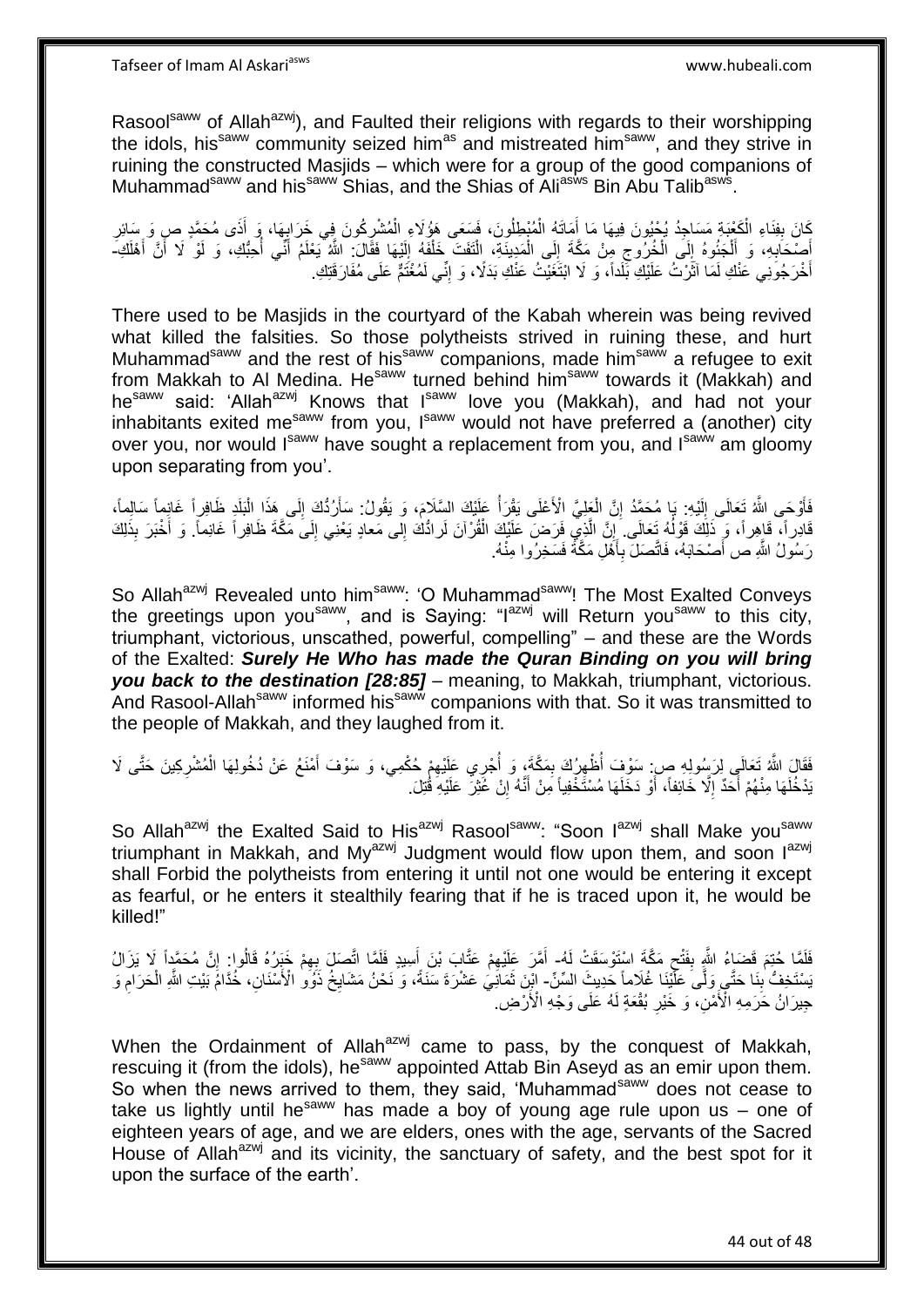رَ كَتَبَ رَبِسُولُ اللَّهِ صِ لِعَتَّإِبِ بْنِ أَسِيدٍ عَهْداً ٍ عَلَى [أَهْلِ] مَكَّةَ، وَ كَتَبَ فِي أَوَّلِهِ: [بِسْمِ اللَّهِ الرَّحْمنِ الرَّحِيمِ] مِنْ مُحَمَّدٍ رَسُولِ َ َ َ ِ ِ ِ اللَّهِ ص إِلَى جِيرَانِ بَيْتِ اللَّهِ وَ سُكَّانِ حَرَمِ اللَّهِ. ِ  $\frac{1}{2}$ 

And Rasool-Allah<sup>saww</sup> wrote to Attab bin Aseyd, a pact upon the people of Makkah, and wrote in the beginning of it: 'In the Name of Allah<sup>azwj</sup> the Beneficent, the Merciful. From Muhammad<sup>saww</sup>, Rasoolsaww of Allahazwi to the neighbours of the House of Allah<sup>azwj</sup> and settlers in the Sanctuary of Allah<sup>azwj</sup>: -

أَمَّا بَعْدُ، فَمَنْ كَانَ مِنْكُمْ بِاللَّهِ مُؤْمِناً، وَ بِمُحَمَّدٍ رَسُولِ اللَّهِ فِي أَقْوَالِهِ مُصَدِّقاً، وَ فِي أَفْعَالِهِ مُصَوِّباً، وَ لِعَلِيٍّ أَخِي مُحَمَّدٍ رَسُولِهِ **∶** َ َ َ ِ َن صَفِيِّهِ وَ وَصِيِّهِ- وَ خُيْرِ خَلْقِ اللَّهِ بَعْدَهُ مُوَالِياً، فَهُوَ مِنَّا وَ ۚ إِلَيْنَا. لَ ِ ْ ِ

As for afterwards, so the one from you who was a believer in Allah<sup>azwj</sup>, and in Muhammad<sup>saww</sup> as Rasool<sup>saww</sup> of Allah<sup>azwj</sup> being truthful in his<sup>saww</sup> words, and correct in his<sup>saww</sup> deeds, and (a believer) of Ali<sup>asws</sup> being a brother<sup>asws</sup> of Muhammad<sup>saww</sup> His<sup>azwj</sup> Rasool<sup>saww</sup>, and his<sup>saww</sup> elite, and his<sup>saww</sup> successor<sup>asws</sup> – and the best of the creatures after him<sup>saww</sup>, as a Guardian<sup>asws</sup>, so he is from us<sup>asws</sup> and towards us<sup>asws</sup>.

وَ مَنْ كَانَ لِذَلِكَ أَوْ لِشَيْءٍ مِنْهُ مُخَالِفاً، فَسُحْقاً وَ بُعْداً لِأَصْحَابِ السَّعِيرِ، لَا يَقْبَلُ اللَّهُ شَيْئاً مِنْ أَعْمَالِهِ وَ إِنْ عَظُمَ وَ كَثُرَ وَ **∶** ُ ِ َ يُصْلِيهِ نَارَ جَهَنَّمَ خَالِداً مِّخَلَّداً أَبَداً، ه

And the one who was opposed to that, or anything from that, so he would be crushed and be distance to the companions of the Blazing Fire. Allah $a$ <sup>azwj</sup> will not Accept anything from his deeds, and even if these are great and numerous, and his destination would be the Fire of Hell, eternally abiding in it forever.

وَ قَدْ قَلَّدَ مُحَمَّدٌ رَسُولٍۢ اللَّهِ ص عَتَّابَ بْنَ أَسِيدٍ أَجْكَامَكُمْ وَ مَصَالِحَكُمْ، [قَدْ] فَوَضِرَ إِلَيْهِ تَنْبِيهَ غَافِلِكِمْ، وَ تَعْوِيمَ وَ تَقْوِيمَ ِ لَ ِ َ َ ن<br>ا **∶** اَوَدِ مُضْطَرِبِكُمْ، وَ تَأْدِيبَ مَنْ زَالٍ عَنْ أَدَبِ اللَّهِ مِنْكُمْ، لِمَا عَلِمَ مِنْ فَضْلِهِ عَلَيْكُمْ مِنْ مُوَالاةِ مُحَمَّدٍ رَسُولِ اللَّهِ صٰ۔ وَ مَِنْ َ ْ ِ ِ رُجْحَانِهِ فِيَ التَّعَصُّبِ لِعَلِيٍّ وَلِيٍّ اللَّهِ

And Muhammad<sup>saww</sup> has collared Attab Bin Aseyd as your decider and your reconciler. He<sup>saww</sup> has delegated to him to awaken your heedless ones, and teach your ignorant ones, and straighten the crookedness of your confused ones, and educate the one from you who has strayed from the Education of Allah $a^{2x}$ ,  $d$ ue to what he<sup>saww</sup> knows from his merits over you, from his befriending Muhammad<sup>saww</sup>, Rasool<sup>saww</sup> of Allah<sup>azwj</sup>, and from his attention regarding the bias towards Ali<sup>asws</sup>, the Guardian<sup>asws</sup> of Allah<sup>azwj</sup>.

فَهُوَ لَنَا خَادِمٌ، وَ فِي اللَّهِ أَخٌّ، وَ لِأَوْلِيَائِنَا مُوَالٍ، وَ لِأَعْدَائِنَا مُعَادٍ، وَ هُوَ لَكُمْ سَمَاءٌ ظَلِيلَةٌ وَ أَرْضٌ زَكِيَّةٌ، وَ شَمْسٌ مُضِيئَةٌ، وَ َ قَمَرٌ مُنِيرٌ، قَدْ فَضَلَّهُ اللَّهُ تَعَالَى عَلَى كَافَّتِكُمْ بِفَضْلِ مُوَالاتِهِ، وَ مَحَبَّتِهِ لِمُحَمَّدٍ وَ عَلِيٍّ وَ الطَّيِّبِينَ مِنْ آلِهِمَا **∣** ِ ِ

Thus, he is a servant of ours<sup>asws</sup>, and a brother for the Sake of Allah<sup>azwj</sup>, and a friends to our<sup>asws</sup> friends, and an enemy to our<sup>asws</sup> enemies, and a shading sky, and a pure ground, and an illuminating sun, and a radiant moon. Allah  $a^{2}$  the Exalted has Merited him upon all of you by the Grace of his friendship and his love for Muhammad<sup>saww</sup> and Ali<sup>asws</sup>, and the goodly ones from their<sup>asws</sup> Progeny<sup>asws</sup>.

وَ حَكَّمْتُهُ عَلَيْكُمْ، يَعْمَلُ بِمَا يُرِيدُ اللَّهُ- فَلَنْ يُخْلِيَهُ مِنْ تَوْفِيقِهِ- كَمَا أَكْمَلَ إِمِنْ] مُوَالاةِ مُحَمَّدٍ وَ عَلِيٍّ شَرَفَهُ وَ حَظَّهُ، لَا يُؤامِرُ ِ ِ َ رَسُولَ إِللَّهِ صَ ٰوَ لَا يُطَالِعُهُ، يَلْ هُوَ السَّدِيدُ الْأَمِينُ، فَلْيَعْمَلِ الْمُطِيعُ مِنْكُمْ، وَ لِيُقَدِ بِحُسْنِ مُعَامَلَتِهِ لِيُسَرَّ بِشَرِيفِ الْجَزَاءِ، وَّ ْ ْ :<br>ا ْ ِ ِ ِ عَظِيمِ الْحَبَاءِ، وَ لْيُوَفَّرِ الْمُخَالِفُ لَهُ بِشَدِيدِ الْعِقَابِ، وَ غَضَبِ الْمَلِكِ الْعَزِيزِ الْغَلَّابِ، ْ ِ ا<br>ا ْ **ُ** ْ **∶** ِ ْ ْ ْ **∣**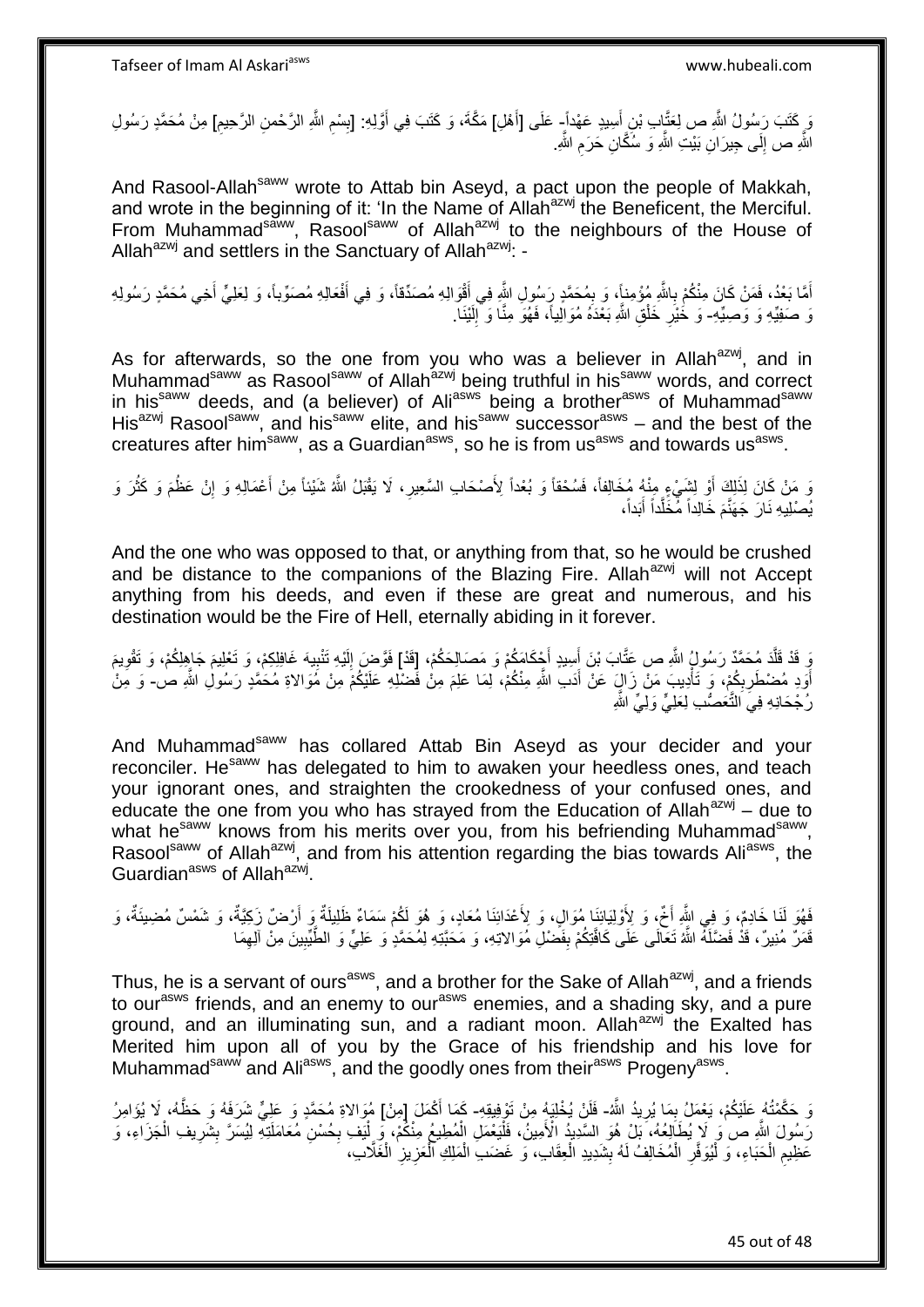And he<sup>saww</sup> made him a governor upon you all that he should act with what Allah<sup>azwj</sup> Wants – so he will never be devoid of His<sup>azwj</sup> Inclination – just as He<sup>azwj</sup> Perfected his nobility and his share from the Wilayah of Muhammad<sup>saww</sup> and Ali<sup>asws</sup>. Rasool-Allah<sup>saww</sup> did not make him the emir nor exalted him, but he is the upright, the trustworthy. The obedient ones from you, let him act with goodly dealings in order to be joyful with the noble Recompense, and great gifts, and let him fear the severe Punishment by opposition to him, and the Wrath of the King, the Mighty, the Subduer.

وَ لَا يَحْتَجُّ مُخْتَجٌّ مِنْكُمْ فِي مُخَالَفَتِهِ بِصِغَرِ سِنِّهِ، فَلَيْسِ الْأَكْبَرُ هُوَ الْأَفْضَلَ بَلِ الْأَفْضَلِّ هُوَ الْأَكْبَرُ، وَ هُوَ الْأَكْبَرُ فِي مُوَالاتِنَا-**∶** ِ وَ مُوَاْلاةِ أُوْلِيَائِنَا، وَ مُعَادَّاةِ أَعْدَائِنَا فَلِذَلِكَ جَعَلْنَاهُ الْأَمِيرَ لَكُمْ وَ الرَّئِيسَ عَلَيْكُمْ، فَمَنْ أَطَاعَهُ فَمَرْحَباً بِهِ، وَ مَنْ خَالَفَهُ فَلَا يُبَعِّدِ ْ َ ِ اللَّهُ غَيْرَهُ.

And there is need for a protester from you that he opposes him due to his young age, for the oldest is not the superior, but it is the superior who is the greatest, and he is the greatest in having our<sup>asws</sup> Wilayah – and the friendship of our<sup>asws</sup> friends, and enmity to our<sup>asws</sup> enemies. Therefore, due to that, we<sup>saww</sup> made him as the emir for you all and the head upon you. So the one who obeys him, congratulations to him, and the one who opposes him, Allah<sup>azwj</sup> would not Distance other than him'.

قَالَ: فَلَمَّا وَصَلَ إِلَيْهِمْ عَثَّابٌ، وَ قَرَأَ عَهْدَهُ، وَقَفَ فِيهِمْ مَوْقِفاً ظَاهِراً، وَ نَادَى فِي جَمَاعَتِهِمْ حَتَّى حَضَرُوهُ وَ قَالَ لَهُمْ: مَعَاشِرَ ِ ِ َ ِ لَ  $\frac{1}{2}$ أَهْلِ مَكَّةَ إِنَّ رَسُولَ النُّهِ ص رَمَانِي بِكُمْ- شِهَاباً مُخْرِفًاً لِمُنَافِقِيكُمْ، وَ رَحْمَةً وَ بَرَكَةً عَلَىَ مُؤْمِنِيكُمْ، وَ إِنِّي أَعْلَمُ النَّاسِ بِكُمْ وَ ِ **֓**֧֢֢֢֦֓ ِ َ ِ ِ بِمُنَافِقِيكُمْ، وَ سَوْفَ آمُرُكُمْ بِالصَّلَاةِ فَيُقَامُ لَهَا، ِ ِ

He (Imam Hassan Al-Askari<sup>asws</sup>) said: 'So when Attab arrived to them and read out his<sup>saww</sup> pact, he paused among them pausing in public and called out in their group until they attended. And he said to them, 'Community of the inhabitants of Makkah! Rasool-Allah<sup>saww</sup> Fired me (as an arrow) of flame to incinerate your hypocrites and as a mercy and Blessing upon your Momineen, and I am more knowing of the people than you are, and of your hypocrites, and soon I shall be ordering with the *Salat* and the establishment of it.

ُغَ أَتَخَلَّفُ أَرَاعِي النَّاسَ، فَمَلْ وَجَدْتُهُ قَدْ لَزِمَ الْجَمَاعَةَ- الْقَرَّمْتُ لَهُ حَقَّ الْمُؤْمِنِ عَلَى الْمُؤْمِنِ، وَ مَنْ وَجَدْتُهُ قَدْ عَنْهَا<br>تُنَّ مُسُورِ وَمِنْ مَنْ الْمُؤْمِنَ وَجَهُدُونَ وَمَن ه َ ُ ْ ُ ْ ْ ْ فَتَّشْتُهُ، فَإِنْ وَجَدْتُ لَهُ عَّذُراً أَعْذَرْتُهُ، وَ إِنْ لَمْ أَجِدْ لَهُ عُذُراً ضَرَبْتُ عُنُقَهُ حَتْماً مِنَ اللَّهِ- مَقْضِيَّاً عَلَّى كَافَتِكُمْ لِأُطَهِّرَ حَرَمَ اللَّه َ ِ َ **ٔ** ِ **ٔ** مِنَ الْمُنَافِقِينَ. ْ

Then I shall wait observing the people. So the one I find to have necessitated the congregation (of *Salat*), I shall necessitate for him the rights of the Momin upon the Momin; and the one I find to have sat back from it, I shall investigate him. So, if I find a valid excuse for him, I shall excuse him, and if I do not find a valid excuse for him, I shall strike off his neck without fail, as an Ordainment from Allah<sup>azwj</sup> upon all of you, in order to purify the *Harram* (House) of Allah<sup>azwj</sup> from the hypocrites.

ٍ فَأَمَّا بَعْدُ، فَإِنَّ الصِّدْقَ أَمَانَةٌ، وَ الْفُجُورَ خِيَانَةٌ، وَ لَنْ تَشِيعَ الْفَاحِشَةُ فِي قَوْمِإِلَّا ضِرَبَهُمُ اللَّهُ بِالذُّلِّ، قَوِيُّكُمْ عِنْدِي ضَعِيفٌ جَتَّى ْ ْ َ ِ َ ِ ِ ِ اخُذَ الْحَقَّ مِنْهُ، وَ ضَعِيفُكُمْ عِنْدِي قَوِيٌّ حَتَّى آخُذَ لَهُ الْحَقَّ، اتَّقُوا اللَّهَ وَ تَسَرِّفُوا بِطَاعَةِ النَّهِ أَنْفُسَكُمْ، وَ لَا تُذِلُّوهَا بِمُخَالَفَةِ رَبِّكُمْ. ْ لَ ِ ْ ِ َ ِ

As for afterwards, so it is the honesty of the entrustments and the immorality of the betrayal. And the immoralities never spread among a people except Allah<sup>azwj</sup> Struck them with the disgrace. The strong ones in my presence are weak until I take the right from him, and your weak ones in my presence are strong until I take the right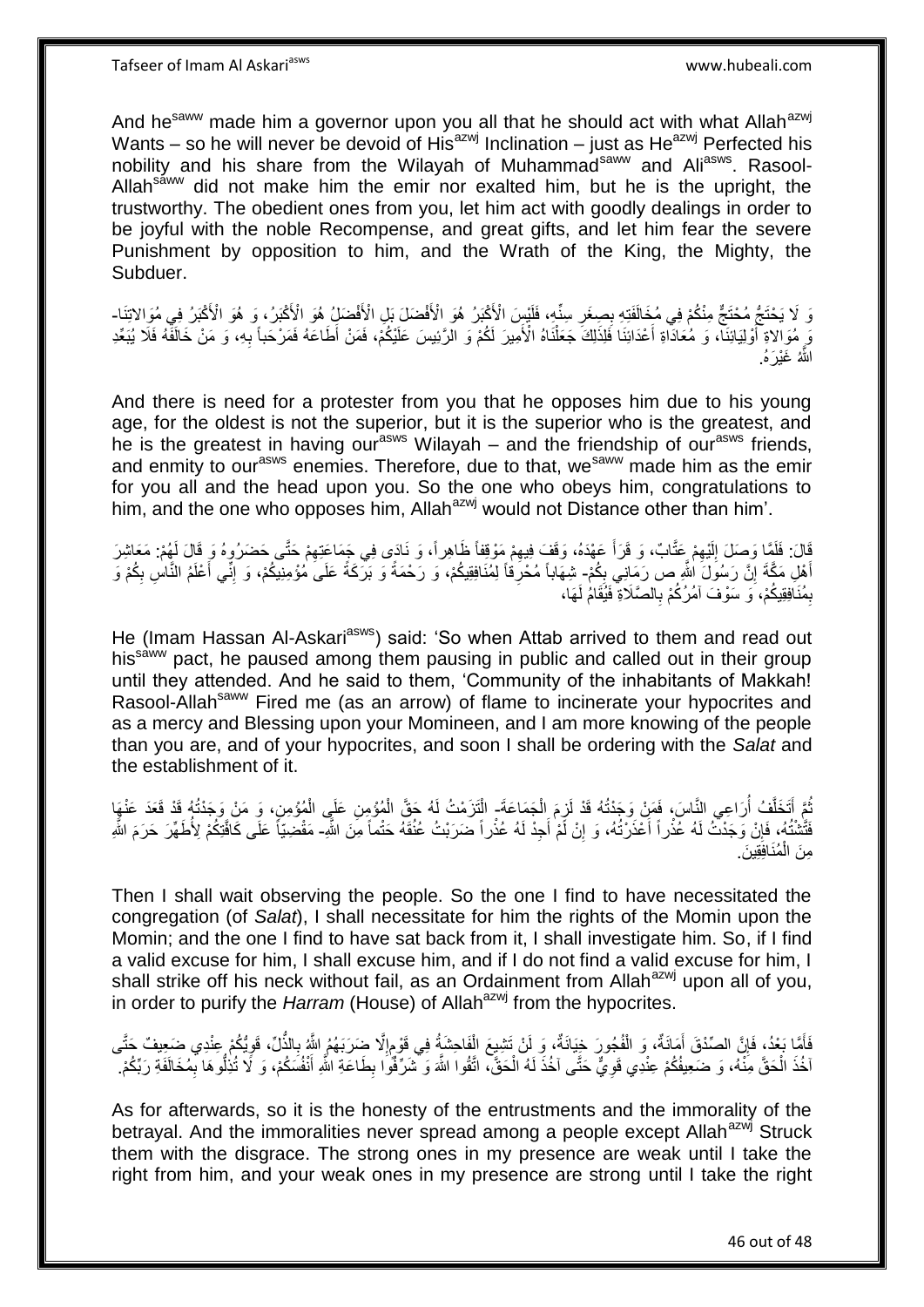for him. Fear Allah<sup>azwj</sup> and ennoble yourselves with the obedience to Allah<sup>azwj</sup>, and do not be disgraced by opposing your Lord<sup>azwj</sup>!'

فَفَعَلَ وَ اللَّهِ كَمَا قَالَ، وَ عَدَلَ وَ أَنْصَفَ وَ أَنْفَذَ الْأَحْكَامَ، مُهْتَدِياً بِهُدَى اللَّهِ، غَيْرَ مُحْتَاجِ إِلَى مُؤَامَرَةٍ وَ لَا مُرَاجَعَةٍ. ِ ٍ ِ َ َ

So he did, by Allah<sup>azwj</sup>, just as he said, and was just, and fair, and implemented the Ordinances, being Guided by the Guidance of Allah<sup>azwj</sup>, without being needy to a consultation nor a referral.

**[في عزل الرسول ص أبا بكر بأمر الله]** 

# **Re: Rasoolsaww isolating Abu Bakr by the Command of Allahazwj**

330 ثُمَّ بَعَثَ رَسُولُ اللَّهِ صِ بِعَشْرِ آيَاتٍ مِنْ سُورَةٍ «بَرَاءَةَ» مَعَ أَبِي بَكْرِ بْنِ أَبِي قُحَافَةً، وَ فِيهَا ذِكْرُ نَبْذِ الْعُهُودِ إِلَي<br>أَيْنَ أَعْبَدُ بِمَعْنَ رَسُولُ اللَّهِ صَبِّ بِعَشْرِ أَيْنَا ِ ْ **∶** َ **∶** َ **∶** الْكَافِرِينَ، وَ تَحْرِيمِ قُرْبِ مَكَّةَ عَلَى الْمُشْرِكِينَ. فَأَمَرَ أَبَا بَكْرِ بْنَ أَبِي قُكَافَةَ عَلَى الْخَجِّ، لِيَحُجَّ بِمَنْ ضَمَّهُ الْمَوْسِمُ وَ يَقْرَأَ **∶** ْ ِ ِ ِ ِ ْ َ ِ َ َ َ ْ عَلَيْهِمُ الْآيَاتِ،

**S 330 –** Then Rasool-Allah<sup>saww</sup> sent ten Verses from Surah Bara'at (Chapter 9) with Abu Bakr Bin Abu Qohafa, and therein was a mention of the renouncement of the pacts to the Kafirs, and Prohibition of polytheists coming close to Makkah, and he<sup>saww</sup> ordered Abu Bakr Bin Abu Qohafa to perform Haji with the ones with him during the season (for the Hajj), and recite the Verses to them.

لَفَلَمَا صَدَرَ عَنْهُ أَبُو بَكْرٍ جَاءَهُ الْمُطَوَّقُ بِالنُّورِ جَبْرَئِيلُ عِ فَقَالَ: - يَا مُحَمَّدُ إِنَّ الْعَلِيَّ الْأَعْلَى يَقْرَأُ عَلَيْكَ السَّلَامَ- وَ يَقُولُ: يَا ِ ¦ ْ ْ ِ ُ مُحَمَّدُ إِنَّهُ لَا يُؤَدِّي عَنْكَ إِلَّا أَنْتَ أَوْ رَجُلَّ مِنْكَ، فَابْعَثْ عَلِّيَاً ع لِيَتَنَاوَلَ الْآياتِ، فَيَكُونَّ هُوَ الَّذِي يَنْبِذُ الْعُهُودَ وَ يَقْرَأُ الْآياتِ. َ َ ِ ِ ُ ْ ه

But, when Abu Bakr left from him<sup>saww</sup>, Jibraeel<sup>as</sup> came to him<sup>saww</sup> collared with light, and he<sup>as</sup> said: 'O Muhammad<sup>saww</sup>! The Most Exalted Conveys the greetings to you<sup>saww</sup> and is saying: 'O Muhammad<sup>saww</sup>! It should not be performed except by you<sup>saww</sup> or a man from you<sup>saww</sup>'. So he<sup>saww</sup> sent Ali<sup>asws</sup> to take the Verses, so he<sup>asws</sup> would happen to be the one who would renounce the pacts and he<sup>asws</sup> would recite the Verses.

َ إِنَّ لَمُحَمَّدُ مَا أَمَرَكَ رَبُّكَ بِدَفْعِهَا إِلَي عَلِيٍّ ع وَ نَزْ عِهَا مِنْ أَبِي بَكْرٍ سَهْوِاً وَ لَا شَنْدَا اسْتِدْرَاكاً عَلَى نَفْسِهِ غَلَطاً- وَ لَكِنْ َ ِ **∫** َ أَرَادَ أَنْ يُبَيِّنَ لِضُعَفَاءٍ الْمُسْلِمِينَ أَنَّ الْمَقَّامَ الَّذِي يَقُومُهُ أَخُوكَ عَلِيٌّ ع لَنْ يَقُومَهُ غَيْرُهُ سِوَاكَ يَا مُحَمَّدُ وَ إِنْ جَلَّتْ فِي عُيُونِ َ ه ْ َ ْ َ َ ِ هَؤُلَاءِ الضُّعَفَاءِ مِنْ أَمَّتِكَ مَرْتَبَتُهُ- وَ شَرُفَتْ عِنْْدَهُمْ مَنْزِلَتُهُ. ِ<br>ا لَ **ٍ** 

O Muhammad<sup>saww</sup>! Your Lord<sup>azwj</sup> did not Command you<sup>saww</sup> with handing it over to Aliasws and taking it from Abu Bakr, neither out of forgetfulness, nor a doubt, nor a realisation of a mistake upon Himselfazwj. But, Heazwj Wanted to Clarify for the weak ones of the Muslims that the position which He<sup>azwj</sup> has Positioned your<sup>saww</sup> brother Aliasws in, Heazwj will never Position someone else besides you<sup>saww</sup>, O Muhammad<sup>saww</sup>, and even if he (Abu Bakr) is of a majestic rank in the eyes of these weak ones from your<sup>saww</sup> community, and his status is noble in their eyes'.

فَلَمَا انْتَزَعَ عَلِيٌّ عِ الْآيَاتِ مِنْ يَدِهِ، لَقِيَ أَبُو بَكْرٍ بَعْدَ ذَلِكَ رَسُولَ اللَّهِ ص فَقَالَ: بِإَبِي [أَنْتَ)] وَ أُمِّي (يَا رَسُولٍ اللَّهِ أَنْتَ أَمَرْتَ **ٔ** َ اً ِ َ َ َ ا<br>ا عَلِيَّاً أَنْ أَخَذَ هَذِهِ الْآيَاتِ مِنْ يَدَيِ) فَقَالٌ رَسُولُ اللَّهِ ص: لَا، وَ لَكِنَّ الْعَلِيَّ الْعَظِيمَ أَمَرَّنِي - أَنْْ لَا يَنُوبُ عَنِّي إِلَّا مَنْ هُوَ مِنِّي، َ ْ ْ  $\ddot{\phantom{0}}$ َ َ ِ َ